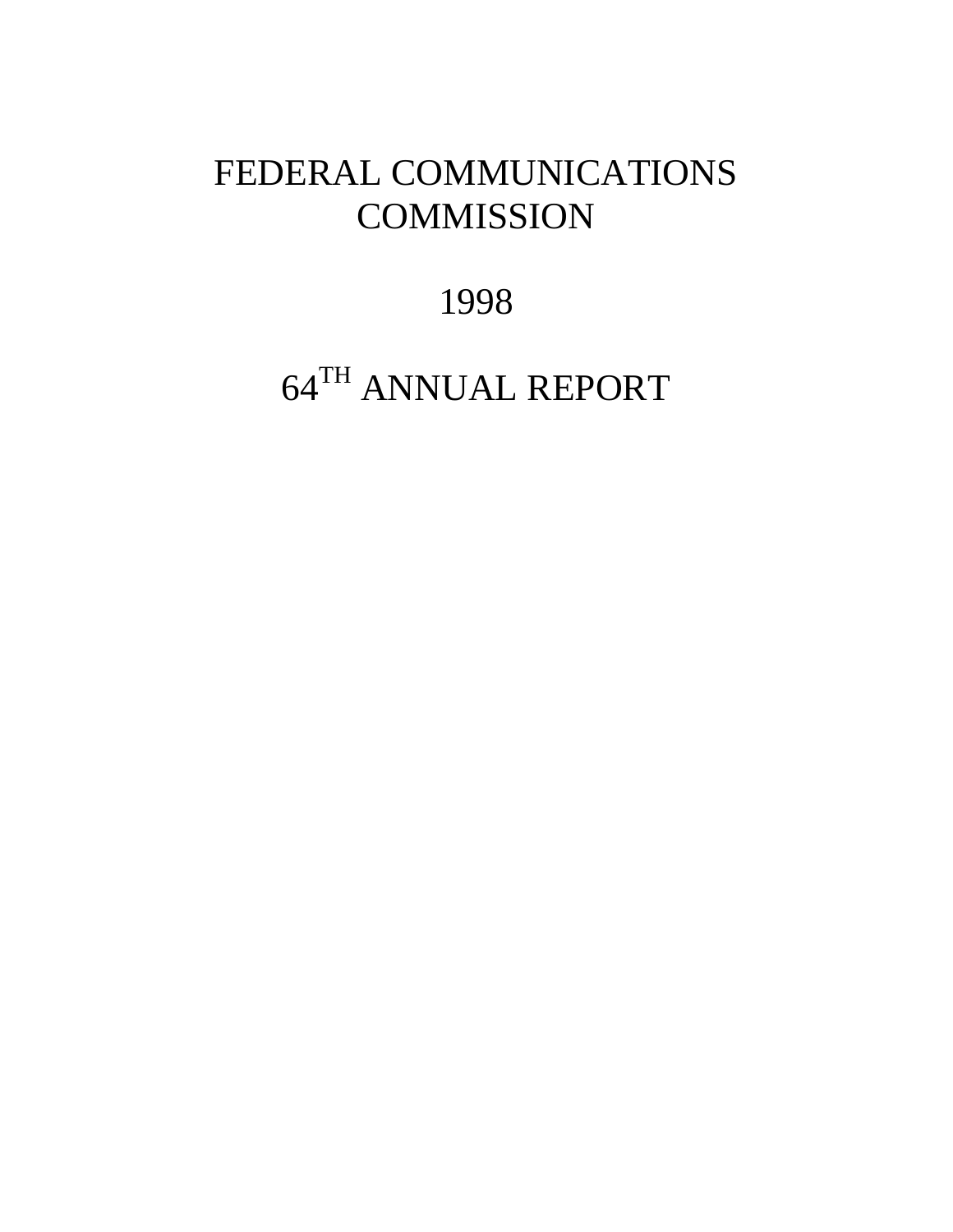## **Commissioners**

*Members of the Federal Communications Commission during fiscal year 1998*

William Kennard, Chairman (Sworn in Nov. 3, 1997, term ends June 30, 2001)

Susan Ness (Sworn in May 23, 1994, term ends June 30, 1999)

Harold Furchtgott-Roth (Sworn in Nov. 3, 1997, term ends June 30, 2000)

Michael Powell (Sworn in Nov. 3, 1997, term ends June 30, 2002)

Gloria Tristani (Sworn in Nov. 3, 1997, term ends June 30, 2003

Reed E. Hundt, Chairman (Resigned Nov. 3, 1997)

James H. Quello (Resigned Nov. 3, 1997

Rachelle B. Chong (Resigned Nov. 3, 1997)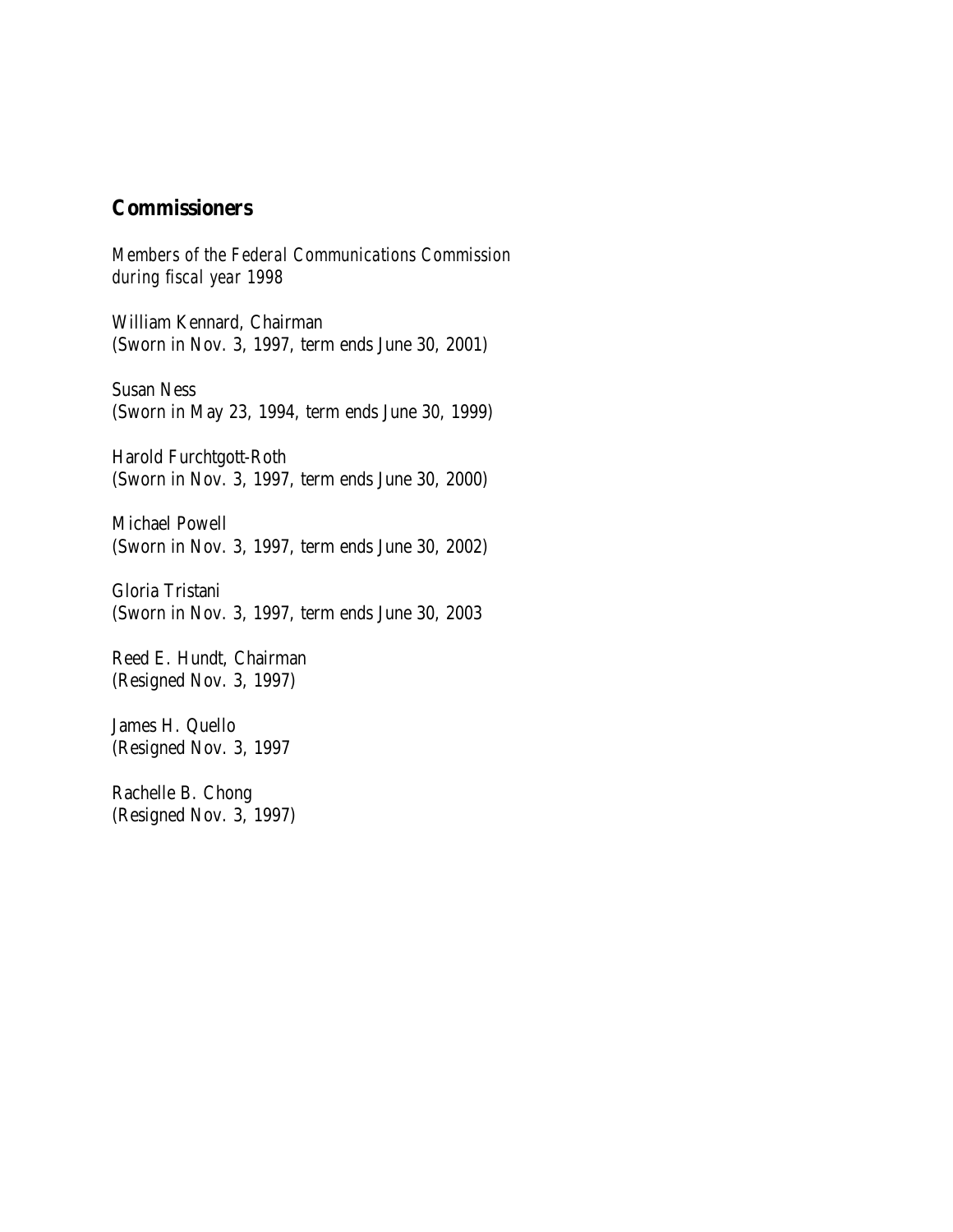## **Letter of Transmittal**

## **Federal Communications Commission Washington, DC 20554**

## *To the Congress of the United States*

We submit for your consideration the 64rd Annual Report of the Federal Communications Commission for fiscal year 1998. It includes information required by the Communications Act of 1934, as amended, and the Communications Satellite Act of 1962.

The report contains a comprehensive review of key events in the Commission's areas of regulatory concern: broadcasting, cable television, common carrier, international communications, wireless telecommunications, spectrum management, and frequency allocations.

It also covers major administrative matters, engineering, legal and legislative activities.

Respectfully,

William E. Kennard Chairman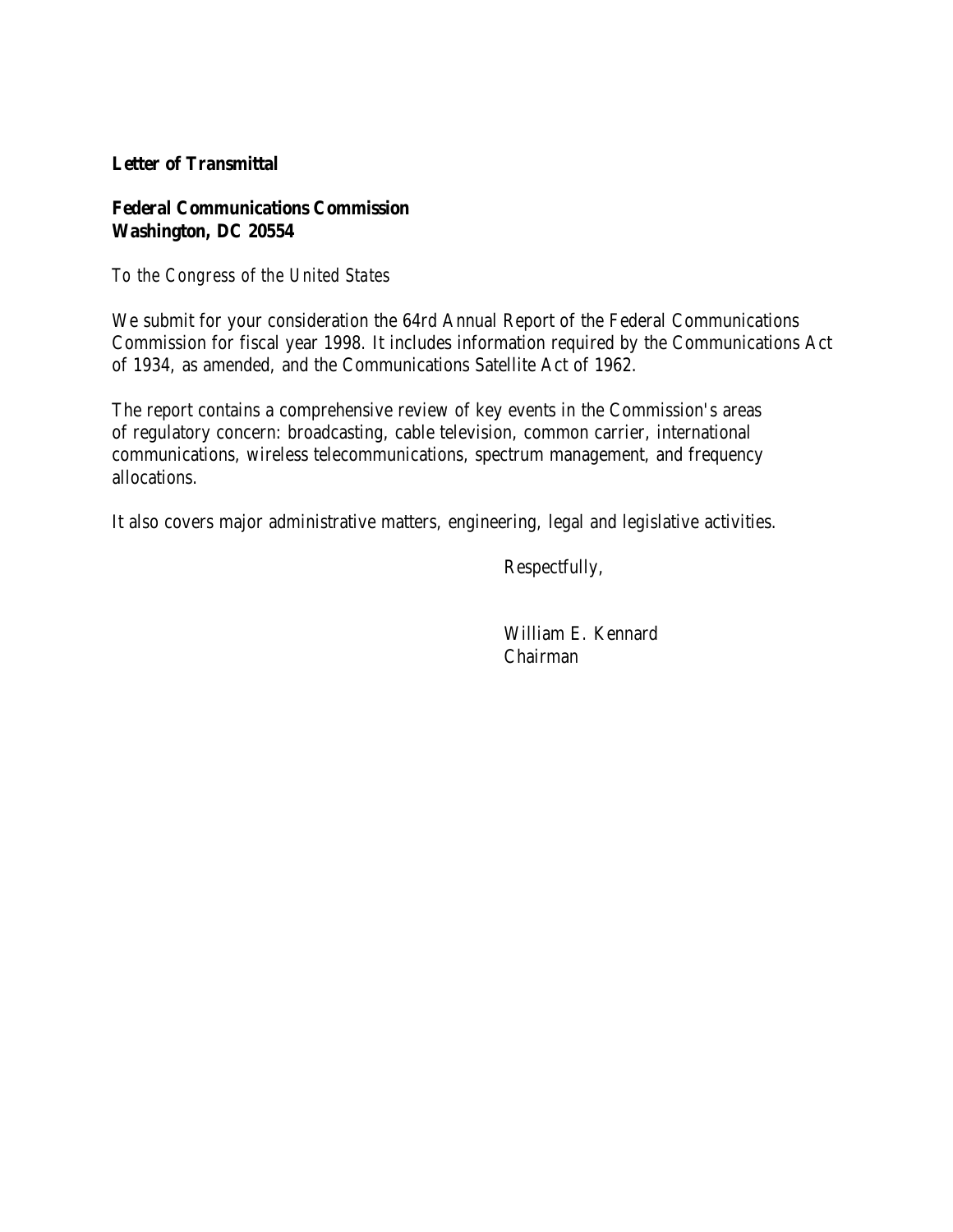## **Commissioners**

## **William E. Kennard (Democrat) Chairman**

Nominated to the Commission and designated to serve as Chairman by President Clinton; confirmed October 29, 1997; sworn in November 3, 1997; term ends June 30, 2001. Chairman Kennard had been General Counsel of the Federal Communications Commission since December 8, 1993. Previously, he was a partner and member of the board of directors of the Washington, D.C. law firm of Verner, Liipfert, Bernhard, McPherson and Hand. At Verner, Liipfert, specialized in communications law, with an emphasis on regulatory and transactional matters for communications companies, including broadcasters, cable television operators, programmers and cellular telephone providers. Served as Assistant General Counsel and as Legal Fellow for the National Association of Broadcasters. Born in Los Angeles, CA. Graduated Phi Beta Kappa from Stanford University and received J.D. from Yale Law School. Member of the California and District of Columbia Bars.

## **Susan Ness (Democrat)**

Nominated to the Commission by President Clinton; confirmed May 19, 1994; sworn in May 23, 1994; term ends June 30, 1999. Previously, Commissioner Ness served as Vice President and Group Head of the Communications Industries Division of American Security Bank. Her portfolio included companies providing cable television, radio and television broadcast, satellite telecommunications, cable programming, rural telephone, and wireless communications. Earlier, she founded and directed the Judicial Appointments Project of the National Women's Political Caucus to increase the representation of women on the federal bench. She also served as Assistant Counsel to the Committee on Banking, Currency and Housing of the U.S. House of Representatives. Her prior civic activities include chair of the Montgomery County Charter Review Commission, vice chair of the Montgomery County Task Force on Community Access Television, and president of the Montgomery County Commission for Women and a member of Leadership Washington. Born in Elizabeth, N.J, she holds a B.A. from Douglass College (Rutgers University), an MBA from the Wharton School (University of Pennsylvania) and a J.D., cum laude from Boston College Law School. Member of the District of Columbia Bar.

## **Harold W. Furchtgott-Roth (Republican)**

Nominated to the Commission by President Clinton; confirmed October 28, 1997; sworn in November 3, 1997; term ends June 30, 2000. Prior to joining Commission, he was the Chief Economist for the U.S. House Committee on Commerce. He was a Senior Economist for Economists Incorporated from 1988-1995 and, before that, he served as a Research Analyst for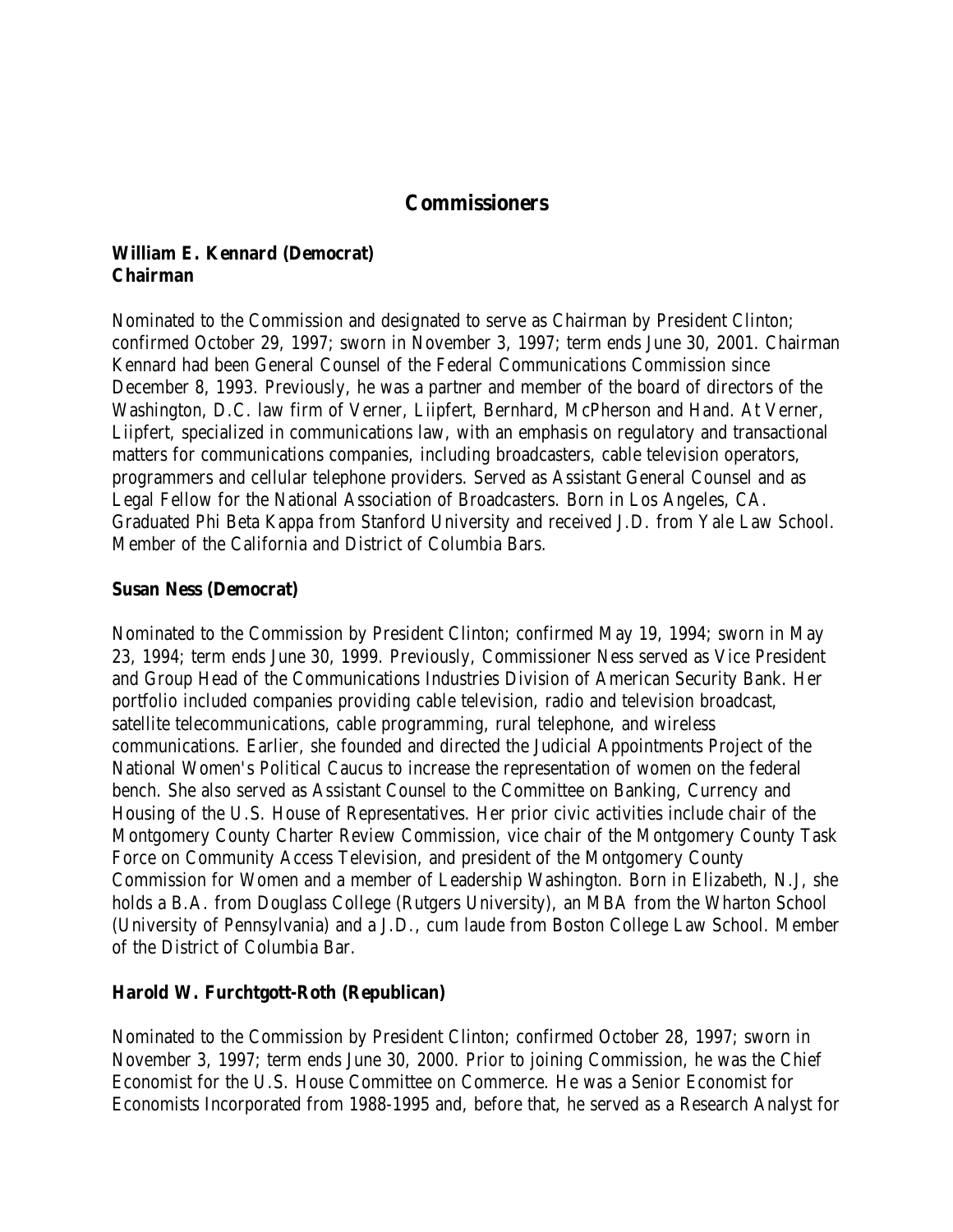the Center for Naval Analyses. Born in Knoxville, TN, Commissioner Furchtgott-Roth holds an S.B. in Economics from the Massachusetts Institute of Technology and a Ph.D. in Economics from Stanford University. He is a member of the American Economics Association and the Econometrics Society.

### **Michael K. Powell (Republican)**

 Nominated to the Commission by President Clinton; confirmed October 28, 1997; sworn in November 3, 1997; term ends June 30, 2002. Was the Chief of Staff of the Antitrust Division in the Department of Justice since December 1996. Served as an Associate with the law office of O'Melveny & Myers, LLP, where he practiced in the areas of telecommunications, antitrust, and employment law. Served as a judicial clerk to the Honorable Harry T.Edwards, Chief Judge of the U.S. Court of Appeals for the District of Columbia Circuit. Was a policy advisor to the Secretary of Defense for matters involving the United States-Japan security relationship. Served as a cavalry officer in the U.S. Army from 1985 to 1988. Born in Birmingham, AL. Graduated from the College of William and Mary with a degree in Government. Received his J.D. from Georgetown University Law Center.

## **Gloria Tristani (Democrat)**

Nominated to the Commission by President Clinton; confirmed October 28, 1997; sworn in November 3, 1997; term ends June 30, 2003. Served on New Mexico State Corporation Commission since 1994,where she was the first woman elected to that office. Served as Commission Chair in 1996. Served on the National Association of Regulatory Utility Commissioners' communications committee. Was an attorney in private practice in Albuquerque. Named one of the Nation's 100 most influential Hispanics by Hispanic Business Magazine in 1996. Born in San Juan, P. R. Received undergraduate degree from Barnard College of Columbia University and law degree from the University of New Mexico School of Law. Board member of the Dennis Chavez Foundation. Member of the New Mexico and Colorado Bars and the American Bar Association.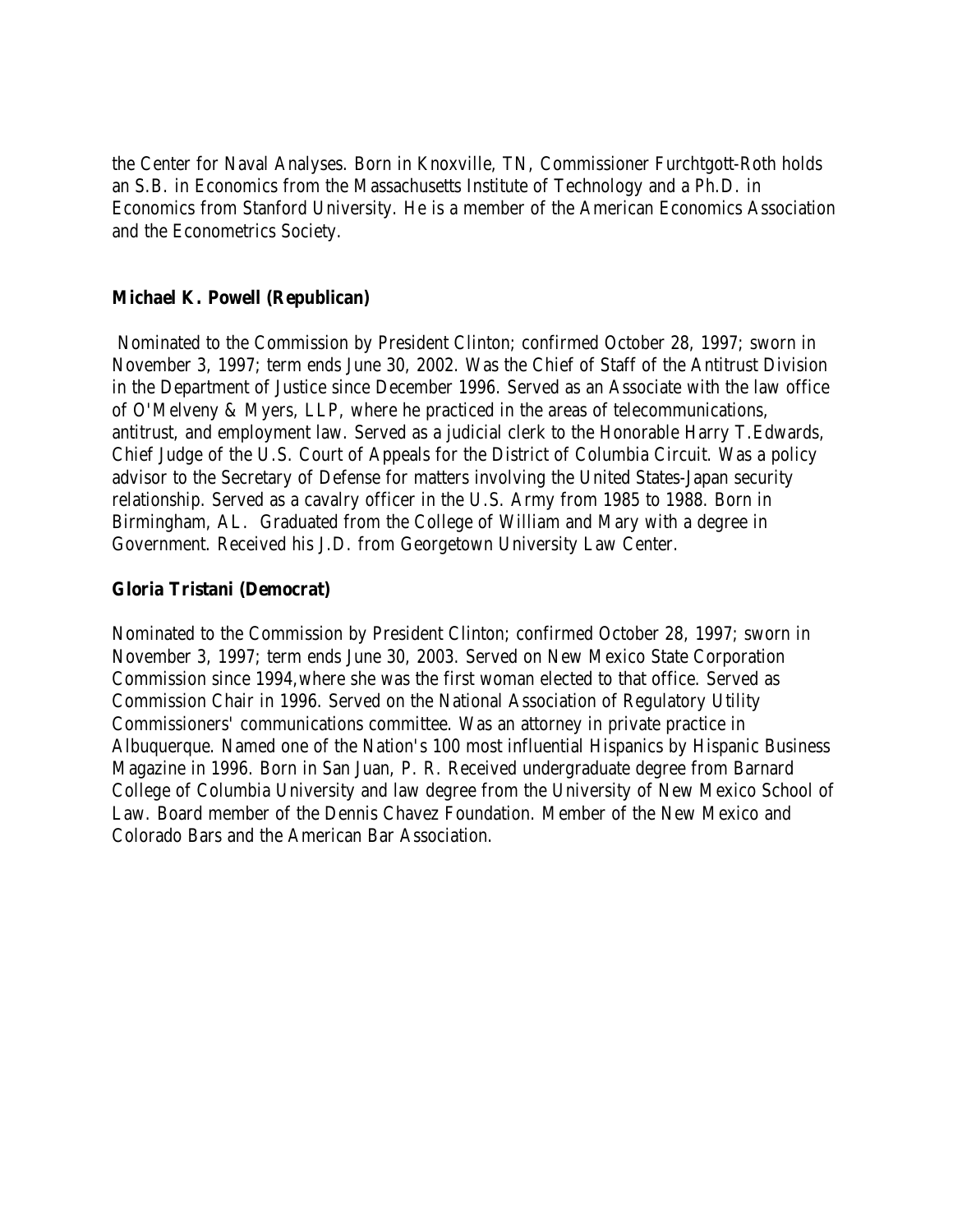#### **Commissioners from 1934 to Present**

| <b>Commissioner</b>                | <b>Party Affiliation</b> | State          | <b>Term of Service</b>                                          |
|------------------------------------|--------------------------|----------------|-----------------------------------------------------------------|
| Eugene O. Sykes                    | Democrat                 | Mississippi    | July 11, 1934 to Apr. 5, 1939                                   |
| Chairman                           |                          |                | July 11, 1934 to Mar. 8, 1935                                   |
| Thad H. Brown                      | Republican               | Ohio           | July 11, 1934 to June 30, 1940                                  |
| Paul A. Walker                     | Democrat                 | Oklahoma       | July 11, 1934 to June 30, 1953                                  |
| <b>Acting Chairman</b>             |                          |                | Nov.3, 1947 to Dec. 28, 1947                                    |
| Chairman                           |                          |                | Feb. 28, 1952 to Apr. 17, 1953                                  |
| Norman Case                        | Republican               | Rhode Island   | July 11, 1934 to June 30, 1945                                  |
| <b>Irvin Stewart</b>               | Democrat                 | Texas          | July 11, 1934 to June 30, 1937                                  |
| George Henry Payne                 | Republican               | New York       | July 11, 1934 to June 30, 1943                                  |
| <b>Hampson Gary</b>                | Democrat                 | Texas          | July 11, 1934 to Jan. 1, 1935                                   |
| Anning S. Prall                    | Democrat                 | New York       | Jan. 17, 1935 to July 23, 1937                                  |
| Chairman                           |                          |                | Mar. 9, 1935 to July 23, 1937                                   |
| T. A. M. Craven                    | Democrat                 | DC             | Aug. 25, 1937 to June 30, 1944                                  |
|                                    |                          | Virginia       | July 2, 1956 to Mar. 25, 1963                                   |
| Frank McNinch Democrat             |                          | North Carolina | Oct. 1, 1937 to Aug. 31, 1939                                   |
| Chairman                           |                          |                | Oct. 1, 1937 to Aug. 31, 1939                                   |
| Frederic I. Thompson               | Democrat                 | Alabama        | Apr. 13, 1939 to June 30, 1941                                  |
| James Lawrence Fly                 | Democrat                 | <b>Texas</b>   | Sept. 1, 1939 to Nov. 13, 1944                                  |
| Chairman                           |                          |                | Sept. 1, 1939 to Nov. 13, 1944                                  |
| Ray C. Wakefield                   | Republican               | California     | Mar. 22, 1941 to June 30, 1947                                  |
| Clifford J. Durr                   | Democrat                 | Alabama        | Nov. 1, 1941 to June 30, 1948                                   |
| Ewell K. Jett                      | Independent              | Maryland       | Feb. 15, 1944 to Dec. 31, 1947                                  |
| Interim Chairman                   |                          |                | Nov. 16, 1944 to Dec. 20, 1944                                  |
| Paul A. Porter<br>Chairman         | Democrat                 | Kentucky       | Dec. 21, 1944 to Feb. 25, 1946                                  |
|                                    |                          | DC             | Dec. 21, 1944 to Feb. 25, 1946                                  |
| Charles R. Denny                   | Democrat                 |                | Mar. 30, 1945 to Oct. 31, 1947                                  |
| <b>Acting Chairman</b><br>Chairman |                          |                | Feb. 26, 1946 to Dec. 3, 1946                                   |
| William H. Willis                  | Republican               | Vermont        | Dec. 4, 1946 to Oct. 31, 1947                                   |
| Rosel H. Hyde                      | Republican               | Idaho          | July 23, 1945 to Mar. 6, 1946<br>Apr. 17, 1946 to Oct. 31, 1969 |
| Chairman                           |                          |                | Apr. 18, 1953 to Apr. 18, 1954                                  |
| <b>Acting Chairman</b>             |                          |                | Apr. 19, 1954 to Oct. 3, 1954                                   |
| <b>Acting Chairman</b>             |                          |                | May 1, 1966 to June 26, 1966                                    |
| Chairman                           |                          |                | June 27, 1966 to Oct. 31, 1969                                  |
| Edward M. Webster                  | Independent              | DC             | Apr. 10, 1947 to June 30, 1956                                  |
| Robert F. Jones Republican         |                          | Ohio           | Sept. 5, 1947 to Sept. 19, 1952                                 |
| Wayne Coy                          | Democrat                 | Indiana        | Dec. 29, 1947 to Feb. 21, 1952                                  |
| Chairman                           |                          |                | Dec. 29, 1947 to Feb. 21, 1952                                  |
| George E. Sterling                 | Republican               | Maine          | Jan. 2,1948 to Sept. 30,1954                                    |
| Frieda B. Hennock                  | Democrat                 | New York       | July 6, 1948 to June 30, 1955                                   |
| Robert T. Bartley                  | Democrat                 | Texas          | Mar. 6, 1952 to June 30, 1972                                   |
| Eugene H. Merrill                  | Democrat                 | Utah           | Oct. 6, 1952 to Apr. 15, 1953                                   |
| John C. Doerfer Republican         |                          | Wisconsin      | Apr. 15, 1953 to Mar. 10, 1960                                  |
| Chairman                           |                          |                | July 1, 1957 to Mar. 10, 1960                                   |
| Robert E. Lee                      | Republican               | Illinois       | Oct. 6, 1953 to June 30, 1981                                   |
| Interim Chairman                   |                          |                | Feb. 5, 1981 to Apr. 12, 1981                                   |
| Chairman                           |                          |                | Apr. 13, 1981 to May 18, 1981                                   |
| George McConnaughey                | Republican               | Ohio           | Oct. 4, 1954 to June 30, 1957                                   |
|                                    |                          |                |                                                                 |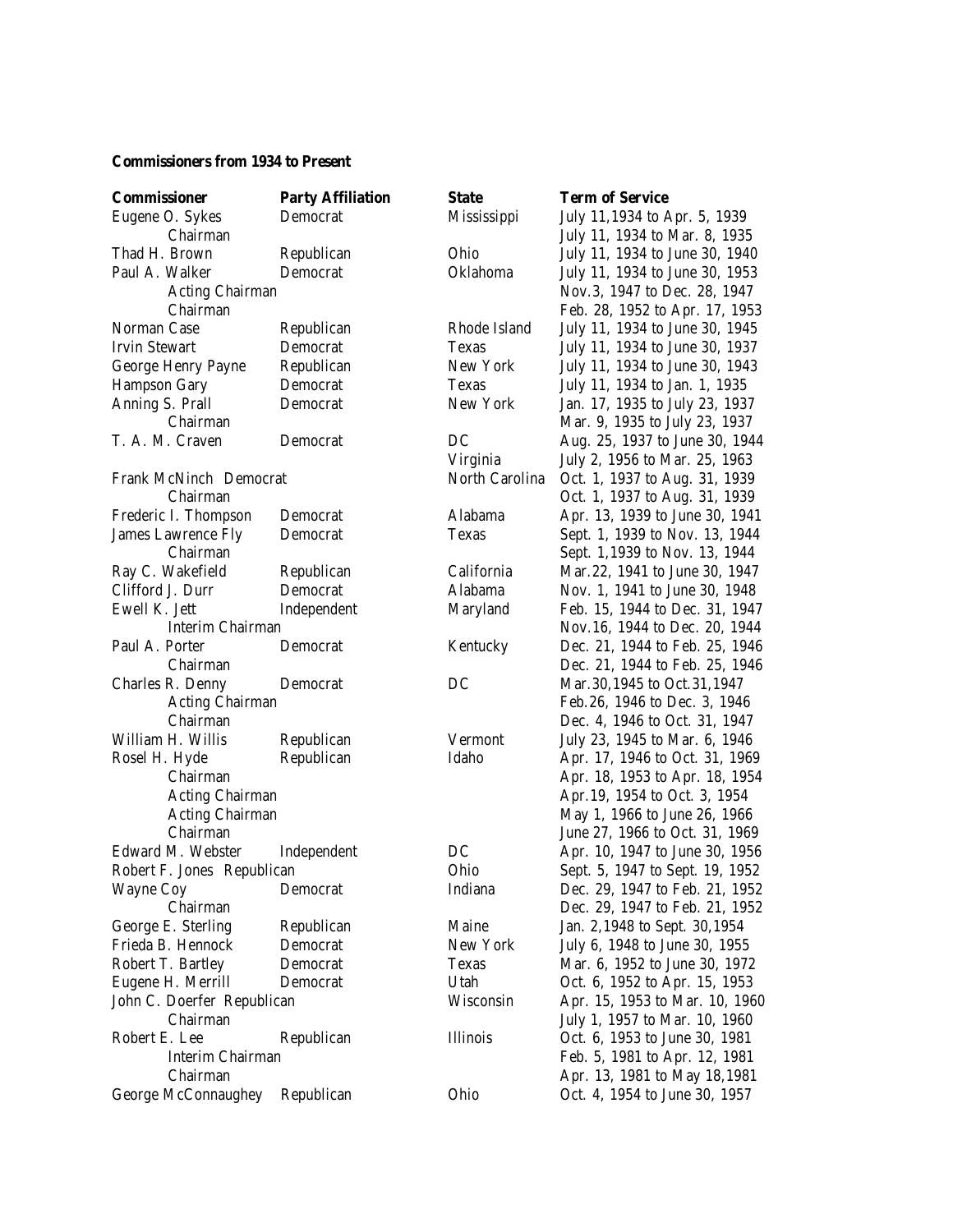| Frederick W. Ford         | Republican    | West Virginia | Aug. 29, 1957 to Dec. 31, 1964  |
|---------------------------|---------------|---------------|---------------------------------|
| Chairman                  |               |               | Mar. 15, 1960 to Mar. 1, 1961   |
| John S. Cross             | Democrat      | Arkansas      | May 23, 1958 to Sept. 30, 1962  |
| Charles H. King           | Republican    | Michigan      | July 19, 1960 to Mar. 2, 1961   |
| Newton N. Minow           | Democrat      | Illinois      | Mar. 2, 1961 to June 1, 1963    |
| Chairman                  |               |               | Mar. 2, 1961 to June 1, 1963    |
| E. William Henry          | Democrat      | Tennessee     | Oct. 2,1962 to May 1, 1966      |
| Chairman                  |               |               | June 2, 1963 to May 1, 1966     |
| Kenneth A. Cox            | Democrat      | Washington    | Mar. 26, 1963 to Aug. 31, 1970  |
| Lee Loevinger             | Democrat      | Minnesota     | June 11, 1963 to June 30, 1968  |
| James J. Wadsworth        | Republican    | New York      | May 5,1965 to Oct. 31,1969      |
| Nicholas Johnson          | Democrat      | Iowa          | July 1, 1966 to Dec. 5, 1973    |
| H. Rex Lee                | Democrat      | DC            | Oct. 28, 1968 to Dec. 31, 1973  |
| Dean Burch                | Republican    | Arizona       | Oct. 31, 1969 to Mar. 8, 1974   |
| Chairman                  |               |               | Oct. 31, 1969 to Mar. 8, 1974   |
| Robert Wells              | Republican    | Kansas        | Nov. 6, 1969 to Nov. 1, 1971    |
| Thomas J. Houser          | Republican    | Illinois      | Jan. 6, 1971 to Oct. 5, 1971    |
| Charlotte T. Reid         | Republican    | Illinois      | Oct. 8, 1971 to July 1, 1976    |
| Richard E. Wiley          | Republican    | Illinois      | Jan. 5, 1972 to Oct. 13, 1977   |
| Chairman                  |               |               | Mar. 8, 1974 to Oct. 13, 1977   |
| Benjamin L. Hooks         | Democrat      | Tennessee     | July 5, 1972 to July 25, 1977   |
| James H. Quello           | Democrat      | Michigan      | Apr. 30, 1974 to Nov. 1, 1997   |
| Chairman                  |               |               | Feb. 5, 1993 to Nov 28, 1993    |
| Glen O. Robinson          | Democrat      | Minnesota     | July 10, 1974 to Aug. 30, 1976  |
| Abbott M. Washburn        | Republican    | Minnesota     | July 10,1974 to Oct. 1, 1982    |
| Joseph R. Fogarty         | Democrat      | Rhode Island  | Sept. 17, 1976 to June 30, 1983 |
| Margita E. White          | Republican    | Sweden        | Sept. 23, 1976 to Feb. 28, 1979 |
| Charles D. Ferris         | Democrat      | Massachusetts | Oct. 17, 1977 to Apr. 10, 1981  |
| Chairman                  |               |               | Oct. 17, 1977 to Feb. 4, 1981   |
| <b>Tyrone Brown</b>       | Democrat      | Virginia      | Nov. 15, 1977 to Jan. 31, 1981  |
| Anne P. Jones             | Republican    | Massachusetts | Apr. 7, 1979 to May 31, 1983    |
| Mark S. Fowler            | Republican    | Canada        | May 18, 1981 to Apr. 17, 1987   |
| Chairman                  |               |               | May 18, 1981 to Apr. 17, 1987   |
| Mimi Weyforth Dawson      | Republican    | Missouri      | July 6, 1981 to Dec. 3, 1987    |
| Henry M. Rivera           | Democrat      | New Mexico    | Aug. 10, 1981 to Sept. 15, 1985 |
| Stephen A. Sharp          | Republican    | Ohio          | Oct. 4, 1982 to June 30, 1983   |
| Dennis R. Patrick         | Republican    | California    | Dec. 2,1983 to Apr. 17, 1987    |
| Chairman                  |               |               | Apr. 18, 1987 to Aug. 7, 1989   |
| Patricia Diaz Dennis      | Democrat      | New Mexico    | June 25, 1986 to Sept. 29, 1989 |
| Alfred C. Sikes           | Republican    | Missouri      | Aug. 8, 1989 to Jan. 19, 1993   |
| Chairman                  |               |               | Aug. 8, 1989 to Jan. 19, 199    |
| Sherrie P. Marshall       | Republican    | Florida       | Aug. 21,1989 to April 30, 1993  |
| Andrew C. Barrett         | Republican Il | Illinois      | Sept. 8, 1989 to March 30, 1996 |
| Ervin S. Duggan           | Democrat      | Georgia       | Feb. 28, 1990 to Jan. 30, 1994  |
| Reed E. Hundt             | Democrat      | Maryland      | Nov. 29, 1993 to Nov. 3, 1997   |
| Chairman                  |               |               | Nov. 29, 1993 to Nov. 3, 1997   |
| <b>Susan Ness</b>         | Democrat      | New Jersey    | May 19, 1994 to                 |
| Rachelle B. Chong         | Republican    | California    | May 23, 1994 to Nov. 3, 1997    |
| William E. Kennard        | Democrat      | California    | Nov. 3, 1997 to                 |
| Chairman                  |               |               | Nov. 3, 1997 to                 |
| Harold W. Furchtgott-Roth | Republican    | Tennessee     | Nov. 3, 1997 to                 |
|                           |               |               |                                 |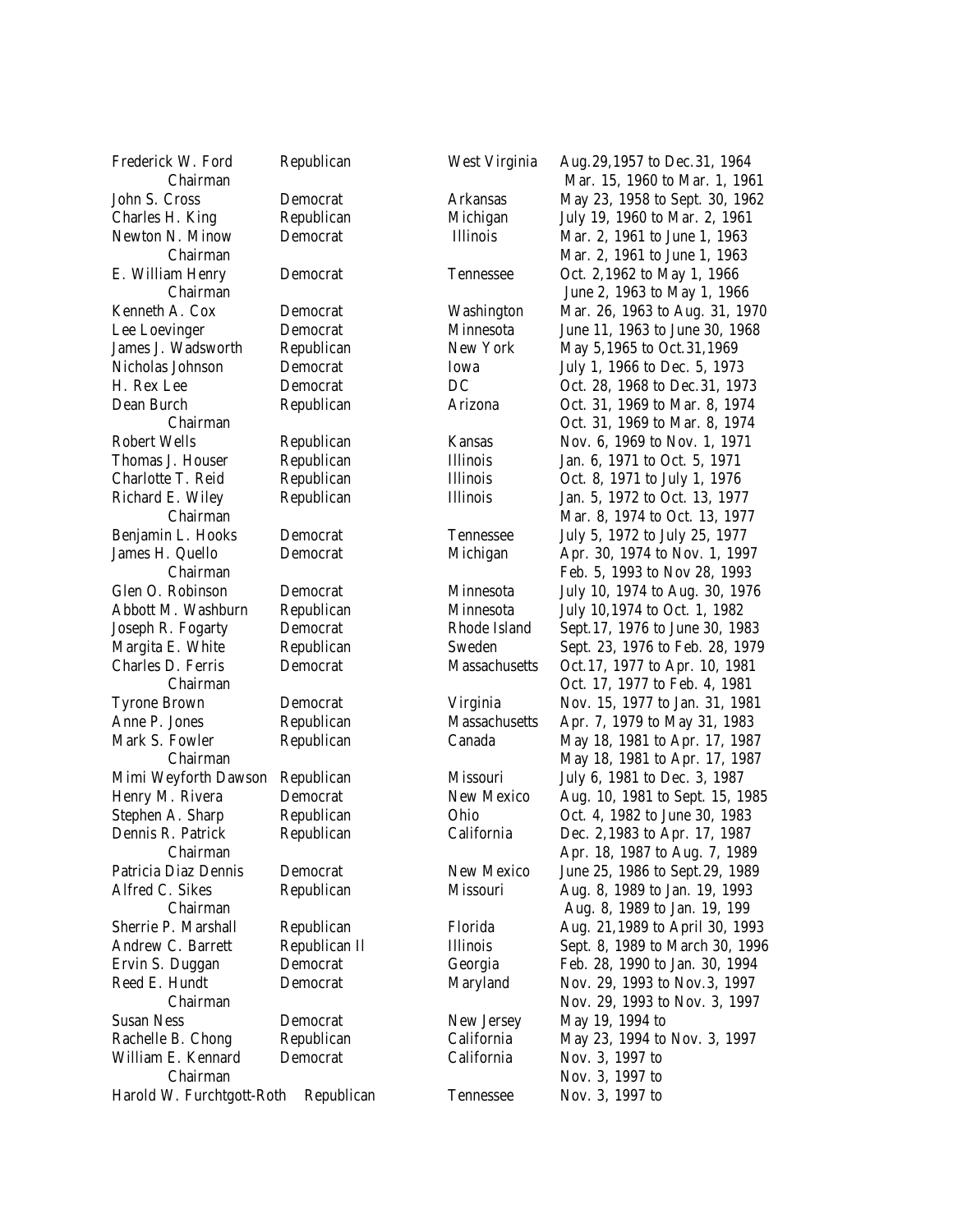Michael K. Powell Republican Virginia Nov. 3, 1997 to

Nov. 3, 1997 to<br>Nov. 3, 1997 to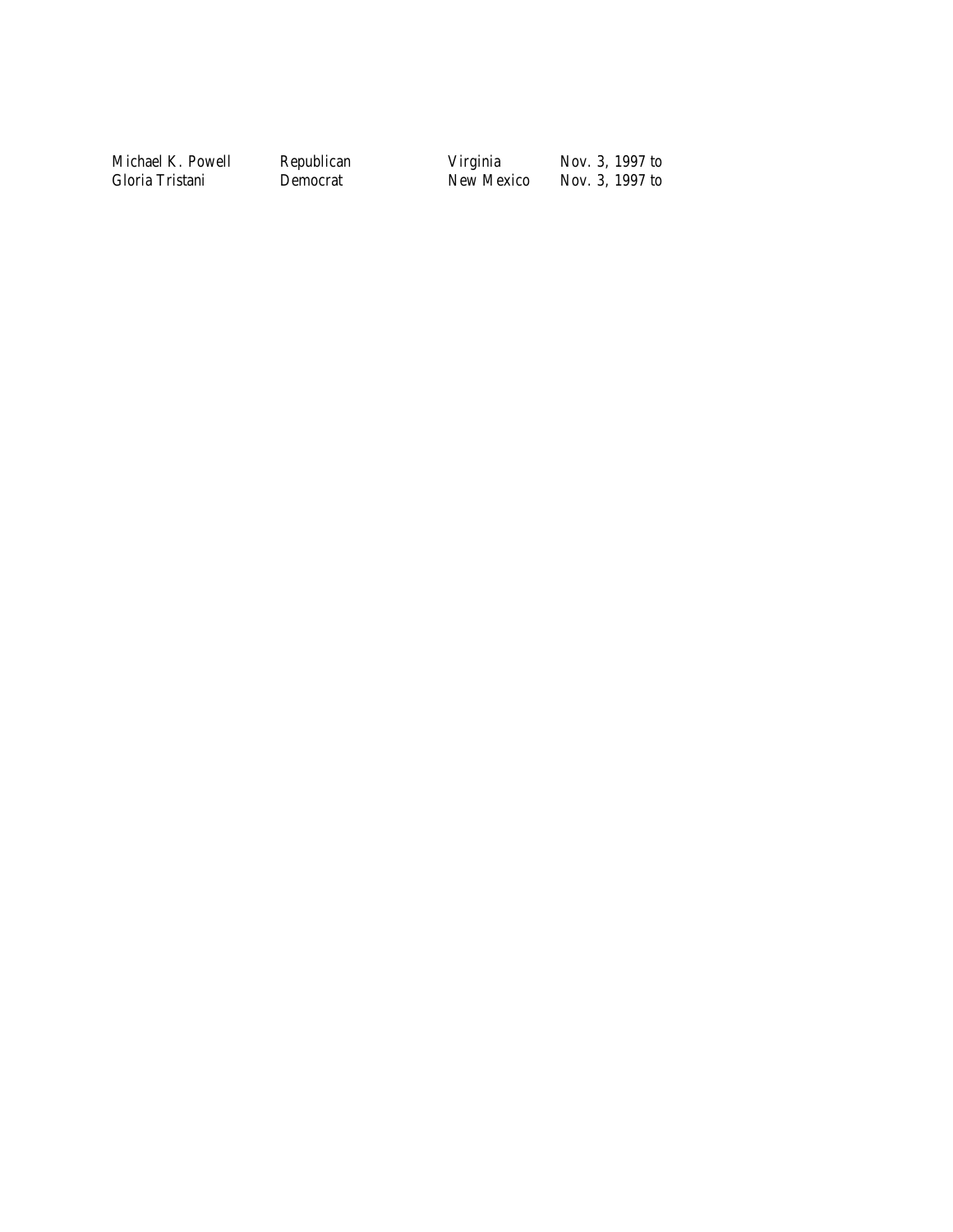## **Overview**

The Federal Communications Commission (FCC) is an independent federal regulatory agency responsible directly to Congress. Established by the Communications Act of l934, it is charged with establishing policies to govern interstate and international communications by radio, television, wire, satellite, and cable. Its jurisdiction covers the 50 states and territories, the District of Columbia and U.S. possessions.

The FCC is directed by five Commissioners appointed by the President and confirmed by the Senate for staggered five-year terms. No more than three can be members of the same political party. The President designates one of the Commissioners to serve as Chairman.

The Chairman presides over all FCC meetings. The Chairman coordinates and organizes the work of the Commission and represents the agency in legislative matters and in relations with other government departments and agencies.

The Commission is committed to the use of emerging technologies to serve its customers -- the American public and regulated industries -- more efficiently.

The Commission continues to expand its use of the Internet, which has become an increasingly popular way for the public to access information. Extensive information is available through the FCC's Internet homepage (http://www.fcc.gov). The Commission uses a fax-on-demand system to allow quick access to forms,

press releases and other information (202-418-4830).

## **BUREAUS AND OFFICES**

In FY98 the Commission had six operating Bureaus and 10 offices which provide support services.

#### **Office of the Managing Director (OMD)**

Under the supervision and direction of the Chairman, the Managing Director serves as the FCC's chief operating and executive official. The Managing Director provides managerial leadership to, and exercises supervision and direction over, the FCC's Bureaus and staff offices in management and administrative matters; formulates and administers all management and administrative policy programs and directives for the Commission; assists the Chairman in carrying out administrative responsibilities; advises the Chairman, Commissioners and management on administrative and related matters; administers the FCC's management systems and directs agency efforts in improving management effectiveness, operational efficiency and employee productivity.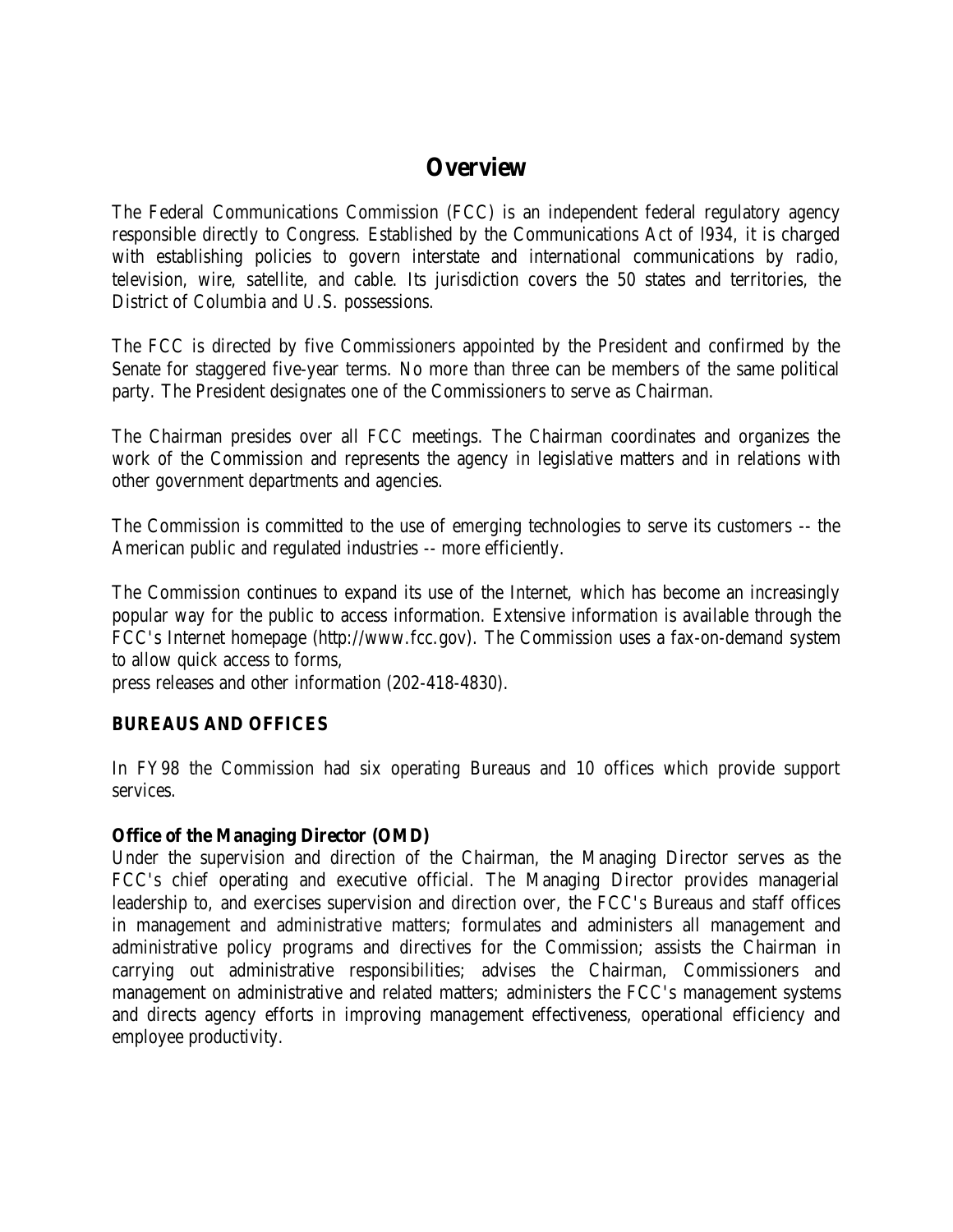## **Office of Public Affairs (OPA)**

The Office of Public Affairs is responsible for informing the press and public of the FCC's actions, facilitating public participation in the FCC's decision-making processes and operating many of the FCC's public reference rooms and library. OPA issues daily news releases, public notices and other informational material; prepares the Annual Report and other publications; handles telephone, written, and walk-in requests for information. OPA maintains the FCC's Internet homepage.

## **Office of the Inspector General (OIG)**

The Inspector General conducts and supervises audits and investigations relating to the programs and operations of the agency. The Inspector General recommends policies for activities designed to promote economy, efficiency and effectiveness, as well as to prevent and detect fraud and abuse in agency programs. The Inspector General also provides a means for keeping the Chairman, Commissioners, and the Congress fully informed about problems and deficiencies at the agency. Incidents of waste, fraud, abuse or mismanagement within the FCC may be reported to the Office of Inspector General by dialing (202) 418-0473 or the toll free Hotline-1-888-TO-FCCIG (1-888-863-2244).

## **Office of Administrative Law Judges**

Administrative Law Judges preside over hearings and issue Initial Decisions. Review of initial decisions is done by the full Commission.

#### **Office of the General Counsel (OGC)**

The General Counsel serves as the chief legal advisor to the Commission and its various Bureaus and Offices. The General Counsel also represents the Commission before the federal courts of appeals, recommends decisions in adjudicatory matters before the Commission, assists the Commission in its decisionmaking capacity, performs a variety of legal functions regarding internal administrative matters and advises the Commission on fostering competition and promoting deregulation in a competitive environment. (A more extensive profile of the Office is included later in this report.)

#### **Office of Workplace Diversity (OWD)**

This Office serves as the principal advisor to the Chairman and Commission on all issues relating to workforce diversity, affirmative recruitment, and equal employment opportunity (EEO) within the Commission. The Office enforces EEO and civil rights laws that apply to employees and applicants for employment, trains employees on subjects such as race relations and preventing sexual harassment in the workplace, counsels employees, and develops and implements policies and programs that encourage fair and equal treatment of Commission employees, affirmative recruitment, and that foster understanding and acceptance of the diversity that employees of the Commission bring to the workplace.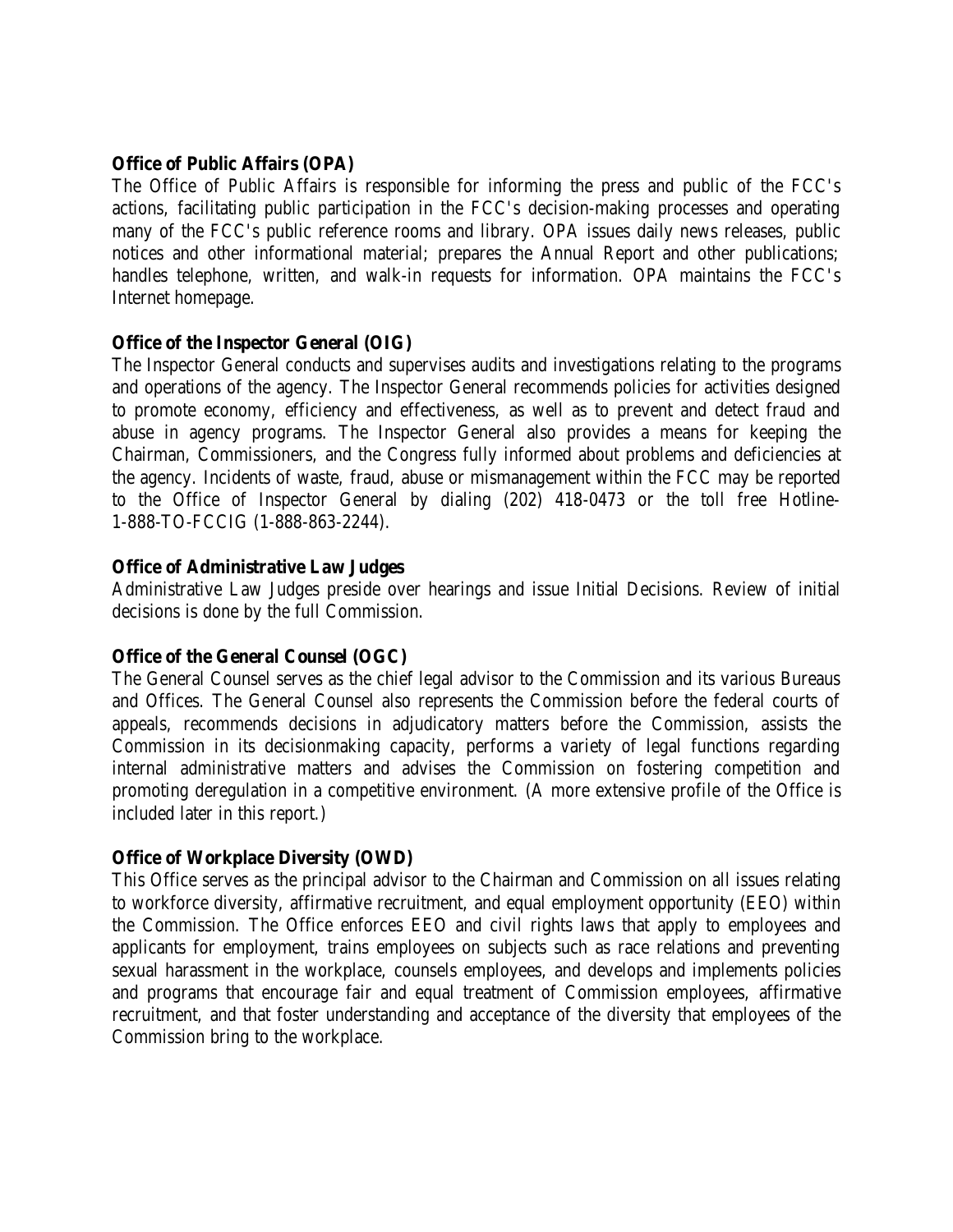## **Office of Communication Business Opportunities (OCBO)**

OCBO is responsible for providing advice to the Commission on issues and policies concerning opportunities for ownership and contracting by small, minority and women-owned communications businesses. The Office also advises the Commission on policies to foster equal employment opportunity in the communications industries for minorities, women, and people with disabilities. The Office works with entrepreneurs, industry and public interest organizations and individuals to provide information about policies to promote ownership and employment opportunities in the communications industry.

## **Office of Plans and Policy (OPP)**

The Office of Plans and Policy serves as principal economic and technical policy adviser to the Commission, analyzing agenda items and developing long-term policy. The Office also produces working papers on major policy issues. (A more extensive profile of the Office is included later in this report.)

## **Office of Legislative and Intergovernmental Affairs (OLIA)**

The Office of Legislative and Intergovernmental Affairs serves as the Commission's principle point of contact with Congress and other governmental entities. (A more extensive profile of the Office is included later in this report.)

## **Office of Engineering and Technology (OET)**

The Office of Engineering and Technology is responsible for managing the non-Government use of the spectrum. OET makes recommendations to the Commission on how the radio spectrum should be allocated and establishes the technical standards to be followed by users. (A more extensive profile of the Office is included later in this report.)

#### **The Operating Bureaus**

The Commission is divided into six operating Bureaus reflecting six broad divisions of Commission responsibility. These are: the Mass Media, Common Carrier, Wireless Telecommunications, Compliance and Information, International, and Cable Services Bureaus. The FY98 work of each Bureau is discussed in the following chapters of this report.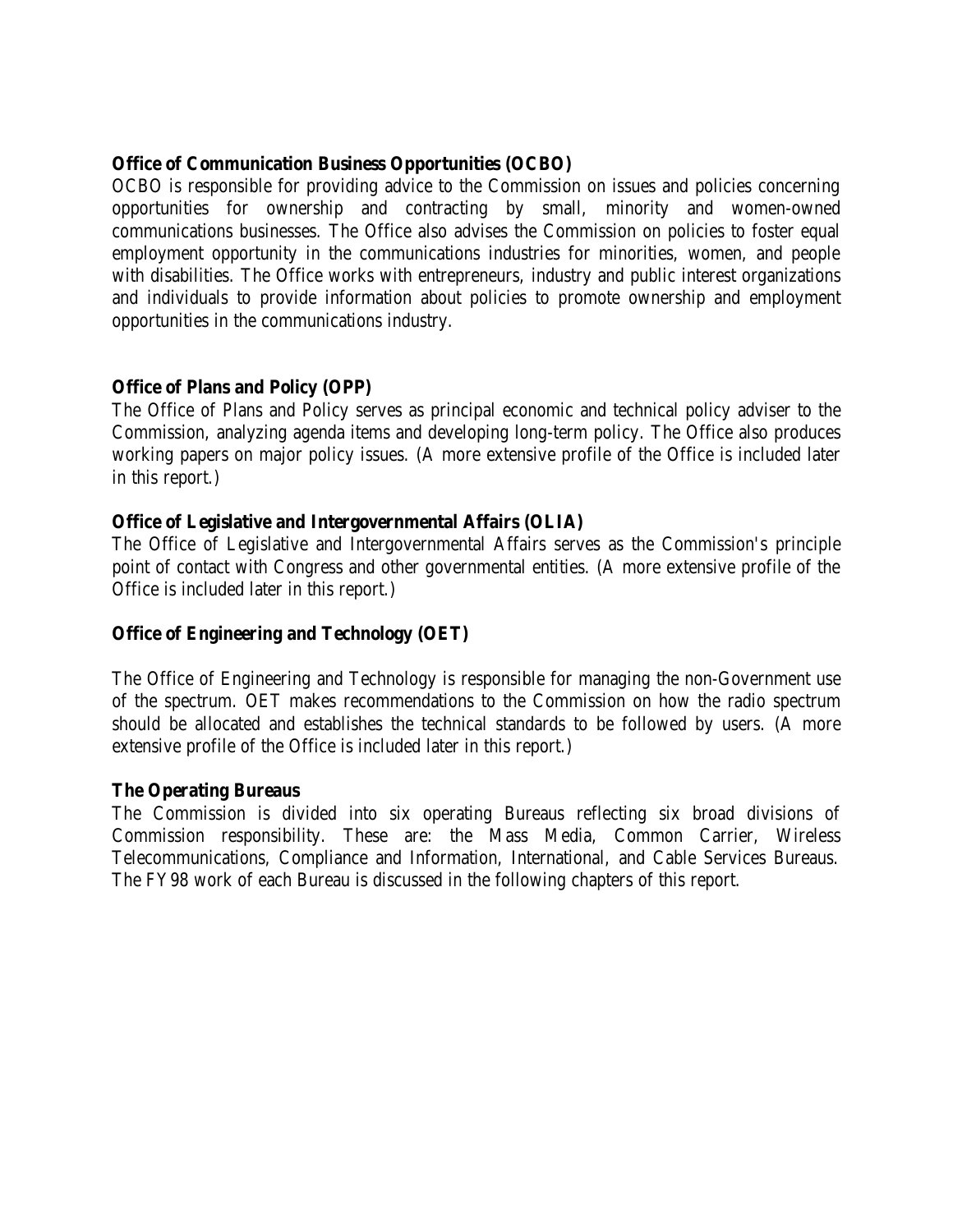## **Mass Media Bureau**

#### **Overview**

The Mass Media Bureau is the part of the FCC that deals with broadcasting -- television and radio -- as well as Multipoint Distribution Service (MDS) (sometimes called wireless cable) and Instructional Television Fixed Service (ITFS), a service used mainly by educational entities to provide classroom instruction to multiple locations. The Bureau issues licenses (authorization of service), performs policy and rulemaking functions and administers the enforcement program for all mass media services.

#### **Bureau Organization**

The Bureau consists of four Divisions.

The **AUDIO SERVICES DIVISION** (ASD) is responsible for reviewing and taking action on all applications filed by the nation's 13,424 FM and AM stations and 3,862 FM translator and booster stations. As a result of the substantially relaxed broadcast station ownership limitations included in the Telecommunications Act of 1996, ASD has continued to receive an unprecedented level of applications seeking consent for proposed radio mergers and acquisitions. Specifically, the number of sales application filings in FY98 matched FY97's record-level of over 4,000. Many of these transactions continue to reach new levels of complexity and have resulted in large media conglomerates. For example, the transfer of control of SFX Broadcasting's stations to an entity controlled by Hicks, Muse, Tate & Furst brought the number of radio stations under Hick's control to over 350 and the transfer of control of American Radio Systems to CBS Corporation resulted in the common ownership of 172 radio stations. ASD maintained an impressive speed of disposal rate in processing over 13,000 applications in FY98 despite an attrition rate of approximately 15% among ASD's professional and para-professional staff during the fiscal year.

The **VIDEO SERVICES DIVISION** (VSD) is responsible for reviewing and taking action on all applications filed by the nation's 1,770 commercial and non-commercial educational television and 8,002 TV translator and low power television broadcast stations (LPTV). VSD is also responsible for the disposition of applications and other requests regarding the development and licensing of facilities in the Multipoint and/or Multichannel Distribution Service (MDS) and the Instructional Television Fixed Service (ITFS). In FY98, VSD increased its disposals of TV, LPTV, and ITFS new and major, license and other, sales and renewal applications by more than 12% (from 7,938 to 8,940), with nearly 4% of these disposals being non-routine actions. VSD also disposed of nearly 1,100 MDS applications and nearly 850 petitions to deny and other legal challenges and waiver requests, thereby reducing the number of such pending matters by one-third.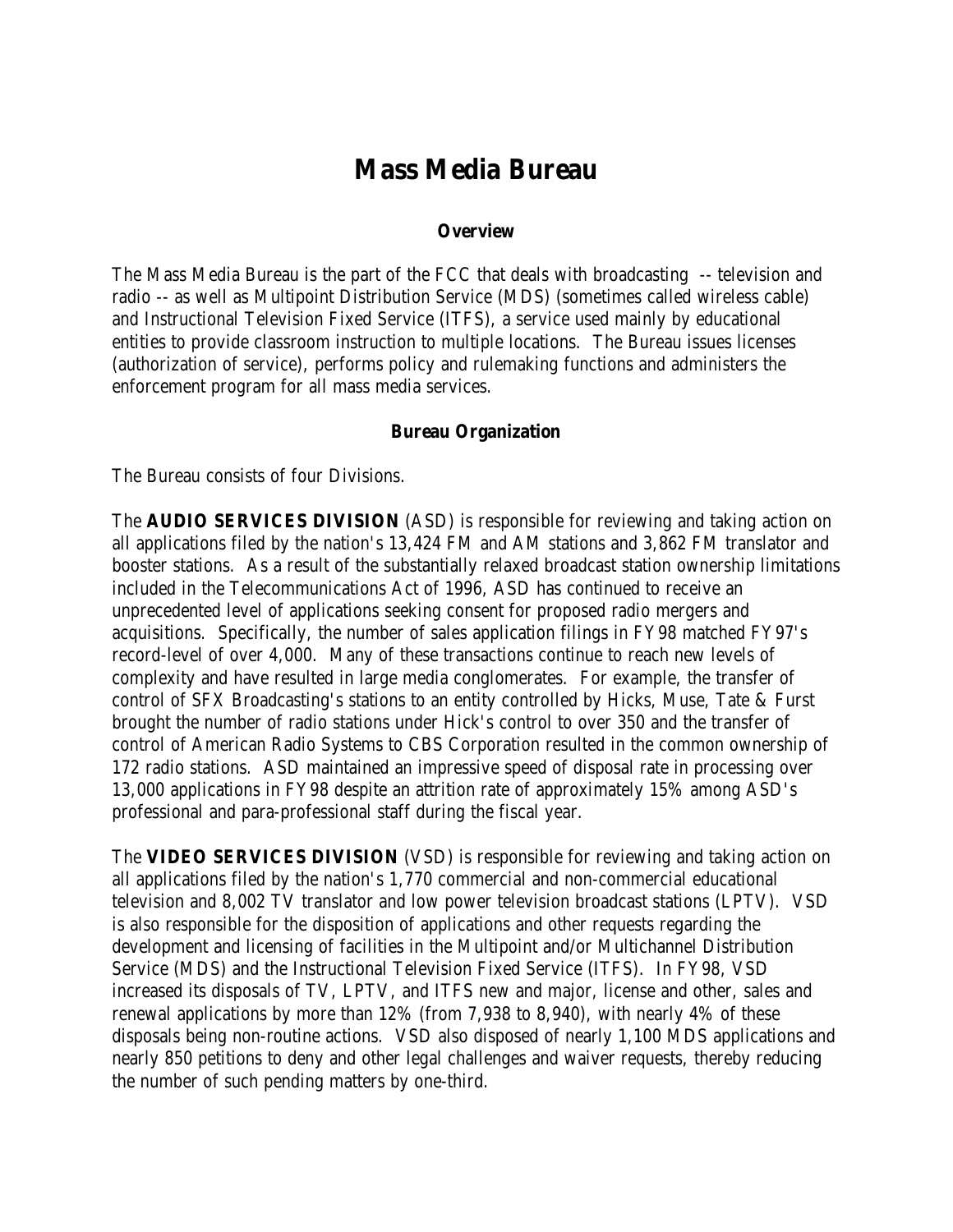The **POLICY AND RULES DIVISION** (PRD) conducts rulemaking proceedings which affect the mass media services and provides legal and technical analyses of these rules. The Policy and Rules Division also conducts economic studies to formulate and evaluate Commission policies in terms of their economic effects on the mass media or on other Commission regulated industries or society, and evaluates economics and other studies submitted to the Commission in connection with various proceedings.

In FY98, PRD continued to enhance its web pages on the Internet, making them more userfriendly and expanding the information available by adding both text and numerous links to related sites on particular topics of potential use to the public. Designed for broadcasters, the bar, and the general public, the PRD web pages provide on-line advice on how to participate in rulemaking activities, access to rulemaking documents (such as Notices of Proposed Rule Making and Reports and Orders) concerning broadcast matters, including weekly updates of access to all allocations decisions, and links to numerous related-topic sites.

The **ENFORCEMENT DIVISION** responds to complaints, conducts investigations of broadcast stations, handles matters concerning political broadcasting, enforces the cable television equal employment opportunity laws and rules, and participates in formal adjudicative proceedings involving broadcast stations.

## **Major Proceedings**

## **MAIN STUDIO AND PUBLIC FILE REQUIREMENTS (MM Docket No. 97-138)**

On August 11, 1998, the Commission released a *Report and Order* that relaxed the main studio rule to allow a station more flexibility in the location of its main studio and public file. This relaxation of the rules was more in line with modern communications and mobility by listeners and viewers. It also afforded stations better opportunities to take advantage of the business consolidation opportunities presented by the recent relaxation of the multiple ownership limitations. The new rules also permitted the public file be located outside the community of license as long as it was at the main studio. This location should increase accessibilty of the file for members of the public by placing the file in a logical, easily discernable location, while significantly reducing the burden for those licensees who had to keep off-premises public files due to their studio location. The new public file rules also clarified and updated the retention periods of certain documents and eliminated the retention of documents that had proven of little interest to the public or were obsolete. The new rules effectively serve the public's interest in having reasonable access to the main studio facilities and also to the material in each station's public file that is relevant to the public's interest in station performance.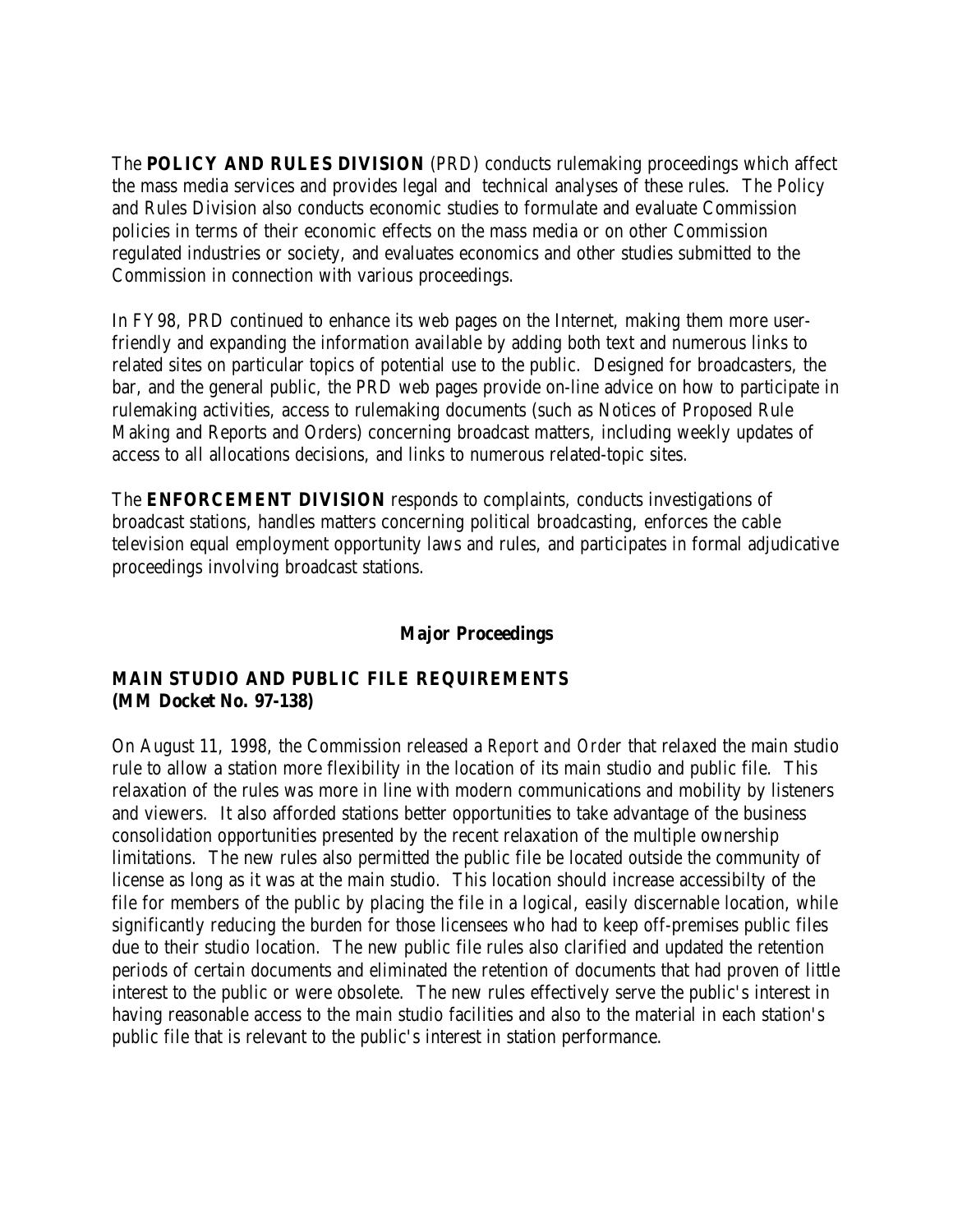## **LOW POWER RADIO (RM Nos. 9208, 9242)**

The Commission initiated an Inquiry into the feasibility of establishing a new class of low power radio service. In February and March of 1998, the Commission sought public comment on petitions for rulemaking to initiate such a service or services in order to provide opportunity for new entrants in the broadcasting field and to provide for highly localized and special interest programming.

## **FEE ALTERNATIVES FOR ANCILLARY SERVICES OFFERED BY DTV BROADCASTERS (MM Docket No. 97-247)**

On December 18, 1997, the Commission issued a *Notice of Proposed Rulemaking* requesting comment on various fee alternatives for broadcasters' use of excess digital capacity to offer certain services that would be "ancillary or supplementary" to their over-the-air digital broadcast (DTV) signals. The *Notice* was issued pursuant to a Congressional requirement that the FCC establish a program to assess and collect fees from broadcast licensees for ancillary or supplementary uses of their DTV spectrum. These services could include subscription television services, computer software distribution, data transmissions, audio signals, and other uses for which the DTV licensee receives subscription fees or compensation other than from commercial advertising from third parties. As required by Congress, these fees would "recover for the public a portion of the value of the public spectrum," "avoid unjust enrichment" of broadcast licensees using the DTV spectrum for fee-based services, and recover for the public an amount that, to the extent feasible, equals but does not exceed the amount that would have been recovered had such service been licensed pursuant to an auction.

## **TWO-WAY DIGITAL ITFS AND MDS COMMUNICATIONS (MM Docket No. 97-217)**

On September 17, 1998, the Commission adopted a *Report and Order* clearing the way for Mulitpoint Distribution Service (MDS) and Instructional Television Fixed Service (ITFS) licensees to offer two-way digital services. The changes further the mandate of Section 257 of the Telecommunications Act of 1996, which requires the Commission to identify and eliminate market entry barriers for entrepreneurs and other small businesses to promote diversity of media voices, vigorous economic competition, technological advancement and promotion of the public interest.

## **BROADCAST EEO**

The Commission adopted an *Order* on September 29, 1998, suspending until further notice the requirement that television and radio broadcast licensees and permitees submit Broadcast Station Annual Employment Reports (FCC Form 395-B), Broadcast Equal Employment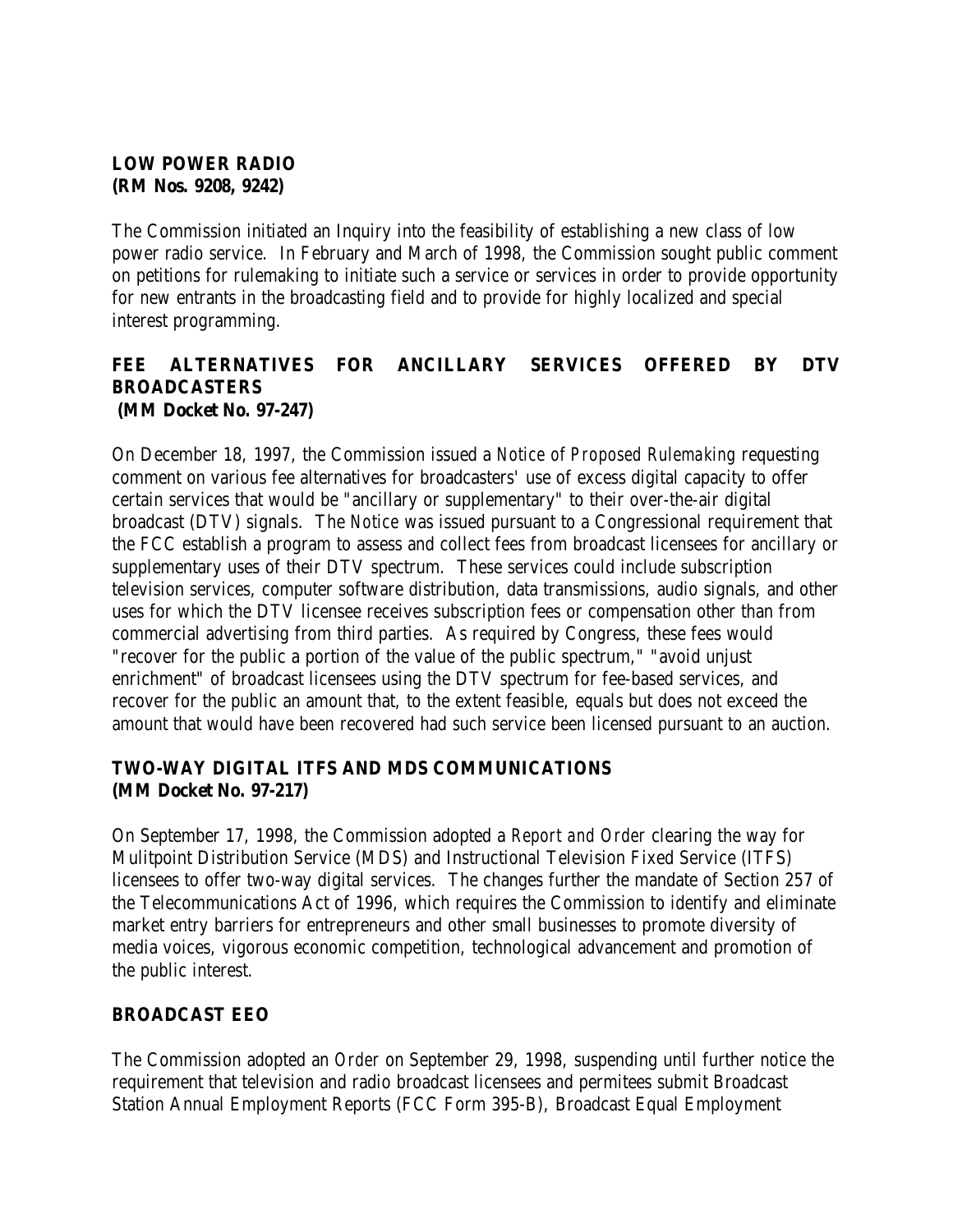Opportunity Program Reports (FCC Form 396), and Broadcast EEO Model Program Reports (FCC Form 396-A). The Commission stated that, in view of the denial by the U.S. Court of Appeals for the D.C. Circuit of the Commission's request for rehearing of Lutheran Church - Missouri Synod v. FCC, this action was advisable while the Commission considers adoption of new EEO rules that address concerns of the Court. Because the Lutheran Church decision involves broadcasters only, all other services remain unaffected and must continue to file their reports with the Commission.

#### **Biennial Review**

Section 11 of the Communications Act, as amended, requires the Commission to review all of its regulations applicable to providers of telecommunications service in every even-numbered year, beginning in 1998, to determine whether the regulations are no longer in the public interest due to meaningful economic competition between providers of the service and whether such regulations should be repealed or modified. The first biennial regulatory review presented an excellent opportunity for a serious top-to-bottom examination of all of the Commission's regulations, not just those statutorily required to be reviewed.

As part of the 1998 Biennial Regulatory Review, each of the operating Bureaus, together with the Office of General Counsel, hosted a series of public forums and participated in brown-bag practice group lunches with the Federal Communications Bar Association to solicit informal input from the public. Beginning in January 1998, the Commission initiated a series of rulemaking proceedings as part of the 1998 Biennial Regulatory Review. FCC staff released a list of 31 proceedings which it has proposed that the Commission initiate as part of the review. In August 1998, the FCC announced Significant Progress on 1998 Biennial Review.

The following actions were taken as part of the Mass Media Bureau's Biennial Review:

**Broadcast Streamlining**. On April 2, 1998, the Commission adopted a *Notice of Proposed Rulemaking* (MM Docket 98-43) which proposed fundamental changes in the broadcast application and licensing procedures. The goals of the proceeding were to reduce applicant and licensee burdens, realize fully the benefits of the Mass Media Bureau's current electronic filing initiative and preserve the public's ability to participate fully in the broadcast licensing processes. The *Notice* was part of the Mass Media Bureau's streamlining initiative. Specifically, the *NPRM* proposed to streamline application processing by reducing form length and disclosure requirements, and to recast questions into a format compatible with electronic filing. The *NPRM* also proposed the elimination of the "no profit" rule, Section 73.3597(c), which restricts payments upon assignment or transfers of construction permits for unbuilt stations to reimbursement of the seller's expenses. In order to ensure that enforcement policies remain adequate in light of FCC streamlining efforts, the *Notice* sought comment as to whether existing enforcement measures remain sufficient, or whether new measures should be implemented. The *Notice* also sought comment on whether to adopt mandatory electronic filing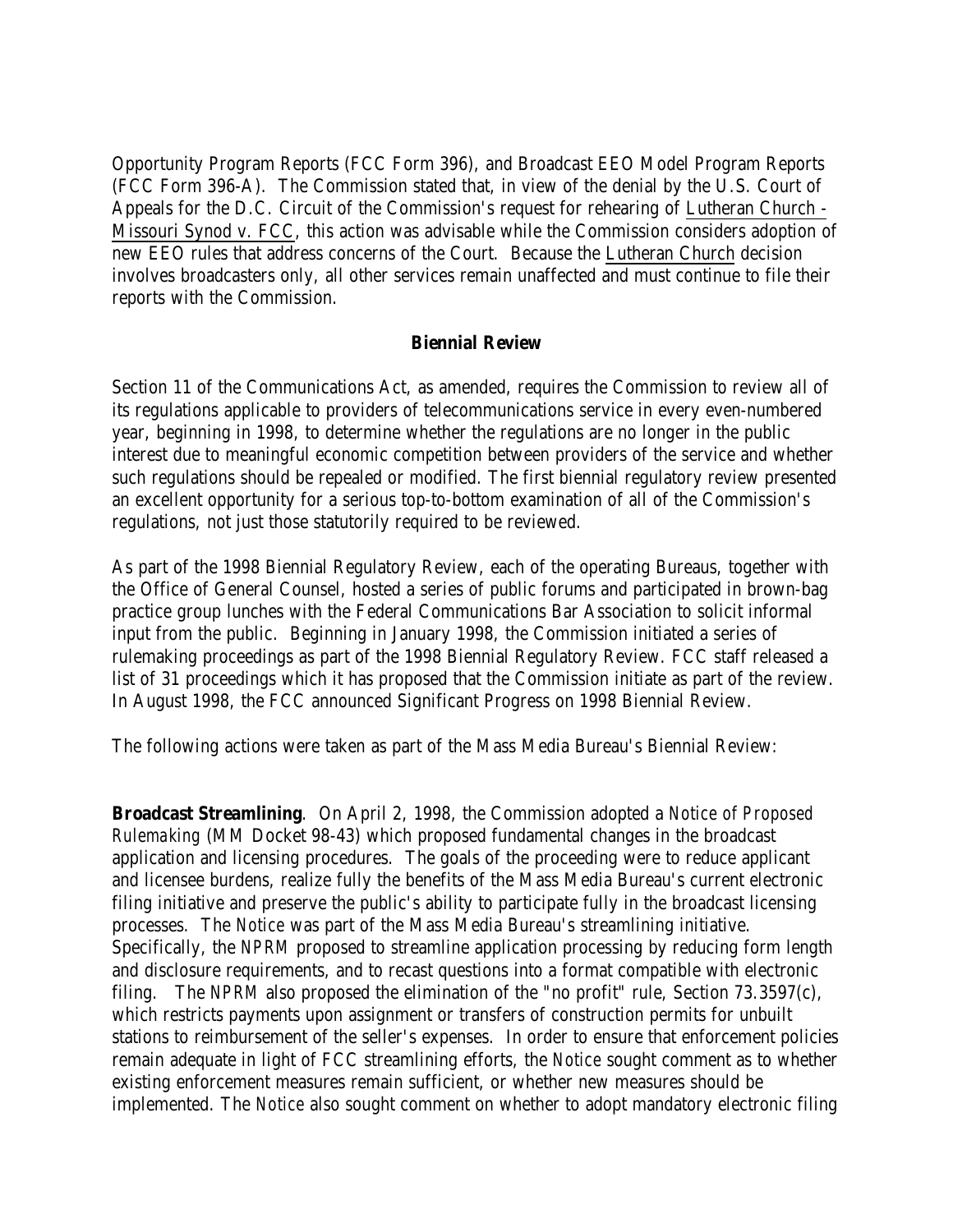of 16 key Mass Media Bureau broadcast application and reporting forms, including sales forms and applications for new commercial stations, modifications to licensed facilities, and the children's programming report. The *Notice* sought comment on whether to phase in mandatory filing, and whether small businesses or other qualified entities should be exempt from the mandatory filing requirement.

In addition, this proceeding proposed to revise extension of construction permit procedures by (a) issuing all construction permits for a uniform three-year term; (b) extending permits only in circumstances where the permit itself is subject to administrative or judicial appeal or where construction delays are caused by an "act of God;" (c) prohibiting extra time for construction after a permit has been subject to a modification or assignment or transfer of control; and (d) making expired construction permits subject to automatic forfeiture. The Commission also invited comment on whether prior consent requirements for *pro forma* transfers and assignments, which are virtually always granted by the Commission, could or should be eliminated or modified. Finally, the *Notice* proposed to replace the current commercial broadcast station annual ownership report filing requirement with filings when license renewal applications are due and at the four-year mid-point of the license term. Licensees would still be required, however, to file an ownership report within 30 days of the consummation of an approved transfer or assignment.

**Streamlining of Radio Technical Rules**. On June 15, 1998, the Commission released a *Notice of Proposed Rulemaking and Order* (MM Docket No. 98-93) in a continuation of its broad-based initiative to streamline Mass Media Bureau rules, policies and licensing procedures. This radio technical rules initiative is designed to provide broadcasters with substantially greater flexibility in improving service and to create opportunities for coordinated facility improvements among stations. The *Notice* (a) invited comment on whether to permit "negotiated interference" proposals that would cause new or increased interference in the FM band where service gains would substantially outweigh newly created interference; (b) proposed to modify the contingent application rule to permit coordinated facility modifications among broadcasters; (c) proposed a signal propagation methodology that more accurately takes into account terrain effects to better predict where interference would not occur; and (d) proposed other changes to promote greater technical flexibility in the FM service and to streamline and expedite the processing of applications to modify existing facilities in several services.

**Broadcast Auctions.** On August 18, 1998, following a rulemaking proceeding to implement provisions of the Balanced Budget Act of 1997, the Commission released a *Report and Order* (MM Docket No. 97-234) applying its expanded competitive bidding authority to award commercial broadcast station construction permits when there are mutually exclusive applications for analog frequencies. The new auction procedures will be used in all future licensing proceedings, as well as those involving pending commercial radio and television competing applications that were held in abeyance following the Court of Appeals decision in Bechtel v. FCC, which invalidate certain elements of the Commission's comparative selection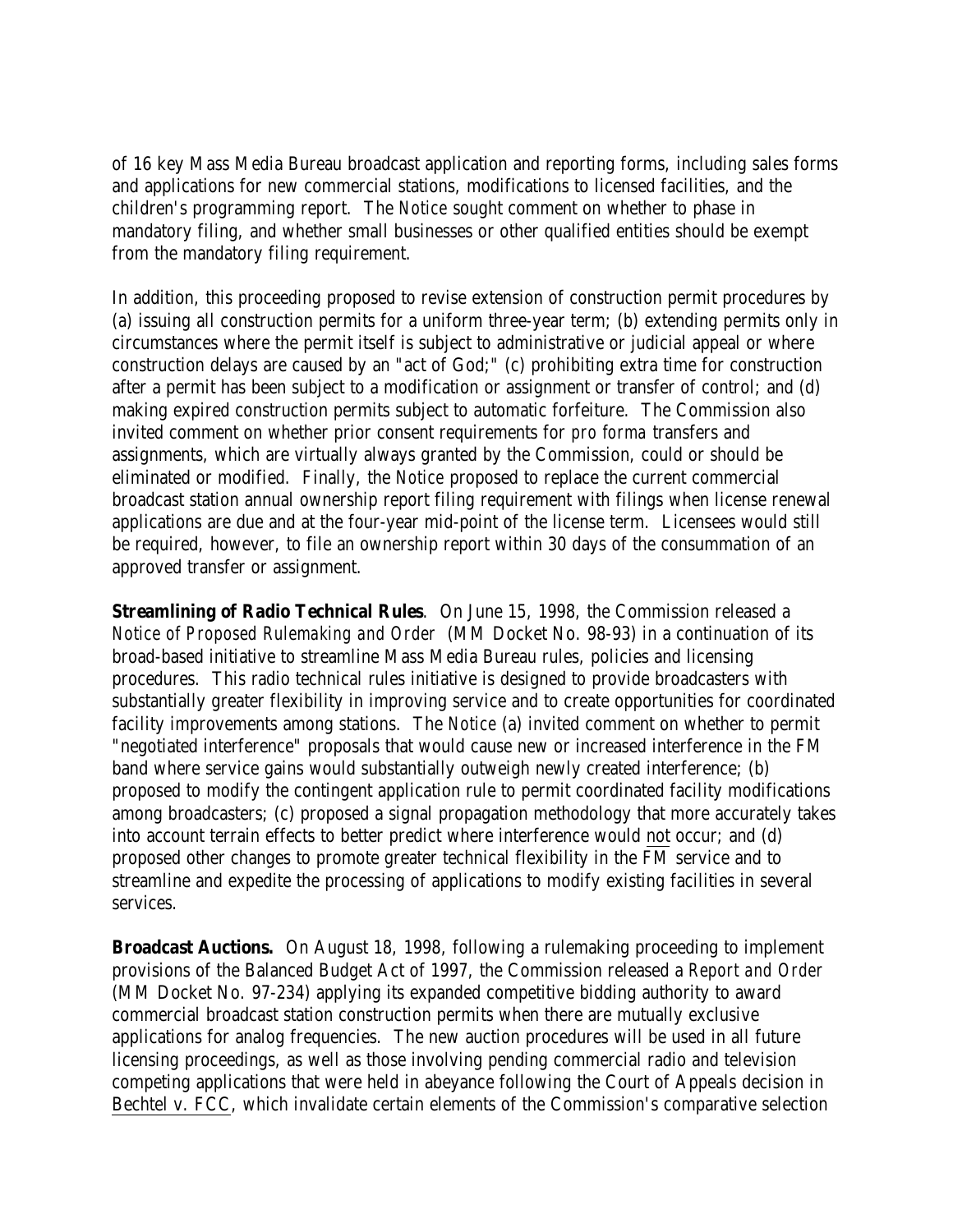criteria. Auctions will result in a more expeditious resolution of these proceedings, thereby better serving the public interest through the prompt initiative of new broadcast service. To this end, questions as to an applicant's qualifications will only be entertained with respect to those pending and future applicants who ultimately become the winning bidder. It was also concluded that Congress intended that all mutually exclusive applications for secondary broadcast stations, such as low power television and FM and TV translators, should also be awarded by the use of auctions.

To fulfill its duty to promote dissemination of licenses among a whole variety of applicants and to ensure that certain designated entities have an opportunity to participate in the auctions, the Commission adopted a "new entrant" bidding credit for applicants with no, or a very few, media interests. The Commission reasoned that this bidding credit would help to ensure that small businesses and businesses owned by minority groups and women are given the opportunity to participate in the provision of spectrum-based services pursuant to Section 309(j) of the Communications Act, without raising any constitutional questions.

In accordance with the exemptions set forth in the statute, the Commission's expanded competitive bidding authority did not allow the use of auctions to choose among mutually exclusive applicants to operate on frequencies reserved for noncommercial educational broadcast service. In addition, the Commission stated that it lacked sufficiently focused comment to enable it to resolve the question of how to proceed in situations involving unreserved or "commercial" frequencies where one or more of the competing applicants is a noncommercial entity. Accordingly, the Commission announced that it would seek additional comments with respect to these matters in its ongoing rulemaking proceeding reexamining the comparative selection standards for competing noncommercial educational applicants.

Since the statute lacked an expressed exemption for the Instructional Television Fixed Service, the Commission concluded that auctions would also be used to resolve pending and future cases involving competing ITFS applications. Given the instructional nature of the service and the long-standing reservation of ITFS spectrum for noncommercial educational use, the Commission was concerned that Congress may not have intended its expansion of the Commission's competitive bidding authority to include ITFS. Accordingly, the Commission stated that it would not commence ITFS auctions immediately in order to allow it to request and obtain Congressional guidance.

**Broadcast Ownership Rules.** On March 12, 1998, the Commission adopted a *Notice of Inquiry* (MM Docket No. 98-35) that reviews four rules that were not modified by the 1996 Telecom Act: UHF Television Discount; Daily Newspaper/Broadcast Cross-Ownership Rule; Cable/Television Cross-Ownership Rule; and Experimental Broadcast Station Multiple Ownership Rule. Also, the *Notice of Inquiry* reviews three rules that were recently modified by the FCC in accordance with provisions of the 1996 Telecom Act: National Television Ownership Rule; Local Radio Ownership Rules; and Dual Network Rule.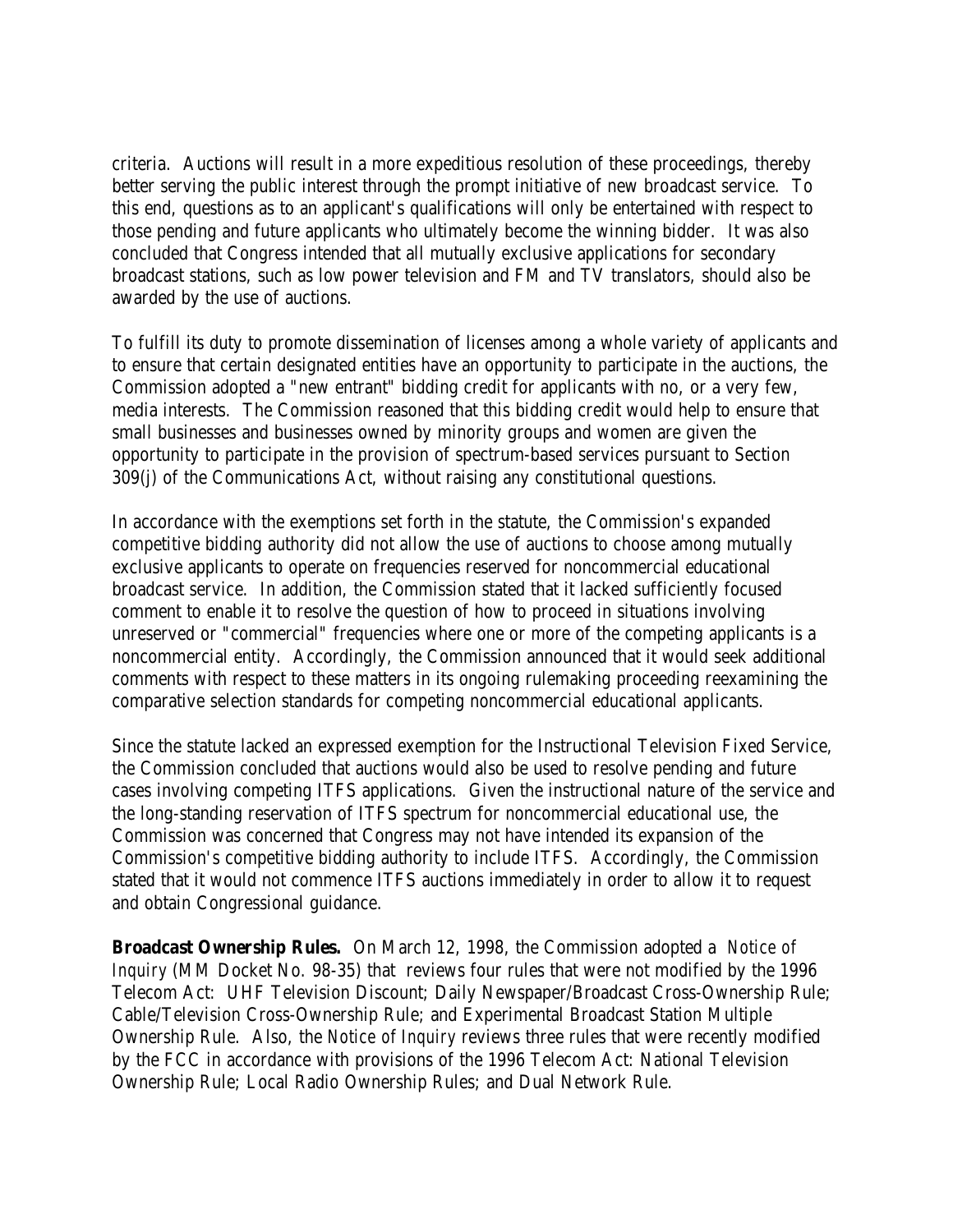The Commission also reviewed and restated its approach to granting conditional waivers of broadcast ownership rules that are under active consideration by the Commission in a rulemaking or inquiry proceeding.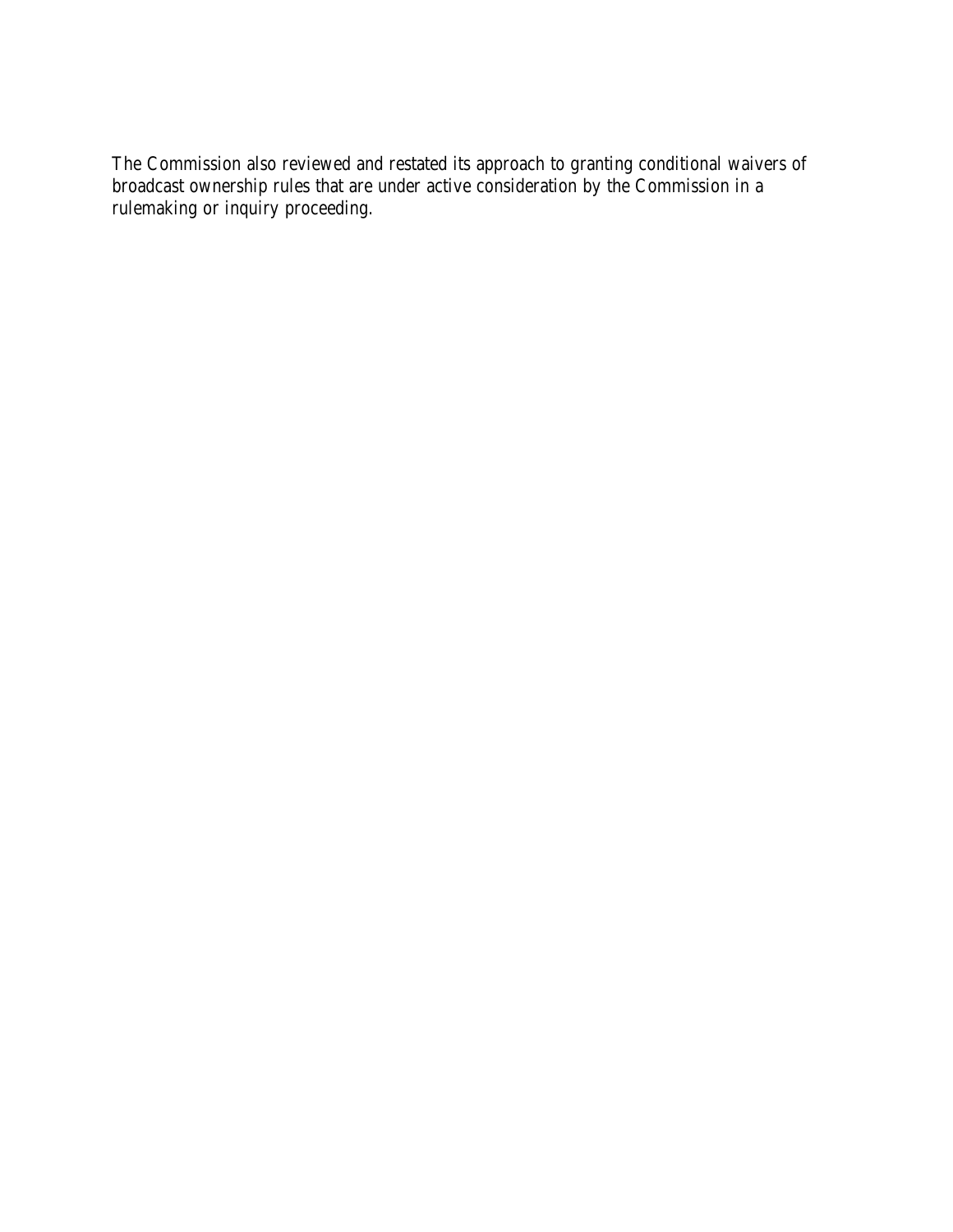## **BROADCAST LICENSE AND PERMIT REVOCATION**

The following are licenses and construction permits revoked by the Commission.

|                     |                           | Date of<br>revocation |
|---------------------|---------------------------|-----------------------|
| <b>Call letters</b> | <b>Location</b>           | order                 |
| <b>KUMA</b>         | Yuma, AZ                  | $02 - 20 - 39$        |
| <b>WSAL</b>         | Salisbury, MD             | 10-24-39              |
| <b>WWPN</b>         | Middlesboro, KY           | $10-16-47$            |
| KGAR, KGAR-FM       | Garden City, KS           | $02 - 27 - 48$        |
| <b>WPBP</b>         | Mayaguez, PR              | 12-22-48              |
| <b>KCRO</b>         | Englewood, CO             | $10-14-49$            |
| <b>KWIK</b>         | Burbank, CA               | 12-14-49              |
| <b>KPAB</b>         | Laredo, TX                | $01-26-50$            |
| <b>WXLT</b>         | Ely, MN                   | $05-23-50$            |
| <b>KFMA</b>         | Davenport, IA             | $06-21-50$            |
| <b>KALA</b>         | Sitka, AK                 | $05 - 21 - 52$        |
| WSHA(TV)            | Sharon, PA                | 10-27-54              |
| <b>KOTO</b>         | Albuquerque, NM           | $06-22-55$            |
| <b>WGAV</b>         | Amsterdam, NY             | $09 - 25 - 57$        |
| <b>KHCD</b>         | Clifton, AZ               | $07 - 23 - 58$        |
| KAJK(TV)            | Reno, NV                  | $06-03-59$            |
| <b>KBOM</b>         | Bismarck-Mandan, ND       | $11-30-60$            |
| <b>KLFT</b>         | Golden Meadow, LA         | $01-19-61$            |
| <b>WIOS</b>         | Tawas City-East Tawas, MI | $12 - 20 - 61$        |
| KPSR(FM)            | Palm Springs, CA          | $07-19-61$            |
| WLOV(FM)            | Cranston, RI              | $11-01-61$            |
| <b>KCPA(FM)</b>     | Dallas, TX                | $02 - 12 - 62$        |
| <b>WGRC</b>         | Green Cove Springs, FL    | $02 - 20 - 62$        |
| <b>KWK</b>          | St. Louis, MO             | $05-27-63$            |
| <b>WBMT</b>         | <b>Black Mountain, NC</b> | $06-26-63$            |
| <b>WELF-FM</b>      | Glen Ellyn, IL            | $03 - 11 - 64$        |
| <b>WELG-FM</b>      | Elgin, IL                 | $03 - 11 - 64$        |
| WCLM(FM)            | Chicago, IL               | $09-27-64$            |
| <b>WHHL</b>         | Holly Hill, SC            | 06-22-66              |
| <b>WPFA</b>         | Pensacola, FL             | $05-11-66$            |
| <b>WSRA</b>         | Milton, FL                | $08-01-67$            |
| <b>WEKY</b>         | Richmond, KY              | 05-03-68              |
| KDFR(FM)            | Tulare, CA                | 07-03-68              |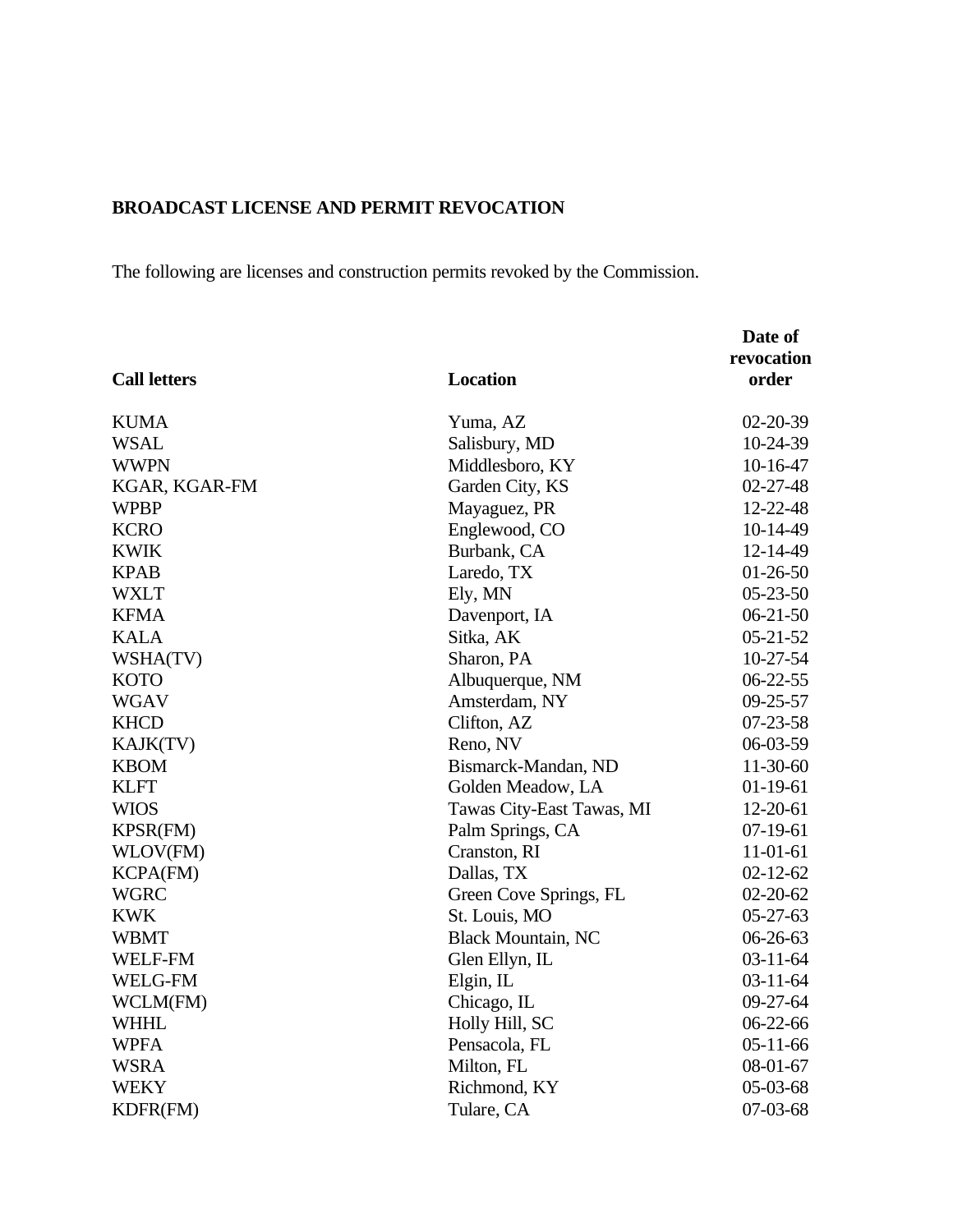| <b>KLSU</b>                  | White Castle, LA  | $03 - 26 - 73$ |
|------------------------------|-------------------|----------------|
| <b>WFAN-TV</b>               | Washington, DC    | $04 - 16 - 74$ |
| WMET(TV)                     | Baltimore, MD     | $04 - 16 - 74$ |
| <b>WVGB</b>                  | Beaufort, SC      | $06-24-76$     |
| <b>WCLY</b>                  | Columbia, PA      | $05-19-77$     |
| <b>WLLE</b>                  | Raleigh, NC       | $07 - 21 - 77$ |
| <b>KKUZ-AM</b>               | Terrance Lake, WA | $01-13-89$     |
| <b>KRGL-AM</b>               | Myrtle Creek, OR  | 05-05-89       |
| WRPZ-AM                      | Paris, KY         | 08-22-90       |
| WBBY(FM)                     | Westerville, OH   | $02 - 21 - 90$ |
| WKSP-AM                      | Kingstree, SC     | 08-01-91       |
| WPSC-AM                      | Pageland, SC      | 02-07-92       |
| <b>WDAT-AM</b>               | Amory, MS         | 08-03-92       |
| WAST(AM)                     | Ashtabula, OH     | 08-19-92       |
| <b>WORI-AM</b>               | Oak Ridge, TN     | 06-24-92       |
| <b>KOKY-AM</b>               | Jacksonville, AR  | $07-13-92$     |
| WKU(AM)                      | Parrish, AL       | 11-11-92       |
| WFRK(AM)                     | Coleman, FL       | $01-07-93$     |
| <b>KBRS(AM)</b>              | Springdale, AK    | 08-03-93       |
| WKLO(AM)                     | Danville, KY      | 08-26-93       |
| <b>KUCB(FM)</b>              | Des Moines, IA    | $02-02-96$     |
| KLEH(AM)                     | Anamosa, IA       | 11-05-96       |
| WSJR(AM)                     | Madawaska, ME     | 11-05-96       |
| WKZF(FM)                     | Bayboro, NC       | 11-14-96       |
| KZOT(AM)                     | Marianna, AR      | 11-20-96       |
| <b>WLVC</b>                  | Fort Kent, ME     | 12-10-96       |
| <b>KRBG(FM)</b>              | Canadian, TX      | 02-01-97       |
| WAYB(AM)                     | Waynesboro, VA    | 02-09-97       |
| <b>KRKE</b>                  | Aspen, CO         | 02-24-97       |
| KFCC(AM)                     | Bay City, TX      | 04-22-98       |
| <b>KUHD(AM)</b>              | Port Neches, TX   | 05-19-98       |
| WBOW(AM), WBFX(AM), WZZQ(FM) | Terre Haute, IN   | 06-25-98       |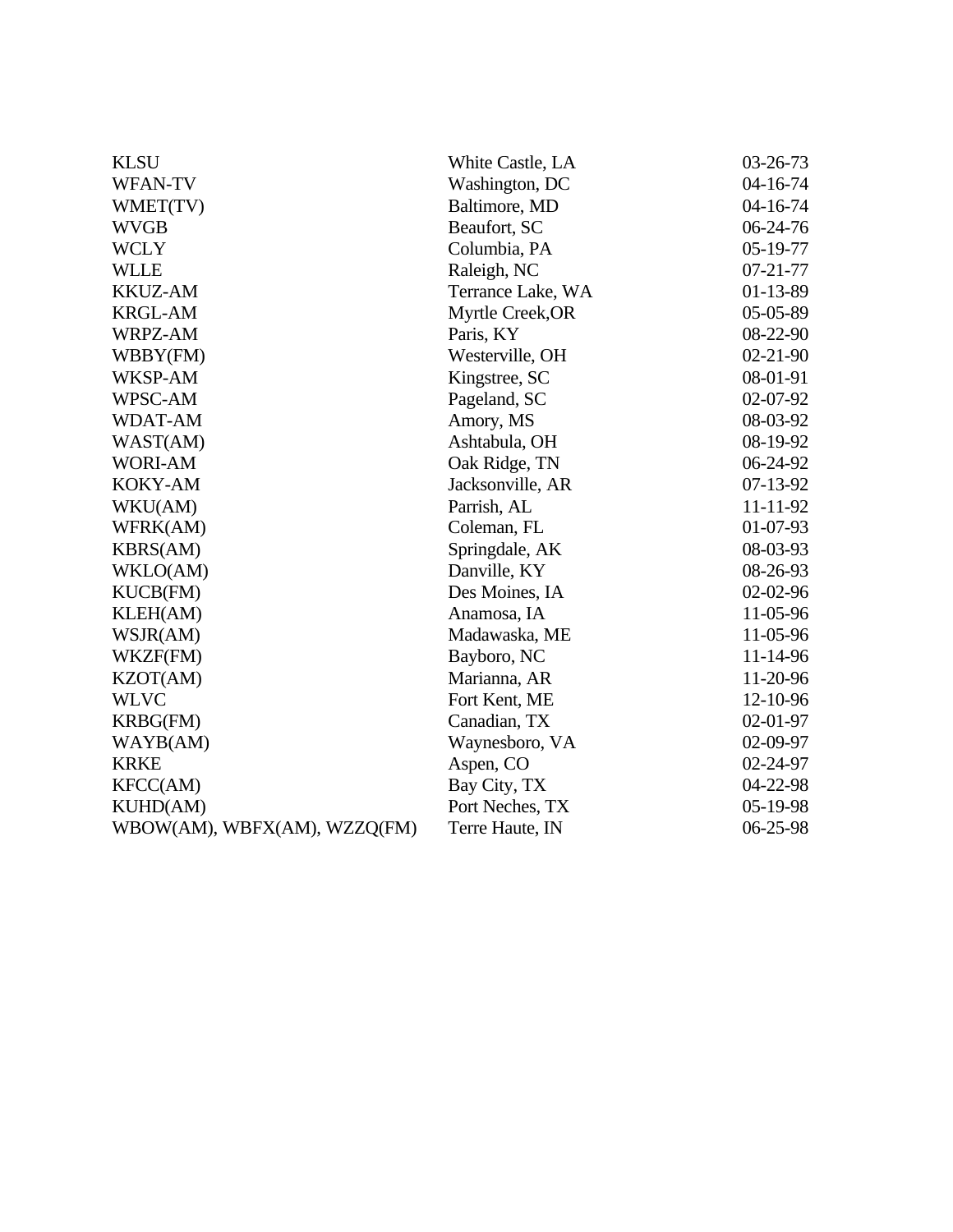## **MASS MEDIA STATISTICS**

#### **Current Broadcast Authorizations**

 Outstanding broadcast authorizations for major services at the close of FY98 totaled 27,058, an increase of 185 over FY97.

|                                  |           |           | Increase       |  |
|----------------------------------|-----------|-----------|----------------|--|
| Class                            | Sept. 30, | Sept. 30, | <b>or</b>      |  |
|                                  | 1997      | 1998      | (decrease)     |  |
| Standard (AM)                    | 4,970     | 4,979     | 9              |  |
| Frequency Modulation (FM)        | 6,107     | 6,168     | 61             |  |
| <b>Educational FM</b>            | 2,240     | 2,277     | 37             |  |
| <b>UHF Commercial TV</b>         | 763       | 792       | 29             |  |
| <b>VHF Commercial TV</b>         | 575       | 587       | 12             |  |
| <b>UHF Educational TV</b>        | 259       | 263       | $\overline{4}$ |  |
| <b>VHF</b> Educational TV        | 128       | 128       |                |  |
| LPTV/TV Translators (UHF-VHF)    | 8,230     | 8,002     | (228)          |  |
| <b>FM</b> Translator and Booster | 3,601     | 3,862     | 261            |  |
| Totals                           | 26,873    | 27,058    | 185            |  |

 There were 15,194 AM, FM and TV broadcast stations authorized at the close of FY98. A total of 13,956 had operating authorizations, and 1,238 were under construction.

|                           |                 | Outstanding         |                 |                     |  |
|---------------------------|-----------------|---------------------|-----------------|---------------------|--|
|                           | Licensed        | Construction        | Licensed        | Construction        |  |
| Class                     | <b>Stations</b> | Permits for         | <b>Stations</b> | Permits for         |  |
|                           | Sept. 30,       | <b>New Stations</b> | Sept. 30,       | <b>New Stations</b> |  |
|                           | 1997            | Sept. 30,           | 1998            | Sept. 30,           |  |
|                           |                 | 1997                |                 | 1998                |  |
| Standard (AM)             | 4,811           | 159                 | 4,734           | 245                 |  |
| Frequency Modulation (FM) | 5,510           | 597                 | 5,639           | 529                 |  |
| <b>Educational FM</b>     | 1,906           | 334                 | 2,000           | 277                 |  |
| <b>UHF Commercial</b>     | 639             | 124                 | 656             | 136                 |  |
| <b>VHF Commercial TV</b>  | 558             | 17                  | 559             | 28                  |  |
| <b>UHF Educational TV</b> | 242             | 17                  | 243             | 20                  |  |
| <b>VHF Educational TV</b> | 124             | $\frac{4}{1}$       | 125             | $\overline{3}$      |  |
| Totals                    | 13,790          | 1,252               | 13,956          | 1,238               |  |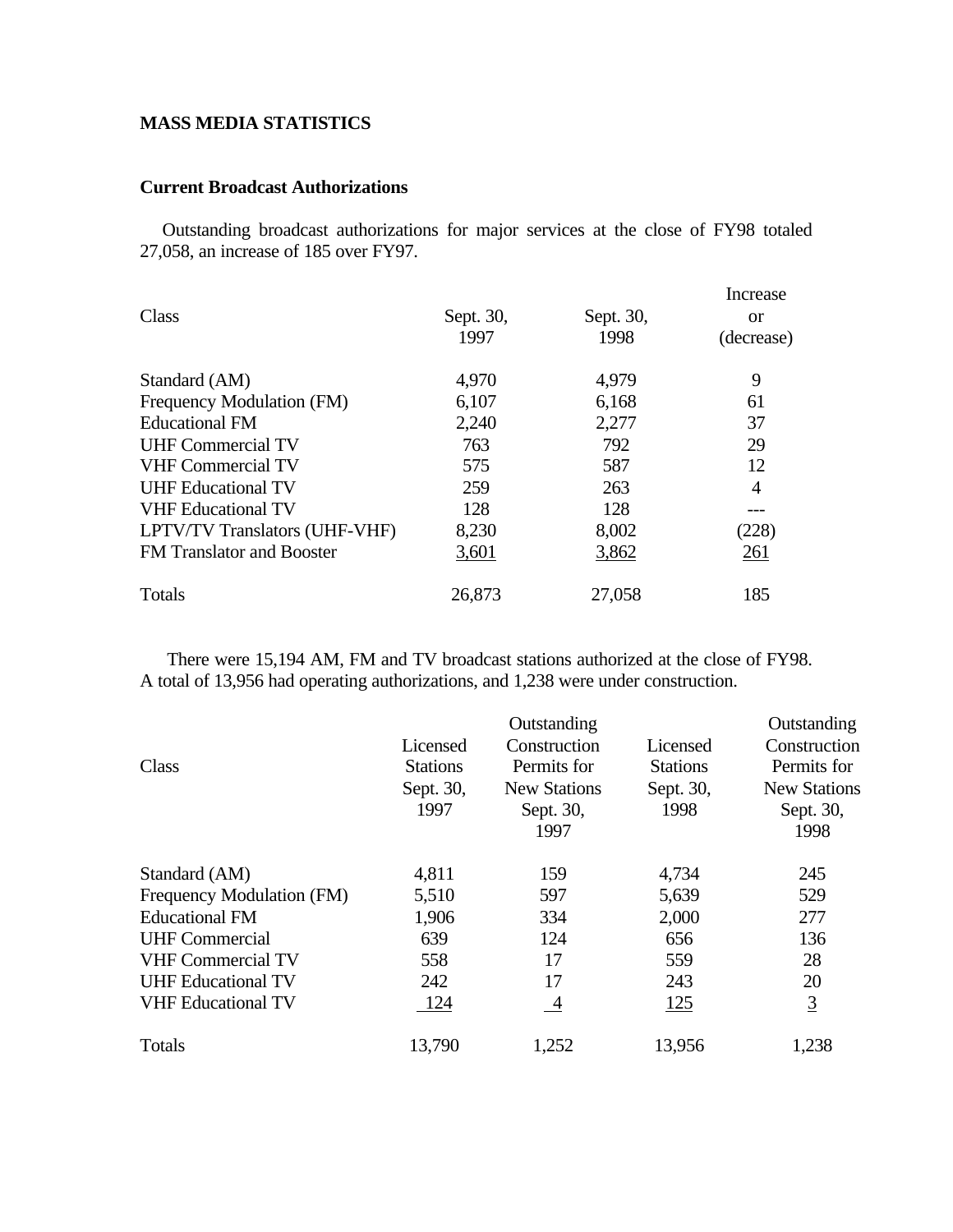## **NONHEARING APPLICATIONS STATISTICS**

## **Standard Broadcast (AM)**, **Frequency Modulation (FM) - Commercial and Educational, and FM Translators and Boosters**

| Class                                               | On hand |            |         | Dismissed        | Designated       | On hand |
|-----------------------------------------------------|---------|------------|---------|------------------|------------------|---------|
|                                                     | Oct. 1, |            |         | Denied           | for              | Oct. 1, |
|                                                     | 1997    | <b>New</b> | Granted | Returned         | hearing          | 1998    |
| <b>AM/FM New stations</b>                           |         |            |         |                  |                  |         |
| and major changes                                   | 2,145   | 822        | 650     | 329              | $\boldsymbol{0}$ | 1,988   |
| <b>FM Translators and Boosters</b>                  |         |            |         |                  |                  |         |
| New stations and major changes                      | 540     | 503        | 406     | 180              | $\boldsymbol{0}$ | 457     |
| Assignments and transfers                           | 673     | 4,032      | 3,887   | 157              | $\mathfrak{2}$   | 659     |
| Renewals                                            | 2,507   | 2,969      | 4,222   | 34               | $\boldsymbol{0}$ | 1,220   |
| Licenses                                            | 935     | 1,555      | 1,404   | 48               | $\boldsymbol{0}$ | 1,038   |
| Modifications and Extensions                        | 676     | 1,811      | 1,608   | 217              | $\overline{0}$   | 662     |
| <b>Television (TV) (Commercial and Educational)</b> |         |            |         |                  |                  |         |
| New stations and major changes                      | 771     | 3          | 88      | 105              | $\overline{0}$   | 581     |
| Assignments and transfers                           | 93      | 543        | 500     | 22               | $\overline{0}$   | 114     |
| Renewals                                            | 147     | 556        | 529     | $\overline{0}$   | $\overline{0}$   | 174     |
| Licenses and other                                  | 451     | 248        | 243     | 43               | $\Omega$         | 413     |
| <b>LPTV/TV Translators and Boosters</b>             |         |            |         |                  |                  |         |
| New stations and major changes                      | 645     | 14         | 326     | 142              | $\boldsymbol{0}$ | 191     |
| Assignments and transfers                           | 56      | 307        | 275     | 18               | $\overline{0}$   | 70      |
| Renewals                                            | 386     | 3,603      | 3,392   | $\boldsymbol{0}$ | $\overline{0}$   | 597     |
| Licenses and other                                  | 151     | 2,471      | 1,255   | 140              | $\Omega$         | 1227    |
| <b>Instructional TV Fixed</b>                       |         |            |         |                  |                  |         |
| New stations and major changes                      | 1,135   | 70         | 484     | 150              | $\overline{0}$   | 571     |
| Assignments and transfers                           | 8       | 8          | 11      | $\boldsymbol{0}$ | $\overline{0}$   | 5       |
| Renewals                                            | 67      | 111        | 118     | 8                | $\boldsymbol{0}$ | 53      |
| Licenses and other                                  | 632     | 1,098      | 1,082   | 9                | $\overline{0}$   | 639     |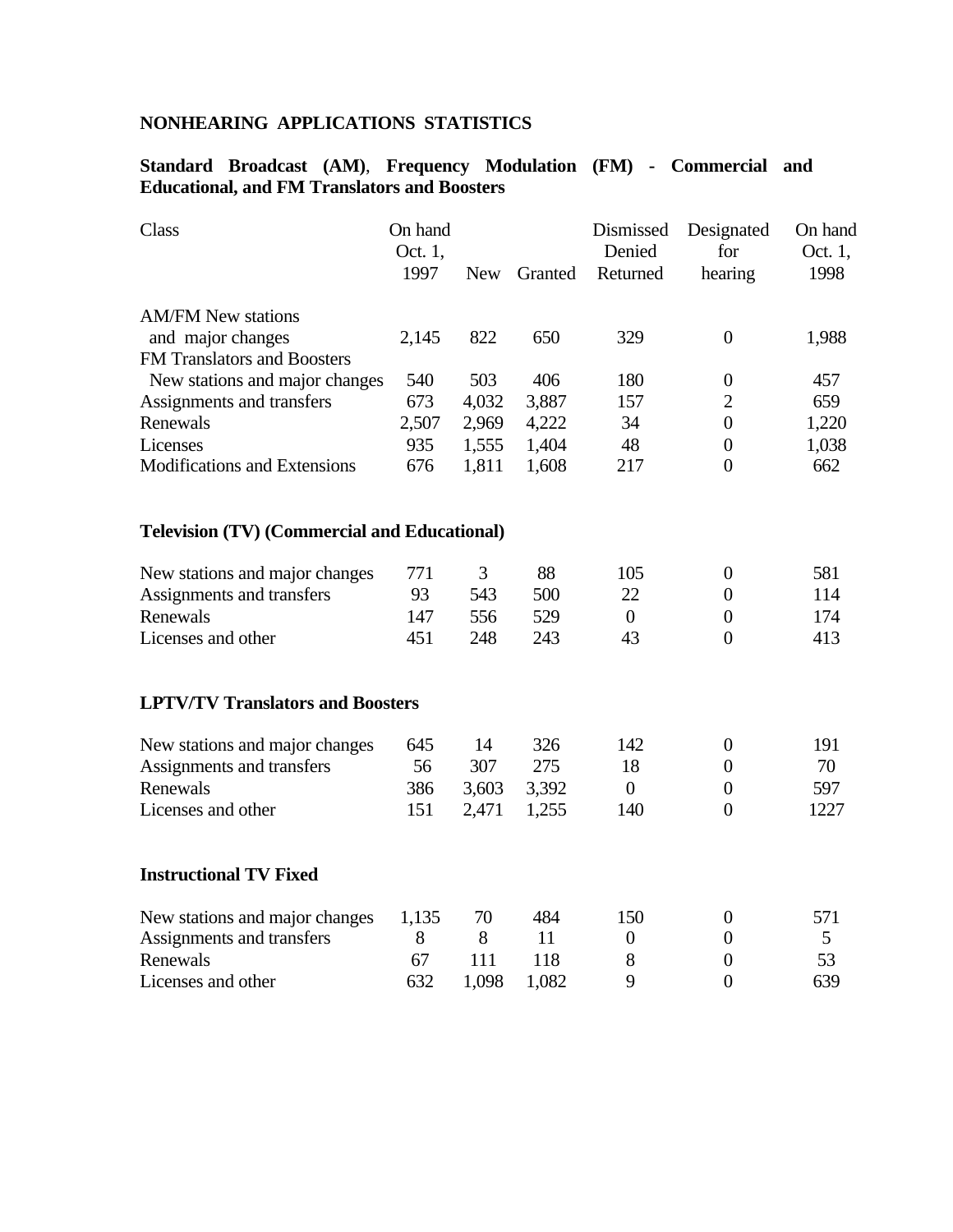## **Common Carrier Bureau**

## **Overview**

The FCC has jurisdiction over interstate communications services such as telephone calls between states. These services also include the connections to local customers that local exchange carriers (LECs) provide to long distance telephone companies. Under the Communications Act of 1934, as amended by the 1996 Act, the FCC is charged with ensuring that common carriers provide services at just, reasonable, and affordable prices and in a nondiscriminatory manner. Over the past three years, the FCC's work has been dominated by its efforts to implement the 1996 Act's "pro-competitive, deregulatory national policy framework" to bring greater competition to all communications markets and to ensure that universal service and other public interest provisions of the Act are fully implemented in a manner that yields the best results for the American people.

The Common Carrier Bureau implements FCC regulations and programs designed to meet these objectives. The FCC's Common Carrier Bureau has responsibility for FCC policies concerning telephone companies that provide interstate telecommunications services to the public through the use of wire-based transmission facilities. These companies, called common carriers, provide voice, data, and other transmission services. The Common Carrier Bureau seeks to encourage competition in various telephone markets and to ensure that the FCC's regulations do not impede the development of competition. Where competition does not yet exist, or where it fails to protect consumers, the Bureau enforces Commission rules and policies that are designed to ensure that the Communications Act mandate of just, reasonable and nondiscriminatory rates for interstate services is fulfilled. As the industry has evolved from an integrated monopoly to an intensely competitive industry, the FCC and the Common Carrier Bureau have worked to adapt the Communications Act to a rapidly changing industry.

The Common Carrier Bureau works closely with the other operating Bureaus, especially the International Bureau, the Wireless Telecommunications Bureau, and the Cable Services Bureau, to coordinate related matters. The Common Carrier Bureau also works closely with state regulators on the many issues that affect both jurisdictions. On issues such as universal service, the FCC and the states work together through the formation of a Federal-State Joint Board, whose members are drawn from the FCC and from state regulatory bodies.

#### **Bureau Organization**

In 1998, the Common Carrier Bureau had a staff of approximately 350. The Common Carrier Bureau is organized into seven divisions: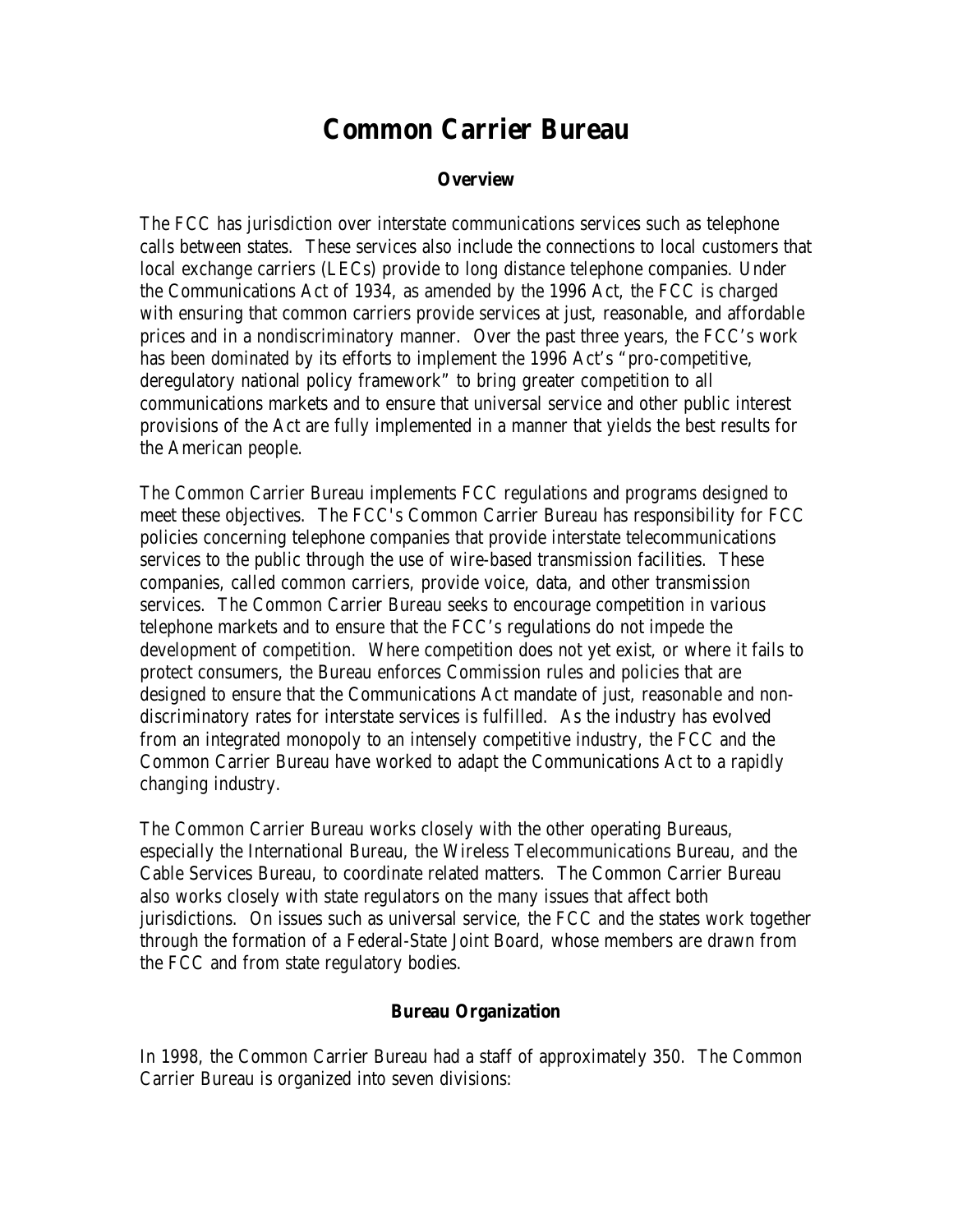The **ACCOUNTING SAFEGUARDS DIVISION** develops and administers accounting and reporting programs to provide the Commission with information about communications common carriers with which to measure the impact of Commission policies on carriers and the network and to serve as a foundation for regulatory decision-making. The Division also conducts a comprehensive program of field audits and investigations of carriers' financial and operating practices, procedures, and records to verify that carriers are complying with the Commission's rules.

The **ACCOUNTING POLICY DIVISION** is responsible for implementing and administering the provisions of section 254 of the Communications Act of 1934, which are designed to enssure universal availability of affordable telecommunications services and to extend the availability of advanced telecommunications to schools and rural health care providers. The Division is also responsible for administering jurisdictional separations under Part 36 of the Commission's rules.

The **COMPETITIVE PRICING DIVISION** is responsible for administering the tariffing provisions of sections 201 - 205 of the Communications Act of 1934, as amended, including the review of all domestic and international common carrier tariffs, and conducting tariff investigations. The Division is also responsible for implementing various sections of the 1996 Act, including the development of federal regulations relating to pricing of the various forms of interconnection, the administration of regulatory reform provisions relating to the review of local telephone company tariffs on a streamlined basis, and the development and implementation of forbearance as it relates to the tariffing and pricing of common carrier telecommunications services.

The **ENFORCEMENT DIVISION** is charged with addressing complaints filed pursuant to section 208 of the Act. All carriers, even those that the Commission has chosen not to regulate directly because of increased competition in the market place, are subject to certain consumer protection requirements. All users of telecommunications services retain the right to bring their formal or informal complaints directly to the Commission. The Division receives, processes, and assists in the resolution of tens of thousands of consumer complaints each year, providing an inexpensive, easily accessible, user friendly process for consumers to address a variety of grievances against common carriers, including complaints relating to billing issues, slamming, and cramming. The Division also adjudicates formal complaints filed against common carriers. These complaints frequently involve disputes between competing carriers or disagreements between carriers and their customers over the terms and conditions of service. The Division also monitors complaint data to identify trends in carrier practices and provide information for use by consumers and other enforcement organizations.

The **INDUSTRY ANALYSIS DIVISION** (IAD) gathers and publishes data about the telecommunications industry. It administers the Commission's programs for assisting low-income telephone subscribers. Pursuant to its data gathering activities, IAD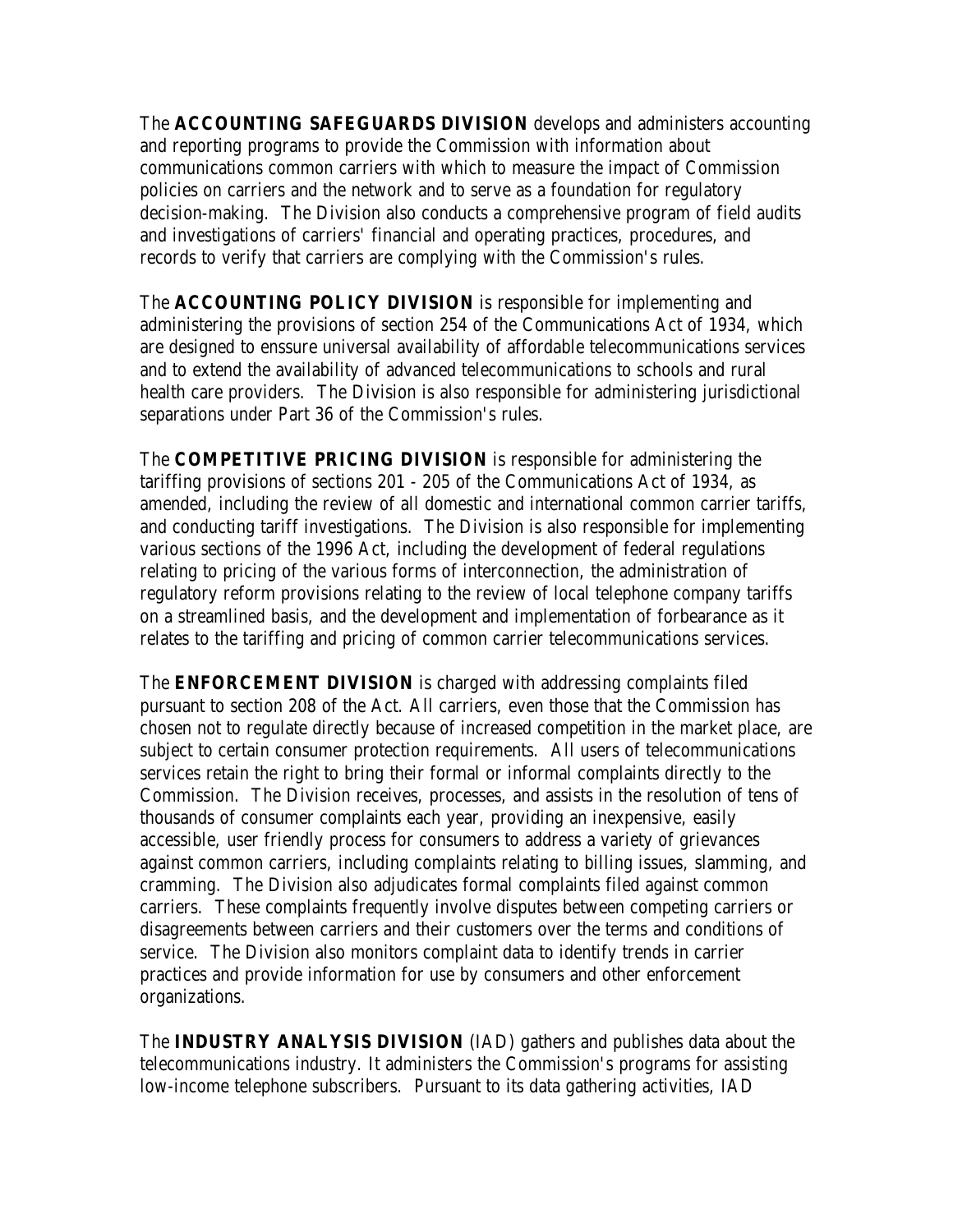undertakes to advise the Commission, other Divisions of the Common Carrier Bureau and the public about data and trends in the telecommunications industry. Throughout the fiscal year IAD prepares numerous statistical reports that are published by the Commission and the Federal-State Joint Board, and answers thousands of inquiries from the public about telephone industry-related data and trends. IAD also conducts rulemakings and other public proceedings related to the Communications Act of 1934 and implementation of the Telecommunications Act of 1996.

The **NETWORK SERVICES DIVISION** (NSD) is responsible for the day-to-day coordination, planning, and execution of ongoing telecommunications numbering plan challenges and improvements to ensure the efficient utilization of current resources and to prevent number exhaust of the public switched telephone network. The Division is responsible for the technical standardization of communications equipment compatibility to protect network operation. NSD oversees the Telecommunications Service Priority System that allows and ensures the protection and restoration of vital communications based on established service requirement priorities. NSD serves as the Common Carrier Bureau's proponent to facilitate Year 2000 compliance within the telecommunications industry.

The **POLICY AND PROGRAM PLANNING DIVISION** is involved in most rulemaking and policy making proceedings that concern major issues of wireline telecommunications policy, other than access pricing. The Division has primary responsibility for implementing the interconnection requirements of the Telecommunications Act of 1996 and reviewing Bell Operating Company (BOC) applications to provide in-region interLATA service. The Division also has responsibility for reviewing most petitions for preemption of state and local telecommunications regulations filed by wireline carriers pursuant to the 1996 Act. The Division recommends rules and regulatory programs that are designed to promote competition in the provision of telecommunications services and promote unbundling of network services and features useful to consumers, other carriers, and information service providers as well as ensuring that consumers benefit from competition in the interexchange market. The Division develops rules and policies in such areas as interconnection, number portability, and the interexchange market.

## **Major Proceedings**

## **ACCESS CHARGE REFORM (CC Docket Nos. 96-262 and 97-250)**

In December 1997, incumbent LECs filed tariffs implementing most of the changes introduced by the Access Charge Reform *First Report and Order*. On June 1, 1998,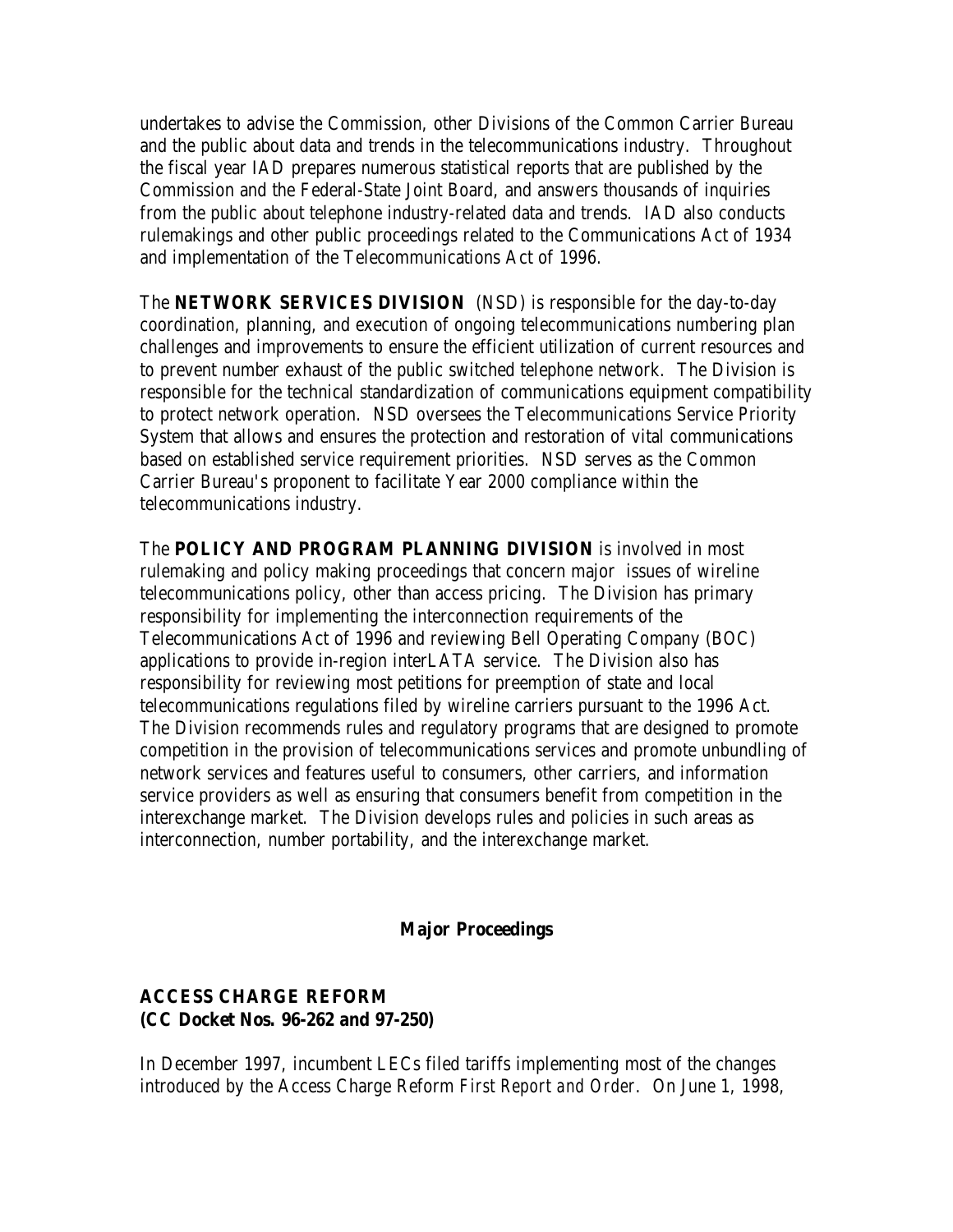the Commission released a *Memorandum Opinion and Order*, completing its investigation of the tariffs. These changes modified the interstate access rate structure rules by requiring incumbent price cap LECs to move recovery of their costs to a manner that is more reflective of the way those costs are incurred. To the extent possible, costs that do not vary with the amount of usage are now recovered through flat-rated charges, and costs that do vary with the amount of usage are recovered through traffic-sensitive, per-minute charges. On August 19, 1998, the United States Court of Appeals for the 8th Circuit affirmed the Access Charge Reform *First Report and Order* in all respects.

## **ADVANCED SERVICES (CC Docket Nos. 98-146 and 98-147)**

On August 7, 1998, the Commission released a *Memorandum Opinion and Order (Order)* and *Notice of Proposed Rulemaking (NPRM)* proposing actions to encourage all wireline providers, both incumbent local telephone companies and their competitors, to provide advanced telecommunications services.

In the *Order*, the Commission found that an incumbent local telephone company must interconnect its data network with the data networks of competitive providers of telecommunications services. The Commission also clarified that the facilities and equipment used by an incumbent to provide advanced services are network elements and subject to the 1996 Act's unbundling obligations. In addition, the Commission clarified that incumbent local telephone companies are required to offer for resale at a wholesale discount all advanced services provided to retail customers. The Commission also concluded that it did not have statutory authority to forbear from the market-opening requirements placed on incumbents in sections 251 and 271 of the Act until those requirements have been fully implemented.

In the *NPRM*, the Commission proposed an optional alternative pathway for an incumbent local telephone company willing to offer advanced services on the same footing as other competitors. Specifically, the Commission proposed that, under certain circumstances, a separate affiliate of the incumbent offering advanced services would not be regulated as an incumbent local exchange carrier, and would not be subject to certain statutory requirements as an incumbent. The Commission proposed certain safeguards that would apply to such an affiliate, and sought comment on those safeguards. In addition, the Commission proposed and sought comment on several rules regarding the provision of collocation space and unbundled network elements by incumbent local exchange carriers.

Also on August 7, 1998, the Commission released a *Notice of Inquiry*, pursuant to the mandate of Section 706(b) of the Communications Act of 1996. The Commission's *Notice of Inquiry* was designed to compile a record about the status of broadband capabilities of existing and planned networks by asking commenters to describe the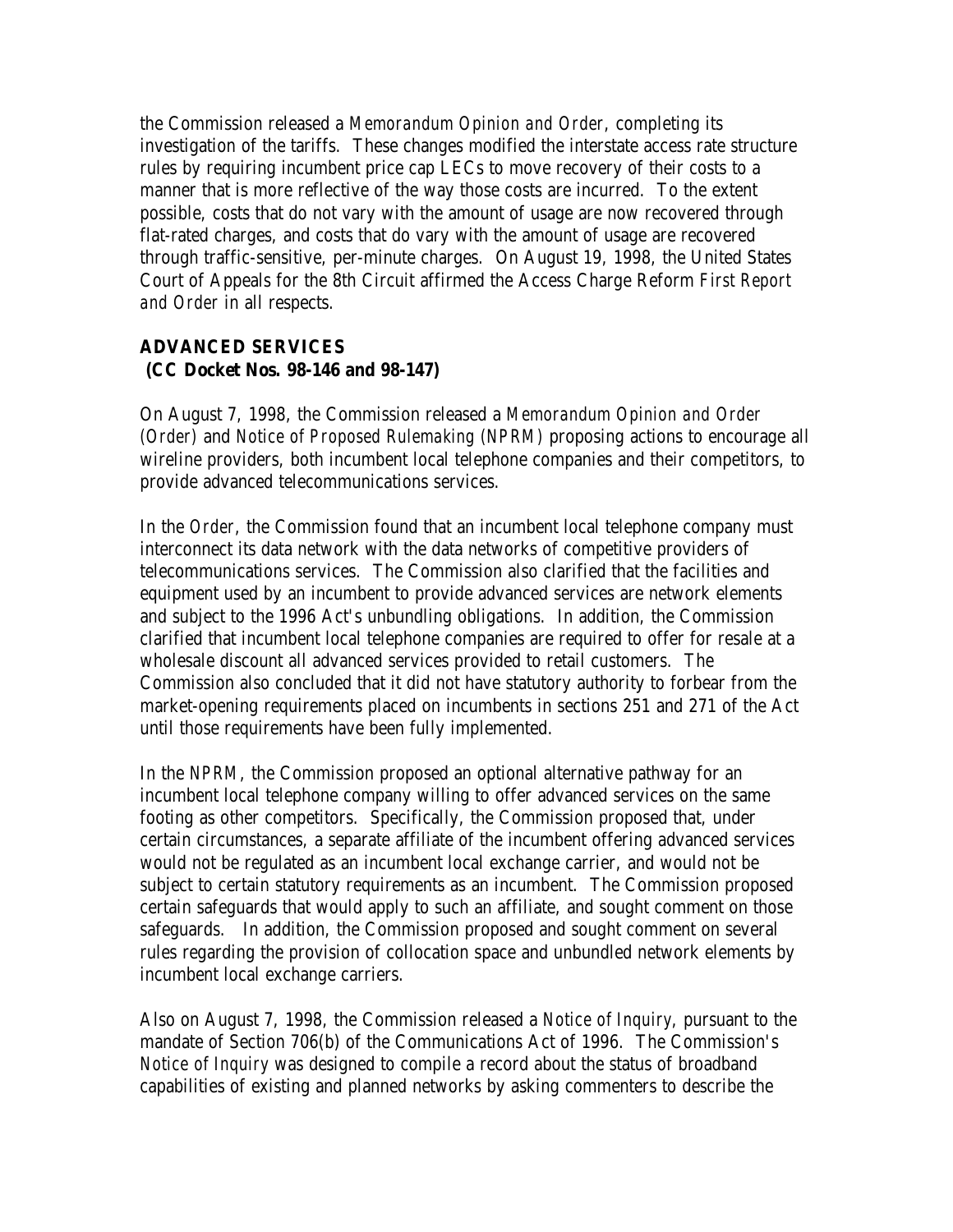assets, abilities and incentives of companies that own the networks. The *Notice* also sought comment about how the Commission could determine whether advanced telecommunications capability is being deployed in a "reasonable and timely fashion," by asking questions about current supply of and demand for such services. Finally, the *Notice* invited proposals for Commission action if the Commission determined that advanced telecommunications capability is not being deployed in a reasonable and timely fashion.

## **AT&T ET AL. V. AMERITECH, US WEST, AND**

(File No. E-98- 41-43)

On September 28, 1998, the Commission issued a decision in AT&T Corporation, et al. v. Ameritech Corporation, Qwest Communications Corp. and U S WEST Communications, Inc. resolving several formal complaints concerning the lawfulness of two separate business agreements between Ameritech and Qwest and between U S WEST and Qwest. The agreements resulted in both Ameritech and U S WEST providing, under the brand names CompleteAccess and Buyer's Addvantage, respectively, a package of services that included Qwest's long distance service. The Commission concluded that Ameritech's and U S WEST's business agreements with Qwest resulted in their provision of long distance service, in violation of section 271 of the Act. The Commission, in determining that Ameritech and U S WEST unlawfully were providing long distance service through these business agreements, found that the companies' involvement in the long distance market enabled them to obtain competitive advantages, thereby reducing their incentive to cooperate in opening their local markets to competition. The Commission outlined factors relevant to making such a determination, including whether the company obtains material benefits uniquely associated with the ability to include a long distance component in a combined service offering; whether the company is effectively holding itself out as a provider of long distance service; and whether the company is performing activities and functions that are typically performed by those who furnish long distance service.

## **CUSTOMER PROPRIETARY NETWORK INFORMATION (CPNI) (CC Docket No. 96-115).**

On February 26, 1998, the Commission issued a *Second Report and Order and Further Notice of Proposed Rulemaking* implementing the statutory obligations of section 222 of the Telecommunications Act of 1996. In addition, the Commission undertook a review of the current regulatory customer proprietary network information (CPNI) framework and addressed issues deferred to this proceeding from other Commission proceedings. Specifically, the *Order* modified previous rules and procedures as follows. First, the Commission permitted carriers to use CPNI without customer approval, to market offerings that are related to, but limited by, the customer's existing service relationship with their carrier. Second, before carriers may use CPNI to market service outside the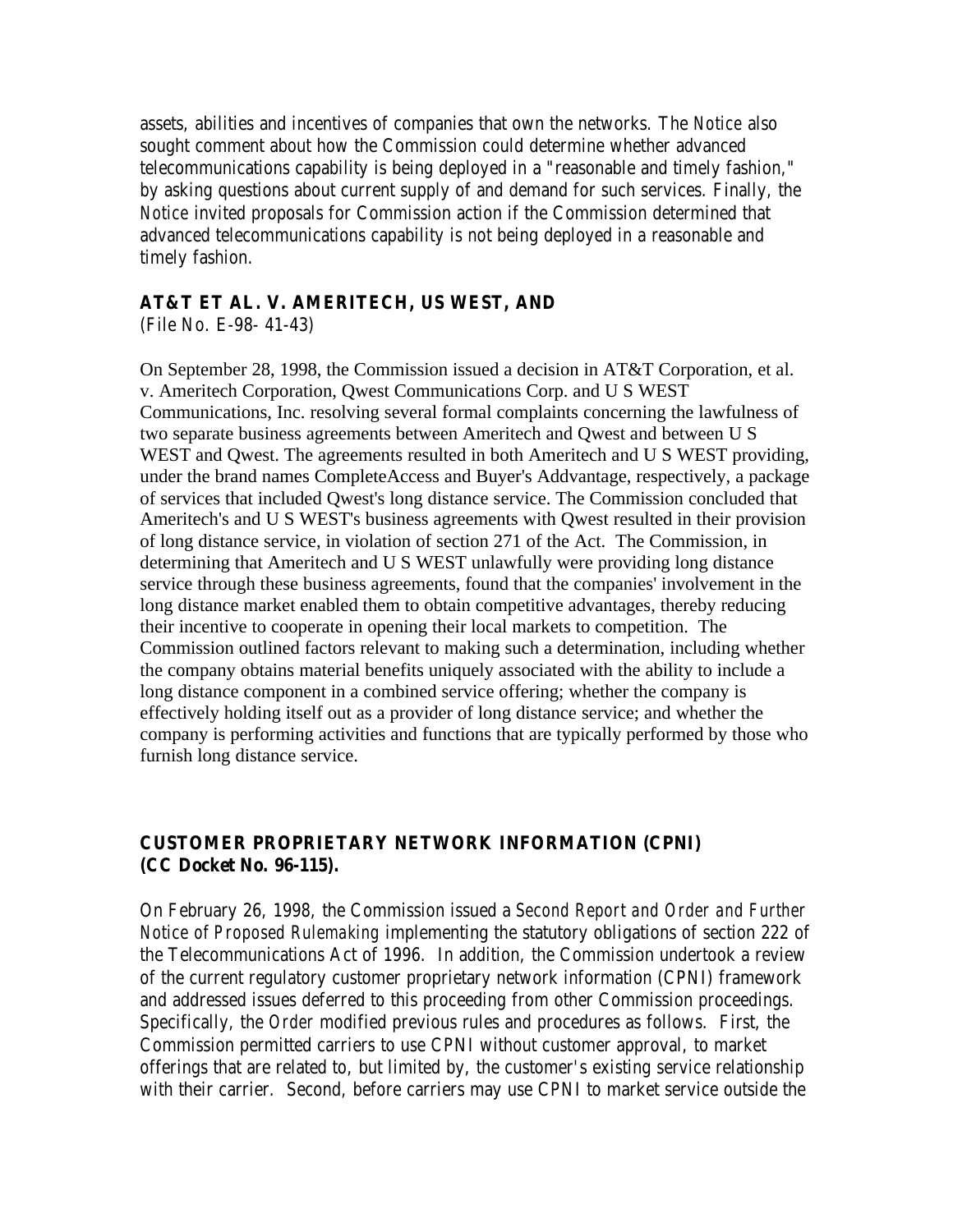customer's existing service relationship, the Commission required that carriers obtain express customer approval. The Commission further required carriers to provide a one-time notification of customers' CPNI rights prior to any solicitation for approval. Finally, the Commission eliminated the *Computer III* CPNI framework in light of the comprehensive regulatory scheme Congress established in section 222.

## **FORMAL COMPLAINTS – IMPLEMENTATION OF THE 1996 ACT, AMENDMENT OF RULES GOVERNING PROCEDURES TO BE FOLLOWED WHEN FORMAL COMPLAINTS ARE FIELD AGAINST COMMON CARRIERS (CC Docket No. 96-238)**

On November 25, 1997, the Commission released a *Report and Order* adopting new and revised rules establishing the procedures governing formal complaints filed against common carriers pursuant to section 208 of the Act. Revised rules were necessitated by the Telecommunications Act of 1996, which imposed 90-day to 5-month deadlines on the Commission to resolve certain categories of formal complaints. The new rules and procedures are designed to satisfy these deadlines and to speed the resolution of all formal complaints. Generally, the revised rules are intended to promote settlement efforts, improve the utility and content of pleadings, and eliminate or curtail certain pleading and discovery practices.

On July 14, 1998, the Commission released a *Second Report and Order* establishing rules for an Accelerated Docket. Under the Accelerated Docket rules, parties to a dispute are required to participate in settlement discussions supervised by Commission personnel. Only if these discussions fail to resolve a dispute (and the dispute is otherwise appropriate for handling on a fast-track basis) are matters accepted onto the Accelerated Docket. Once accepted onto the docket, cases are subject to accelerated discovery, which may include depositions and extensive document discovery. The docket's rules also allow parties to present their arguments in a live, hearing-type proceeding, rather than merely submitting briefs. The rules for the Accelerated Docket call for issuance of an order disposing of cases within 60 days of the filing of the complaint.

## **MERGER APPLICATIONS**

Several companies filed with the Commission during 1998 applications for transfer of control of certain wireless licenses and section 214 authorizations. The transfers of control of these licenses and authorizations are necessary to effectuate the mergers between these companies. Several of these applications have been granted (WorldCom/MCI, AT&T/TCG, SBC/SNET), while two others are pending, (SBC/Ameritech, Bell Atlantic/GTE).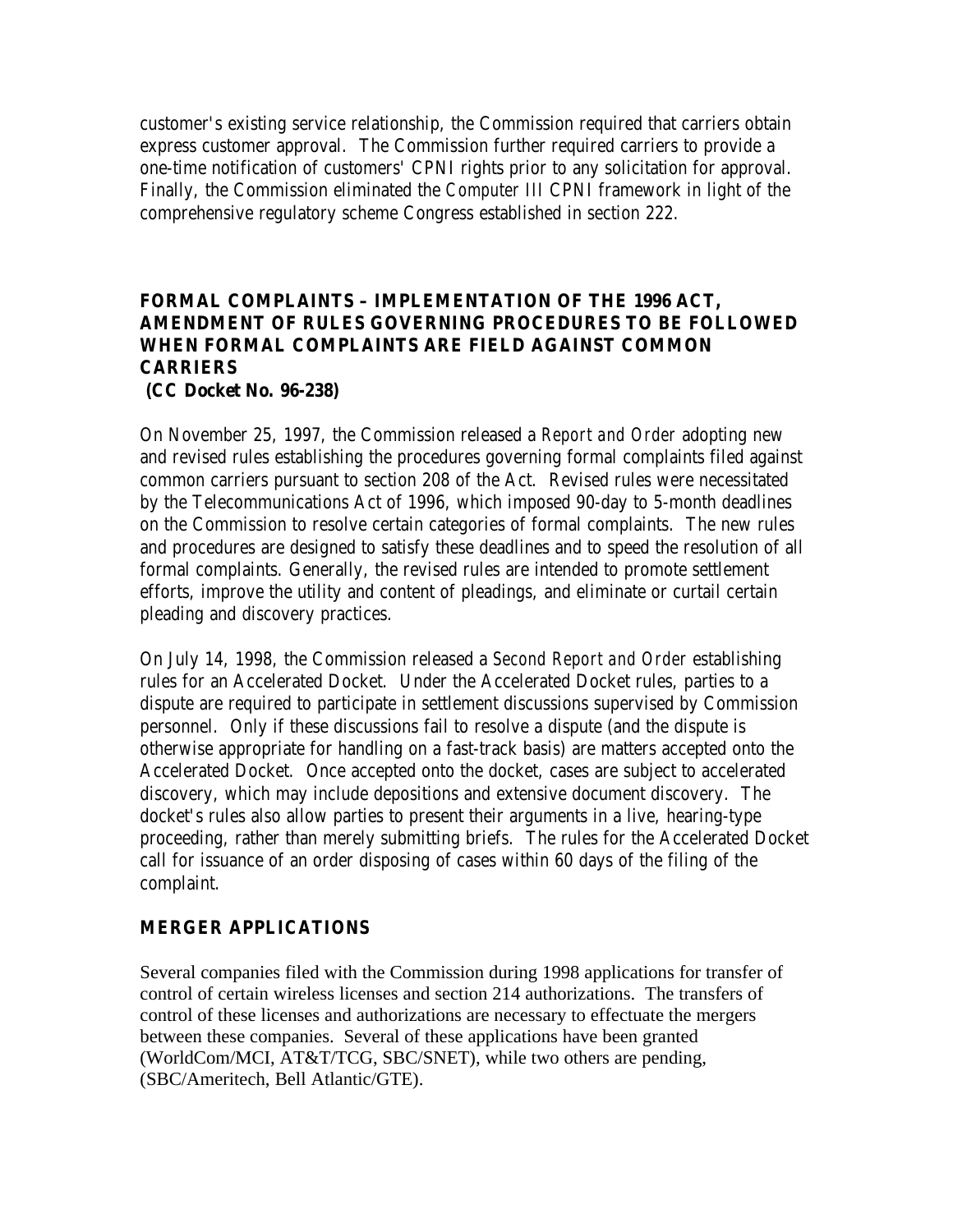On July 23, 1998, in CC Docket No. 98-24, the Commission released an *Order* approving the transfer of licenses associated with the merger between AT&T Corp. and Teleport Corporation Group. The Commission found, in brief, that the merger will have no anti-competitive effects and that the merger likely will create an entity that will enter local markets more quickly than would either of the merging parties on its own.

On September 14, 1998, in CC Docket No. 97-121, the Commission approved the transfer of communications licenses and authorizations from MCI Communications Corporation to WorldCom, Inc., subject to two conditions: (1) MCI must complete divestiture of its Internet assets prior to the close of its merger with WorldCom; and (2) the transfer of MCI's direct broadcast satellite license to WorldCom is subject to the outcome of pending applications for review of the initial license grant to MCI. The Commission found that, with these conditions, the merger would serve the public interest.

On July 24, 1998, SBC and Ameritech filed joint applications under sections 214 and 310(d) of the Communications Act, requesting Commission approval of the transfer of control to SBC of licenses and authorizations controlled or requested by Ameritech or its affiliates or subsidiaries (CC Docket No. 98-141). That merger was pending at the end of Fiscal Year 1998.

## **OSS NPRM (CC Docket No. 98-56, RM 9101)**

In the *Local Competition First Report and Order*, the Commission concluded that, pursuant to sections  $251(c)(3)$  and  $(c)(4)$  of the Communications Act, an incumbent LEC must provide nondiscriminatory access to its operations support systems (OSS) for five functions: pre-ordering, ordering, provisioning, maintenance and repair, and billing. With respect to interconnection, the Commission concluded that, pursuant to section  $251(c)(2)(C)$ , an incumbent LEC is required to provide interconnection between its network and that of a requesting carrier at a level of quality that is at least indistinguishable from that which the incumbent provides itself, a subsidiary, an affiliate, or any other party. Congress required incumbent LECs to make network elements available to competing carriers on an unbundled basis. Pursuant to its statutory authority, the Commission identified operator services and directory assistance as network elements that must be provided on an unbundled basis in a nondiscriminatory manner.

On May 30, 1997, LCI and CompTel jointly filed a petition asking the Commission to initiate a rulemaking proceeding to address, among other things, performance measurements and reporting requirements for the provision of OSS functions. On April 17, 1998, the Commission released a *Notice of Proposed Rulemaking* seeking comment on a set of model performance measurements and reporting requirements for OSS, interconnection, and access to operator services and directory assistance.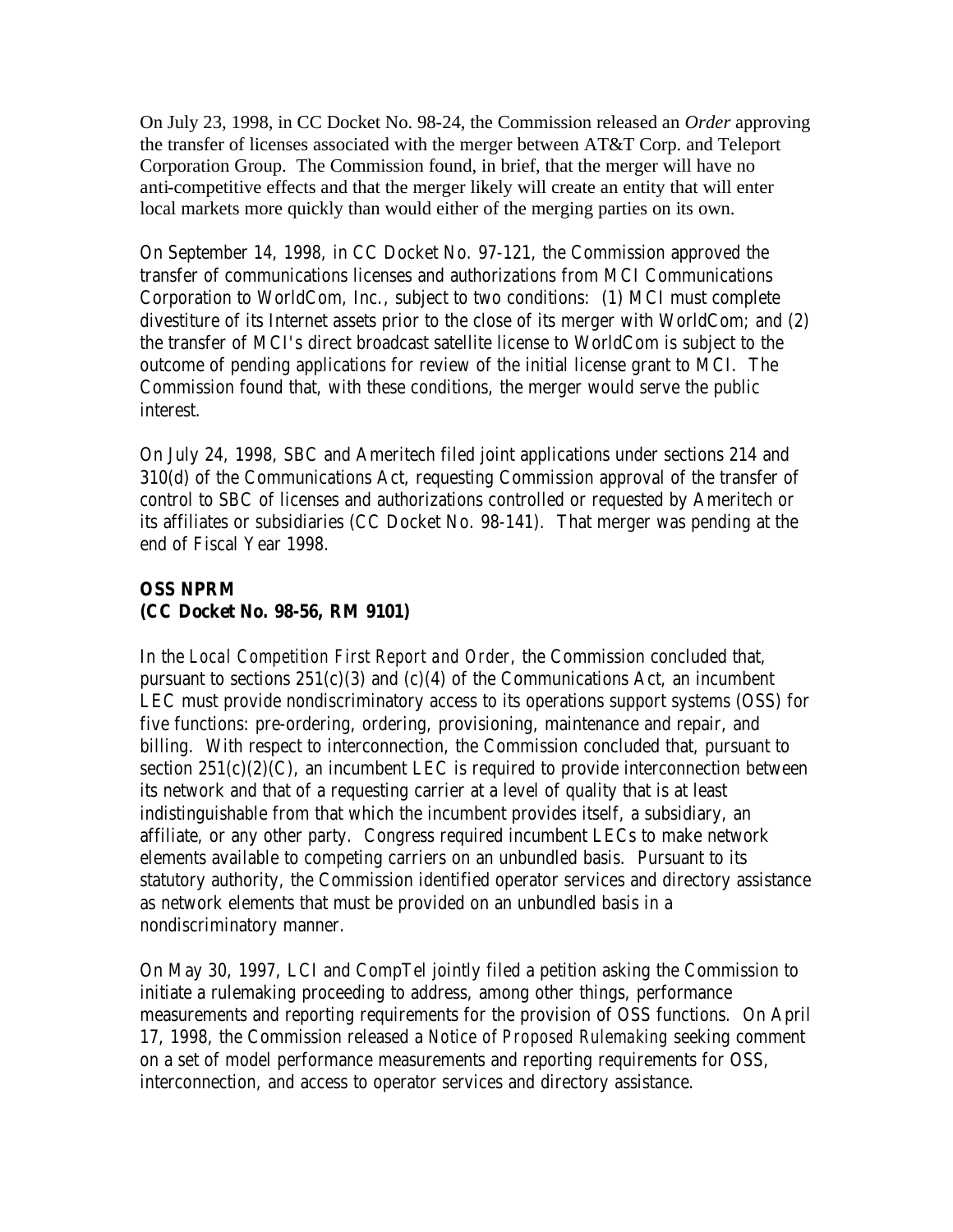#### **SECTION 271 APPLICATIONS**

On December 24, 1997, the Commission denied BellSouth's application for authorization to provide in-region, interLATA service in South Carolina. The Commission concluded that BellSouth was not eligible to proceed under Track B, and that it had not yet demonstrated that it generally offers each of the terms of the competitive checklist. Specifically, the Commission found that BellSouth had failed to demonstrate that it: (1) offers nondiscriminatory access to its operations support systems; (2) offers nondiscriminatory access to unbundled network elements in a manner that permits competing carriers to combine them; and (3) offers certain retail services at discounted rates as required by the 1996 Act. The Commission found, however, that BellSouth had demonstrated that it offers nondiscriminatory access to 911 and E911 services, and that BellSouth's proposed inbound telemarketing script is acceptable under section 272 of the 1996 Act.

On February 3, 1998, the Commission denied BellSouth's application to provide inregion, interLATA service in Louisiana. The Commission found that, in several respects, BellSouth's application for Louisiana was materially indistinguishable from its application to provide long distance service in South Carolina, which the Commission had recently denied. The Commission concluded that BellSouth's Louisiana application failed to meet two aspects of the competitive checklist that it also failed to meet in its South Carolina application. First, BellSouth failed to demonstrate that it provides competing carriers with nondiscriminatory access to its operations support systems. Second, BellSouth did not satisfy the competitive checklist because it refused to offer certain individually-tailored customer contracts, or contract service arrangements, to competing carriers at a wholesale discount.

On July 9, 1998, BellSouth filed a second section 271 application to provide in-region, interLATA service in Louisiana. Action on this was pending at the close of the fiscal year.

#### **SLAMMING**

On April 21, 1998, the Commission revoked the operating authority of the Fletcher Companies for engaging in the unauthorized change of consumers' preferred interexchange carriers (slamming), and numerous other violations of the Communications Act and the Commission's rules (CC Docket No. 97-144). The Fletcher Companies, a group of long distance telephone companies, were barred from providing interstate common carrier services without obtaining the prior consent of the Commission. In addition, the Commission assessed forfeitures against the Fletcher Companies totalling \$5,681,500. The action represented the first revocation order and largest total forfeiture assessed by the Commission for slamming.

On July 6, 1998, the Commission issued a *Notice of Apparent Liability for Forfeiture (NAL)* against All American totaling 1.04 million dollars, which, at the time, was the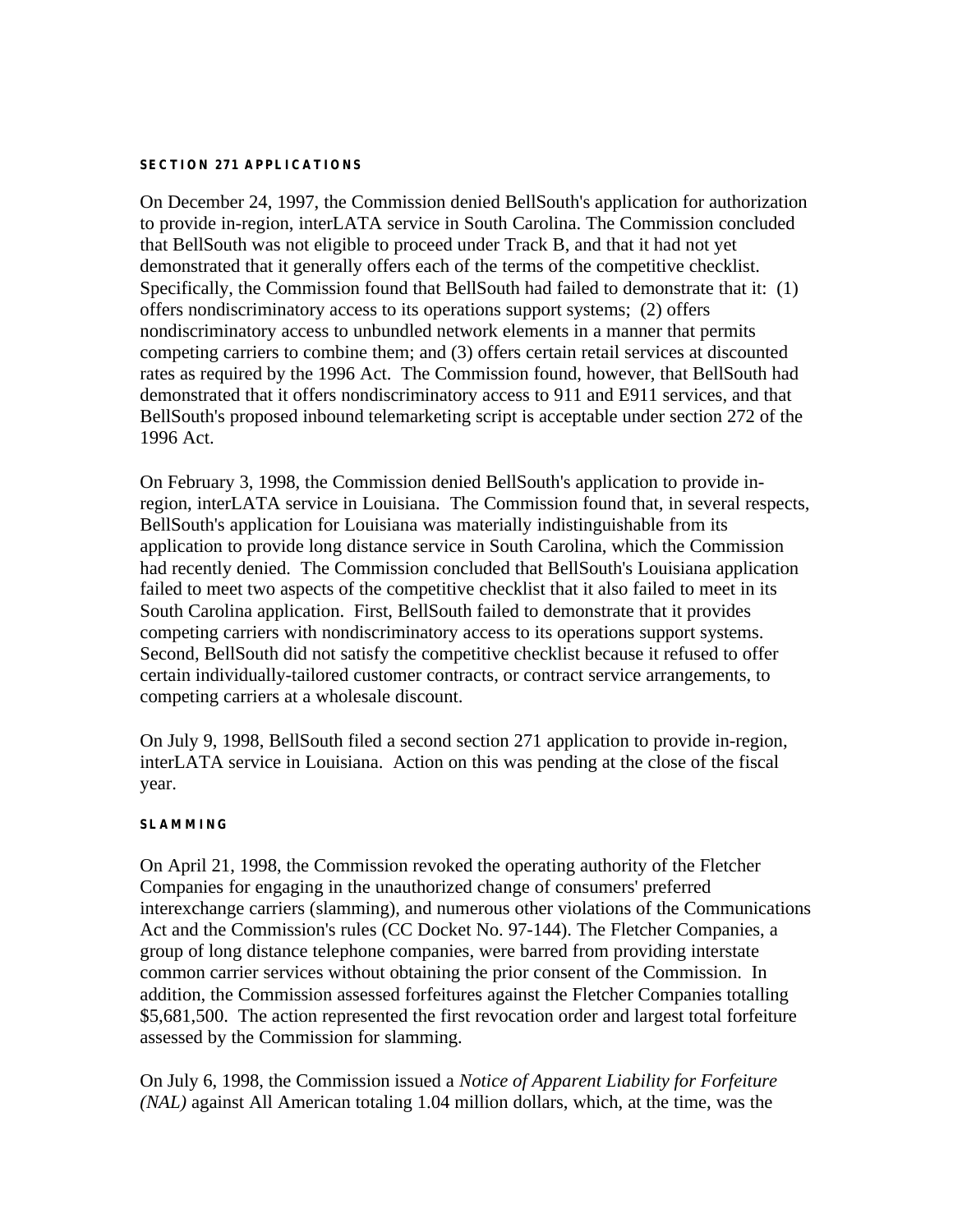third largest proposed forfeiture amount in the Commission's history. The *NAL* alleged that All American had engaged in the unauthorized change of 13 consumers' preferred interexchange carriers (slamming) through the use of forged Letters of Authorization. The *NAL* was unique in its application of the Commission's Forfeiture Policy Statement and Guidelines to propose a forfeiture amount of \$80,000 per slamming violation.

#### **TARIFF STREAMLINING (CC Docket No. 96-187)**

In the *Tariff Streamlining Report and Order*, CC Docket No. 96-187, the Commission adopted regulations implementing tariff streamlining provisions of the Telecommunications Act of 1996. The Commission determined that it would establish a program of mandatory electronic filing of tariffs and associated documents, via the Internet, by incumbent local exchange carriers. On July 1, 1998, the Commission inaugurated the Electronic Tariff Filing System (ETFS). ETFS is an Internet based system through which incumbent local exchange carriers submit official tariffs and associated documents to the Commission in lieu of filing paper copies with the Secretary's Office. Mandatory filing by incumbent local exchange carriers via ETFS began on July 1, 1998. In addition, the public may also use ETFS, via the Internet, to view these electronically filed tariffs and associated documents.

#### **TELECOMMUNICATIONS RELAY SERVICES (TRS) AND SPEECH-TO-SPEECH SERVICES FOR INDIVIDUALS WITH HEARING AND SPEECH DISABILITIES (CC Docket No. 98-67)**

On May 14, 1998, the Commission adopted a *Notice of Proposed Rulemaking*, released May 20, 1998, proposing rule amendments that will enhance the quality of TRS, and broaden the potential universe of TRS users. The proposals further promote access to telecommunications for the millions of persons with disabilities who might otherwise be foreclosed from participation in the increasingly telecommunications and informationoriented society. First, the Commission proposed to require that common carriers providing voice transmission service must ensure that nationwide speech-to-speech (STS) relay services are available to users with speech disabilities throughout their service areas. Second, the Commission proposed a number of amendments to its current TRS minimum standards that will improve the overall effectiveness of the TRS program. For example, the Commission proposed to amend the speed-of-answer rules to make the experience of persons using TRS in placing a telephone call through a TRS center more functionally equivalent to the experience of voice callers using the voice telephone network. Third, the Commission proposed amendments to its enforcement rules to improve its oversight of certified state TRS programs and its ability to compel compliance with federal mandatory minimum standards for TRS. One of those proposals would require TRS programs to notify the Commission of substantive changes to their program within 60 days of the effective date of the change, and to file documentation demonstrating the state program remains in compliance with all the Commission's mandatory minimum standards.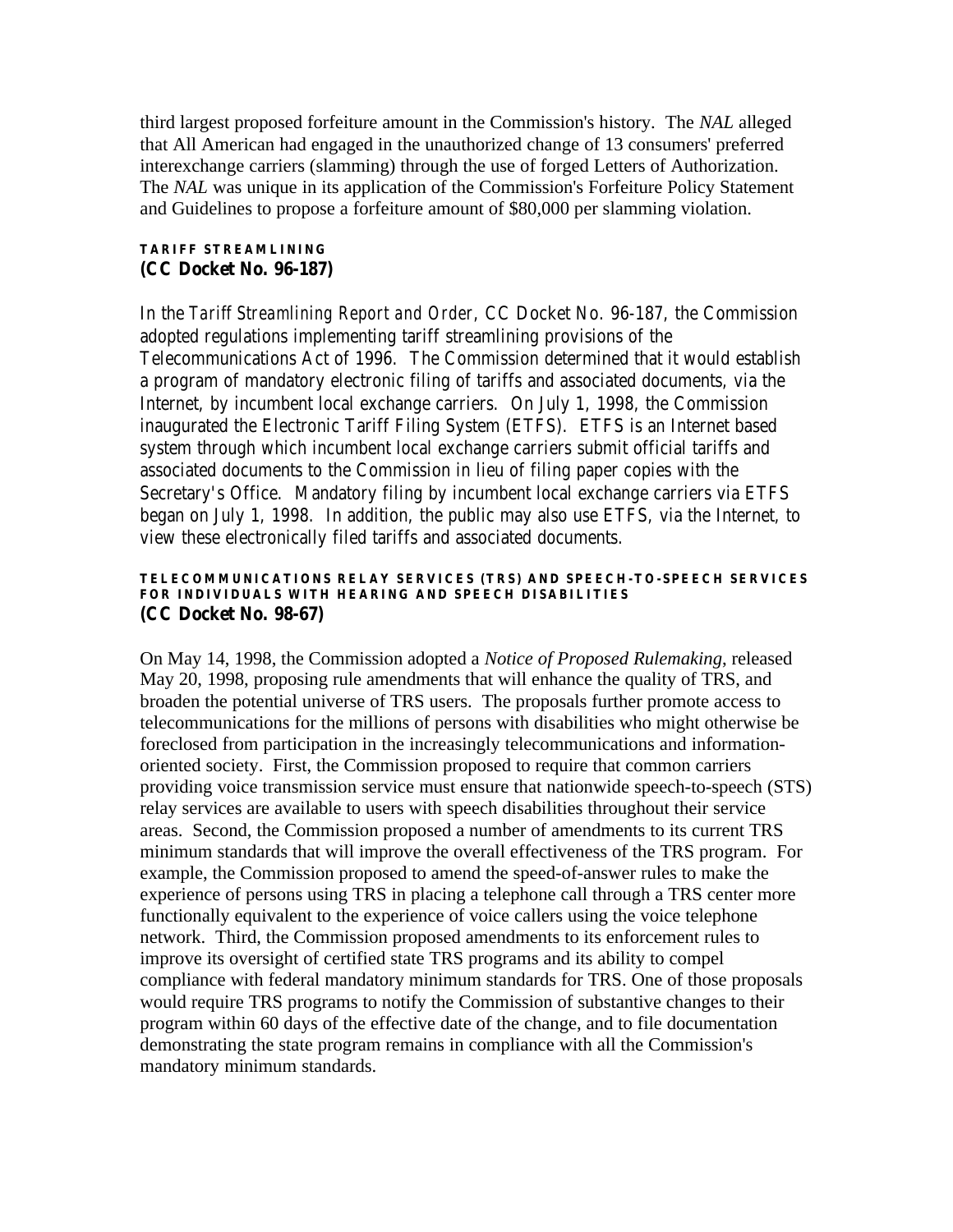#### **TELEPHONE NUMBER PORTABILITY (CC Docket No. 95-116)**

Telephone number portability refers to the ability of residential and business consumers to retain their telephone numbers when switching from one local telephone service provider to another. To remove the barrier to local competition caused by the inability of customers to retain their telephone numbers when changing local service providers, section 251(b)(2) of the amended 1934 Communications Act requires all LECs, both incumbents and new entrants, "to provide, to the extent technically feasible, number portability in accordance with requirements prescribed by the Commission." To prevent the cost of providing number portability from itself becoming a barrier to local competition, section  $251(e)(2)$  requires that "[t]he cost of establishing telecommunications numbering administration arrangements and number portability shall be borne by all telecommunications carriers on a competitively neutral basis as determined by the Commission."

The Commission released a combined *Order and Further Notice of Proposed Rulemaking* in July 1996 to begin implementing number portability. In the *First Report and Order*, the Commission directed LECs to use currently available techniques such as call forwarding to offer an interim form of number portability. On August 18, 1997, in its *Second Report and Order*, the Commission adopted a number of recommendations made by the North American Numbering Council regarding, among other things, the technical and operational standards for the provision of long-term number portability by wireline carriers.

In a *Third Report and Order*, adopted on May 12, 1998, the Commission addressed issues associated with the costs of providing long-term number portability. Specifically, the Commission addressed the categorization of costs; the funding of the regional databases necessary to provide long-term number portability; and standards for recovery of the carrier-specific costs directly related to the implementation and provision of telephone number portability. With respect to carrier-specific costs, the Commission adopted a narrow view of the costs permitted to be recovered. Essentially, recoverable costs are only those that would not have been incurred "but for" portability, and that were incurred "for the provision of" number portability. Pursuant to that definition, costs that carriers incur "as an incidental consequence of number portability" cannot be recovered as number portability costs. The *Third Report and Order* also prohibited the use of general overheads in determining number portability costs. Finally, the Commission permitted, but did not require, incumbent LECs subject to rate-of-return or price-cap regulation to recover their carrier-specific costs directly relating to providing number portability through a federal charge assessed on end-users, to begin no earlier than February 1, 1999, and last no longer than 5 years. Carriers not subject to rate regulation -- CLECs, CMRS providers and non-dominant IXCs -- may recover their carrier-specific costs in any lawful manner consistent with their obligations under the Communications Act.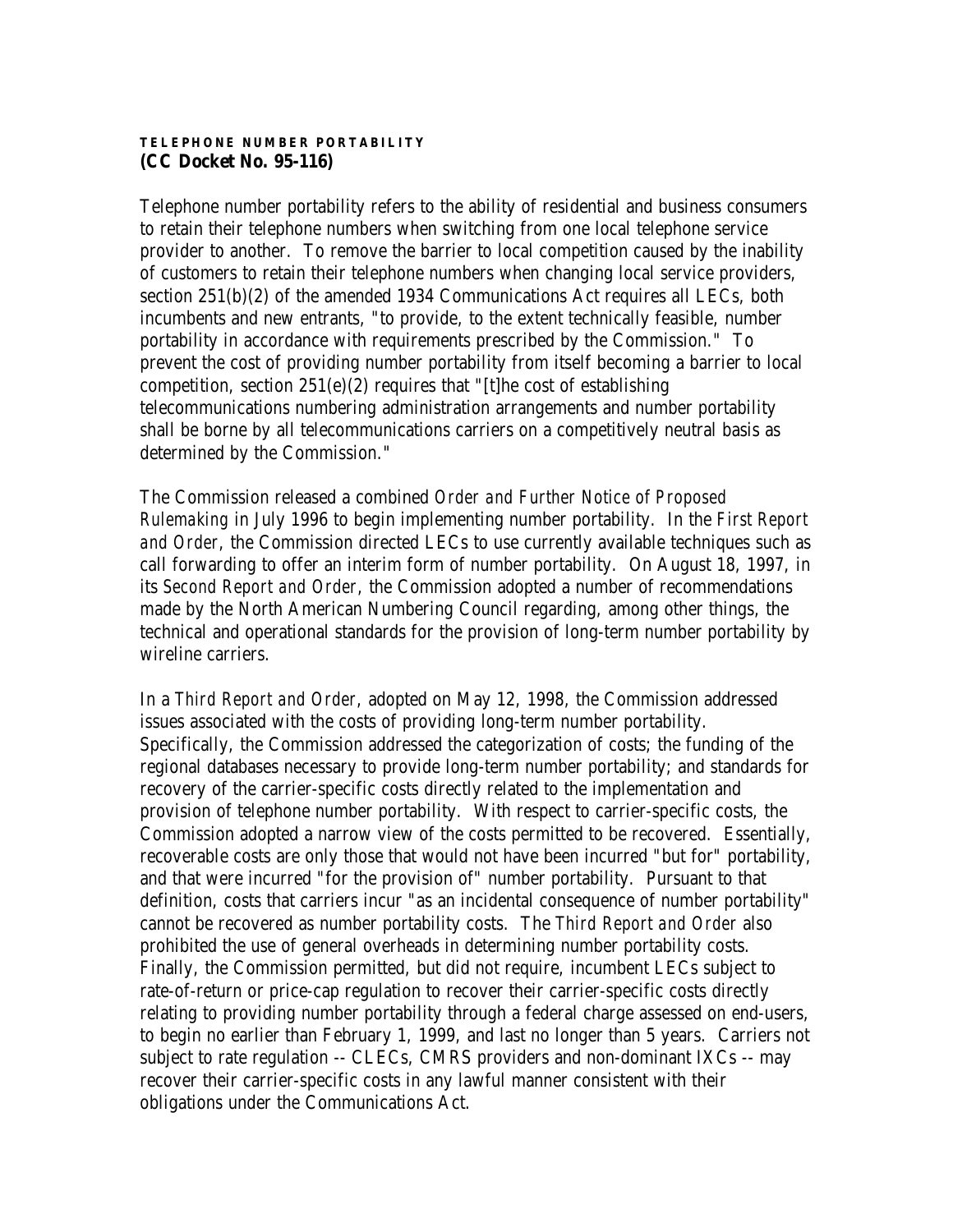#### **TOLL FREE SERVICE ACCESS CODES (CC Docket No. 96-254)**

On March 31, 1998, the Commission released a *Fourth Report and Order and Memorandum Opinion and Order* that concluded that vanity numbers in the 877 toll free code, and in toll free codes beyond 877, shall be released and made available on a first-come, first-served basis as each toll free code is deployed. The *Order* further concluded that a right of first refusal shall be offered to current 800 subscribers holding 800 vanity numbers that correspond to the 888 vanity numbers that were initially set aside. If the 800 subscriber refrains from exercising its option to reserve the corresponding 888 vanity number, that number shall be released and made available on a first-come, first-served basis.

### **UNIVERSAL SERVICE (CC Docket Nos. 96-45, 96-262, 94-1, 91-213, 95-72)**

The Commission has continued to issue rulemaking and other orders that are necessary to implement the universal service provisions of the 1996. The *Commission's First Report and Order* in this docket was issued in May 1997. Included among the issues were: the principles of universal service, including competitive neutrality; services to be included within the definition of universal service; the influence of affordability on subscribership; the criteria for designating telecommunications carriers eligible for universal service support; service areas and unserved areas; support for both rural and non-rural high cost local exchange carriers; universal service support for low income consumers; issues unique to insular areas; methods of supporting and enhancing deployment of telecommunications services to schools and libraries and rural health care providers; interstate subscriber line charges and carrier common line charges; and administration of universal service programs. In FY 1998, the following actions were taken:

On December 30, 1997, the Commission issued the *Fourth Order on Reconsideration*, in which it clarified or made further findings regarding: (1) the rules governing the eligibility of carriers and other providers of supported services; (2) methods for determining levels of universal service support for carriers in rural, insular, and high cost areas; (3) support for low-income consumers; (4) the rules governing the receipt of universal service support under the schools and libraries and rural health care programs; (5) the determinations of who must contribute to the new universal service support mechanisms; and (6) administration of the support mechanisms.

On April 10, 1998, the Commission issued a *Report to Congress*, addressing issues relating to universal service implementation and the regulatory status of the Internet, including IP telephony.

On May 8, 1998, the Commission issued a *Report to Congress* proposing that the Universal Service Administrative Company, the current Administrator of the high cost and low income support mechanisms, also administer the universal service support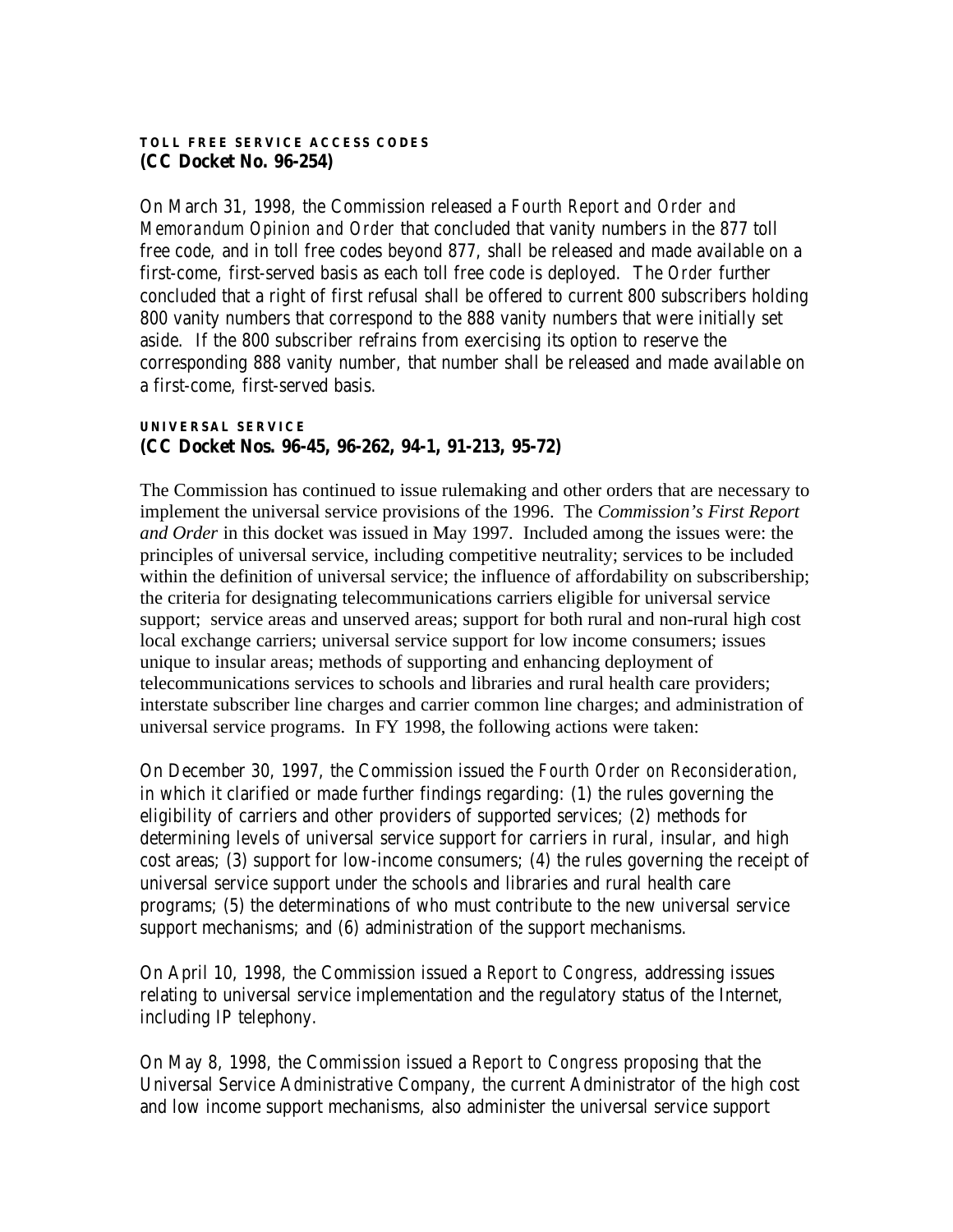mechanisms for schools and libraries and rural health care providers. The *Report* also supplied information concerning funding and disbursements for the schools and libraries support mechanism.

## **Biennial Review**

Section 11 of the Communications Act, as amended, requires the Commission to review all of its regulations applicable to providers of telecommunications service in every evennumbered year, beginning in 1998, to determine whether the regulations are no longer in the public interest due to meaningful economic competition between providers of the service and whether such regulations should be repealed or modified. The first biennial regulatory review presented an excellent opportunity for a serious top-to-bottom examination of all of the Commission's regulations, not just those statutorily required to be reviewed.

As part of the 1998 Biennial Regulatory Review, each of the operating Bureaus, together with the Office of General Counsel, hosted a series of public forums and participated in brown-bag practice group lunches with the Federal Communications Bar Association to solicit informal input from the public. Beginning in January 1998, the Commission initiated a series of rulemaking proceedings as part of the 1998 Biennial Regulatory Review. FCC staff released a list of 31 proceedings which it has proposed that the Commission initiate as part of the review. In August 1998, the FCC announced significant progress on 1998 Biennial Review. Highlights are as follows:

**Computer III**. On January 28, 1998, the Commission adopted a *Further Notice of Proposed Rulemaking (FNPRM)* (CC Docket No. 95-20) proposing to streamline the safeguards under which the BOCs provide information (*i.e.*, enhanced) services, such as data processing and electronic messaging. The safeguards exist to encourage BOC provision of new technologies and innovative information services, while ensuring that the BOCs make their networks available for use by competitive providers of such services. The FNPRM aims to strike a balance between the Commission's goal of deregulating where competition has developed, and its recognition that until full competition is realized in the local exchange market, certain safeguards may still be necessary. The proposals are also designed to harmonize the Commission's existing safeguards established in the Computer III proceeding with the Telecommunications Act of 1996.

**Testing New Technology**. On June 11, 1998, the Commission released a *Notice of Inquiry* (CC Docket No. 98-94) which solicited public comment about the effects of existing Title II regulation on experiments involving advanced telecommunications technology conducted by regulated firms and others.

**Accounting and Cost Allocation Requirements**. On June 17, 1998, the Commission released a *Notice of Proposed Rulemaking* (CC Docket No. 98-81) proposing rule changes that would modify its accounting and cost allocation to reduce the administrative burden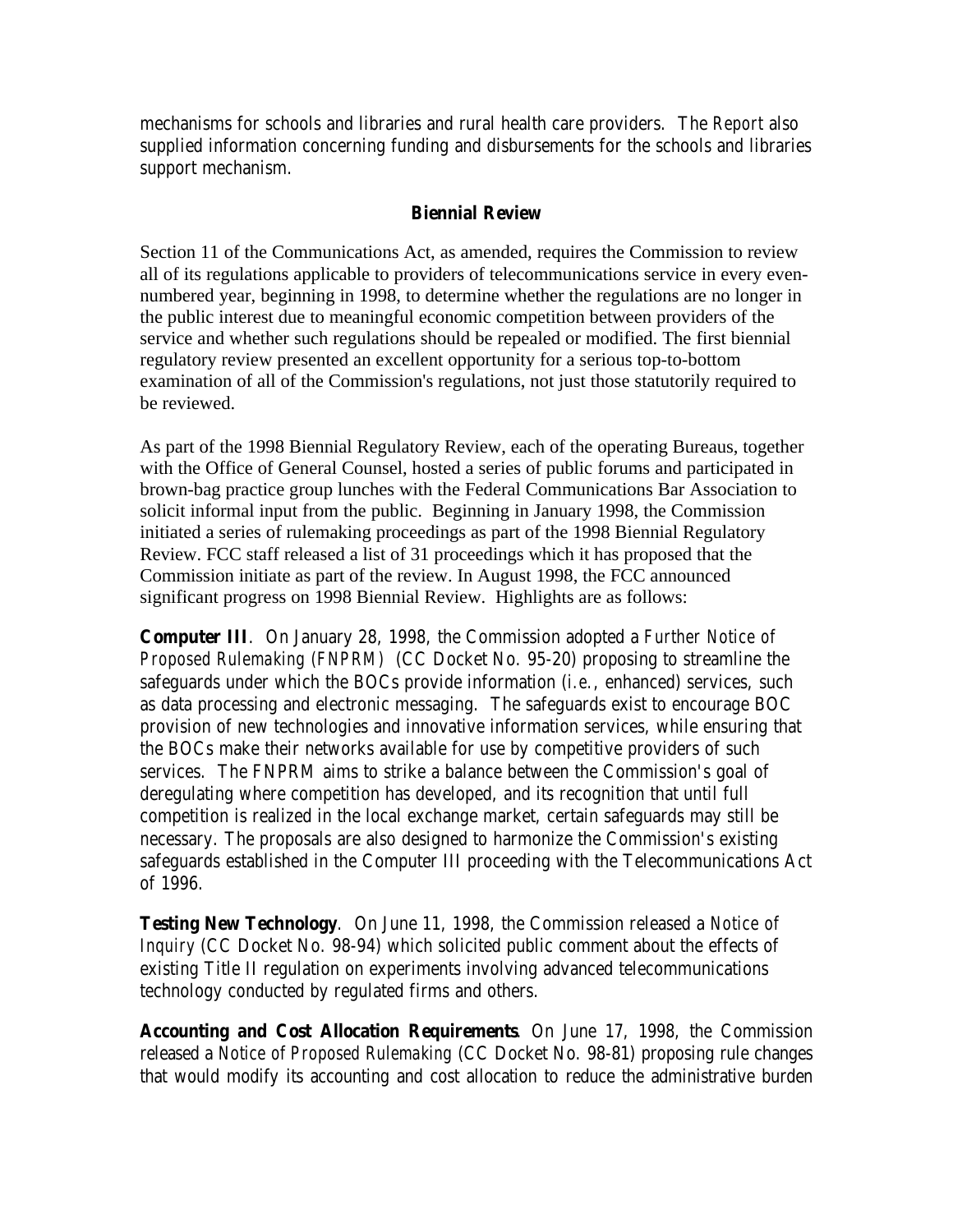on mid-sized incumbent local exchange carriers while maintaining the necessary degree of oversight and monitoring on such carriers.

**Signal Power Limitations.** On September 16, 1998, the Commission issued a *Notice of Proposed Rulemaking*, (CC Docket No. 98-163) proposing to relax the signal power limitations contained in Part 68 of the Commission's rules and seeking comment on the benefits and harms, if any, that may result from this change. This change would allow Pulse Code Modulation modems, which are used by Internet Service Providers and other online information service providers to transmit data to consumers, to operate at higher signal powers and to transmit data at moderately higher speeds to end-users.

**Streamlined Reporting Requirements**. On September 25, 1998, the Commission released a *Notice of Proposed Rulemaking and Notice of Inquiry* (CC Docket No. 98-171) that proposed to simplify four reporting requirements associated with the administration of Telecommunications Relay Services, North American Numbering Plan, Local Number Portability and Universal Service Support mechanisms so that carriers may satisfy filing requirements by filing a single worksheet. The Commission's goal is to eliminate the burdens on regulated carriers and reduce the public costs of regulation by conserving Commission staff resources associated with auditing and cross-checking data submissions.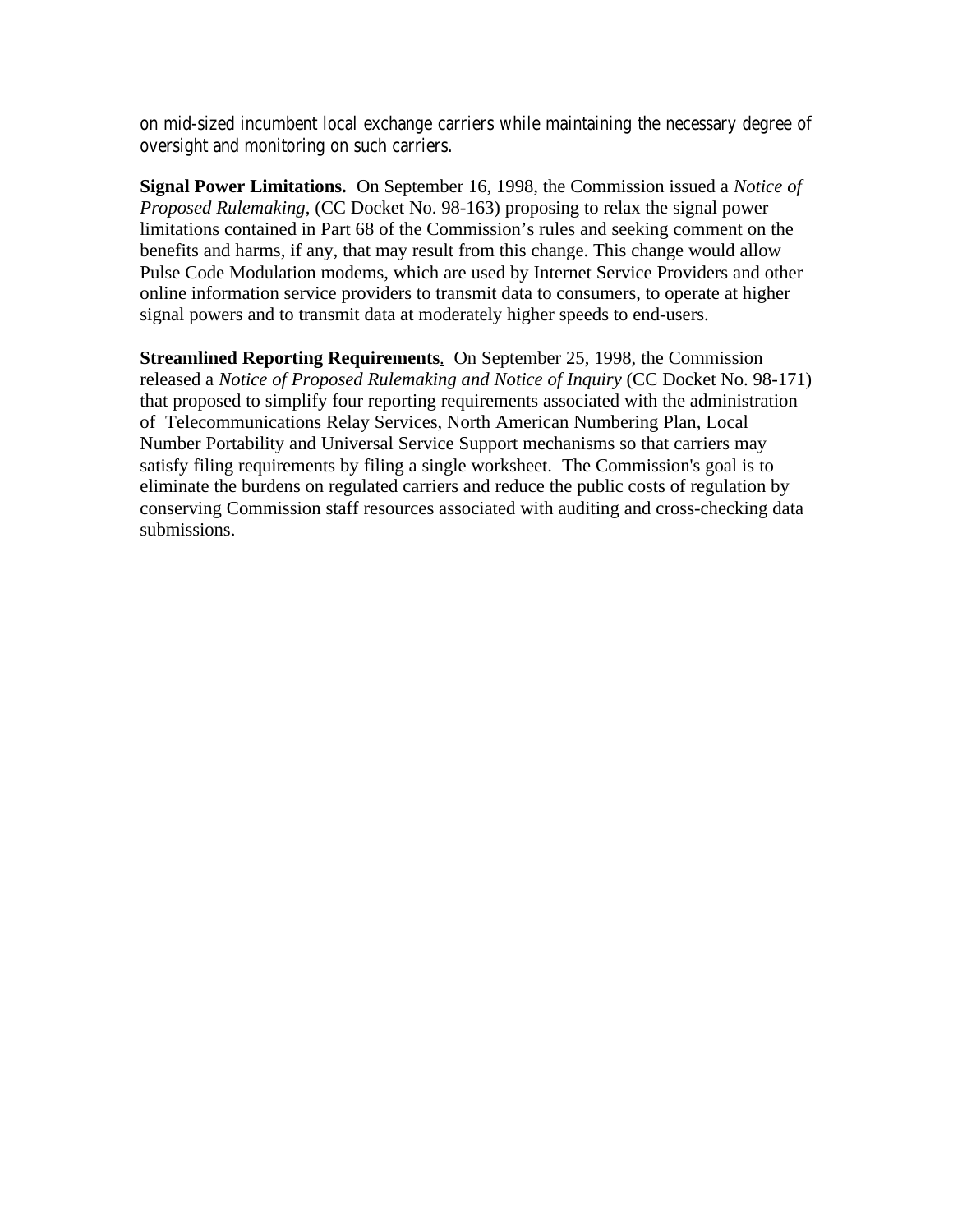## **Cable Services Bureau**

#### **Overview**

The Cable Services Bureau provides a single point-of-contact for consumers, community officials and the industry for cable related issues pending before the Commission. Other duties include policy and rulemaking in cable television and enforcement of the cable television related provisions of the 1996 Telecommunications Act and the 1992 Cable Act.

Increasing competition in the markets for the delivery of multi-channel video programming and providing more consumer choice in the selection of a video provider continue to be the major goals of the Cable Services Bureau. During the past fiscal year, the Cable Services Bureau moved forward a number of pro-competition proceedings arising from the 1996 Telecommunications Act. In addition to promoting competition, other important policy areas include promoting the availability to the public of cable television service and ensuring growth and development in the cable industry. The past year was also the final full year of federal cable rate regulation on the cable programming service tier (CPST). In the 1996 Telecommunications Act, Congress included a sunset of March 31, 1999, as the date rate regulation on the CPST would end. The Bureau will continue to receive and act upon local rate appeals of basic service tier rates.

The Cable Services Bureau is organized into four divisions: **Policy and Rules**, **Financial Analysis and Competition**, **Consumer Protection and Competition**, and **Engineering and Technical Services**. The Bureau also handles public inquiries and inquiries from other governmental offices through the **Office of Government and Public Outreach**.

#### **Major Proceedings**

## **MANDATORY CARRIAGE OF DIGITAL TELEVISION SIGNALS (CS Docket No. 98-120)**

The Communications Act of 1934, as amended by the 1992 Cable Act, instructs the Commission to commence a proceeding to determine whether changes in the mandatory carriage rules are necessary to accommodate digital broadcast television signals on cable television systems. In 1995 and 1996 the Commission received comments on digital television signal carriage issues from broadcasters, cable operators, cable programmers, equipment manufacturers, public interest groups, and other interested parties in response to questions posed in the *Fourth Further Notice of Proposed Rule Making in MM Docket 87-268*. While these comments have been helpful in framing the issues, additional information was necessary to refresh the record and reflect recent changes in technology, policy, and law. A new *Notice of Proposed Rulemaking* was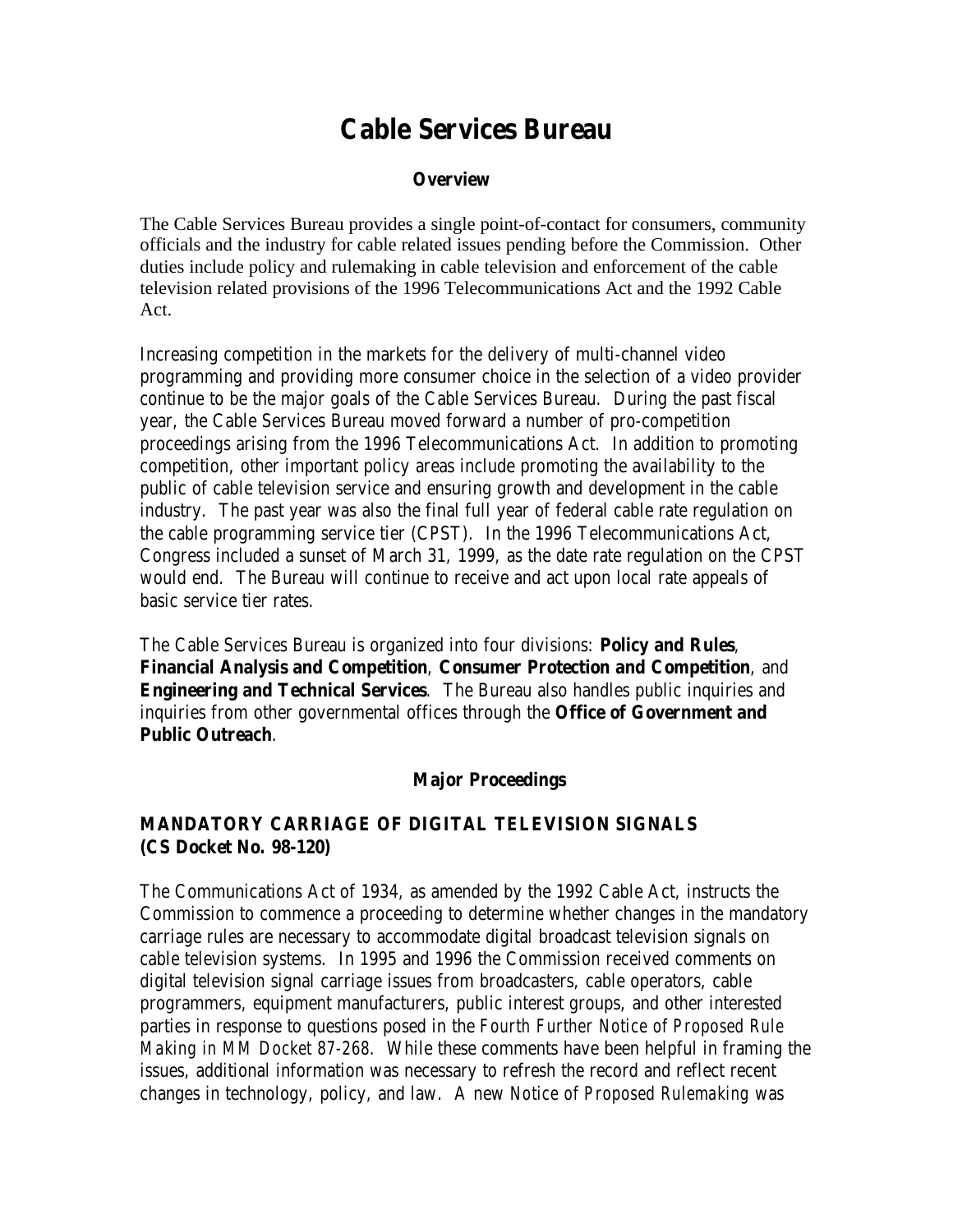adopted by the Commission on July 9, 1998, asking for new and updated information and arguments. Nearly 90 comments have been received. This *NPRM* officially renews the examination of issues involved in the cable carriage of digital television stations.

## **COMMERCIAL AVAILABILITY OF COMPETITIVE NAVIGATION DEVICES (CS Docket No. 97-80)**

Section 629 of the Communications Act requires the Commission to ensure the commercial availability of navigation devices, the equipment used to access video programming and other services from multichannel video programming services. On June 11, 1998, the Commission adopted rules intended to create a consumer market for this equipment. The rules require multichannel video programming distributors to separate security function from non-security functions by July 1, 2000. An exception is made for navigation devices that operate throughout the continental United States and are commercially available from unaffiliated sources. The rules also prohibit multichannel video programming distributors from selling or leasing new integrated boxes as of January 1, 2005.

## **PROGRAM ACCESS (CS Docket No. 97-248)**

On August 6, 1998, the Commission adopted an *Orde*r amending its program access rules (Section 628 of the Communications Act). The Commission found that its existing statutory forfeiture authority can be used in appropriate circumstances as an enforcement mechanism for program access violations. The Commission also affirmed its statutory authority to impose damages for program access violations. Where a program access defendant knew, or should have known, that it was engaging in conduct violative of Section 628, damages may be appropriate. The Commission found that the adoption of time limits for program access disputes served the public interest. The *Order* found that denial of programming cases (unreasonable refusal to sell, petitions for exclusivity, and exclusivity complaints) should be resolved within five months of the submission of the complaint to the Commission. All other program access complaints, including price discrimination cases, should be resolved within nine months of the submission of the complaint to the Commission. In the *Order*, the Commission also adopted a streamlined pleading cycle. Program access defendants now must file an answer within 20 days of service of the complaint and program access complainants must file a reply within 15 days of service of the answer. The *Order* retained the current system of Commission-controlled discovery.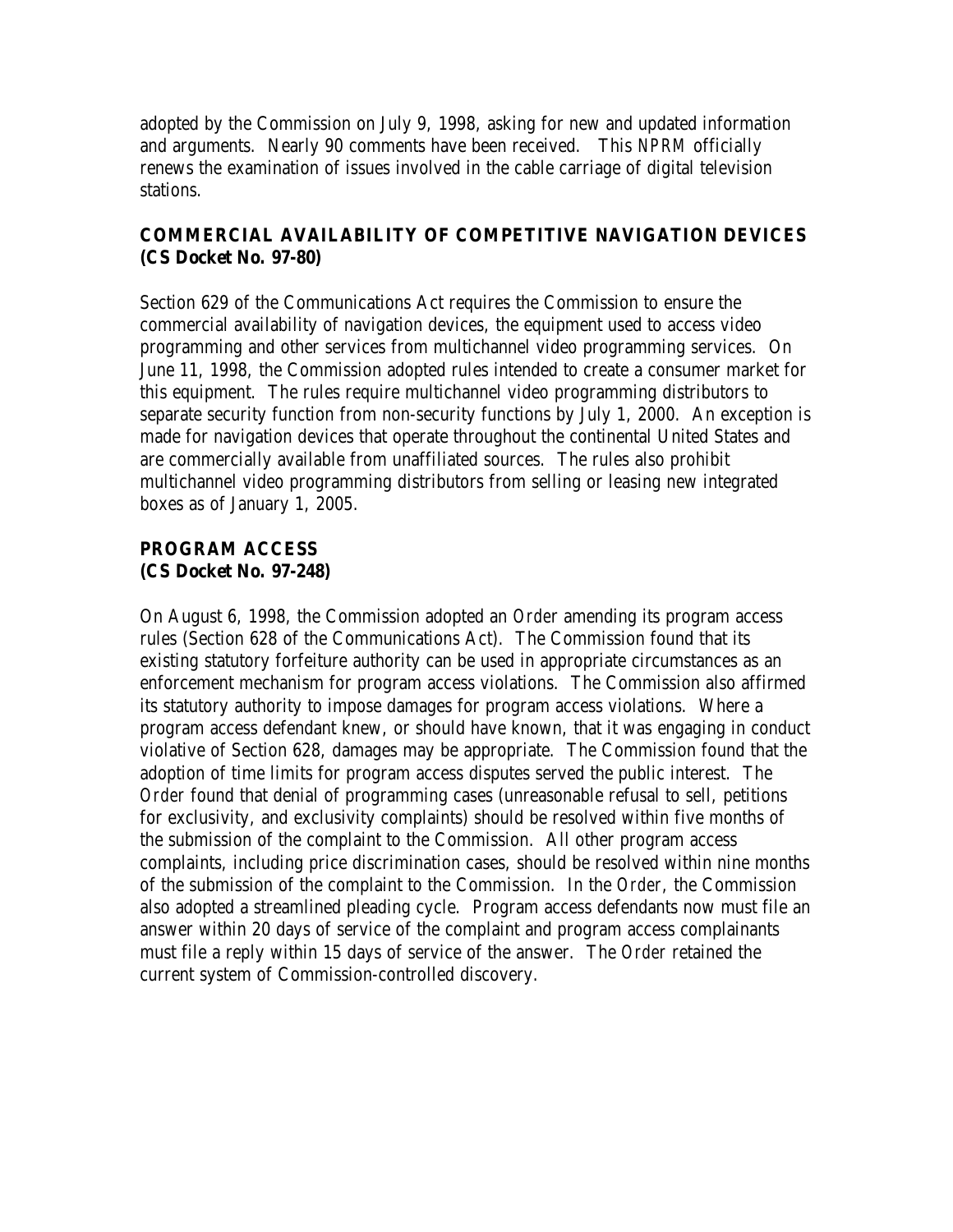## **ENTERTAINMENT CONNECTIONS INC. (CS Docket No. 98-111)**

ECI is a satellite master antenna television (SMATV) provider that serves multiple dwelling units (MDUs) in Michigan. ECI subscribes to a tariffed video service provided by Ameritech, the local telephone provider to distribute its programming to various MDUs. ECI owns and controls the headend and interior wiring facilities and exercises editorial control over the content of its programming. Ameritech owns and controls the transmission facilities that use public rights-of-way. The City of East Lansing sought to have ECI obtain a franchise agreement as a cable operator. In response, ECI filed with the Commission a petition for a declaratory ruling that it is not a cable operator.

The Commission determined that ECI's facilities and Ameritech's facilities do not constitute a single, integrated cable system. The Commission also determined that, because Ameritech, and not ECI, "uses" the public rights-of-way as contemplated by the Communications Act, ECI also satisfies the private cable exemption of Section 602(7)(B). In granting ECI's motion for a declaratory ruling, the Commission noted that: (1) there is an absolute separation of ownership between ECI and Ameritech and there is nothing more than the carrier-user relationship between them; (2) ECI's facilities are located entirely on private property; (3) Ameritech provides service to ECI pursuant to a tariffed common carrier service; (4) Ameritech has no editorial control over the content of ECI's programming; (5) the facilities primarily used by Ameritech to provide service to ECI were not constructed at ECI's request; (6) there is capacity to serve several other programming providers; and (7) ECI has committed to make its drops available to other programming providers. The Commission notes that while other multichannel video programming providers have advocated a similar interpretation as ECI, its decision was expressly limited to the facts before the Commission as presented by ECI.

## **CLOSED CAPTIONING OF VIDEO PROGRAMMING (MM Docket No. 95-176)**

On September 17, 1998, the Commission adopted an *Order on Reconsideration* revising the video programming closed captioning rules. The 1996 Act generally directed the Commission to adopt rules and implementation schedules for captioning of video programming, regardless of distribution technology, to ensure access to video programming by people with hearing disabilities. The 1996 Act also authorized the Commission to exempt classes of programming for which the provision of closed captioning would be economically burdensome. The Commission had previously adopted an order that included rules and implementation schedules for captioning of video programming ensuring access to video programming by persons with hearing disabilities. On reconsideration, the Commission was able to refine these rules further to make them more consistent with Congressional intent. The revised rules adopted by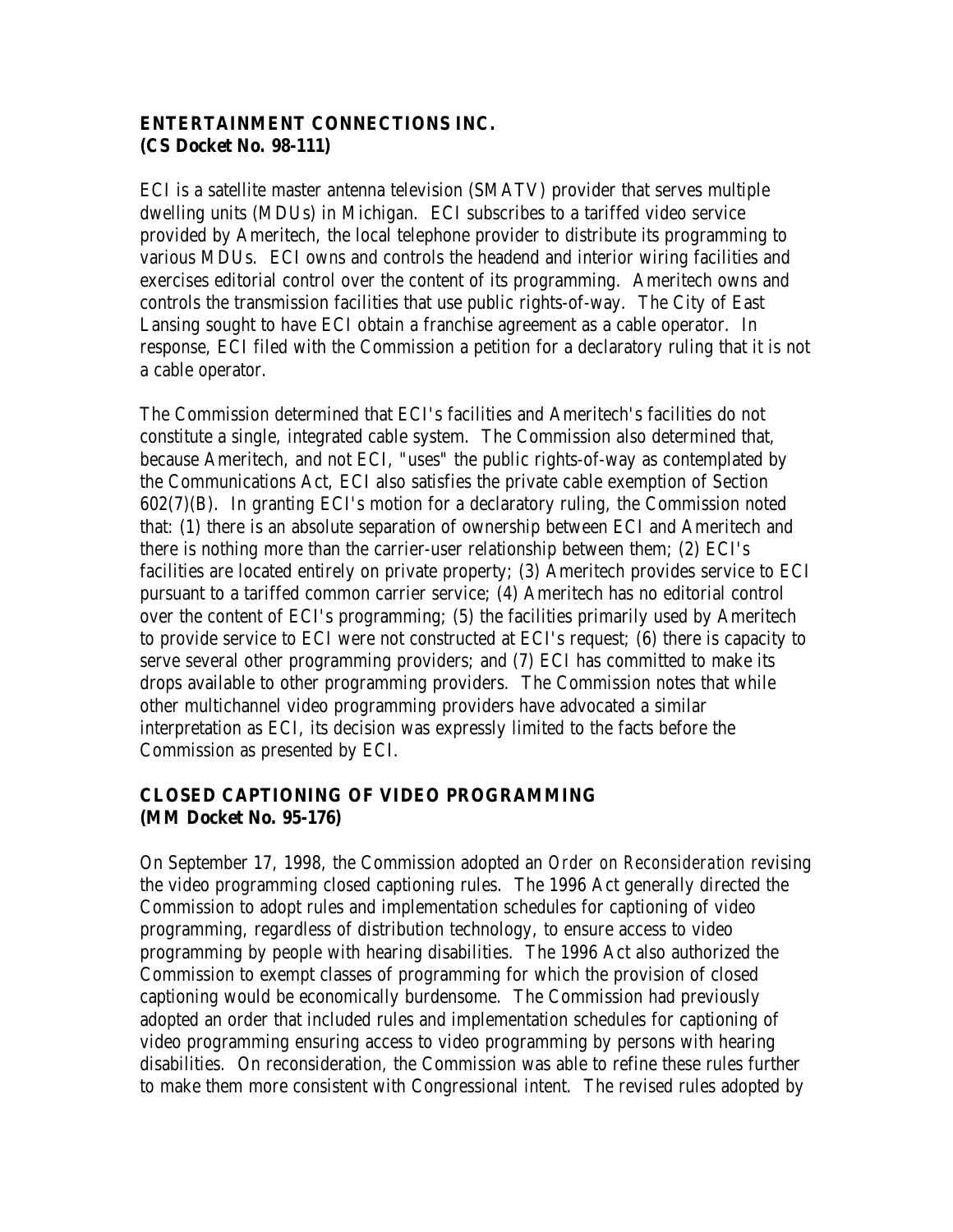the Commission will increase the amount of closed captioned programming available to the more than 22 million Americans with hearing disabilities.

## **AT&T-TCI MERGER (CS Docket No. 98-178)**

The Commission initiated review of license transfer applications filed by AT&T Corp. and Tele-Communications, Inc., on September 14, 1998, in connection with the applicants' planned merger. In their application, AT&T and TCI stated that the merger would enable the merged company to provide facilities-based competition to the incumbent local exchange carriers in the residential and business markets, as well as long-distance telephone service, high-speed internet service, and traditional cable television service. On September 29, the Commission issued a *Public Notice* establishing dates for the filing of comments and reply comments. Working toward a first-quarter 1999 projected issuance date for the Commission's R*eport and Order* on the merger, the Bureau began the process of evaluating the competitive impacts of the planned merger, as well as other issues affecting the public interest. Among the issues raised in the comments and *ex parte* presentations are arguments in favor of open access to the merged company's broadband facilities, with particular emphasis on access by competing internet service providers; program access conditions; digital must-carry requirements; and application of common carrier regulation to some or all of the services that the merged company will offer. The Bureau also participated in the planning of two en banc hearings to be convened by the Commission in October and December to consider the issues raised by this and other pending mergers.

## **CABLE OWNERSHIP ATTRIBUTION RULES (CS Docket No. 98-82)**

On June 4, 1998, the Commission adopted a *Notice of Proposed Rulemaking* (FCC 98- 112) regarding the cable television ownership attribution rules. The *Notice* sought comment on possible changes to these rules in light of recent developments in the cable industry, various Commission proceedings related to the issue of cable ownership, and the Commission's review, in a separate proceeding, of the broadcast attribution rules on which many of the cable attribution rules were based. Among other issues, the *Notice* sought comment on (1) whether any relevant differences exist between the cable and broadcasting industries that would support a distinct cable attribution standard; (2) whether certain debt/equity, business, contractual, or common purchasing relationships may allow an otherwise nonattributable interest holder to influence or control a cable system; and (3) whether to retain, modify, or eliminate the single majority shareholder exemption. The *Notice* also sought specific information as to the structure of the business arrangements involved in recent cable system partnerships, joint ventures, swaps, transfers, mergers and acquisitions.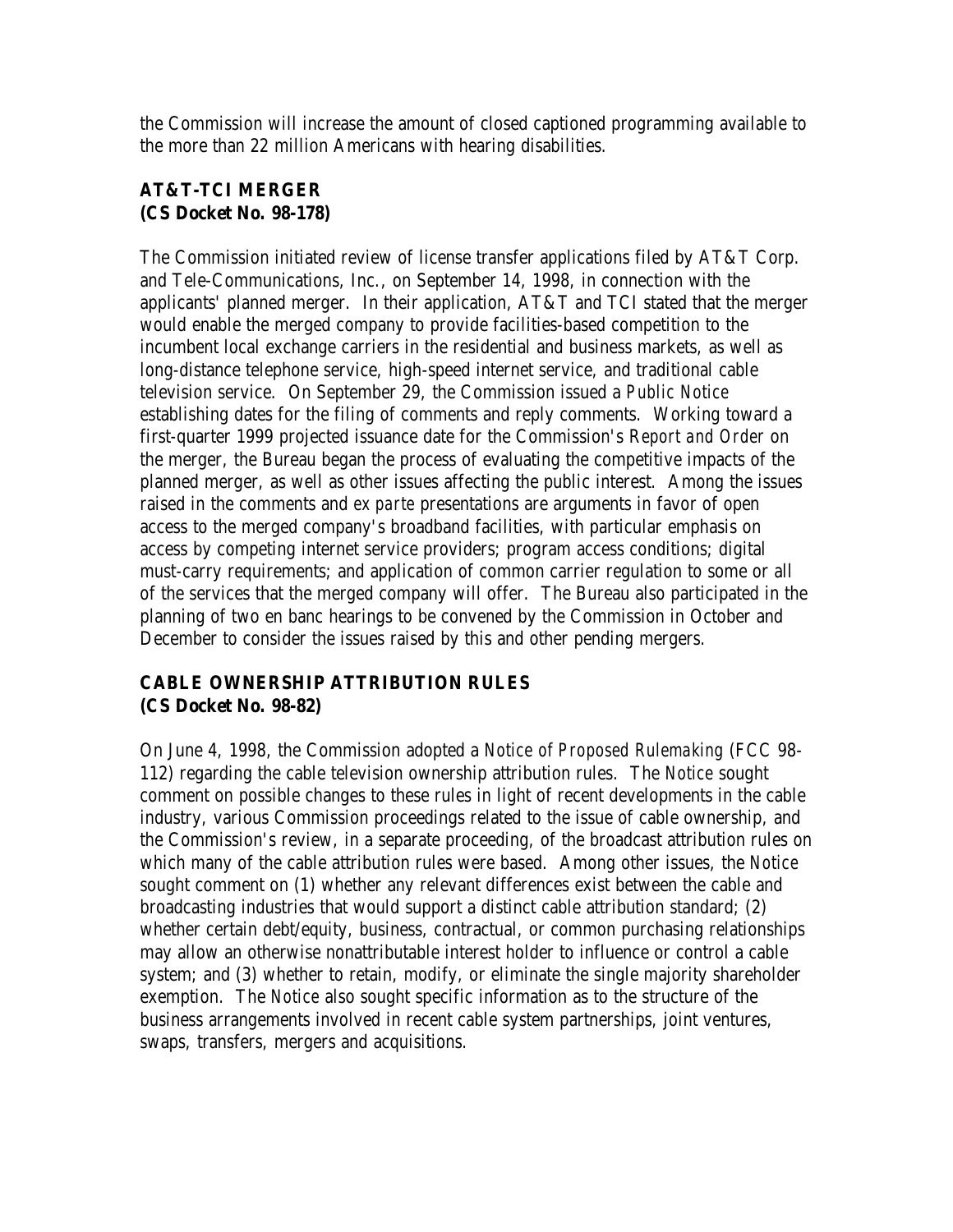The Commission's cable attribution rules define what constitutes a "cognizable interest" that triggers application of various Commission rules relating to the provision of cable television services. The attribution rules seek to identify those corporate, financial, partnership, ownership and other business relationships that confer on their holders a degree of ownership or other economic interest, or influence or control over an entity engaged in the provision of communications services such that the holders should be subject to the Commission's ownership regulations. Comments were due by August 14, 1998; the reply comment period closed on September 3, 1998.

## **HORIZONTAL OWNERSHIP RULES (CS Docket No. 98-264**)

On June 23, 1998, the Commission adopted an *Order and Further Notice of Proposed Rulemaking* (FCC 98-138) regarding the cable television horizontal ownership rules. Section 613 of the Communications Act requires the Commission to "prescribe rules and regulations establishing reasonable limits on the number of cable subscribers a person is authorized to reach through cable systems owned by such a person, or in which such a person has an attributable interest."

The *Order* on the cable horizontal ownership limits addressed the pending reconsideration petitions and maintained the current rule which provides that no person may hold attributable interests in cable systems reaching more than 30% of all homes passed nationwide by cable. The *Order* generally denied a motion to lift the Commission's voluntary stay on enforcement of the 30% limit, but did lift the stay as to the rules' information reporting requirements.

The *Further Notice* sought to reexamine the cable television horizontal ownership rules to ensure consistency with the statutory objectives of these rules in the context of evolving market conditions. The *Notice* sought comment on whether, in light of evolving market conditions, 30% should remain the appropriate horizontal ownership limit. It also sought comment on whether the Commission should revise the rules to consider the presence in the market of all multichannel video programming providers rather than cable operators alone, and whether to base the limit on actual subscribers rather than on homes passed. It also asked for on the 35% minority-control allowance. Comments were due by August 14, 1998. The reply comment period closed on September 3, 1998.

## **TELEVISION RATING SYSTEM (THE "V-CHIP") (CS Docket No. 97-55, CS Docket No. 97-321, ET Docket No. 97-206)**

In March of 1998 the Commission adopted an *Order* finding acceptable the video programming rating system currently in voluntary use and established technical requirements for consumer electronic equipment to enable blocking of video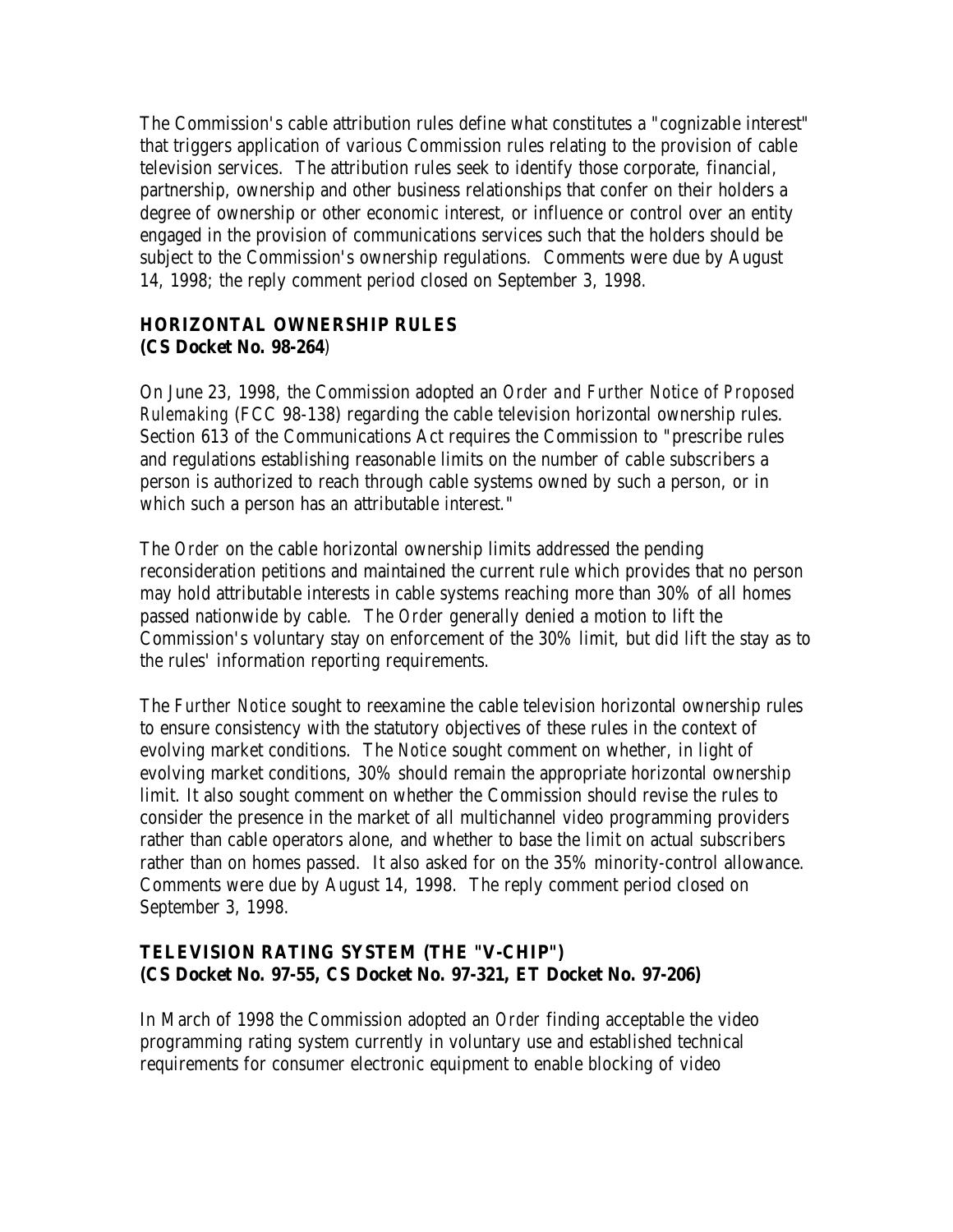programming. These two actions continued the process of providing parents with the information and ability to make informed viewing decisions for their families.

These actions fulfilled the requirements of Section 551 of the 1996 Telecommunications Act which required the Commission to determine whether video programming distributors (1) have established acceptable voluntary rules for rating video programming that contains sexual, violent or other indecent material about which parents should be informed before it is displayed to children and; (2) have agreed voluntarily to broadcast signals that contain such ratings. Under section 551, the Commission was also required to adopt rules to require television receivers to block such programming that contains such material by decoding rating information transmitted via line 21 of the vertical blanking interval.

The National Association of Broadcasters (NAB), the National Cable Television Association (NCTA) and the Motion Picture Association of America (MPAA) (the Industry) jointly created the *TV Parental Guidelines*. The *TV Parental Guidelines* were subsequently revised on August 1, 1997, following discussions between the Industry and certain advocacy groups that had expressed concerns about the original Industry proposal. The Commission found that the Industry's *TV Parental Guidelines* established acceptable voluntary rating rules and that the near unanimous agreement to voluntarily broadcast signals containing the *TV Parental Guidelines* complied with the requirements of Section 551(e).

In a companion item the Commission adopted technical rules that require television receivers with picture screens 33 centimeters (13 inches) or greater to be equipped with features to block the display of television programming with a common rating, commonly referred to as "v-chip" technology. The v-chip will be phased in with half of television receiver models with picture screens 33 cm or greater required to have the v-chip by July 1, 1999, and all such models required to have the v-chip by January 1, 2000.

## **CABLE RATE COMPLAINTS**

The Bureau continued its efforts at resolving cable programming services tier (CPST) rate complaints this past year. The Telecommunications Act of 1996 and FCC rules require that complaints against the CPST rate be filed with the Commission by a local franchising authority (LFA) that has received subscriber complaints. An LFA may not file a CPST rate complaint unless, within 90 days after such increase becomes effective, it receives more than one subscriber complaint. The filing of a valid complaint triggers an obligation on behalf of the cable operator to file a justification of its CPST rate. The 1996 Act requires that the Commission issue a final order resolving the complaint within 90 days of its receipt. If the Commission finds the rate to be unreasonable, it determines the correct rate and any refund liability.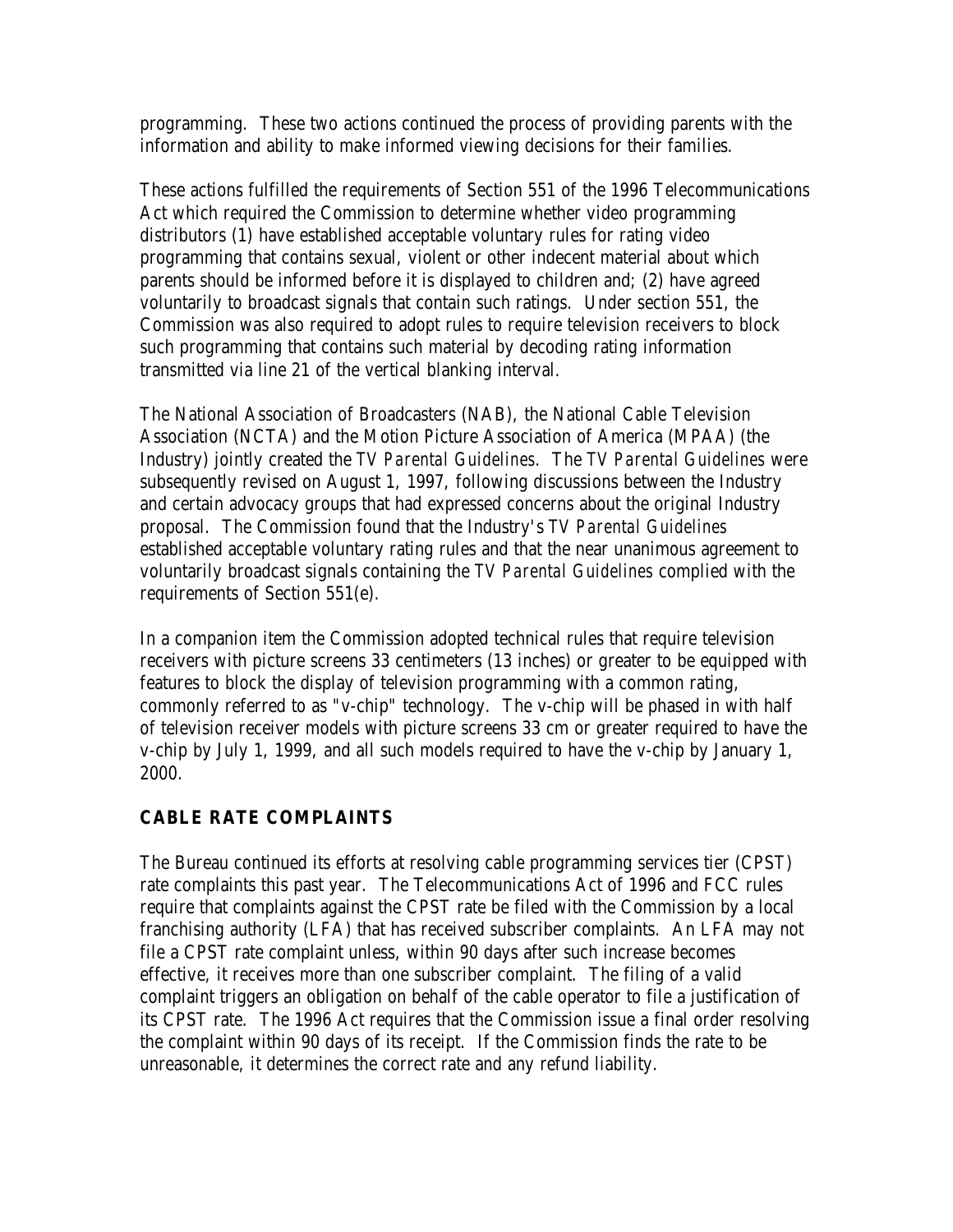During this past year the Bureau received 679 complaints filed by local franchise authorities. In 54% of these cases, the operator's rates were found to be reasonable. In the remaining 46% of cases, the Bureau ordered a rate reduction and refund. The Bureau also continues to process complaints filed prior to the passage of the 1996 Act. In this past year, the Bureau reviewed over 957 rate complaints resulting in 188 rate decisions being issued. The Bureau also resolved additional complaints through negotiated settlement of rate complaints with major cable operators. The Bureau's efforts in this regard continued to reduce administrative burdens on all parties and also provided subscribers with immediate refunds in many instances. The Commission, through the use of social contracts and rate resolutions, has resolved or proposed to resolve rate complaints affecting 26.7 million subscribers. To date, subscriber refunds ordered or proposed to be paid as a result of social contracts and resolutions total approximately \$56.3 million.

Consistent with the Commission's adoption of social contracts and rate resolutions with major cable operators, the Commission this year approved four additional rate resolutions with Century, TCI and Cablevision Systems. The Commission currently has one additional resolution pending which if adopted, will result in \$383,000 in refunds to 80,000 subscribers. These resolutions provide for a non-adjudicatory solution to rate complaints, providing certainty to operators and speedy refunds to consumers.

Highlights of the resolutions adopted during this fiscal year include:

- <sup>q</sup> Century, which covered 155,700 subscribers, provided for \$4.6 million in refunds and resolved 280 rate complaints.
- <sup>q</sup> TCI, which covered 1.1 million subscribers, provided for \$4.9 million in refunds and resolved 329 rate complaints.
- <sup>q</sup> Cablevision Systems, which covered 1.2 million subscribers, provided for \$1.2 million in refunds and resolved 288 rate complaints.

## **ENGINEERING REPORT**

The Engineering & Technical Services Division processed the following during FY1998: 791 Cable Television Relay Service (CARS) microwave license applications, 8,528 Cable System Registrations and System Record Changes, 1,005 Aeronautical Frequency Notifications, and approximately 33,700 (annually) Basic Signal Leakage Criteria (CLI) Reports. Additionally, the Division initiated forfeitures totaling \$130,000 for CARS and cable signal leakage violations.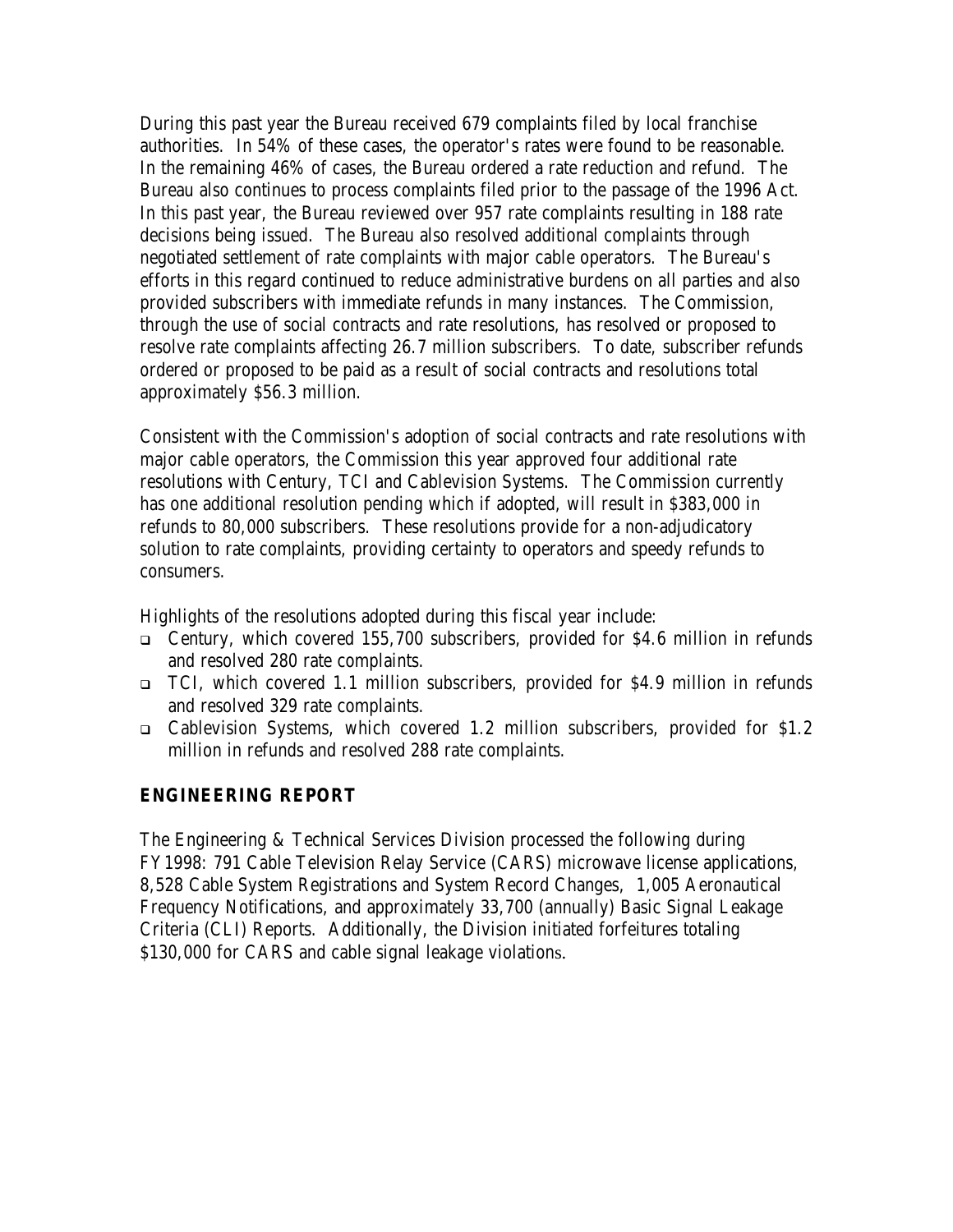# **Compliance and Information Bureau**

### **Overview**

The Compliance and Information Bureau (CIB) is one of the FCC's primary points of contact with the public. CIB informs and educates licensees and permittees of important or new regulations and ensures compliance with FCC rules. It advises consumers about measures they can take to combat fraud and other illegal practices in the provision of communication services. It informs the Commissioners and other Bureaus about telecommunications problems and the needs of users, and it uses its technical expertise to solve problems in the communications environment.

The Bureau carries out its programs through 16 district offices, nine resident agent facilities, a toll-free National Call Center, and 14 remotely controlled monitoring and radio direction-finding sites located throughout the United States. Three regional offices, along with headquarters divisions and offices, develop and coordinate the Bureau programs and policies.

The **COMPLIANCE DIVISION** administers the compliance program. The Compliance Division staff in Washington is composed of the Investigations Group, the Legal Services Group, and Special Enforcement Teams. The compliance program involves field office and division staff activities such as inspecting radio stations for compliance with the Communications Act and the Commission's Rules, investigating the unlicensed or unauthorized operation of radio stations, resolving radio frequency interference problems not suitable for private sector resolution, and providing assistance to public safety and law enforcement agencies experiencing radio communications problems. CIB pursues administrative sanctions as well as civil and criminal court actions against persons and entities that violate the Communications Act or the Commission's Rules. During FY98 the Division, with the assistance of CIB's field offices, conducted a number of significant compliance and fact gathering inquiries, as well as investigative initiatives for other Commission Bureaus and Offices.

During FY98 the **EMERGENCY ALERT SYSTEM (EAS) STAFF** completed its work in assisting the Working Group on Natural Disaster Information Systems for the Office of Science and Technology Policy. It also assisted the Vice President's National Partnership for Reinventing Government office with development of a report titled. "Saving Lives With an All-Hazard Warning Network." EAS headquarters and district office staff participated in over 80 EAS workshops and seminars in FY98. Workshop participants included broadcasters, cable operators, federal, state and local officials. Many of the workshops were hosted by FCC appointed State EAS Chairs who work voluntarily in developing EAS plans for their states and communities. In FY98, the staff reviewed 10 State or Territory and 30 local EAS plans. The staff conducted a meeting of the National Advisory Committee (NAC). The NAC provides the FCC with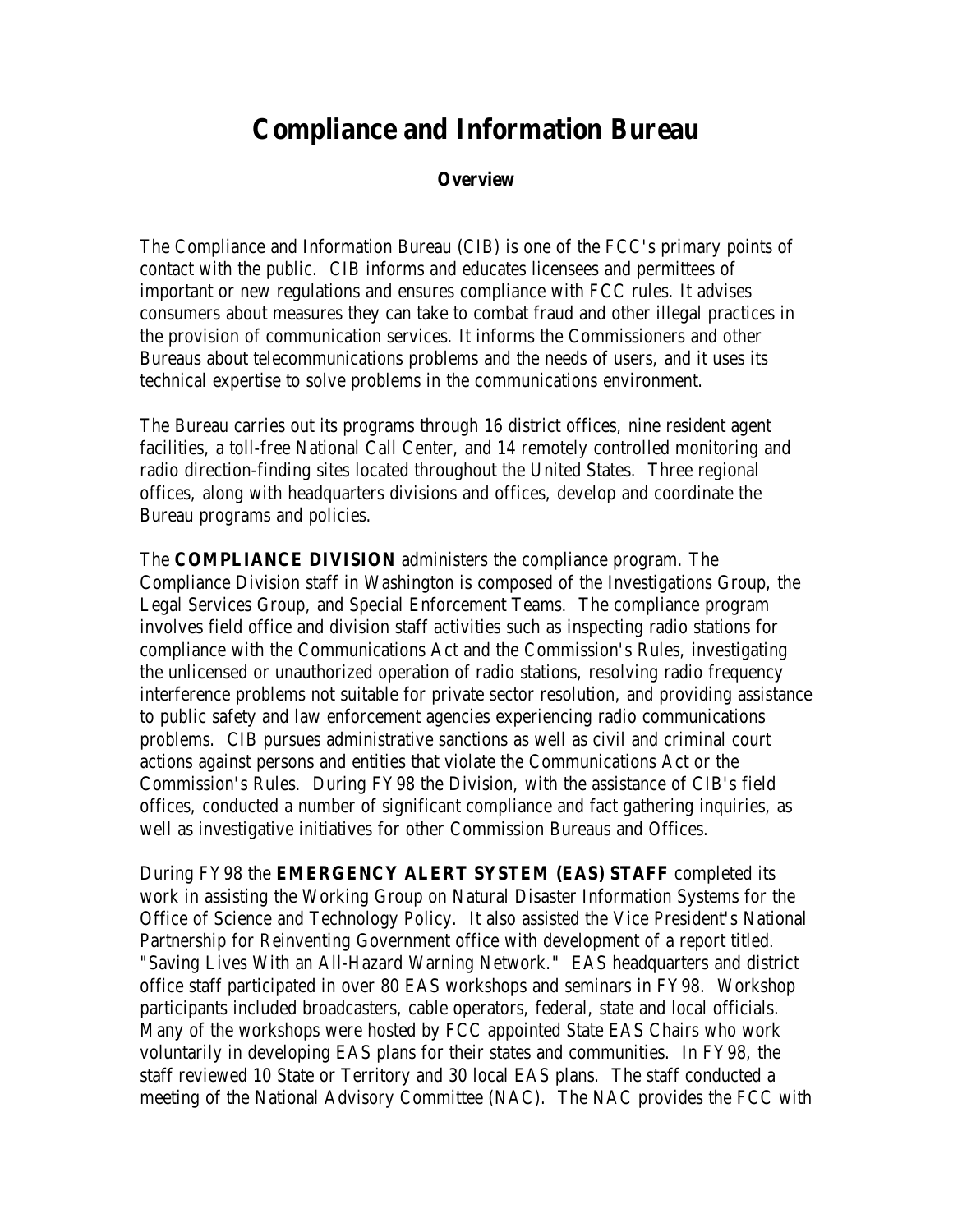recommendations on EAS operations, policy, and rule makings. The staff developed a Cable EAS Handbook and assisted the cable industry in developing an EAS video training tape as training tools for cable operators who will become EAS participants in 1999.

The **NATIONAL CALL CENTER (NCC)** is the agency's primary source for consumer information. Staffed by consumer and communications industry specialists who are knowledgeable in all areas of FCC related issues, and using state-of-the-art technological tools, the NCC handled over 700,000 calls in FY98. Although an inbound call center, the NCC also responded to 2,833 e-mails in FY98. The NCC provided statistical data for use in reports to Congress and other areas where such statistics were needed. High volume calls in FY98 were requests for information concerning potential violations of telephone consumer protection laws, including the unauthorized switching of residential long distance telephone service, or "slamming," and telephone access charges. The NCC also handled a large volume of calls requesting information concerning the Satellite Home Viewers Act (SHVA).

The **TECHNOLOGY DIVISION** supports the Bureau's compliance and public information functions through the Equipment and Standards Group (ESG) in Washington, DC, the Equipment Development Group (EDG) in Powder Springs, GA, and the High Frequency Direction Finding Center at Columbia, MD. The Technology Division also maintains a Communications and Crisis Management Center at its Washington, DC, headquarters. ESG establishes and reviews technical measurement procedures to determine compliance with FCC regulations and to provide regulatory feedback. It also develops the technical specifications for equipment used by FCC field offices, provides equipment and facilities used by those offices, and analyzes and interprets data collected by the field offices to improve CIB's operational effectiveness. EDG designs and constructs specialized equipment for field use that cannot be purchased "off the shelf" or economically contracted for in small quantities. It also has a patent program to protect the Commission's investment in unique devices that have been developed and patented by EDG. The High Frequency Direction Finding Center controls the direction finding network.

In FY98 the Technology Division completed construction and implementation of a new remotely controlled Interferometric Radio Direction Finding System at monitoring stations that were formerly staffed by Bureau personnel. The Division then filed for patents for some aspects of the technical design of this system. The Technology Division produced project instructions to be used when investigating pirate radio broadcasters, and modified and vetted a field-generated spreadsheet to be used for calculations of pirate radio field strength.

The EDG designed, installed, and tested a fixed automatic direction finding system for the Washington, DC, metropolitan area. This system will allow the Bureau to locate interference and resolve problems in the VHF and UHF frequency range that threaten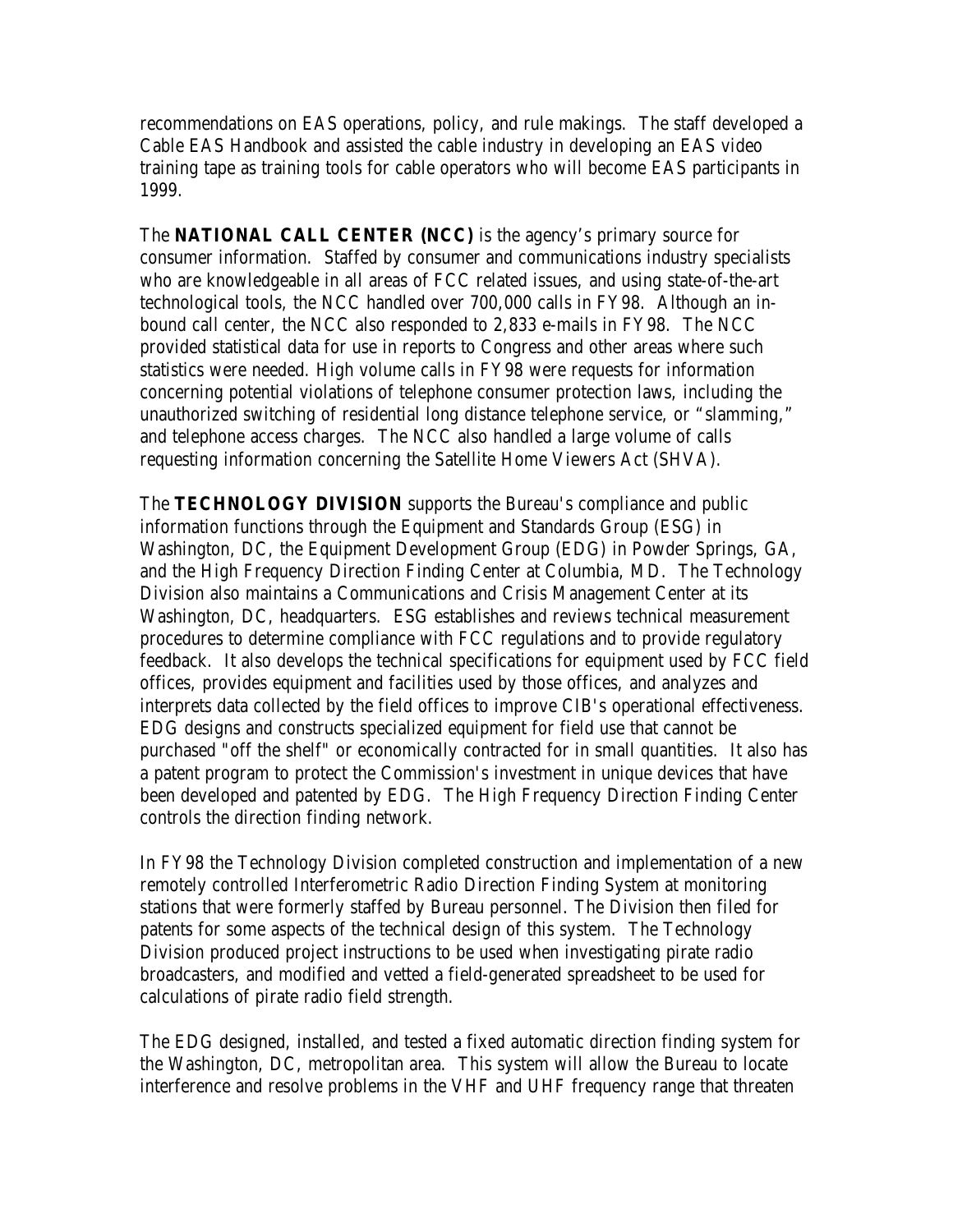important communications channels. EDG also constructed and installed a fixed direction finding element in Duluth, GA, for use by the Atlanta FCC office in its enforcement mission. Additionally EDG designed, constructed, and delivered six new mobile investigative units with direction finding capability for use by the field staff.

The ESG conducted studies regarding potential interference to the Bureau's directionfinding network on over 100 license applications from the Mass Media Bureau and other Bureaus impacting on CIB's radio signal analysis capabilities. ESG also participated in a study to determine the effects of the radio noise floor on radio systems.

## **Major Proceedings**

## **SHIP INSPECTION PRIVATIZATION (CI Docket 95-55)**

The Commission adopted a *Report and Order* on April 20, 1998, which allows the private sector to conduct all required inspections of ship radio communications equipment to ensure that it meets U.S. Government safety standards for functioning during emergency conditions. Previously only FCC inspectors checked the communications equipment. The FCC had two goals in mind when it changed its rules to allow the use of private sector inspectors. One was to reduce the economic burdens on the public and the FCC. The other was to make it more convenient for the maritime industry by increasing the supply and availability of competent, private sector inspectors to conduct radio equipment inspections. The FCC established safeguards to ensure that the use of private sector inspectors does not compromise safety.

### **IMPORTATION OF RADIO FREQUENCY DEVICES CAPABLE OF CAUSING HARMFUL INTERFERENCE (CI Docket 98-69)**

The Commission adopted an *Order and Notice of Proposed Rule Making* on May 18, 1998, that sought comment on two proposals involving the importation of radio frequency devices. The first proposal was that entities submit FCC Form 740 only to the U.S. Customs Service (Customs) rather than be required to file duplicate declarations with both the FCC and Customs. There are a few remaining entities that do not file the Form 740 electronically with Customs that will be affected. With the elimination of the requirement to file duplicative information with the FCC, the administrative burden on filers is reduced, especially for small businesses. This will eliminate an FCC record process that is no longer necessary. Any compliance information needed by the FCC will be readily available from Customs.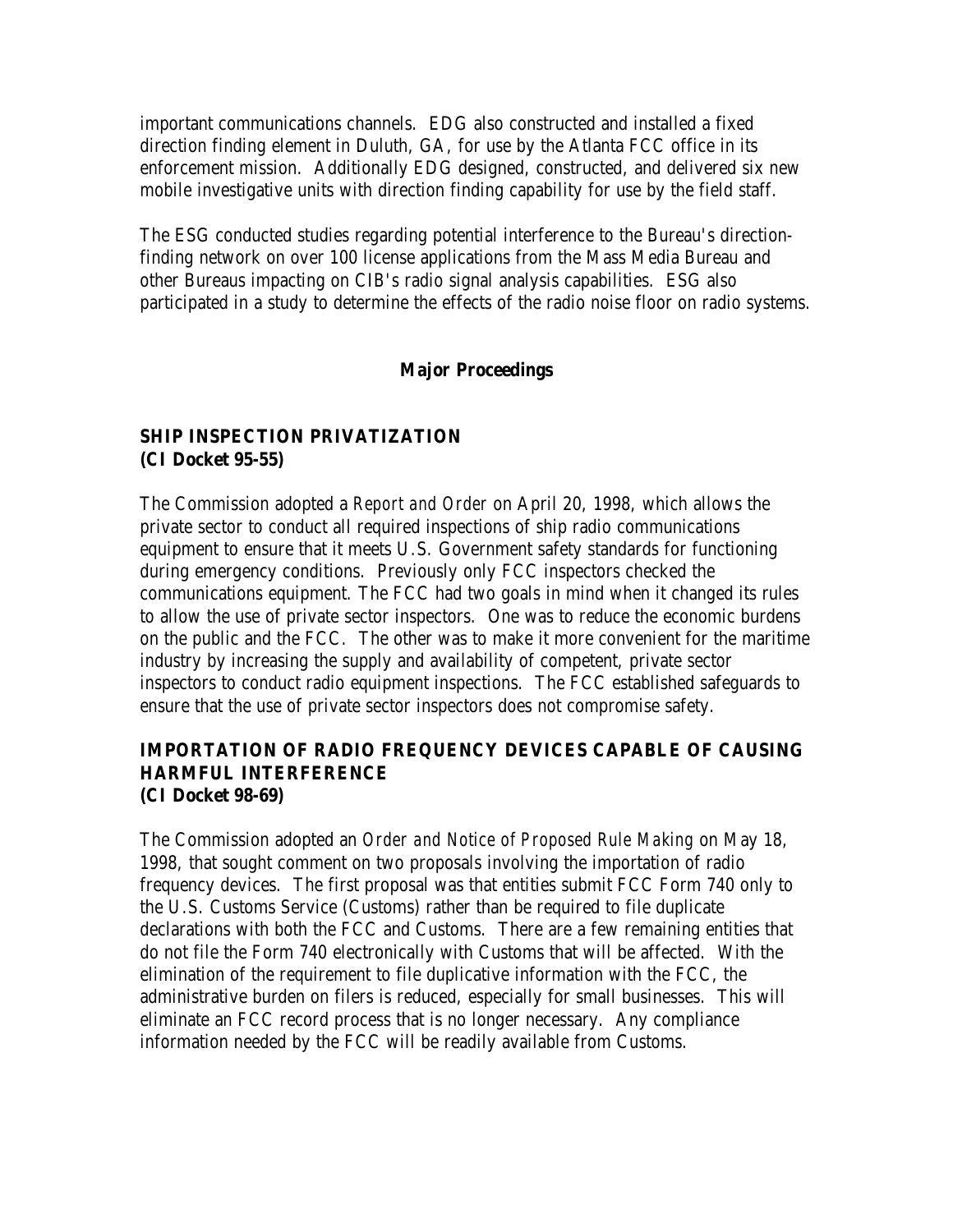The next proposal was to modify the marketing rules affecting devices imported solely for export. This proposed modification will improve the Commission's ability to enforce the equipment authorization rules by eliminating a loophole that has resulted in the marketing and selling of devices that could not be authorized in the U.S.

## **UNLICENSED FM BROADCAST STATIONS**

Broadcasters and others began reporting to the FCC that there were over 1,000 unlicensed broadcast stations operating in the FM band. Known as "pirates," these stations not only operated without licenses, but they interfered with licensed broadcast stations and critical aircraft frequencies, and had the potential to cause harmful interference that could endanger the safety of life.

The FCC began to take steps to reduce the number of illegal stations. During the year the FCC investigated 282 pirate stations. Most of these went off the air voluntarily. The FCC noticed that a few areas of the country had a high concentration of pirates, and it adjusted its enforcement approach accordingly. Two such high concentration areas were Miami and Cleveland, which received special attention from the FCC. The FCC, in conjunction with the Department of Justice, initiated court action in over 40 cases.

Though the FCC has not eradicated the pirate problem, there has been a dramatic decrease in the number of active pirate stations. Recent surveys show fewer than 80 pirate stations operating around the country.

## **SLAMMING**

CIB established two teams to assist the Common Carrier Bureau in its effort to curtail the illegal practice of slamming. Slamming occurs when a company changes a subscriber's long distance service without the subscriber's knowledge or authorization. CIB teams conducted investigations of subscribers' complaints. The teams interviewed the subscribers, obtained evidence of slamming, and presented investigative reports to the Common Carrier Bureau. This led to the Commission's issuing multi-million dollar forfeitures against businesses which engaged in illegal slamming.

## **PRIVATIZING LAND MOBILE INTERFERENCE RESOLUTION**

Land mobile stations frequently ask the FCC for help in eliminating interference experienced by the stations. There are many reasons why interference occurs. Faulty transmitters, a poorly chosen frequency, a licensee's unawareness that the channels are shared with others, and unlicensed operators intruding on the frequency are some of the reasons which lead to an interference complaint.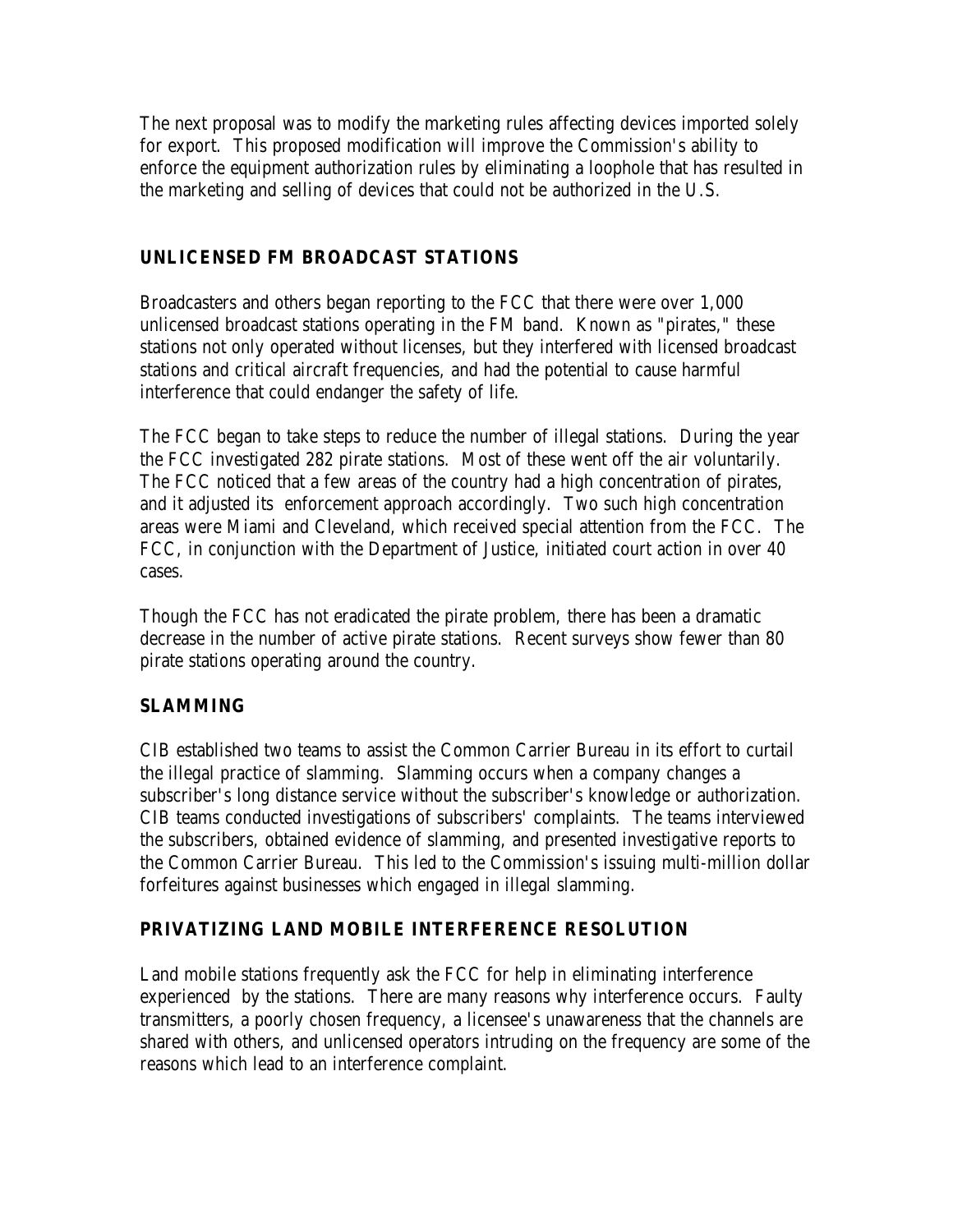The FCC and four industry frequency coordinators have signed agreements to work together to streamline the Commission's compliance and enforcement process in the resolution of interference complaints in the land mobile communications industry. This will not only relieve the FCC of this task, but it will give the industry a greater role in improving land mobile communications.

## **INTERFERENCE TO PUBLIC SAFETY STATIONS**

CIB resolved numerous complaints of interference which disrupted the communications of public safety agencies. These calls for assistance came from police and fire departments, hospitals, railroads, Coast Guard, Federal Aviation Administration, search and rescue satellite operators, and a host of other public safety agencies. At times faulty transmitters used by other radio stations generated unwanted signals which interfered with the public safety agency's frequency. For instance, some unknown signal was crippling the FAA's air traffic control system at an airport, and the FAA needed the FCC's help. Another time an emergency beacon transmitter mysteriously began sending out a distress signal, and those operating the search and rescue satellite asked the FCC to locate the signal which was tying up the distress system.

Sometimes the interference was deliberate. Police departments have found intruders on their frequencies masquerading as dispatchers and sending units on errant missions. At times the Coast Guard asked the FCC to use its direction finding expertise to locate individuals who broadcast hoax distress calls and caused the Coast Guard to launch aircraft and vessels in a frustrating search for non-existent vessels.

## **ENFORCEMENT AUDITS**

CIB audits found there was a need for broadcasters to improve their compliance with the Emergency Alert System requirements. The audits indicated that owners of tall communications towers must do a better job of registering their towers with the FCC but private sector ship radio inspectors appeared to be performing their safety checks satisfactorily.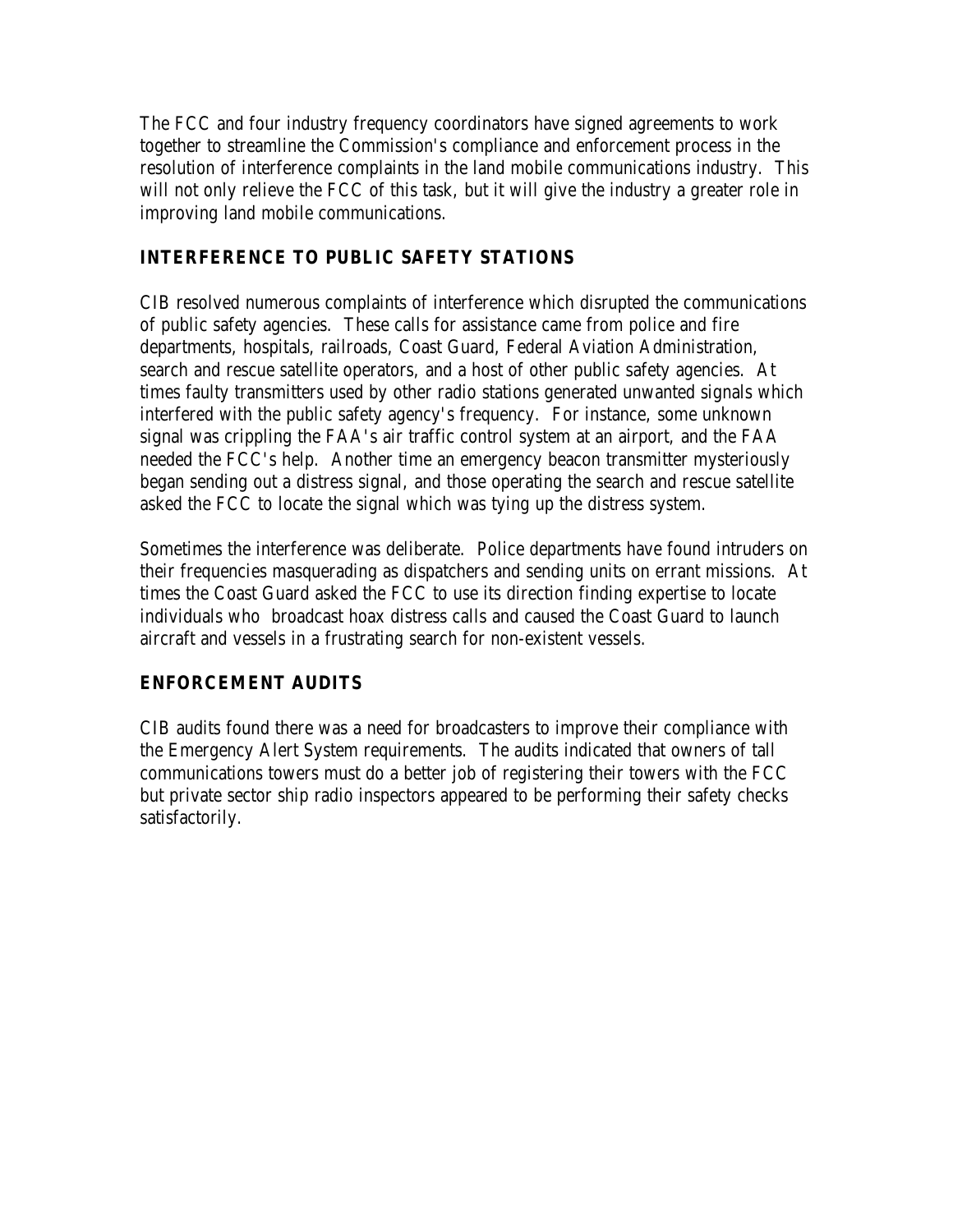# **International Bureau**

### **Overview**

The mission of the International Bureau is to promote innovative, efficient, reasonably priced, widely available, reliable, timely and high quality domestic and global communications services.

In pursuit of this mission, the Bureau develops, recommends and administers policies, standards, procedures and programs for the authorization and regulation of international telecommunications facilities and services and the licensing of domestic and international satellite systems. The Bureau advises and recommends to the Commission, or acts for the Commission under delegated authority, in the development and administration of international telecommunications policies and programs.

The Bureau consists of three Divisions.

The **PLANNING AND NEGOTIATIONS DIVISION** directs and coordinates, in consultation with other Bureaus and Offices as appropriate, Commission negotiations with foreign countries regarding international agreements. The Division represents the Commission in international conferences and meetings involving telecommunications matters such as spectrum planning, terrestrial and satellite issues, standards, and broadcasting, in the International Telecommunication Union (ITU) and other international forums, and ensures that Commission regulations, procedures and frequency allocations comply with international and bilateral agreements. The Division is also responsible for implementation of all notification and coordination provisions adopted as a result of these international conferences. The Division is responsible for conference preparatory activities related to World Radiocommunication Conferences (WRCs), rulemakings involving spectrum issues, and the reconciliation of domestic and international spectrum policies. The Planning and Negotiations Division consists of three branches: Negotiations Branch, Notifications Branch, and International Spectrum Branch.

The **SATELLITE AND RADIOCOMMUNICATION DIVISION** deals with policies, rules, procedures and standards for licensing and regulating satellite space and earth station facilities, both domestic and international. It undertakes Commission responsibilities under the Communications Satellite Act for the oversight of Comsat as the U.S. signatory to INTELSAT and Inmarsat. The Division represents the Commission in international conferences and meetings involving radio-related telecommunications matters such as satellites, spectrum allocation, standards, broadcasting, aviation, maritime and safety of life at sea in the International Telecommunication Union (ITU) and other international forums. The Satellite and Radiocommunication Division consists of three branches: Radiocommunication Policy Branch, Satellite Policy Branch and Satellite Engineering Branch.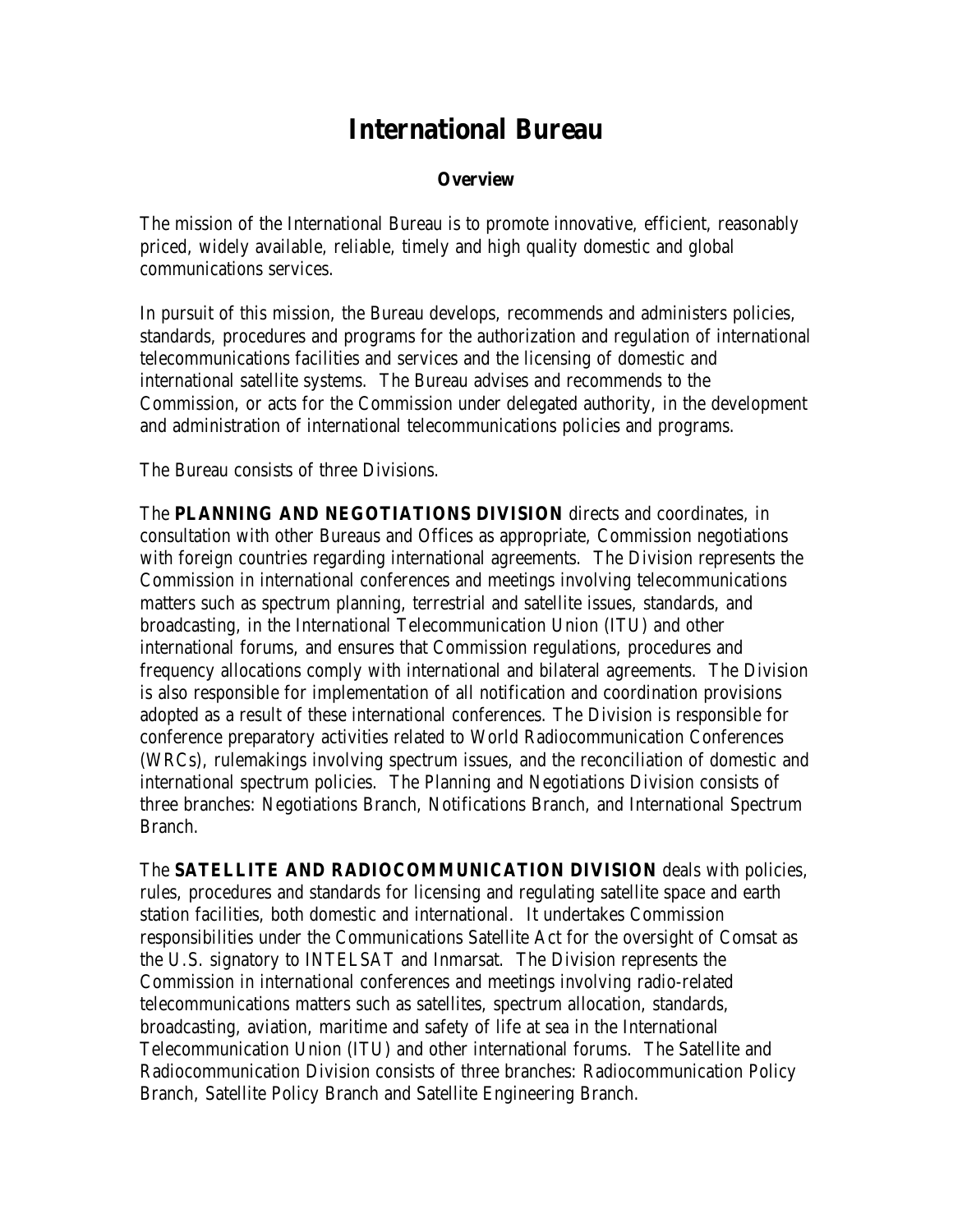The **TELECOMMUNICATIONS DIVISION** deals with the authorization and regulation of international telecommunications facilities and services. It represents the Commission at international conferences and meetings involving non-radio related telecommunications matters. The Division directs and coordinates Commission participation in bilateral telecommunications discussions and provides assistance in telecommunications trade negotiations. The Telecommunications Division consists of two branches: Policy and Facilities Branch and Multilateral and Development Branch.

### **Major Proceedings**

### **COMSAT NON-DOMINANT (IB Docket No. 98-60)**

Comsat filed a petition seeking: (1) reclassification as a non-dominant carrier in the provision of its INTELSAT services; (2) pursuant to Section 10 of the Communications Act of 1934, forbearance from dominant carrier regulation of its INTELSAT tariffs; and (3) elimination or forbearance from structural separation and rate of return regulation of Comsat's INTELSAT services. The Commission adopted an *Order* April 24, 1998, before the expiration of the one-year statutory deadline for acting on Comsat's forbearance request. The Commission also initiated a *Notice of Proposed Rulemaking* inviting comments with respect to replacing rate of return regulation with a form of incentive based regulation similar to a price cap for Comsat's services in markets where the company remains dominant

## **DIRECT BROADCAST SATELLITE (DBS) PART 100 (IB Docket No. 98-21)**

The Commission adopted a *Notice of Proposed Rulemaking* on February 19, 1998, which proposed eliminating the Commission's separate Part 100 rules for the Direct Broadcast Satellite (DBS) service and incorporating the rules in Part 25, which includes all other satellite service rules. The *Notice* proposed to harmonize the DBS licensing process with the rules and procedures applicable to other satellite services, including the direct-to-home fixed-satellite service (DTH-FSS). It also sought comment on whether the Commission should modify the DBS foreign ownership rules for subscription DBS and DTH-FSS in light of the International Bureau's decision in the MCI DBS authorization. In the *MCI Authorization Order*, the Bureau determined that the foreign ownership rules do not apply to DBS offered on a subscription basis. The *Notice* also sought comment on ways the Commission can speed delivery of DBS service to Alaska and Hawaii, Puerto Rico, and other U.S. territories and possessions. Finally, the *Notice* asked whether the Commission should consider adopting rules to address the issues of horizontal concentration in the MVPD market.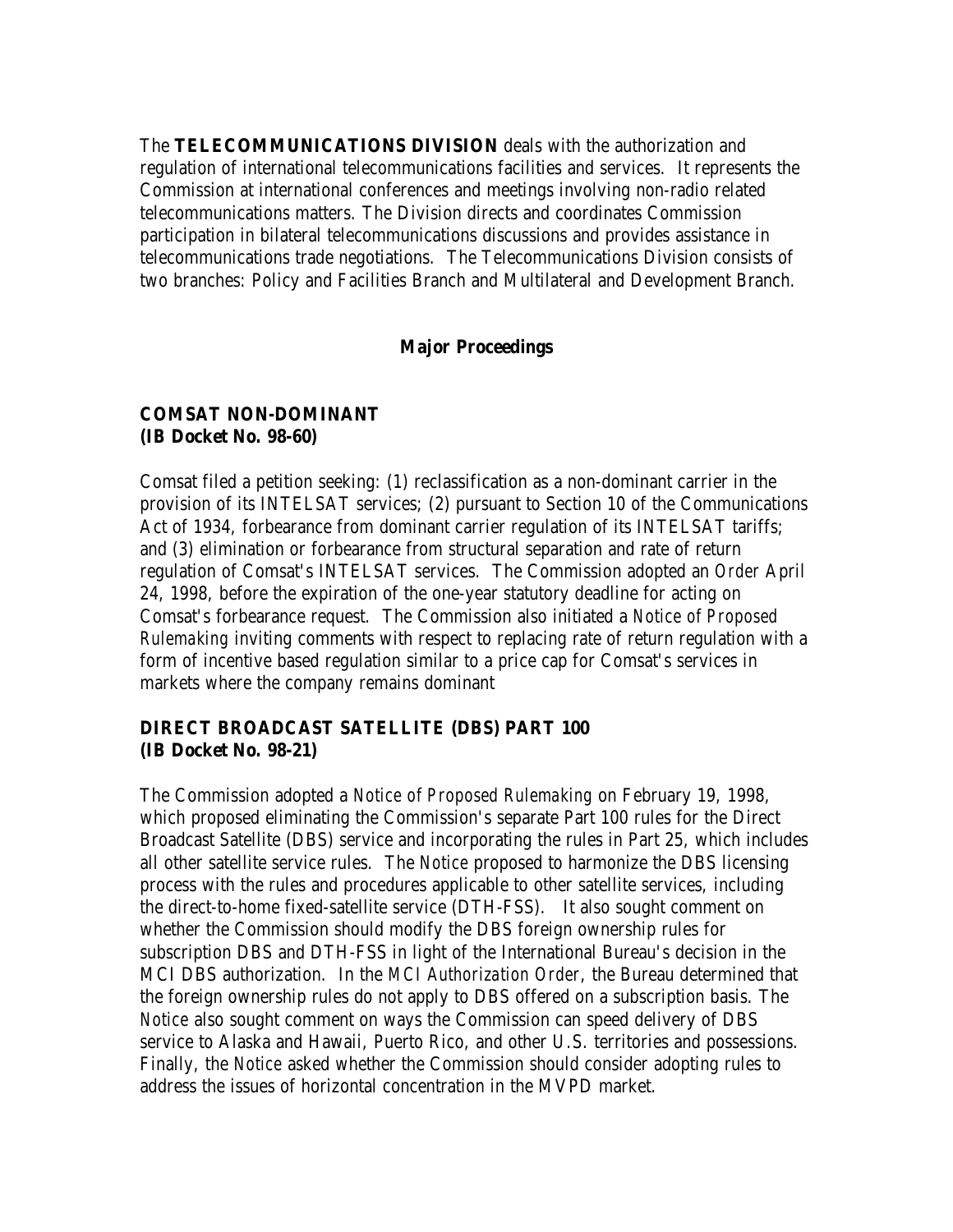## **DOMESTIC AND INTERNATIONAL SATELLITE CONSOLIDATION ORDER (DISCO II)/WORLD TRADE ORGANIZATION (WTO)**

On February 5, 1998, the WTO Agreement on Basic Telecommunications Services went into effect. The Commission adopted the *Foreign Participation Order* in November 1997 implementing the U.S.' WTO commitments. The *Order* establishes a framework to facilitate access by foreign-licensed satellite systems to the U.S. market. Increased market access benefits the U.S. consumer by increasing the number of satellite service suppliers. This, in turn, lowers prices to consumers, leads to additional services being provided and spurs technological innovation. It also helps U.S. industry by increasing market access opportunities for U.S. service suppliers around the world.

## **FOREIGN CARRIER PARTICIPATION (IB Docket Nos. 97-142, 95-22)**

On February 9, 1998, the *Foreign Participation Order* governing foreign participation in the U.S. market for basic telecommunications services became effective. The *Order* replaces the effective competitive opportunities (ECO) test with an open entry standard for applicants from WTO Members. These applicants will no longer be required to demonstrate that their markets offer effective competitive opportunities in order to: (1) obtain section 214 authority to provide international facilities-based, resold switched and resold non-interconnected private line services; (2) receive authorization to exceed the 25 percent indirect foreign ownership benchmark in section 310(b)(4) of the Communications Act for wireless licenses; or (3) receive submarine cable landing licenses. The Commission also removed the equivalency test, a standard similar to the ECO test, for carriers seeking to provide switched services over private lines between the United States and World Trade Organization (WTO) Members. In lieu of the ECO test, the *Order* presumes that entry is procompetitive and therefore adopts streamlined procedures for granting most applications. The Commission recognized, however, that in some cases safeguards may not adequately constrain the potential for anticompetitive harm. In such instances, the Commission reserved the right to attach additional conditions to an authorization and, in the exceptional case in which an application poses a very high risk to competition that cannot be addressed by safeguards, it reserved the right to deny the authorization.

### **GLOBAL MOBILE PERSONAL COMMUNICATIONS BY SATELLITE (GMPCS) (GEN Docket No. 98-68)**

On May 14, 1998, the Commission took an important step toward implementing the international arrangements governing Global Mobile Personal Communications by Satellite (GMPCS) systems by adopting an interim procedure for the type approval of GMPCS terminals. This measure will facilitate transport of GMPCS terminals, many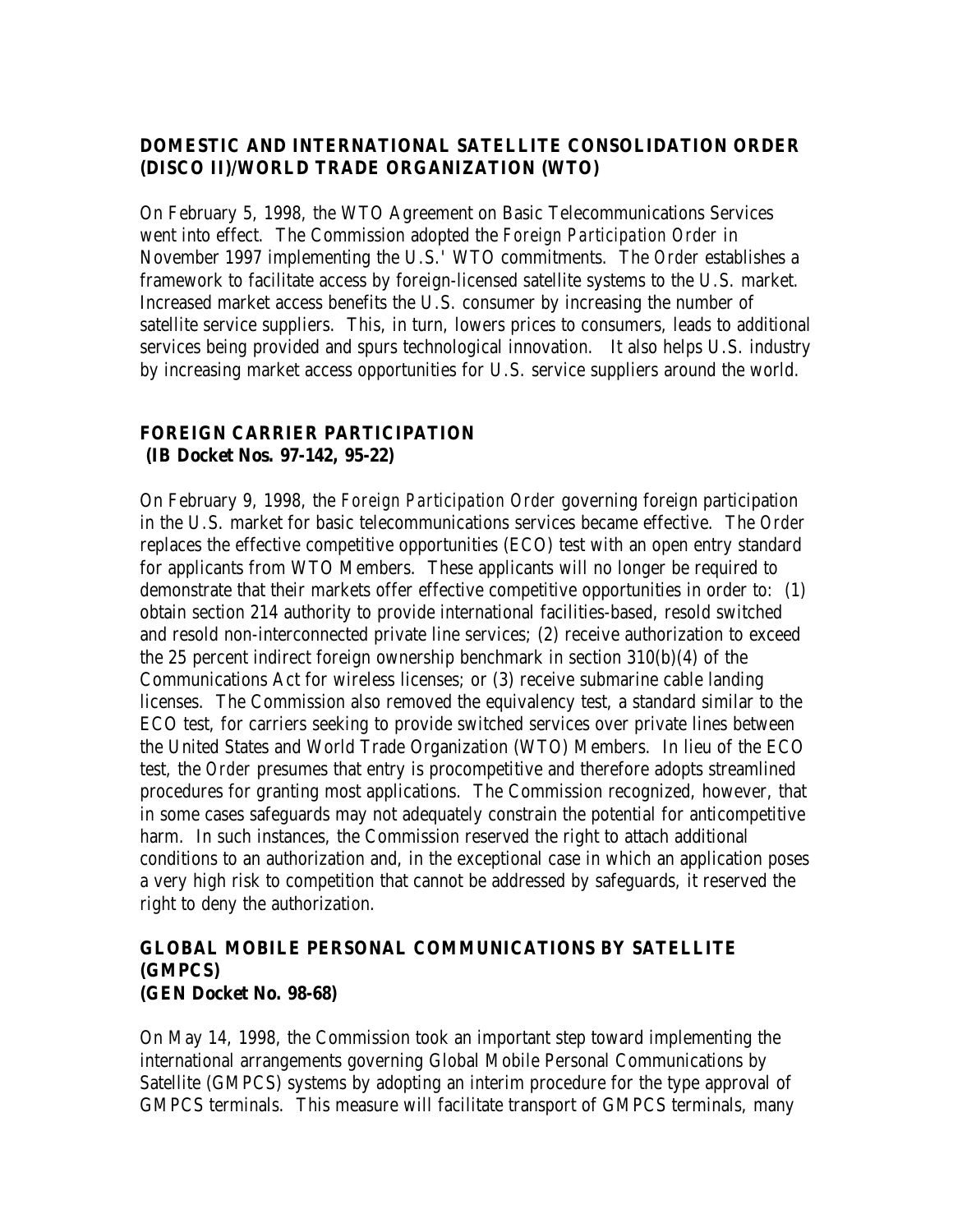of which are a part of U.S.-based systems, across national borders. In addition, the Commission modified its equipment approval process and implemented the *Mutual Recognition Agreement (MRA)* that was completed between the United States and the European Community (EC) last year. These exciting new global satellite systems hold great promise for international consumers, especially those living in or traveling to underpopulated and rural areas. The interim equipment certification proposal will pave the way for these GMPCS companies as they continue or begin to roll-out their global voice, data, and broadband services.

## **KA-BAND NOTICE (IB Docket No. 98-172)**

On September 17, 1998, the Commission adopted a *Notice of Proposed Rulemaking (NPRM)* proposing to redesignate portions of the 17.7-20.2 GHz (18 GHz) band to provide separate spectrum for terrestrial fixed service and Fixed Satellite Service (FSS) operations. In addition, the Commission proposed a blanket licensing procedure that would allow FSS satellite earth stations in the Ka-band (18 GHz downlink band and 28 GHz uplink band) to operate under a single system license. Blanket licensing would provide a fast and efficient means for licensing the large number of small antenna FSS earth stations expected to be deployed. Finally, the Commission proposed additional spectrum allocations for the Broadcast Satellite Service (BSS) at 17.3-17.8 GHz, and to FSS for BSS feeder link use at 17.3-17.8 GHz, to be effective April 1, 2007. These proposed allocations would align the U.S. Table of Allocations with the International Telecommunication Union's Region 2 Table of Allocations and would also provide additional spectrum for direct-to-home video services.

## **LITTLE LEO SYSTEMS (IB Docket No. 96-220)**

Little LEO (Low Earth Orbit) systems provide non-voice, data messaging services (e.g., paging, e-mail, remote meter reading) in frequency bands below 1 GHz. The Commission, on October 15, 1997, issued a *Report and Order* in which it concluded that use of appropriate transmission techniques, proper system coordination, timesharing of frequencies and the adoption of a spectrum sharing plan jointly proposed by current applicants resulting in sufficient spectrum to accommodate all. As a result, the applicants filed conforming amendments, and the Commission issued licenses to Leo One (February 13, 1998), VITA (March 31, 1998), Orbcomm (March 31, 1998), Final Analysis (April 1, 1998) and E-SAT's (April 1, 1998).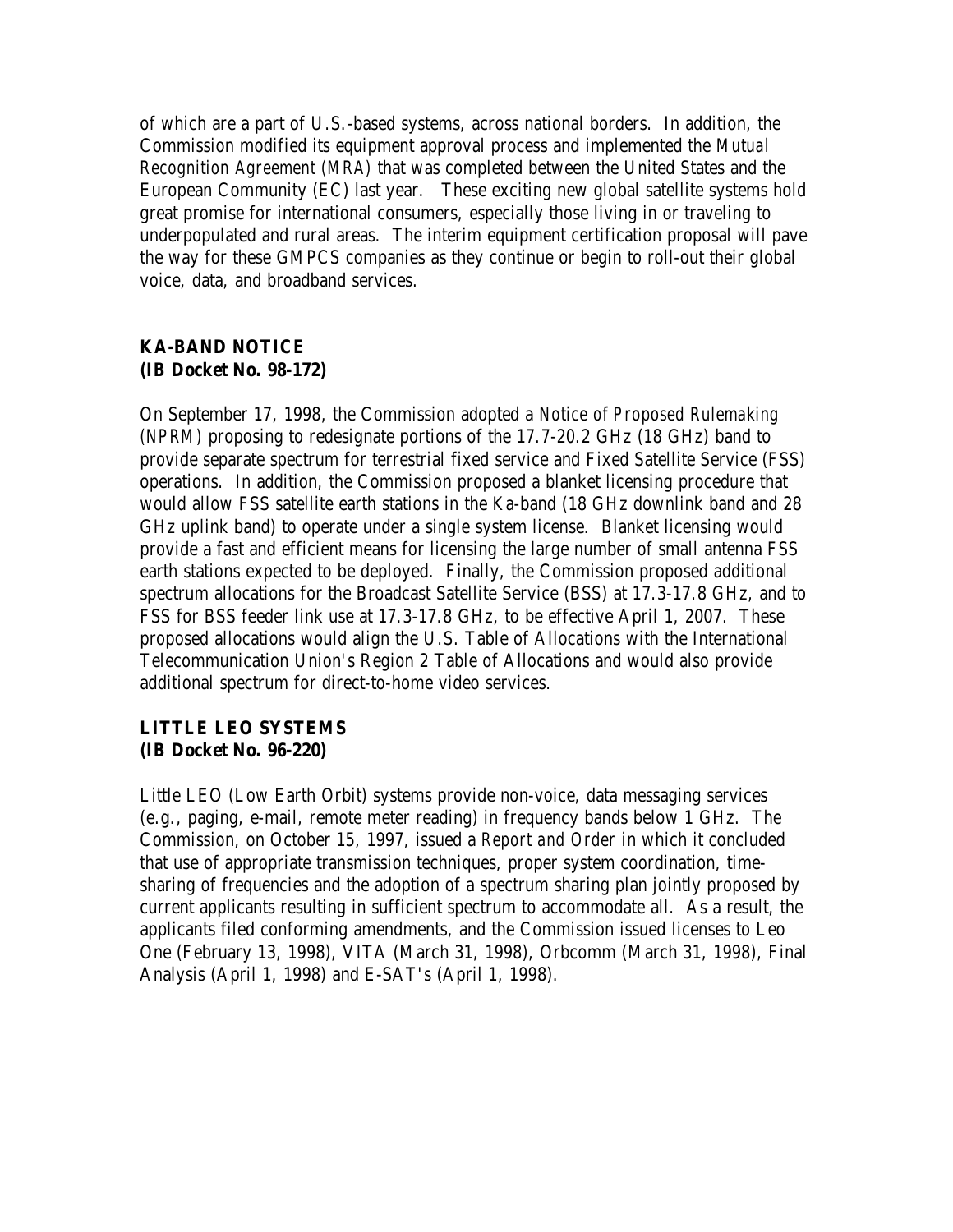## **U.S. - ARGENTINA FSS PROTOCOL**

On June 5, 1998, the United States and Argentina signed an Agreement and Protocol on satellite services, in which both countries agreed to open their markets to each other's satellites for the provision of direct broadcast satellite (DBS), direct-to-home fixed satellite service (DTH-FSS) and other forms of fixed satellite service (FSS). The Agreement and Protocol, which are closely modeled on a similar series of accords reached with Mexico over the last two years, mark a significant market-opening breakthrough and will allow U.S. satellite operators full access to the Argentine market. Under the Agreement and Protocol, Argentina will open its market for U.S. licensed satellite operators to provide DBS, DTH-FSS and FSS. U.S. satellites will have the same rights to provide service in Argentina as Argentine satellites. The United States made similar commitments with regard to access to the United States market by Argentine-licensed satellites. The Agreement and Protocol will open a significant market to U.S. satellite providers. Pan-Latin American direct-to-home services, such as Galaxy Latin America and Sky Latin America, will now be able to provide their programming services to Argentina. Significantly, the Protocol limits domestic content restrictions either side can place on satellite programming to only a "modicum" of total programming, thereby increasing opportunities for U.S. program content producers. The Agreement and Protocol also ensure that FSS providers will be able to provide both current services and next generation broadband systems.

## **U.S. - CANADA SPECIAL COORDINATION PROCEDURES**

During the past year the FCC and Industry Canada entered into two special coordination procedure (SCP) arrangements, one involving paging frequencies and the other involving Specialized Mobile Radio (SMR) operations. SCP arrangements permit individual U.S. and Canadian licensees to operate in a manner not ordinarily permitted by the terms of existing agreements, if a mutual understanding is reached by the licensees on both sides of the border. SCP arrangements provide additional flexibility for U.S. licensees and allow for more efficient spectrum use.

## **U.S. - CANADA UNDERSTANDINGS ON DARS/T-DRB**

In August 1998 the U.S. and Canada agreed on technical conditions for implementation of satellite Digital Audio Radio Service (DARS) in the United States in the 2320-2345 MHz band and Terrestrial Digital Radio Broadcasting (T-DRB) services in Canada in the 1452-1492 MHz band. These agreed-upon conditions are the result of negotiations that took place over several years and involved complex inter-service frequency sharing considerations. Letters were exchanged that allowed both countries to begin to implement by September 1, 1998, the technical conditions for the introduction of these new digital sound broadcasting services on either side of the border. This successful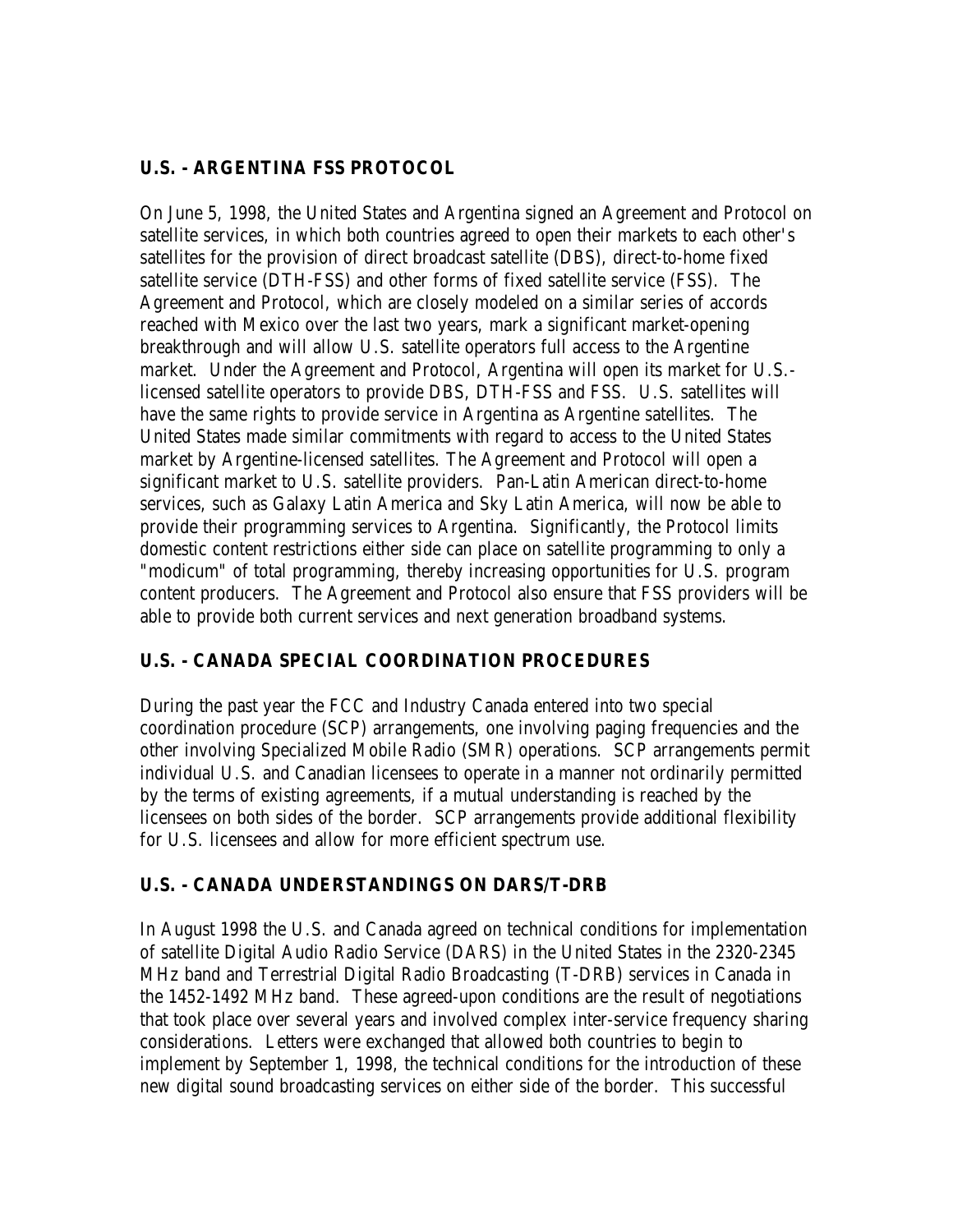negotiation will provide U.S. consumers with access to innovative CD quality audio programming and will promote new communications services using innovative satellite-delivered digital technologies.

## **U.S. - CANADA UNDERSTANDING ON DIGITAL MDS**

On December 5, 1997, the FCC and Industry Canada finalized an Understanding that permits the use of digital technology by Multipoint Distribution Service (MDS) and Instructional Television Fixed Service (ITFS) systems in the U.S.-Canada border area. The agreement maintains the requirements contained in a previous agreement regarding analog MDS systems, but extends the scope of the earlier agreement by establishing parameters for digital systems. The new agreement will allow MDS operators, educational institutions and the public to benefit from new digital technologies.

## **U.S. - MEXICO MEMORANDUM OF UNDERSTANDING ON DTV**

On July 22, 1998, a *Memorandum of Understanding (MOU)* was signed which established procedures for implementing digital television (DTV) service in the U.S.- Mexico border area. The *MOU* contains a list of mutually acceptable second channel DTV allotments for each country. The *MOU* also provides an expedited notification process through which most authorized DTV stations can begin operation within 15 days of notification to the other country. In addition, the *MOU* includes approval of all five DTV stations in the U.S.-Mexico border area slated to begin service in November 1998 and May 1999. This *MOU* represents a major step forward in the cooperative efforts of Mexico and the U.S. to bring the benefits of DTV to consumers quickly and clears the way for the early roll-out of DTV in the top 10 U.S. markets.

## **INTERNATIONAL BUREAU'S BIENNIAL REVIEW**

Section 11 of the Communications Act, as amended, requires the Commission to review all of its regulations applicable to providers of telecommunications service in every even-numbered year, beginning in 1998, to determine whether the regulations are no longer in the public interest due to meaningful economic competition between providers of the service and whether such regulations should be repealed or modified. The first biennial regulatory review presented an excellent opportunity for a serious top-tobottom examination of all of the Commission's regulations, not just those statutorily required to be reviewed.

As part of the 1998 Biennial Regulatory Review, each of the operating Bureaus, together with the Office of General Counsel, hosted a series of public forums and participated in brown-bag practice group lunches with the Federal Communications Bar Association to solicit informal input from the public. Beginning in January 1998 the Commission initiated a series of rulemaking proceedings as part of the 1998 Biennial Regulatory Review. FCC staff released a list of 31 proceedings which it has proposed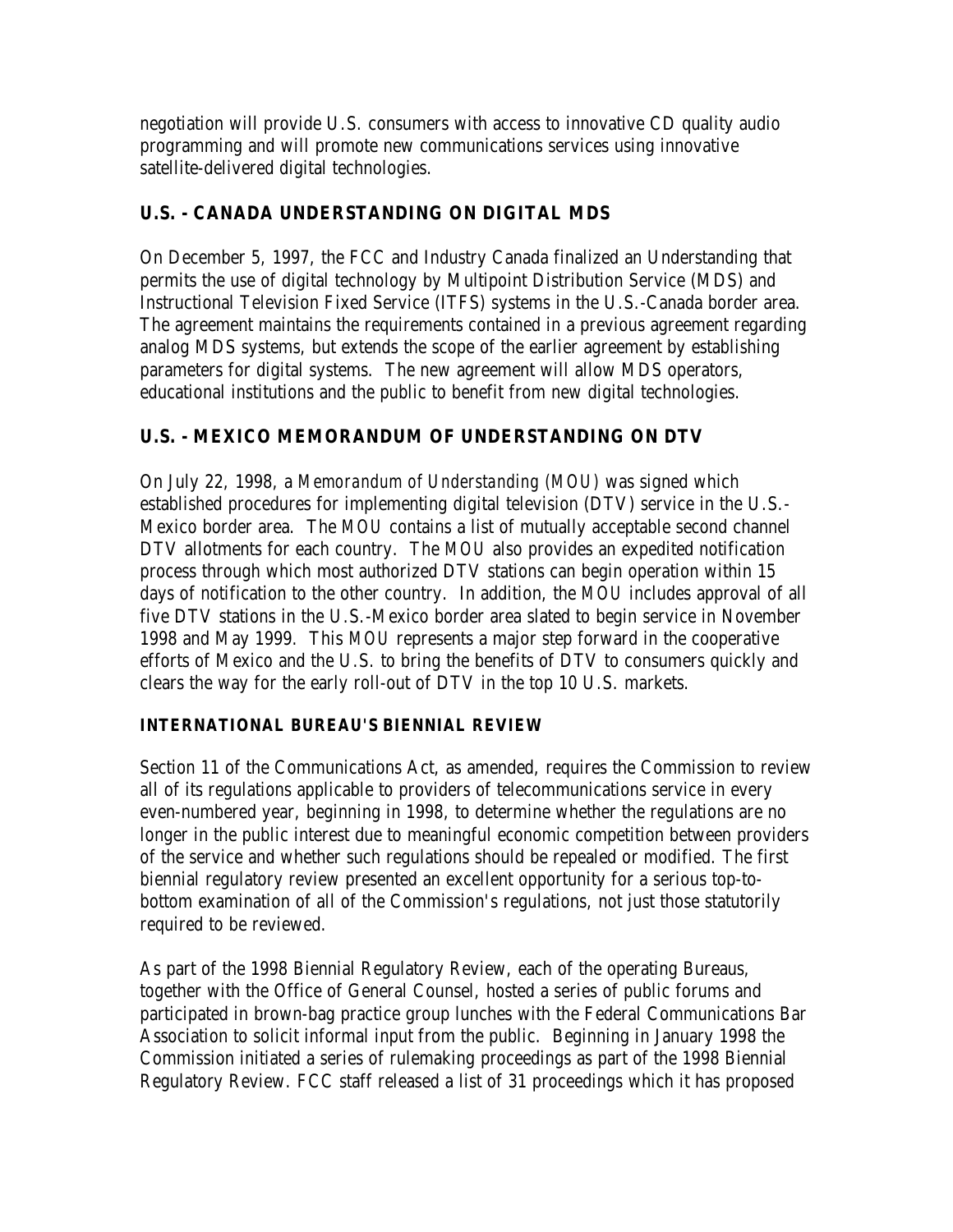that the Commission initiate as part of the review. In August 1998 the FCC announced significant progress on 1998 Biennial Review.

The following actions were taken as part of the International Bureau's Biennial Review:

**International Common Carrier Regulations**. On July 14, 1998, the Commission released a *Notice of Proposed Rulemaking* in the Matter of Review of International Common Carrier Regulations (IB Docket No. 98-118). Specifically, the *Notice* proposed to: (1) grant a blanket international section 214 authorization for telecommunications services to unaffiliated international points; (2) eliminate the requirement for prior approval of *pro forma* assignments and transfers of control of international section 214 authorizations; (3) allow any carrier with global section 214 authorization to use any non-U.S.-licensed submarine cable system without specific approval, and clarify the exclusion list for international section 214 authorizations; (4) eliminate the need to apply for a separate section 214 authorization when applying for a common carrier cable landing license; (5) reorganize and simplify the rule on contents of international section 214 applications and list the obligations of each category of carrier in a separate rule section; (6) authorize the provision of switched services over private lines by declaratory ruling instead of requiring a section 214 application; and (7) eliminate the requirement that applicants inform the Commission of every 10 percent or greater shareholder, and require only that applicants provide a list of every greaterthan-25-percent shareholder. The comment period closed on August 28, 1998.

**Maritime Mobile Services**. On July 17, 1998, the Commission released a *Notice of Proposed Rulemaking* in the Matter of Review of Accounts Settlement in the Maritime Mobile and Maritime Mobile-Satellite Radio Services and Withdrawal of the Commission as an Accounting Authority in the Maritime Mobile and the Maritime Mobile-Satellite Radio Services Except for Distress and Safety Communications (IB Docket No. 98-96). In the *Notice*, the Commission proposed to withdraw the Commission from its role as a nationwide clearinghouse for settling maritime mobile and maritime satellite accounts for non-government entities. The comment period closed on September 17, 1998.

**International Settlements**. On August 6, 1998, the Commission released a *Notice of Proposed Rulemaking* in the Matter of Reform of the International Settlements Policy and Associated Filing Requirements (IB Docket No. 98-190). In the *Notice*, the Commission proposed a review of the international settlements policy to consider granting substantially more flexibility to carriers' methods of carrying international switched traffic outside the traditional international settlements process. The Commission's International Settlements Policy imposes certain constraints on U.S. carriers' relations with foreign carriers. The policy was originally designed to prevent monopoly foreign carriers from taking advantage of the competitive marketplace in the United States by playing one carrier off against another  $-$  a practice known as "whipsawing" — in order to extract higher rates for the completion of international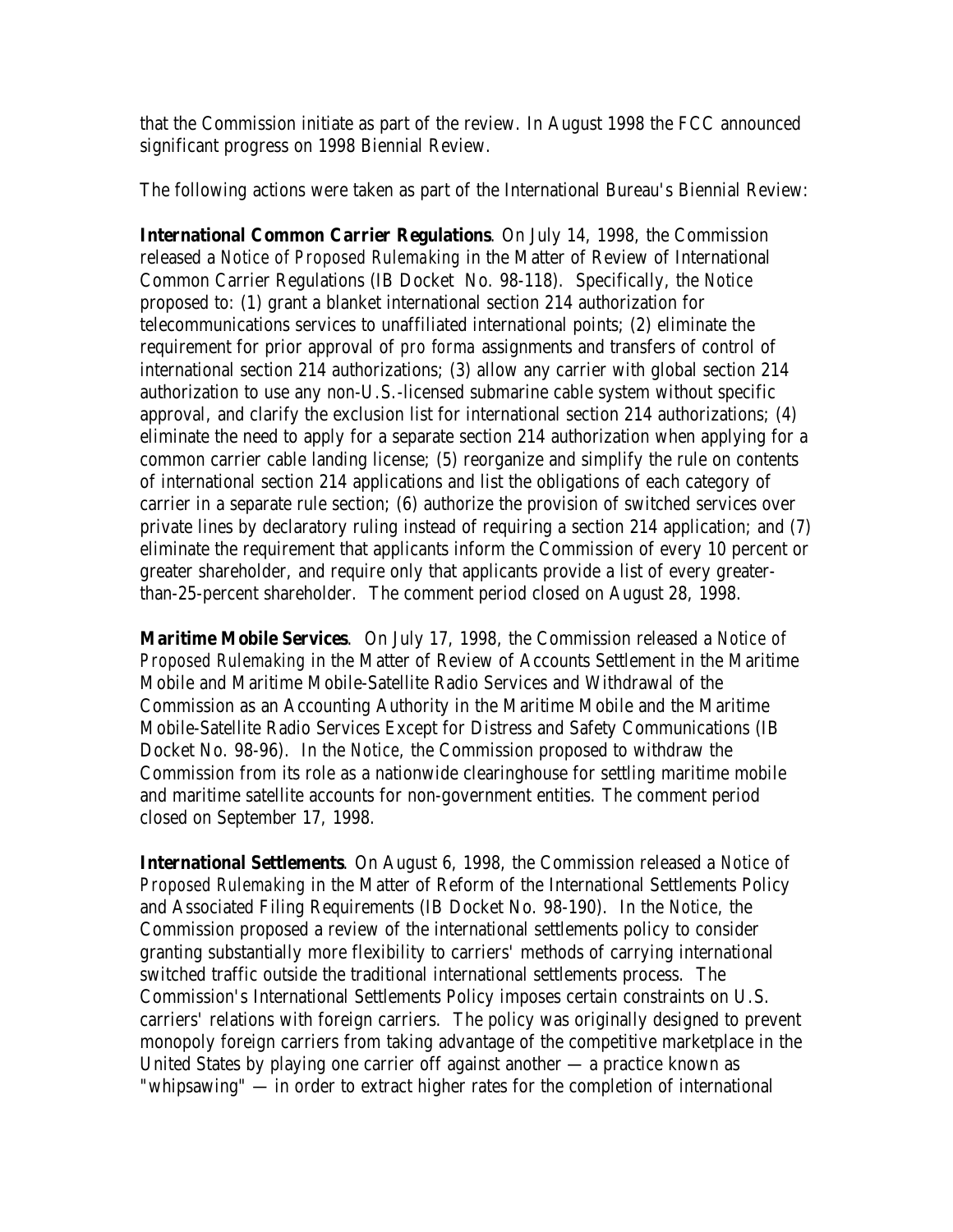calls originating in the United States. Today, there is more competition in foreign telecommunications markets, and less international traffic is being carried in the traditional manner. The *Notice*'s proposed changes would recognize these changes and let the market, rather than government regulation, govern settlement arrangements between carriers in competitive markets.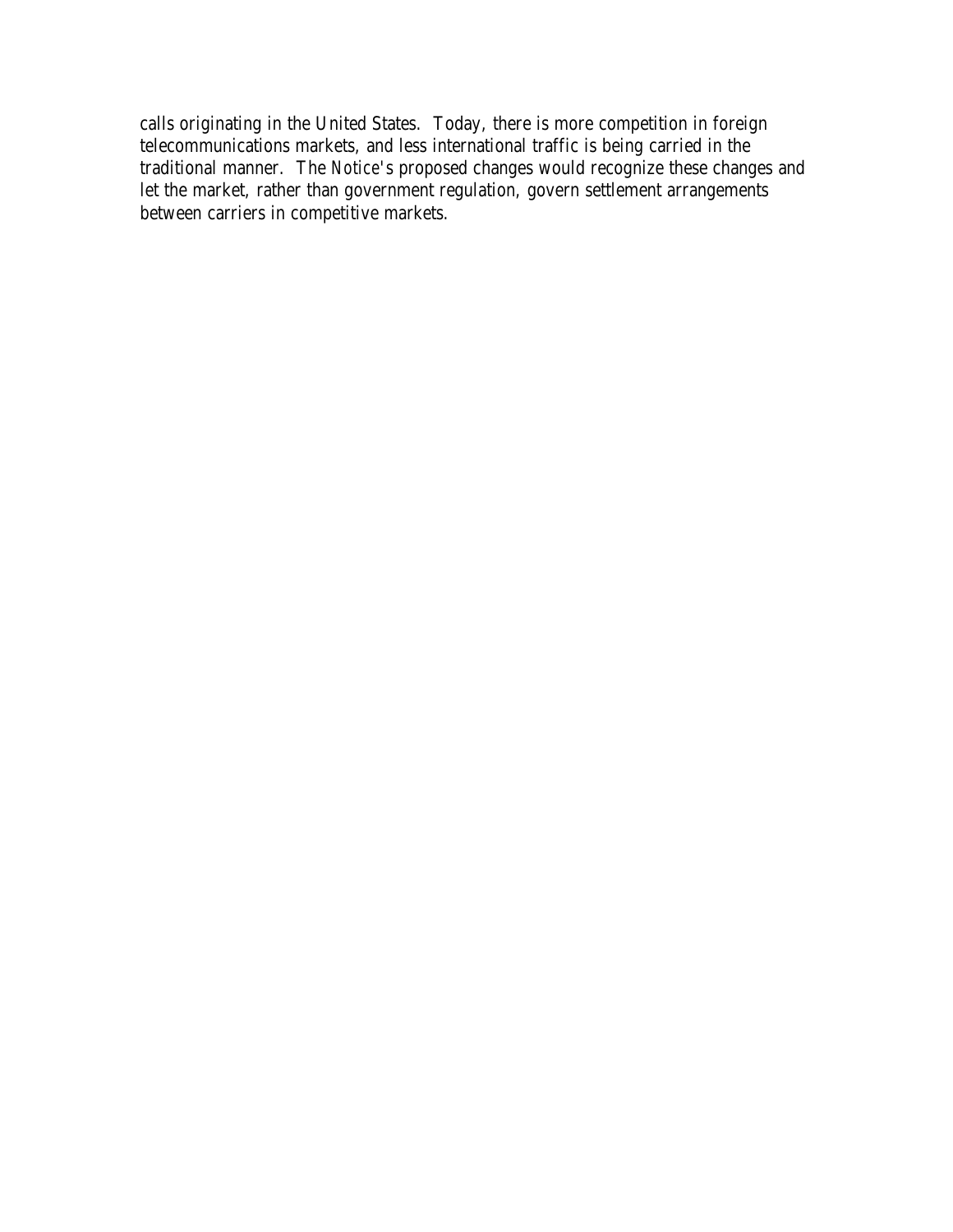# **Wireless Telecommunications Bureau**

## **Overview**

The Wireless Telecommunications Bureau oversees the use of radio spectrum to fulfill the communications needs of businesses, local and state governments, public safety service providers, aircraft and ship operators, and individuals. In addition to licensing commercial providers of wireless services, WTB monitors the more than two and a half million licensees that use private wireless radio for personal convenience, to promote safety of life and property, to increase commercial productivity, and to advance the science of telecommunications.

WTB is organized into six Divisions: **Auctions and Industry Analysis**; **Commercial Wireless**; **Enforcement and Consumer Information**; **Information Technology**; **Policy**; and **Public Safety and Private Wireless**.

The principal functions of WTB include assessing utilization levels of the spectrum and the competitiveness of markets, identifying and allocating spectrum appropriate for licensing, developing through rulemaking the operating rules for wireless services, developing methodologies for and assigning licenses through competitive bidding (auctions), evaluating new technologies (with the Office of Engineering and Technology), maintaining an antenna structure registration program, licensing commercial and private radio operators, and enforcing the Commission's rules for wireless services.

WTB coordinates closely with the Office of Engineering and Technology on spectrum allocations and rules governing equipment used in the provision of wireless services, and with the International Bureau on international spectrum allocations for wireless services and coordination between terrestrial and space-based services. WTB also works with representatives of the public safety community to foster a partnership to address communications issues.

In the past year WTB has undertaken various industry and consumer initiatives to promote an efficient and competitive communications environment. For example, WTB has participated in and organized several public forums to discuss with the wireless industry the ways in which Y2K computer issues may disrupt wireless communications. The Bureau organized several public forums on upcoming Commission auctions as well as forums on the Commission's new Universal Licensing System (ULS). The Bureau also provided consumer assistance on wireless issues to members of the public and other interested parties by responding to telephone and written inquiries, and speaking to industry associations and consumer groups throughout the nation.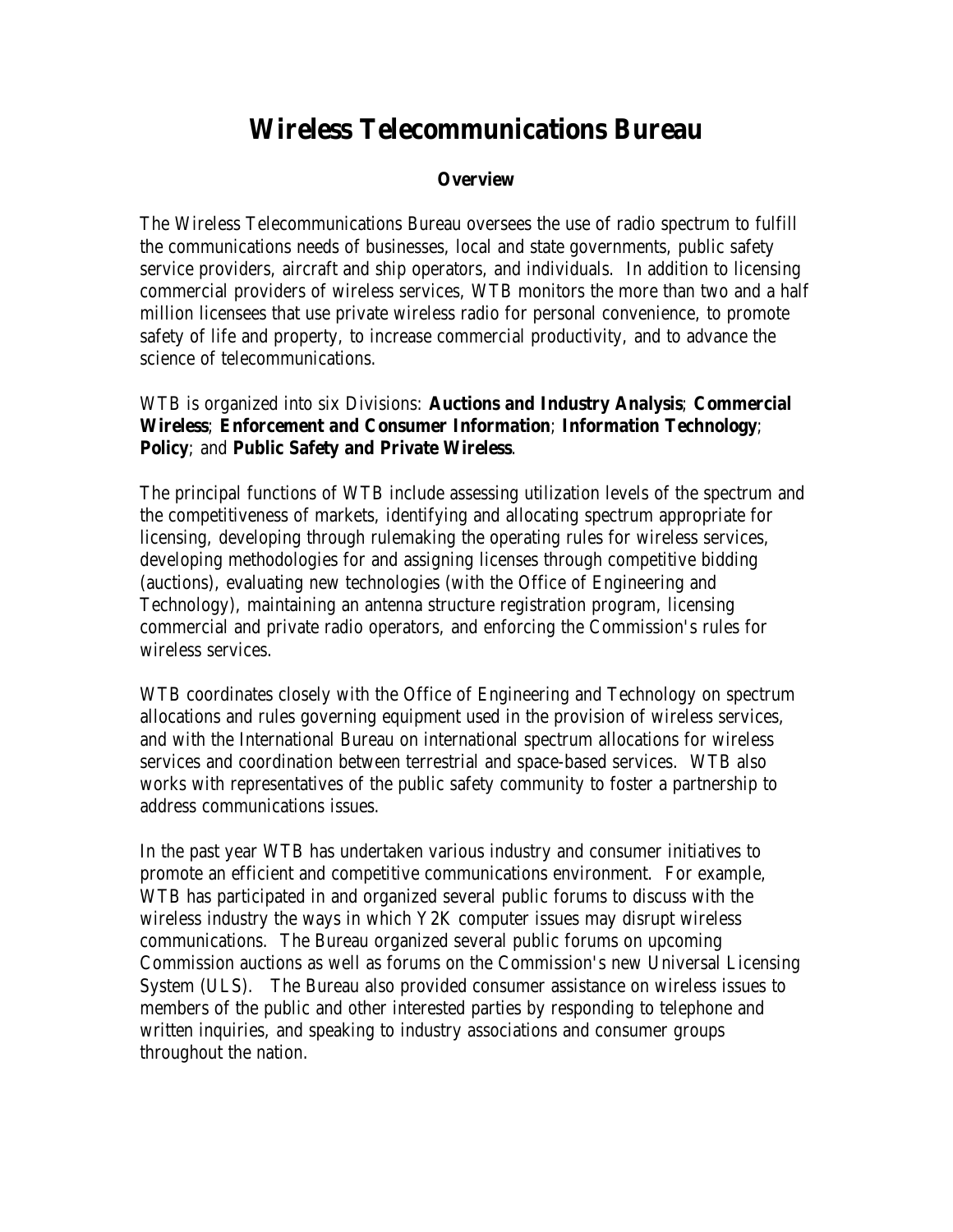In FY98, WTB also undertook initiatives to improve access to electronic information. The Bureau is moving to web-based technology to improve access to electronic information. Such an approach makes data available in easy-to-use formats for WTB's customers. Approximately 50 percent of all WTB application filings are received via such electronic methods.

The Bureau also made improvements to its web site (www.fcc.gov/wtb/). The site continues to make available information concerning wireless telecommunications services, FCC rules and regulations, Commission orders and public notices, forms and licensing databases. Importantly, the Bureau recently restructured its web site to be accessible to the disability community. The Bureau has been working with the Disabilities Issues Task Force, the Office of Workplace Diversity and the General Services Administration's Center on Information Technology Accommodation to ensure that its web site is as accessible as possible to all people. Through the continuing efforts of the Bureau staff, the Bureau web site is now "BOBBY" approved. BOBBY is a computer application that analyzes web sites for their accessibility to people with disabilities as well as their compatibility with various browsers. The BOBBY analysis is widely accepted by industry and is based on the World Wide Consortium's Web Accessibility Initiatives.

Also, prior to September 30, 1998, the FCC provided Members of Congress with detailed information regarding the expenditure of auction revenues per Section 309(j)(8)(b) of the Communications Act.

## **Major Proceedings**

## **AUCTION AND LICENSING INITIATIVES**:

**220 MHz Auction.** On September 15, 1998, the 220 MHz auction opened.

**800 MHz SMR (Specialized Mobile Radio) Service Auction.** On December 8, 1997, the 800 MHz SMR auction closed. This auction, which opened on October 28, 1997, offered 525 licenses and raised \$96.2 million for the U.S. Treasury. The Bureau also completed the licensing of these licenses in FY 98.

**LMDS Auction.** On March 25, 1998, the Local Multipoint Distribution Service (LMDS) auction closed. This auction, which opened on February 18, 1998, offered 986 licenses and raised \$578.7 million for the U.S. Treasury. The Bureau also completed the licensing of these licenses in FY98.

**Universal Licensing System**. In December 1997 the Bureau began the phased deployment of ULS for all wireless services. In FY98 the Bureau began using ULS for all post-auction licensing following the 800 MHz SMR, LMDS, and 220 MHz auctions,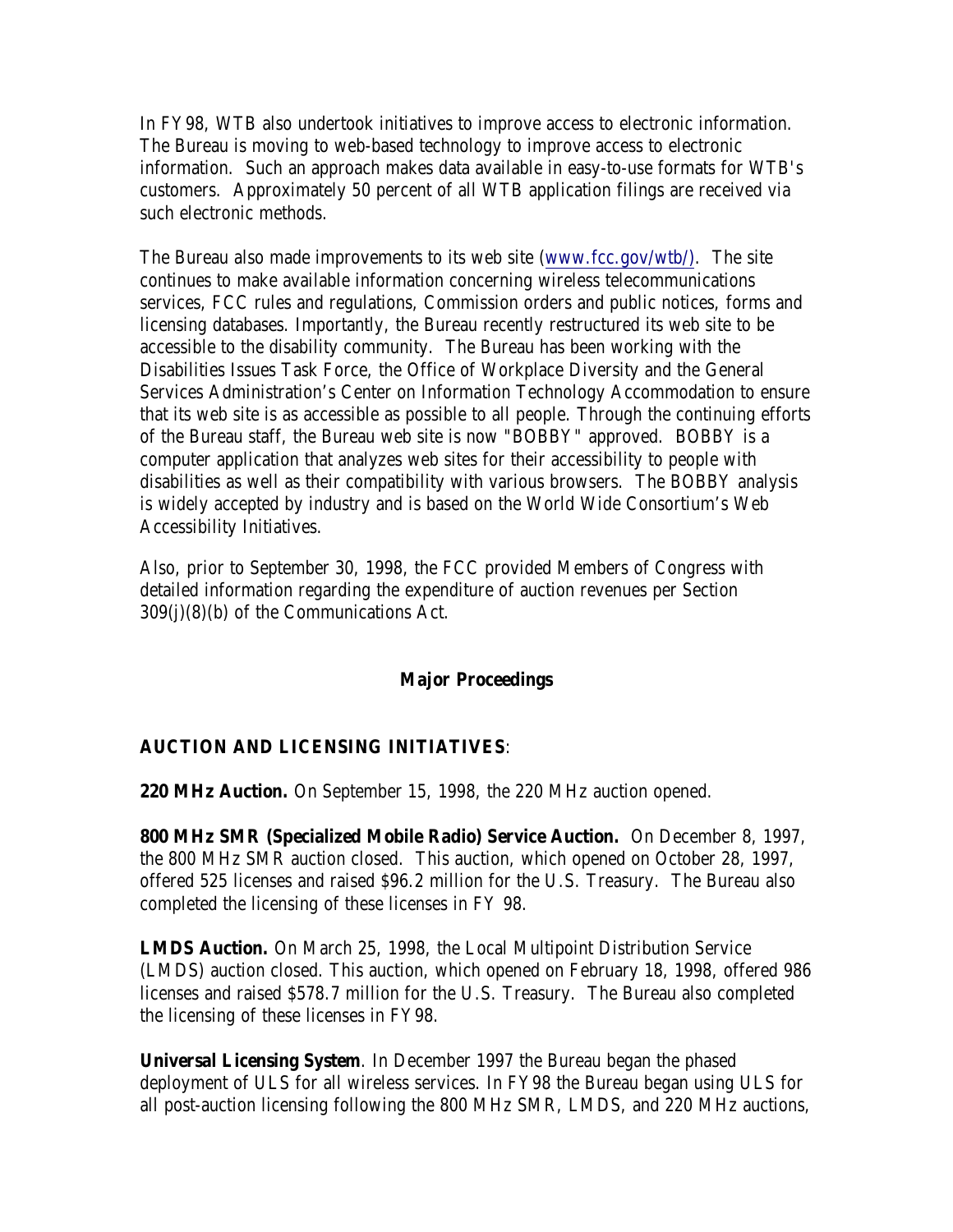and to handle all licensing activity in the Part 22 Paging and Radiotelephone Service, Offshore Radiotelephone Service, Personal Communications Services and Wireless Communications Services. Deployment of ULS in the remaining wireless services will occur in FY99.

**Wireless Facilities (Tower) Siting Agreement.** On August 5, 1998, an agreement was reached between the Commission's Local and State Government Advisory Committee (LSGAC), the Cellular Telecommunications Industry Association (CTIA), the Personal Communications Industry Association (PCIA), and the American Mobile Telecommunications Association (AMTA). The groups reached a joint agreement involving appropriate guidelines for tower and antenna siting, as well as an informal dispute resolution process for siting issues. As part of the agreement, CTIA also agreed to withdraw its petition seeking preemption of certain moratoria on facilities siting. A copy of the agreement can be found on the LSGAC section of the FCC's homepage at www.fcc.gov/statelocal.

## **10 GHZ ORDER (WT Docket No. 94-148; CC Docket No. 93-2)**

On February 24, 1998, the Wireless Telecommunications Bureau and the Office of Engineering and Technology released an *Order* modifying Section 101.31 of the Commission's rules to provide for conditional authorization authority in the 10.6-10.68 GHz band (10 GHz band) under certain circumstances. As a direct result of this action, microwave licensees will be able to provide service in the 10 GHz band in an expedited manner.

## **39 GHZ PROCEEDING (ET Docket No. 95-183, PP Docket No. 93-253)**

On October 24, 1997, the Commission adopted a *Report and Order and Second Notice of Proposed Rule Making* establishing new service and auction rules for use of the 38.4- 40.0 GHz frequency band (39 GHz band) and seeking comment on additional licensing issues pertaining to the 39 GHz band.

## **47 GHZ SERVICE AND AUCTION RULES (ET Docket No. 94-124, WT Docket No. 98-136)**

On July 29, 1998, the Commission released a *Memorandum Opinion and Order and Notice of Proposed Rulemaking* representing the next step in the commercial utilization of the 47.2-48.2 GHz frequency band (47 GHz band). The 47 GHz band is one of several "millimeter wave" bands above 30 GHz for which technology initially developed for military use now holds the potential for commercial use. The development of this band is expected to foster the introduction of new services and open up a variety of commercial opportunities.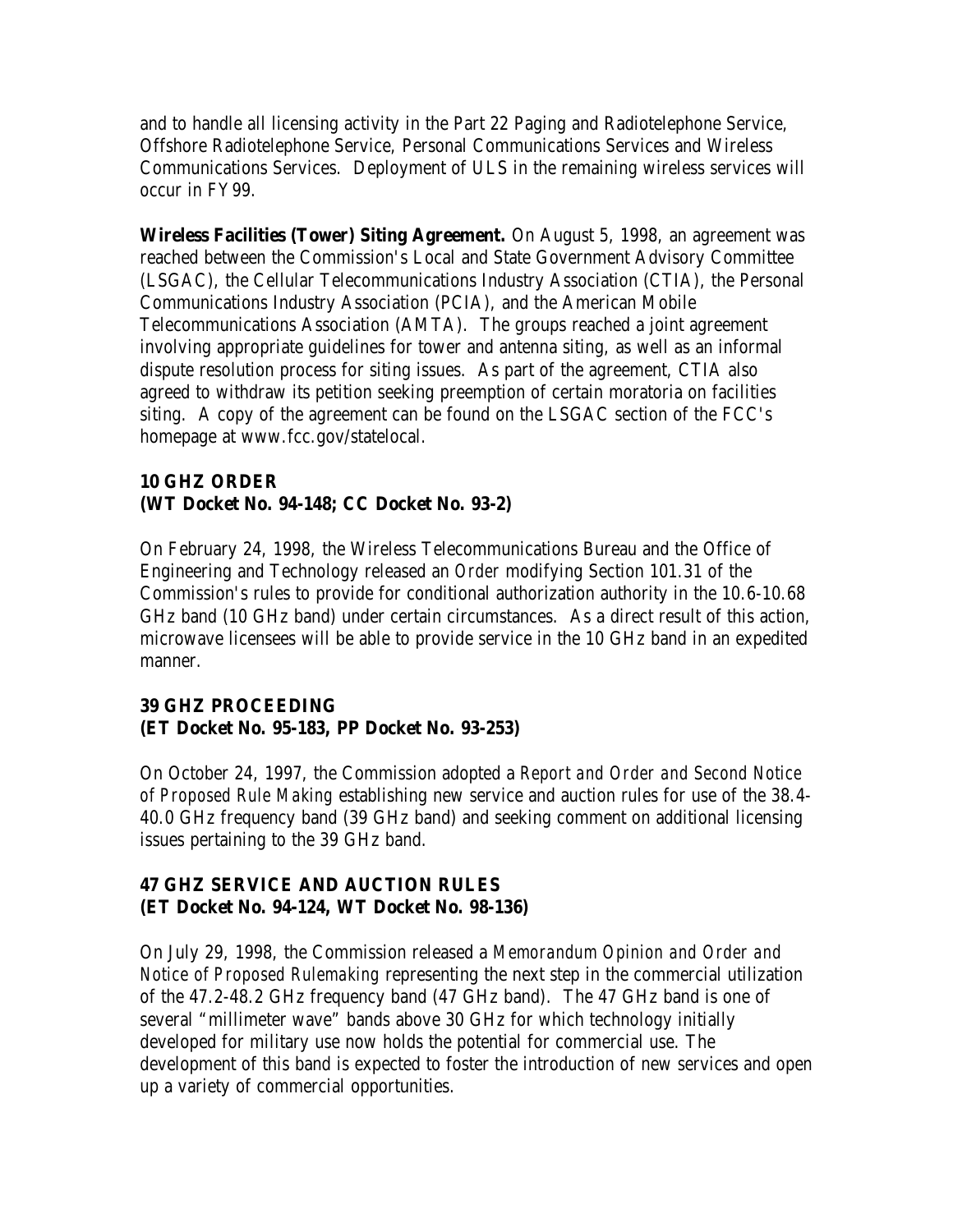## **220 MHZ SERVICE AND AUCTION RULES (PR Docket No. 89-552; GN Docket No. 93-252)**

On May 14, 1998, the Commission adopted a *Memorandum Opinion and Order on Reconsideration* addressing various petitions for reconsideration of Commission actions revising the rules for the 220-222 MHz radio service (220 MHz service). On August 6, 1998, the Commission adopted a *Fifth Report and Order* amending Part 90 of the Commission's Rules to adopt geographic partitioning and spectrum disaggregation rules for the 220-222 MHz service.

## **911 EMERGENCY CALLS (CC Docket 94-102)**

On December 1, 1997, the Commission adopted a *Memorandum Opinion and Order* reaffirming its commitment to the rapid implementation of technologies needed to bring emergency assistance to wireless callers throughout the Nation. Under the Commission's revised rules, covered wireless carriers are required to transmit all wireless 911 calls, from both subscribers and non-subscribers, to emergency assistance providers operating Public Safety Answering Points, and are also required (subject to certain conditions) to develop service enhancements that will enable caller location information to be transmitted automatically to emergency assistance providers.

## **BROADCAST AUCTION RULES (MM Docket No. 97-234, GC Docket No. 92-52, GEN Docket No. 90-264)**

On August 6, 1998, the Commission adopted a *First Report and Order* establishing general competitive bidding procedures for auctionable broadcast services. In addition, the Commission concluded that competitive bidding procedures should be used to resolve competing applications filed before July 1, 1997, for new commercial radio and television broadcast stations. The Commission also adopted a "new entrant" bidding credit to further the goals of the designated entity provisions of section 309(j) of the Communications Act. The Commission rendered its decisions after seeking public comment in a *Notice of Proposed Rulemaking*, which was adopted by the Commission on November 25, 1997.

## **CMRS REPORT TO CONGRESS ON COMPETITION**

On May 14, 1998, the Commission adopted its *Third Annual Commercial Mobile Radio Service (CMRS) Competition Report.* Citing to various industry reports, the *Third Report* evaluated various CMRS product categories and concluded that progress has been made toward competition over the past year, particularly in the mobile telephony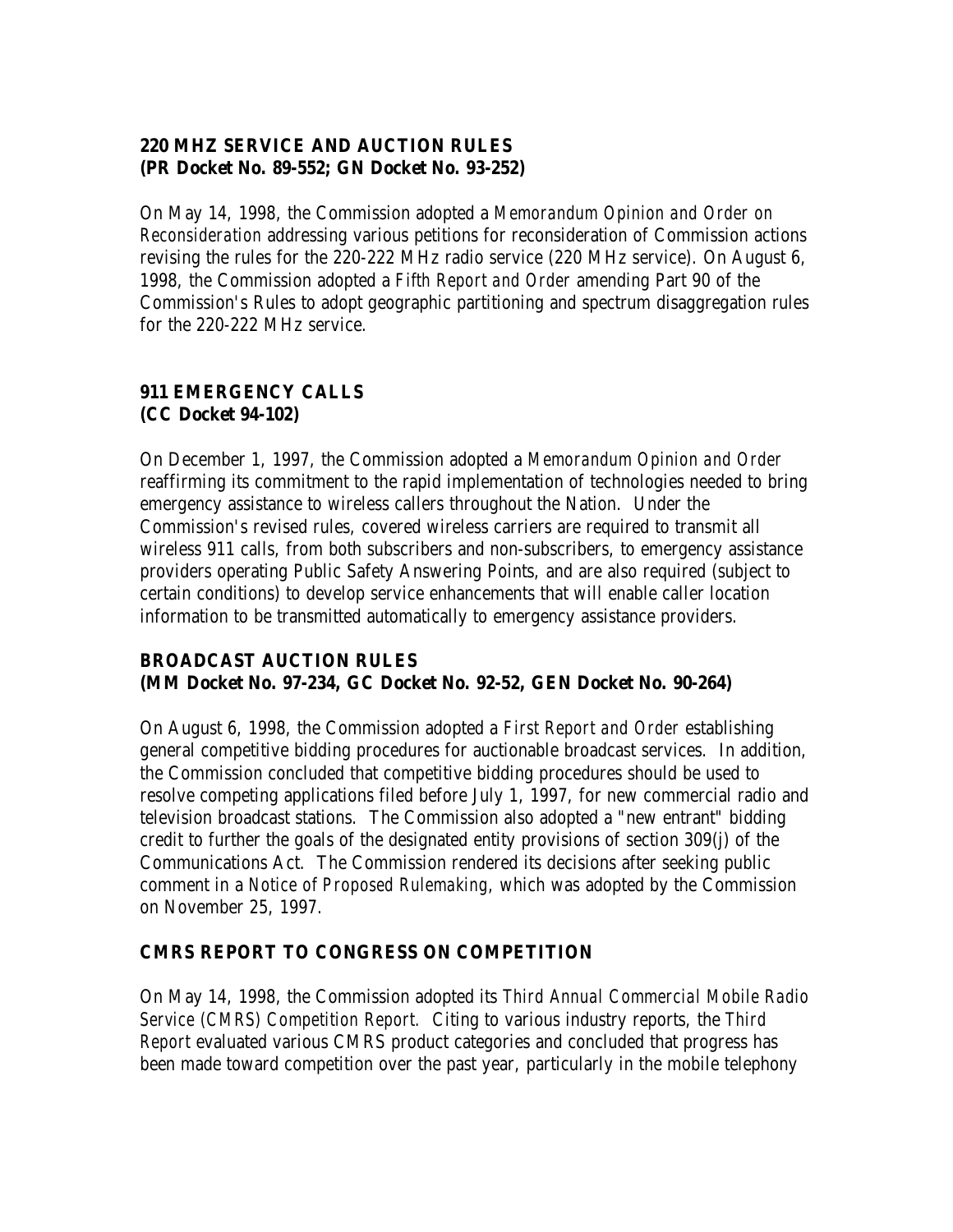market. More competition, the *Report* observes, has meant lower prices, more choices and new cutting edge technologies for American consumers.

## **COMMUNICATIONS ASSISTANCE FOR LAW ENFORCEMENT ACT (CALEA)**

On September 11, 1998, the Commission adopted a *Memorandum Opinion and Order* extending the compliance date for meeting the assistance capability requirements of the Communications Assistance for Law Enforcement Act (CALEA). This extension was necessary because compliance with the original date of October 25, 1998, was not reasonably achievable for telecommunications carriers due to the lack of equipment for meeting the requirements. The Commission extended the compliance date to June 30, 2000.

## **C BLOCK LICENSING (WT Docket No. 97-82)**

On August 19, 1998, the Commission adopted a *Fourth Report and Order* setting forth rules governing the reauction of broadband Personal Communications Services (PCS) C block spectrum. The Wireless Telecommunications Bureau also established a C block reauction date of March 23, 1999.

On March 24, 1998, the Commission released an *Order on Reconsideration of the Second Report and Order (Reconsideration Order)* addressing installment payment financing issues for C block licensees. The *Reconsideration Order* largely affirmed the framework of the September 25, 1997, *Second Report and Order and Further Notice of Proposed Rulemaking* that provided limited debt relief as an alternative to continuing under the existing installment payment plan; however, the *Reconsideration Order* provided greater flexibility for licensees by permitting elections on a Major Trading Area (MTA) basis (rather than requiring licensees to make one all-inclusive election) and by increasing the amount of credit available for disaggregated spectrum.

## **COMMERCIAL MOBILE RADIO SERVICES (CMRS) SAFEGUARDS (WT Docket No. 96-162)**

On October 3, 1997, the FCC established regulatory safeguards for the provision of inregion broadband commercial mobile radio services (CMRS) by incumbent local exchange carriers and their affiliates. These safeguards, for the first time, apply uniformly to provision of all broadband CMRS by all incumbent LECs (except for rural telephone companies). Consistent with the pro-competitive, deregulatory objectives of the Telecommunications Act of 1996, these safeguards will help to ensure fair rules of competition in the least burdensome manner possible.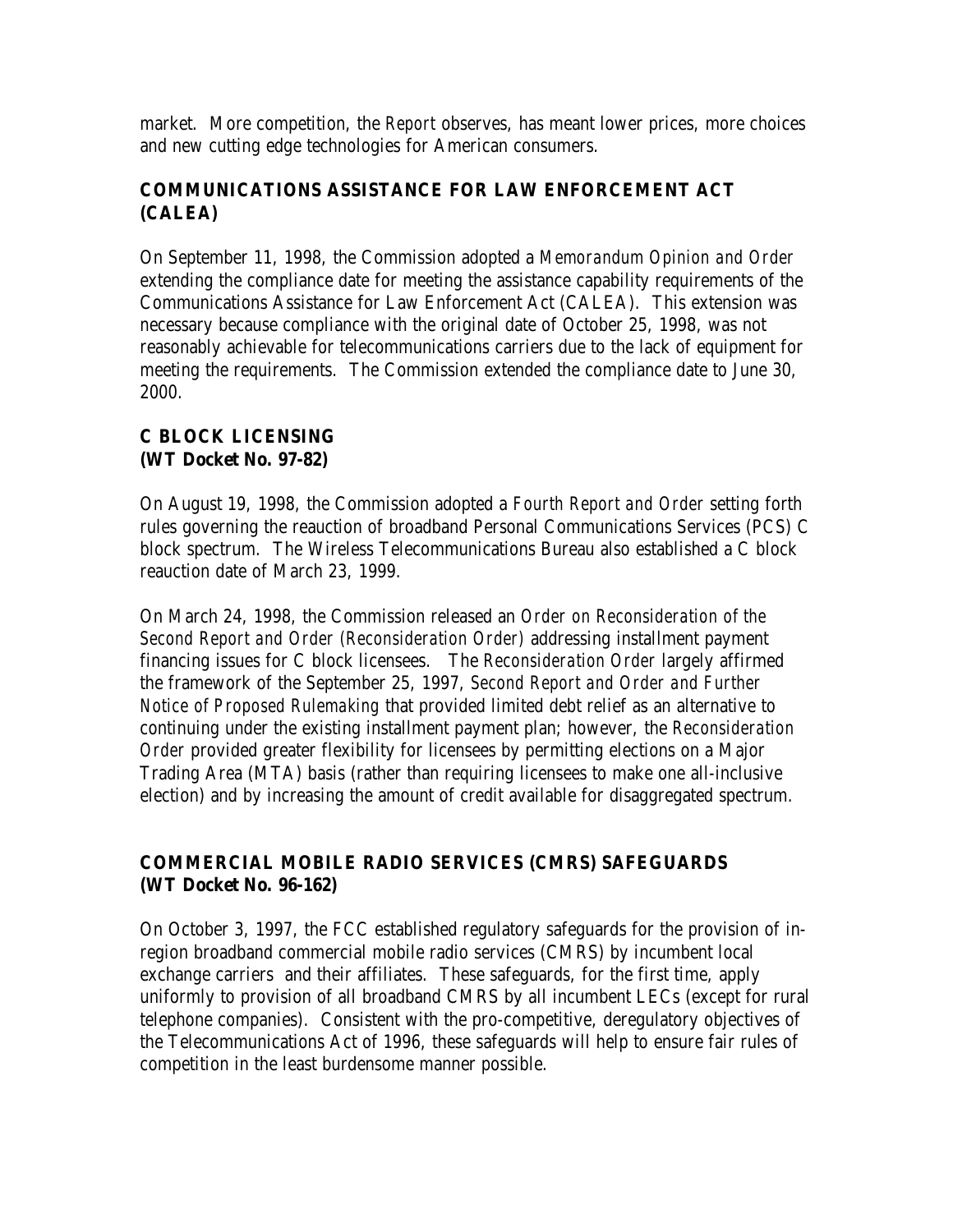## **FINDER'S PREFERENCE RULES (WT Docket No. 96-199)**

On July 29, 1998, the Commission adopted a *Report and Order* amending Part 90 of its rules to eliminate the finder's preference program in the 220-222 MHz band and in the 470-512 MHz, 800 MHz, and 900 MHz private land mobile radio bands.

## **INTERACTIVE VIDEO AND DATA SERVICE (IVDS) (WT Docket No. 95-47)**

On September 15, 1998, the Commission adopted an *Order, Memorandum Opinion and Order and Notice of Proposed Rulemaking* that initiated a comprehensive examination of the Commission's regulations governing the licensing and use of frequencies in the 218-219 MHz band.

## **LOCAL MULTIPOINT DISTRIBUTION SERVICE (LMDS) RULES (CC Docket 92-297)**

On April 27, 1998, the Commission adopted a *Fourth Report and Order* regarding partitioning and disaggregation rules for LMDS licenses. These rules will bring to LMDS the competitive benefits that are at the core of the Commission's partitioning and disaggregation policy - more efficient use of spectrum, increased opportunities for a variety of entities, including small businesses, to participate in the provision of LMDS, and expedited delivery of service to unserved areas.

On February 3, 1998, the Commission adopted a *Third Order on Reconsideration* that generally affirmed key provisions of the LMDS service rules that it adopted in March 1997. This action paved the way for the auctioning and licensing of LMDS services.

## **LOCATION AND MONITORING SERVICE RULES (PR Docket No. 93-61)**

On July 9, 1998, the Commission adopted rules and procedures for the future auction of Location and Monitoring Service (LMS) licenses. LMS refers to advanced radio technologies designed to support the nation's transportation infrastructure and facilitate growth of Intelligent Transportation Systems. These systems are intended to improve the efficiency and safety of U.S. highways.

## **LOCAL NUMBER PORTABILITY (CC Docket No. 95-116)**

On September 1, 1998, the Bureau issued a *Memorandum Opinion and Order* granting a petition filed by the Cellular Telecommunications Industry Association (CTIA)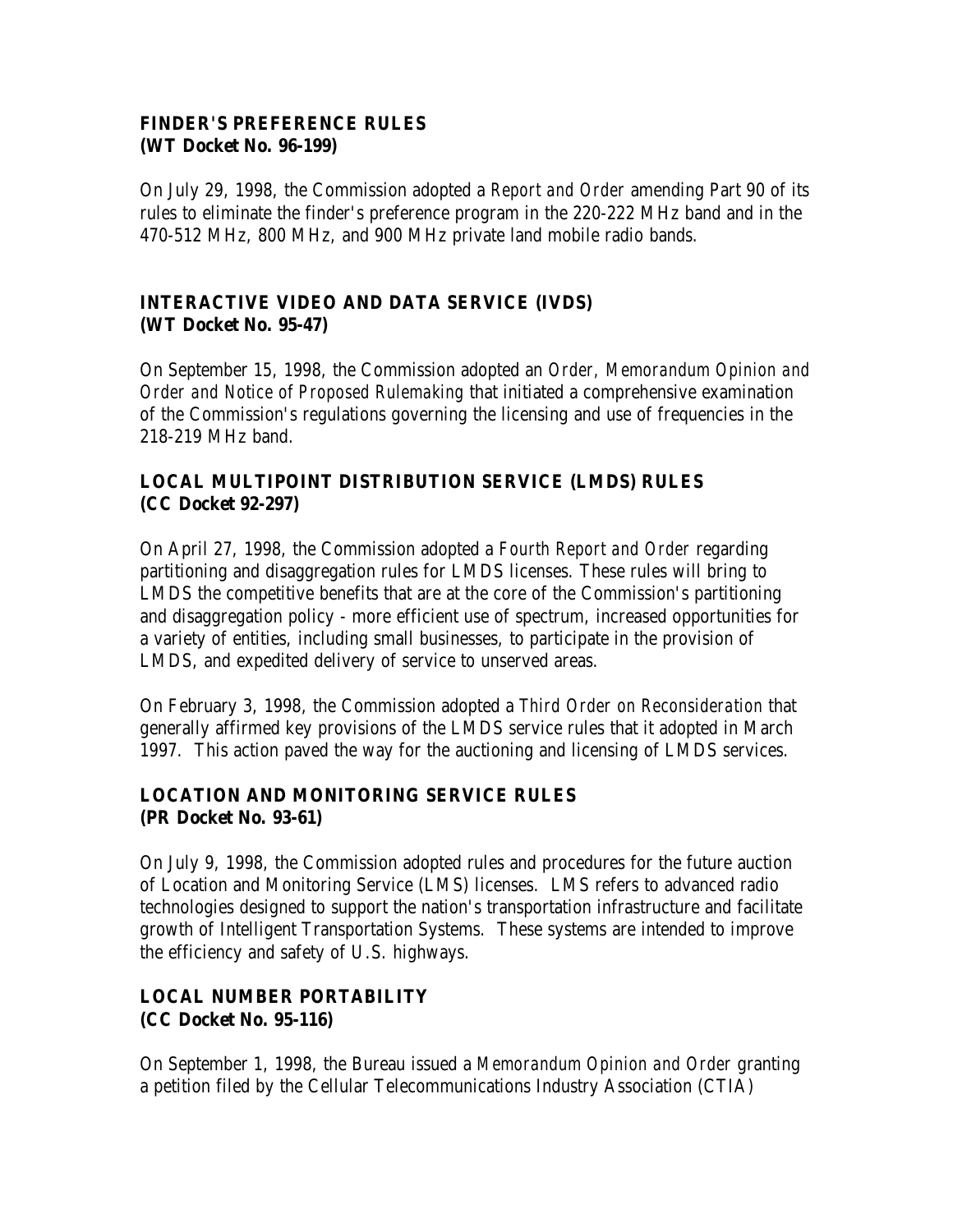requesting a nine-month stay of the requirement that all cellular, broadband PCS, and covered SMR carriers provide service provider number portability by June 30, 1999, while supporting nationwide roaming. The Bureau found that extending the deadline from June 30, 1999, to March 31, 2000, was necessary to ensure the efficient development of wireless number portability.

## **MULTIPLE ADDRESS SYSTEMS (MAS) (WT Docket No. 97-81)**

On September 17, 1998, the Bureau adopted an *Order* dismissing all pending MAS applications for use of the 932-932.5/941-941.5 MHz bands, which were filed in anticipation of the Commission awarding licenses for these channels through random selection or lottery.

## **PART 1 STREAMLINED AUCTION RULES (WT Docket No. 97-82)**

On December 18, 1997, the Commission adopted a *Third Report and Order and Second Further Notice of Proposed Rulemaking* adopting comprehensive and streamlined rules for all auctionable services, replacing rules adopted in 1994 which required the Commission to adopt separate rules for each auction. The Commission also sought further comment on the use of installment payments and other financial incentives for small businesses, women, minorities, and rural telephone companies.

## **PUBLIC SAFETY LICENSING (WT Docket No. 96-86)**

On October 9, 1997, the Commission adopted a *Notice of Proposed Rulemaking* seeking comment on how to license 24 MHz of spectrum in the 700 MHz band recently reallocated from over-the-air television broadcasting use to public safety radio communications. On August 6, 1998, the Commission adopted service rules for licensing this spectrum. In a *First Report and Order and Third Notice of Proposed Rulemaking* the Commission established a band plan for use of the 24 Mhz of spectrum in the 764-806 MHz band, established rules and procedures for licensing of 12.6 MHz of the spectrum, and sought comment on how to license the remaining portion of the spectrum (with 2.6 MHz designated as interoperability spectrum and 8.8 MHz designated as reserved spectrum) and on additional proposals to implement effective public safety nationwide interoperability.

## **ACCESS TO PERSONS WITH DISABILITIES (WT Docket No. 96-198)**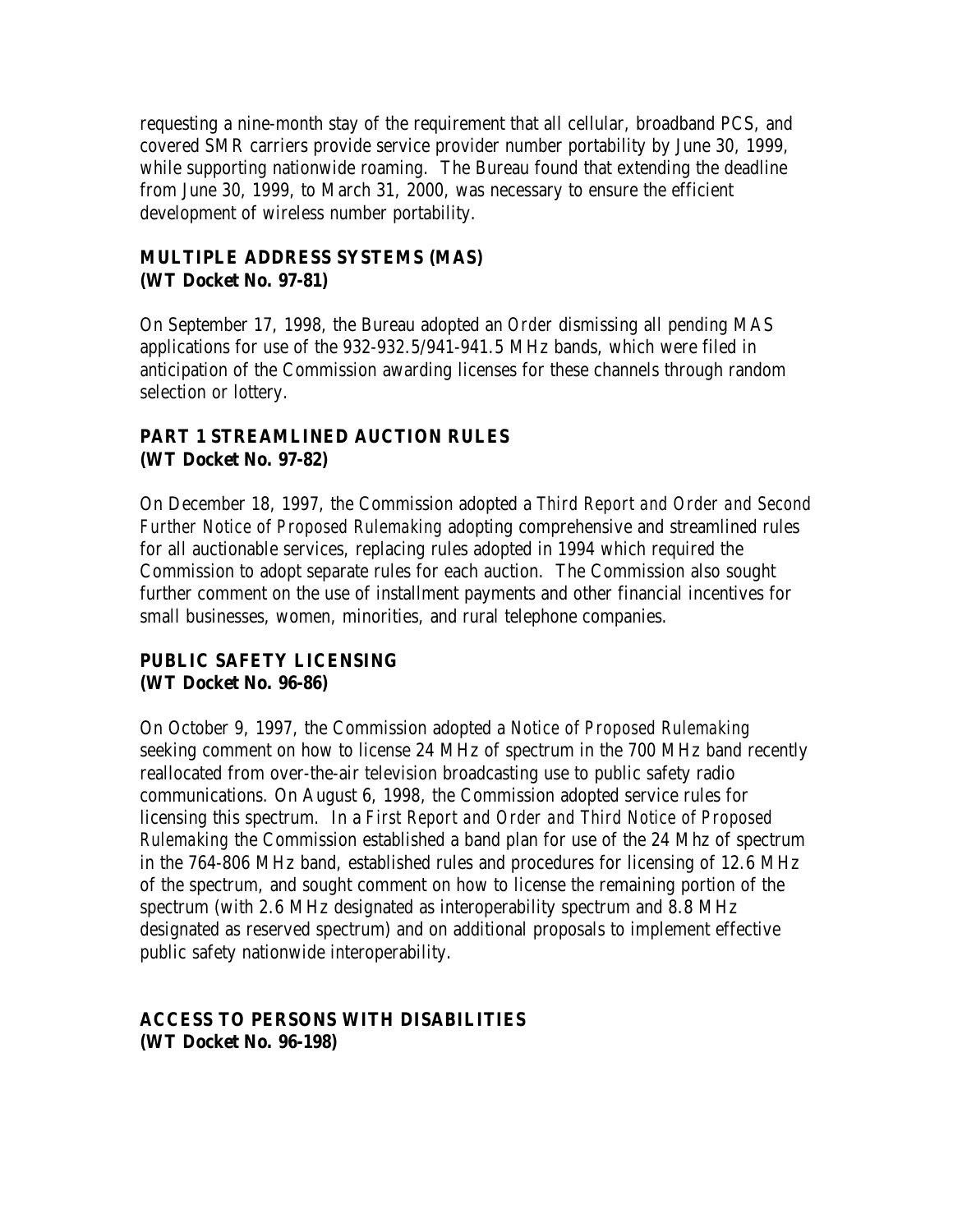On April 2, 1998, the Commission adopted a *Notice of Proposed Rulemaking* to implement section 255 of the Telecommunications Act of 1996. The Commission adopted a broad range of proposals intended to ensure that telecommunications service providers and equipment manufacturers who are subject to the terms of section 255 will take the actions necessary to make their services and products accessible to persons with disabilities.

## **SHIP/AIRCRAFT STATION LICENSE ELIMINATION (WT Docket No. 96-82)**

On October 18, 1997, the Commission adopted a *Report and Order* that eliminated the need for tens of thousands of individuals to obtain ship or aircraft radio station licenses. In response to the Commission's request, Congress in the Telecommunications Act of 1996 gave the Commission authority to remove this individual radio licensing requirement upon a determination that the public interest, convenience and necessity would be served thereby. This action will eliminate approximately 125,000 license applications filed each year for recreational ship and aircraft stations and will save scarce Commission resources to improve service to the public in other areas.

## **UNITED STATES COAST GUARD VESSEL TRAFFIC SERVICES**

On September 22, 1998, the Bureau modified section 80.838(a) of the Commission's rules to reinstate New Orleans, LA, to the list of the United States Coast Guard designated radio protection areas for mandatory Vessel Traffic Services (VTS) systems and to re-establish marine VHF Channels 11 (156.550 MHz), 12 (156.600 MHz), and 14 (156.700 MHz) as the VTS frequencies for New Orleans. VTS systems are used by the Coast Guard as an advisory communications service to coordinate vessel movement and prevent collisions in large, busy port areas.

## **PUBLIC COAST SERVICE AND AUCTION RULES (PR Docket No. 92-257)**

On July 9, 1998, the Commission released a *Third Report and Order and Memorandum Opinion and Order* aimed at streamlining the licensing process for VHF public coast stations. The Commission concluded that the public interest would best be served by providing licensees more flexibility in the use of maritime spectrum, while preserving this internationally-allocated radio service's core purpose of promoting the safety of life and property at sea. The decisions adopted further the Commission's goal to improve maritime communications.

## **WIRELESS TELECOMMUNICATIONS BUREAU'S BIENNIAL REVIEW**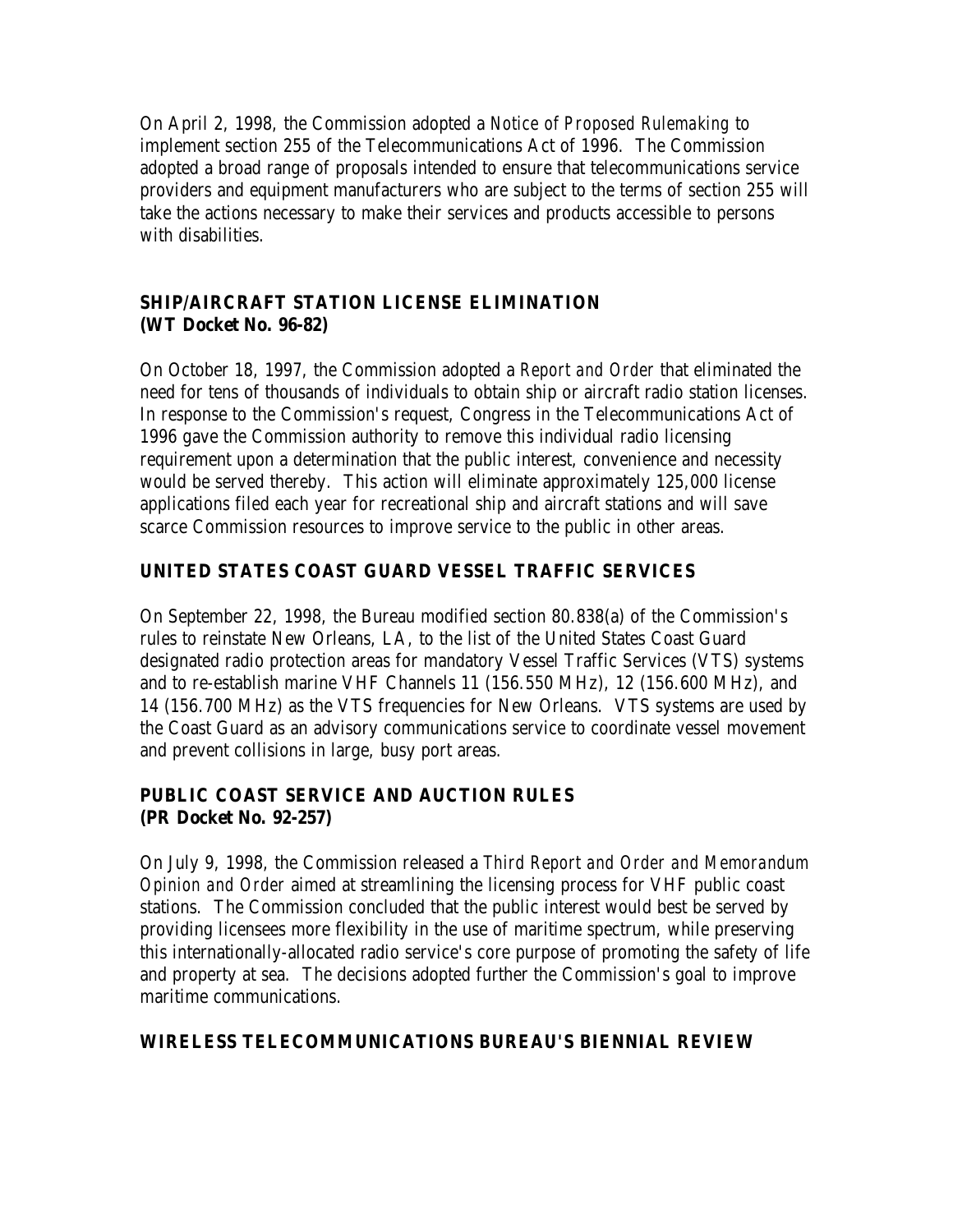Section 11 of the Communications Act, as amended, requires the Commission to review all of its regulations applicable to providers of telecommunications service in every even-numbered year, beginning in 1998, to determine whether the regulations are no longer in the public interest due to meaningful economic competition between providers of the service and whether such regulations should be repealed or modified. The first biennial regulatory review presented an excellent opportunity for a serious top-tobottom examination of all of the Commission's regulations, not just those statutorily required to be reviewed.

As part of the 1998 Biennial Regulatory Review, each of the operating Bureaus, together with the Office of General Counsel, hosted a series of public forums and participated in brown-bag practice group lunches with the Federal Communications Bar Association to solicit informal input from the public. Beginning in January 1998 the Commission initiated a series of rulemaking proceedings as part of the 1998 Biennial Regulatory Review. FCC staff released a list of 31 proceedings which it has proposed that the Commission initiate as part of the review. In August 1998 the FCC announced significant progress on 1998 Biennial Review.

The following actions were taken as part of the Wireless Telecommunications Bureau's Biennial Review:

**Amateur Service Rules.** On July 29, 1998, the Commission adopted a *Notice of Proposed Rulemaking* (WT Docket No. 98-143) commencing a proceeding to examine its rules for the Amateur Radio Service in an effort to eliminate unnecessary and duplicative rules, as well as to streamline the amateur licensing process.

**Part 90 Private Land Mobile Radio Services.** On September 30, 1998, the Commission adopted a *Notice of Proposed Rulemaking* (WT Docket No. 98-182, PR Docket No. 92-235) to begin a comprehensive review of the Part 90 rules applicable to the Private Land Mobile Radio Services in order to determine which regulations are not in the public interest, obsolete, overly complex, require editorial change, or are redundant.

**CMRS Forbearance.** On June 23, 1998, the Commission granted in part and denied in part a *Petition for Forbearance* (WT Docket No. 98-100, GN Docket No. 94-33) filed by the Broadband Personal Communications Services Alliance of the Personal Communications Industry Association (PCIA). The Commission granted in part PCIA's requests to forbear from requiring CMRS providers to file tariffs for their international services and from applying section 226 of the Communications Act. The Commission also initiated a *Notice of Proposed Rulemaking* seeking comment on further forbearance from applying section 226 and other regulations or provisions of the Act to wireless telecommunications carriers.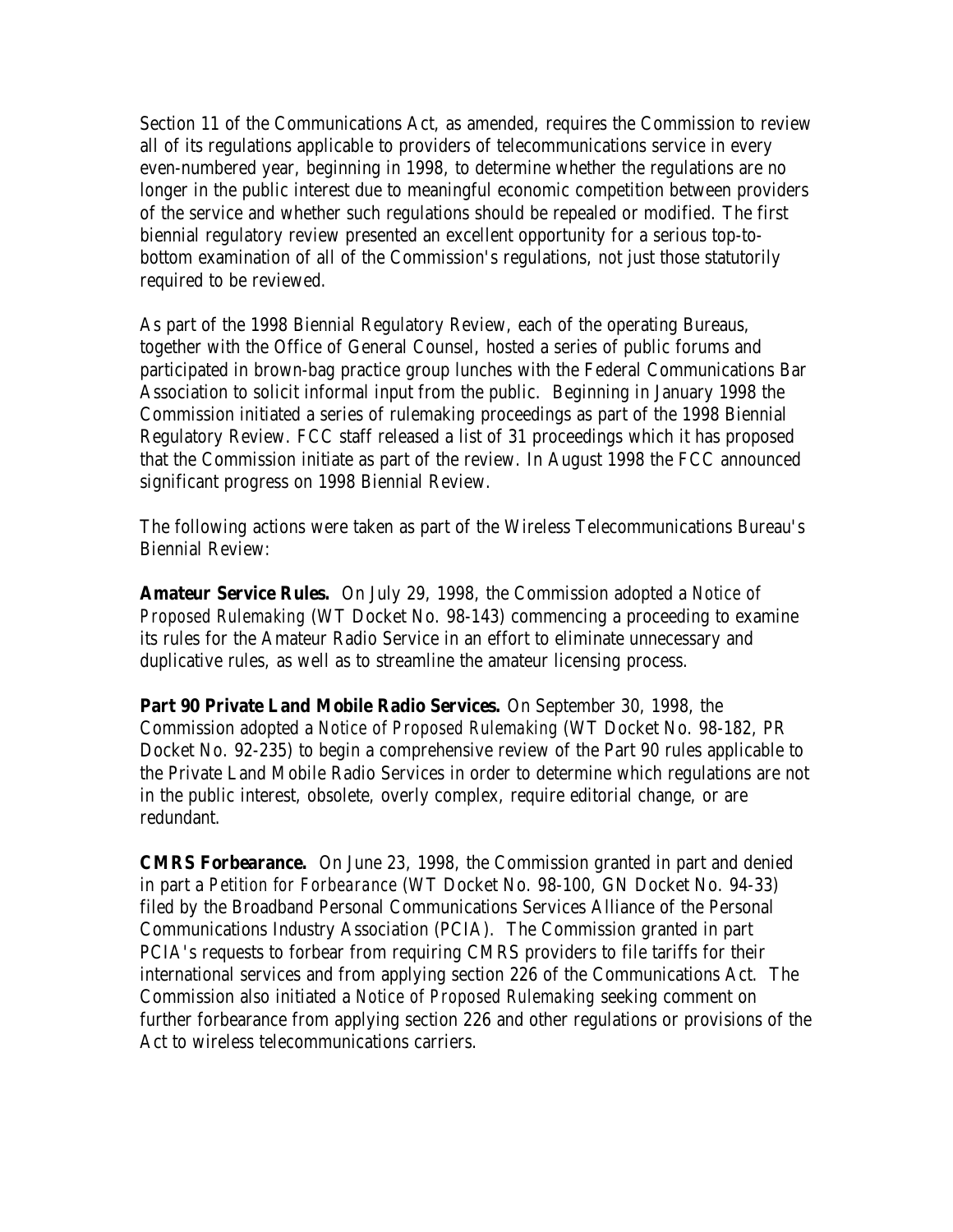**Universal Licensing System (ULS)**. On March 18, 1998, the Commission released a *Notice of Proposed Rulemaking* (WT Docket No. 98-20) that proposed rules that consolidate, revise, and streamline its license application procedures for radio services licensed by the Bureau. The rule changes would implement ULS, an integrated database and automated processing system developed by the Bureau to facilitate electronic filing of, and access to, wireless applications and licensing information for all wireless radio services.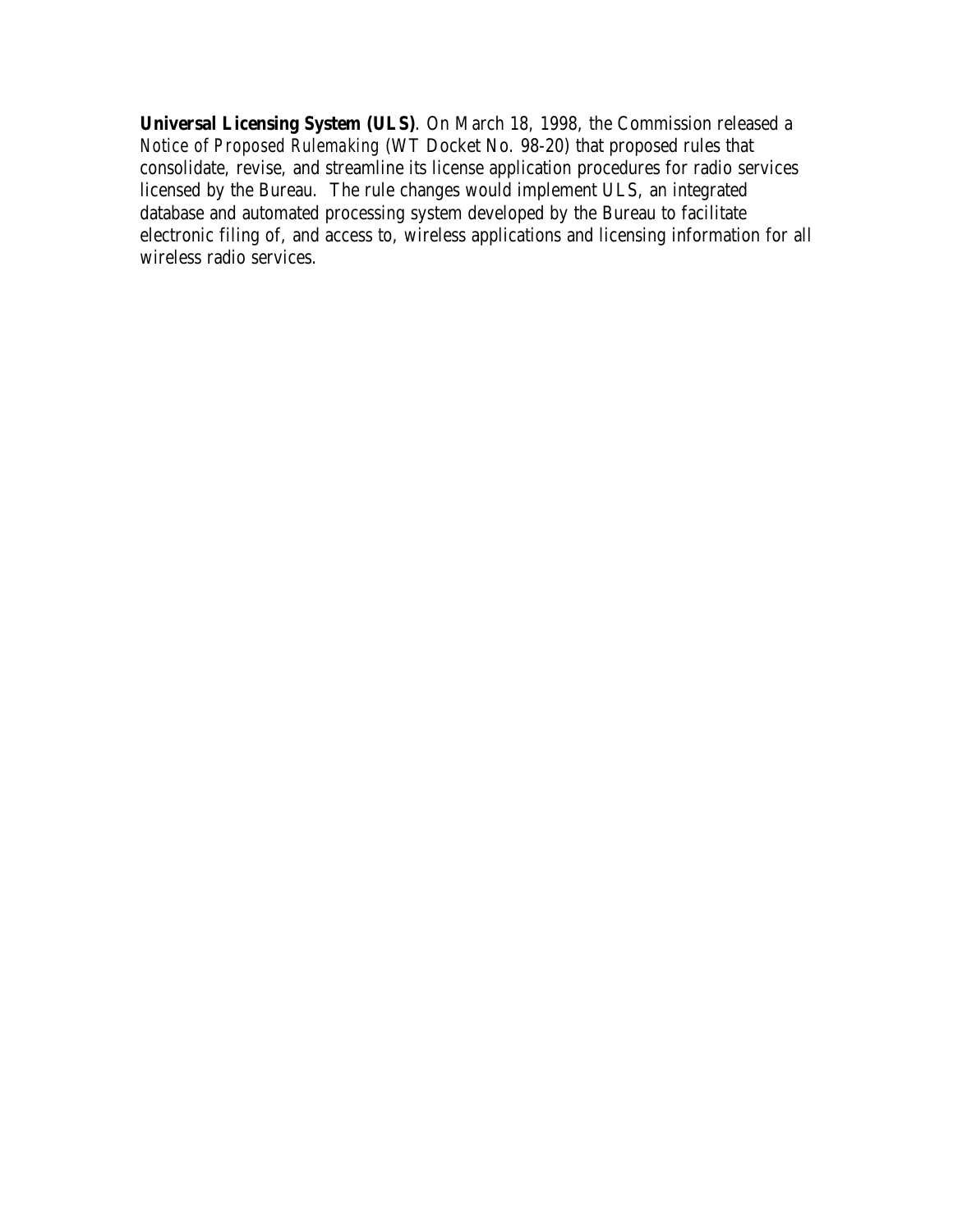# **Office of Engineering and Technology**

### **Overview**

With approximately 85 full time employees, the Office of Engineering and Technology (OET) is one of the smaller units of the Commission. In 1998, however, the Office contributed significantly to the Commission's goals, particularly in the area of streamlining regulation and in providing unbiased technical support to the other bureaus and offices and to the Commission itself.

Traditionally, OET has been responsible for administering Parts 2, 5, 15, and 18 of the Commission's Rules. In 1998, however, the Office undertook to expand its responsibilities by adding new staff to increase its technical expertise in the areas of wireline and Internet telecommunications.

OET's wide-ranging obligation as technical advisor to the Commission as a whole entails various activities, including rulemaking, research and testing, technical evaluation, and education.

OET is organized into four divisions, each one dedicated to a particular aspect of spectrum use:

The **POLICY AND RULES DIVISION** has two functional units: the Spectrum Policy Branch (SPB), which handles petitions for rulemaking and other matters pertaining to the use of the electromagnetic spectrum (Part 2), and the Technical Rules Branch (TRB), which handles petitions and waiver requests relating to unlicensed (Part 15) and Industrial, Scientific, and Medical Devices (Part 18).

The particular responsibility of **ALLOCATIONS AND STANDARDS DIVISION** is to conduct studies and analyses relating to spectrum management and to plan for future uses of the spectrum in relation to developing telecommunications requirements. The Division includes two branches which share these obligations, the Standards Development Branch and the Spectrum Utilization and Economics Branch. Because the use of 40% of the spectrum is shared between the Federal Government and the private sector, the Division also co-ordinates frequency allocation policy and assignment activities with the National Telecommunications and Information Administration (NTIA), the agency within the Department of Commerce responsible for government use of the spectrum. ASD also participates in national and international standards-setting activities with other federal agencies.

The **NEW TECHNOLOGY DEVELOPMENT DIVISION** conducts laboratory analyses and special tests to evaluate the performance, spectrum efficiency, and interference potential of new technologies and services. The Experimental Licensing Branch administers Part 5 of the Commission's rules, thus providing a basic and important service in helping to facilitate the development of new ideas in telecommunications by permitting and monitoring limited operation of innovative devices and services. The Technical Research Branch conducts studies of radio wave propagation and communications systems which enable the Commission to improve spectrum efficiency. In addition, staff provide a liaison with government agencies, non-government organizations, and industries concerned with the development of new technologies. The Division also is the locus for the Office's expansion into providing technological advice to the other Bureaus, Offices and Commissioners on wireline and Internet technology matters.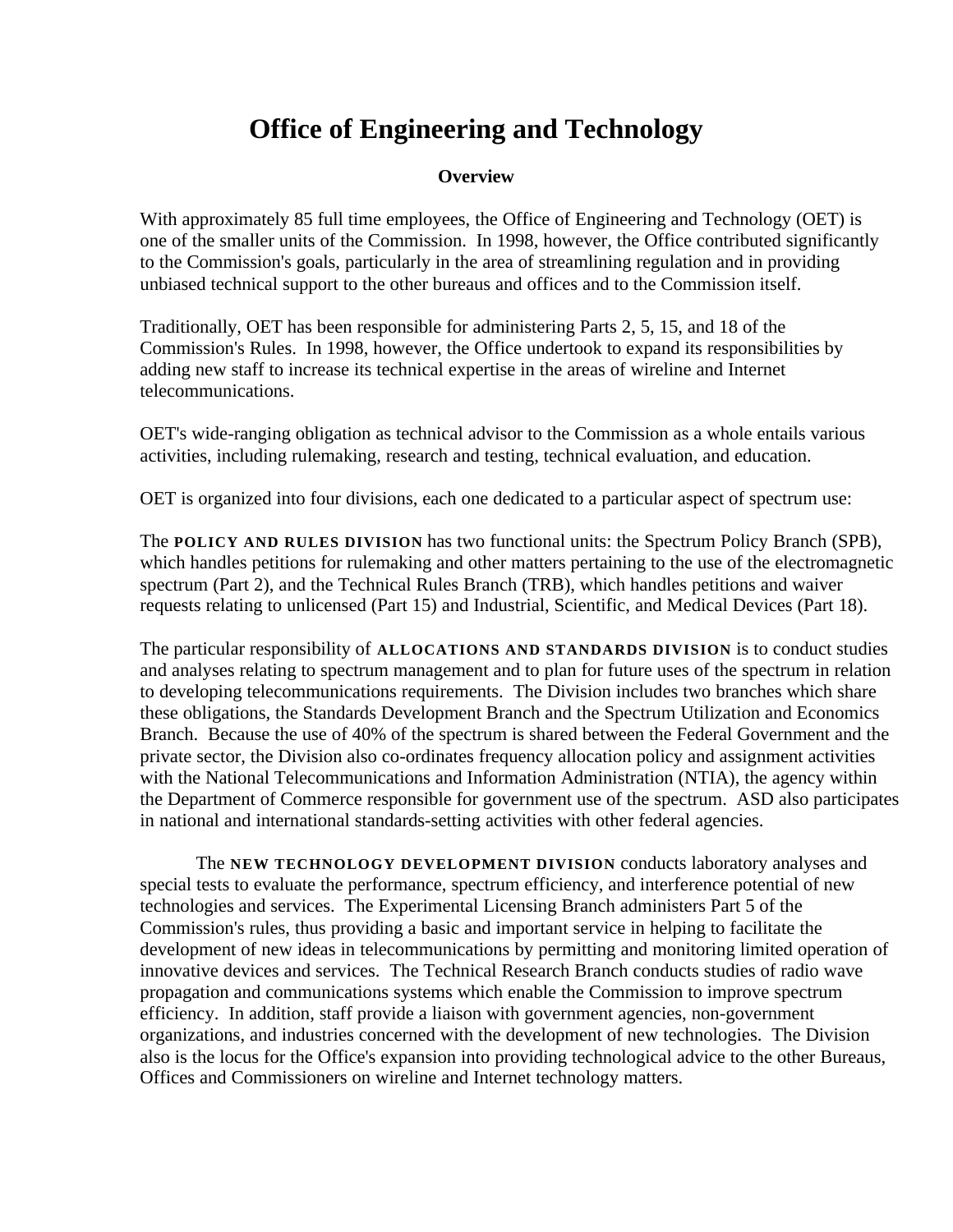The **EQUIPMENT AUTHORIZATION DIVISION**, which includes the Customer Service Branch and the Applications Processing Branch, operates largely out of the OET laboratory in Columbia, MD. EAD's main responsibility is for administering Subparts I and J of the Commission's rules, which deal with ensuring that only electronic devices which operate without causing harmful interference are permitted to be imported, marketed, and operated in the United States. It also provides public assistance and information concerning the authorization process and serves as liaison to foreign and domestic organizations concerned with equipment authorization. The Division designs test procedures for equipment subject to Commission regulation and supports industry standards activities concerning measurement procedures.

During FY98, significant OET activities included:

### *CHAIRMAN'S YEAR 2000 INITIATIVE (Y2K)*

The Office spearheaded the establishment of the Y2K task Force to work on solutions that minimize the potential threats posed by the millennium change. The task force coordinates its efforts with the industry, federal and state governments and the international community. The Y2K task force advocates readiness among all industry participants, promotes information sharing and helps to build partnerships for effective contingency planning. The Task Force has crafted a basic operating model and Y2K-readiness plan which involves three core components: (1) Advocacy and Outreach; (2) Monitoring and Assessment; and (3) Contingency Planning.

The Task Force relies heavily on Network Reliability and Interoperability Council, a federal advisory council, which advises the Commission on technical issues, monitors industry progress, and promotes industry cooperation on Year 2000 compliance testing and other related problems.

#### *TECHNICAL LEADERSHIP*

• Providing technical leadership and analysis for the *Notice of Inquiry* and *Order and Notice of Proposed Rulemaking* (August 1998) relating to deployment of Advanced Telecommunications Capabilities (section 706). One of the most important provisions of the 1996 Telecommunications Act, section 706 envisions the deployment of such capabilities to all Americans, and especially to schools at all levels.

• Analyzing the impact of the Internet and other leading edge technologies on Commission regulations, including Universal Service, the Communications Assistance for Law Enforcement Act (CALEA), section 256 of the 1996 Telecommunications Act (Interoperability), and Part 68 Regulations.

• Providing technical analysis for merger evaluation teams, including the Worldcom/MCI merger and the proposed AT&T/TCI merger.

• Conducting technical seminars to educate the Commission and the general public on leading edge technical issues, such as ASDL Technology, Third Generation Mobile, and Internet Telephony.

#### *RADIOFREQUENCY HAZARDS*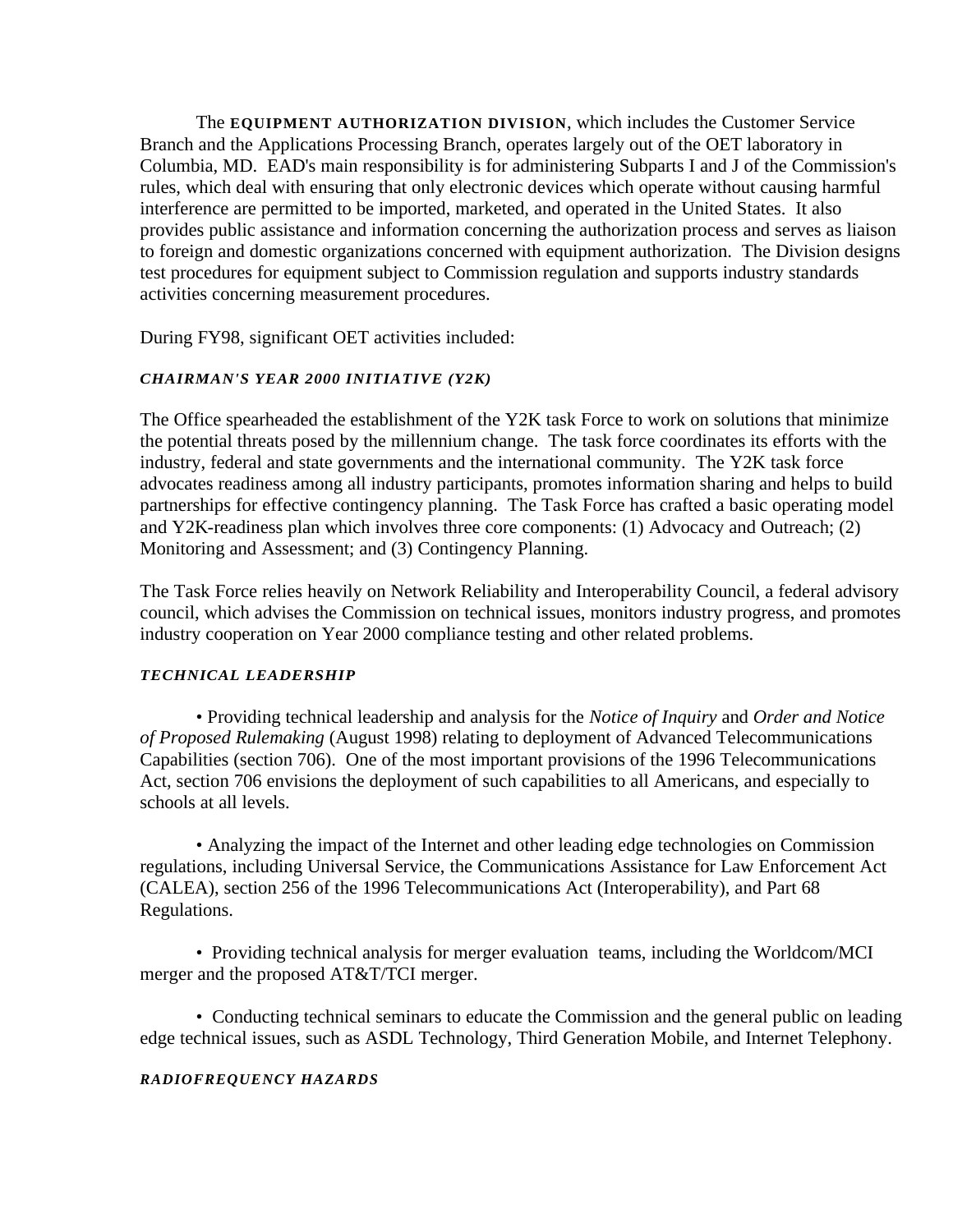• Responding to approximately 50,000 calls for information on the FCC's technical standards for RF devices and equipment authorization requirements. In addition, approximately 600 information packets on the equipment authorization program were mailed to the public.

• Settling several disputes with respect to compliance with the RF guidelines and making recommendations to the Commission and broadcasters for mitigating problems. OET has also been involved with settling disputes between local governments and licensees regarding international broadcast, wireless towers, DTV placement and other broadcasting.

• Maintaining the RF safety Web site, which has registered over 100,000 hits this year.

• Publishing Supplement C, Additional Information of Evaluating Compliance of Mobile and Portable Devices with FCC Limits for Human Exposure to Radiofrequency Emissions.

### *STREAMLINING REGULATIONS/IMPROVING PUBLIC ACCESS*

*•* Issuing 3,989 equipment authorizations and 631 changes to existing equipment.

• Implementing a new equipment authorization processing system (EAS) that allows an applicant to file for an equipment authorization electronically over the Internet. The proportion of electronically filed applications is expected to continue to increase from the present 25% until October 5, 1999, when paper applications will no longer be accepted. Staff also provides information and training for the EAS electronic filing.

• Based on coordination with the affected industries, developing Internet access to pending applications which will enable an applicant to determine the status of a pending application and respond to inquiries through the EAS Web page.

• Providing a new Web based module to allow firms that test equipment for equipment authorization applicants to electronically file a description of their site, or request renewal of their test site registration.

• Developing a new Web-based experimental licensing processing system (ELS) that provides for electronic filing of requests for an experimental license or Special Temporary Authority in the licensed services. The system is expected to be implemented in the first quarter of FY99.

**•** Expanding OET's Internet presence by adding a Docket Tracking Web page, which compiles all the Commission Items that are within various ET Dockets onto one page. In addition, the Office simplified its home page, using comments received from the public, to make most of the information on its Web site accessible with just one single click. Web site. In just one month (October 1998), FCC ID Search was used 47,742 times.

• Developing spectrum management software, including publishing on the Internet the tables that set forth the various radio licensing systems. In addition, OET has developed a series of programs which use raw assignment data to create a master frequency file database system and tools to analyze spectrum usage above 900 MHz.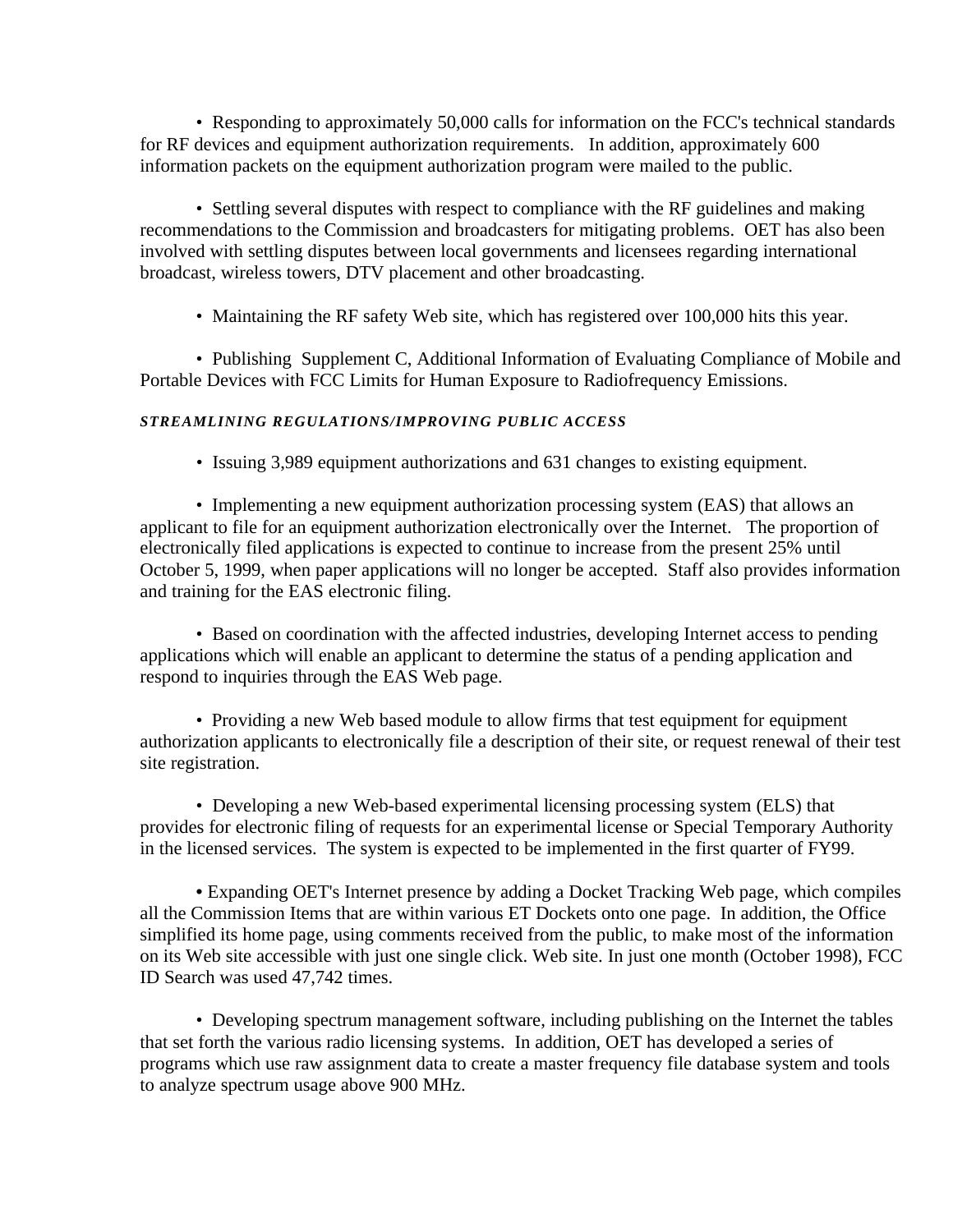#### *TECHNICAL SUPPORT FOR COMMISSION INITIATIVES*

• Conducting spectrum management and usage studies in support of several rule makings, including Mobile Satellite Service (MSS), 1990–2110 MHz; SkyBridge/Northpoint, 10.7 to 13.25 GHz and 17.7 to 19.7 GHz; and interference to medical telemetry devices resulting from land mobile operations in the 450-470 MHz band.

• Conducting studies in support of Commission policy items, including a determination of the susceptibility of wireless medical telemetry devices, a characterization of the emissions from three ultra wideband radiolocation and communications technologies, a yearlong study of short-term fading of UHF TV signals (in support of development of technical standards for DTV), and a study of skywave radio propagation.

• Further refining DTV allotment table algorithms and software as well as development and support of computer programs and to assist in analyzing radio paths, service areas and interference potential for MMDS and TV broadcast services.

• Preparation of technical briefs and working papers on the Skybridge NGSO/FSS system, satellite-based cellular communications, linear and continuous-phase modulation, and spectrum management implications of millimeter-wave propagation and smart antennas.

#### *COMPLIANCE*

• Ensuring compliance with the Commission's equipment authorization and marketing regulations by opening approximately 100 enforcement cases and resolving approximately 75 cases, evaluating sample equipment, and responding to over 1,000 enforcement related telephone calls.

#### *INTERNATIONAL COORDINATION*

• Participating in the development of the United States / European Union (US/EU) and the Asian Pacific Economic Cooperation (APEC) Mutual Recognition Arrangement (MRA). Final rules that establish a framework for the FCC to implement the MRAs are expected in the first quarter of FY99.

### **Major Proceedings**

### **ADVANCED TELEVISION SYSTEMS AND THEIR IMPACT UPON THE EXISTING TELEVISION BROADCASTING SERVICE (DTV) (MM Docket No. 87-268)**

On April 23, 1997, the Commission released the *Sixth Report and Order* in the DTV proceeding setting forth policies and plans for the establishment of an initial DTV Table of Allotments and the assignment of those allotments to eligible broadcasters, an initial DTV Table that was developed using those policies and a sophisticated computer channel allotment system, and plans for spectrum recovery. This DTV Table also facilitated the early recovery of the 60 MHz of spectrum now used for TV channels 60-69 (746-806 MHz), and provided for recovery of additional spectrum at the end of the DTV transition period.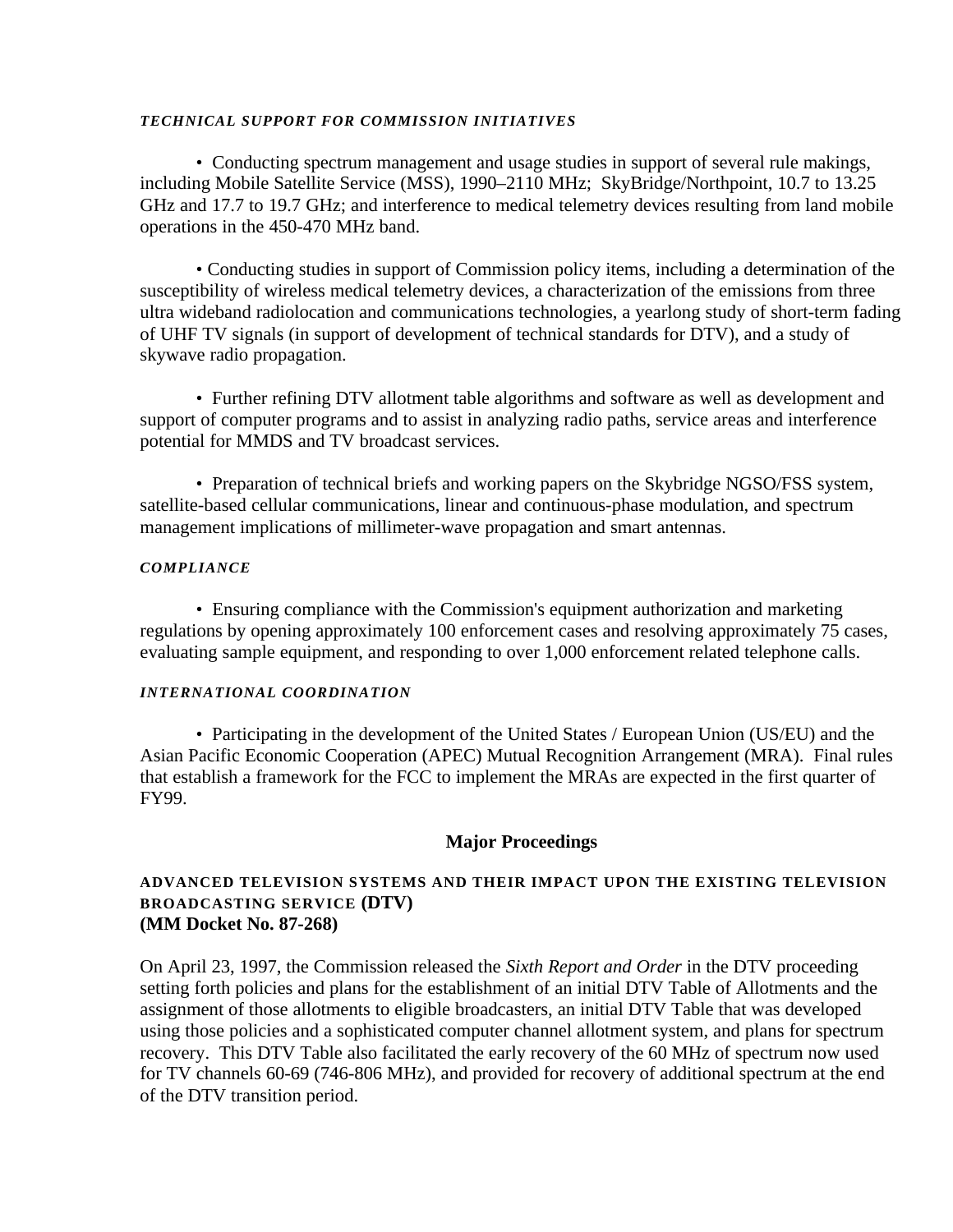The DTV Table, allotment policies, and spectrum recovery plans were further refined in response to petitions for reconsideration in the February 17, 1998, *Memorandum Opinion and Order on Reconsideration of the Sixth Report and Order*, and the November 24, 1998, *Second Memorandum Opinion and Order on Reconsideration of the Fifth and Sixth Report and Orders.*

The essential task of this proceeding was to identify DTV allotments that would accommodate all eligible, *i.e.*, existing, television broadcasters, while minimizing interference to both service provided by both DTV and existing television operations. In this regard, the Commission sought to preserve service to the existing population of television receiving equipment during the transition. To facilitate this effort, the FCC engineers developed computer models capable of generating and evaluating alternative DTV Table of Allotments and completed empirical studies relating to television receiver performance and the short term propagation variability of UHF television signals. Studies were also conducted to minimize the impact of the new DTV stations on existing analog television stations during the transition to all DTV service.

In addition to providing significant improvements in free, over-the-air television service, the new digital broadcast television technology will allow broadcasters users to take advantage of the full range of capabilities offered by digital technologies in providing ancillary services to their viewers and others.

### **DIGITAL ELECTRONIC MESSAGE SERVICE (ET Docket 97-99)**

In October 1997, the Commission released an *Order* amending Parts 74, 78, and 101 of its rules regarding, respectively, Auxiliary Broadcast Services, Cable Television Relay Service, and Fixed Microwave Services to specify permanent coordination criteria between these services and Government operations in the 17.8-19.7 GHz (18 GHz) band. This action ensures that 18 GHz Government satellite Earth stations important to national security will operate without harmful interference being caused to them by 18 GHz non-Government operations.

### **ARECIBO COORDINATION ZONE (ET Docket 96-2)**

In October 1997, the Commission released a *Report and Order* establishing a Coordination Zone regarding the Arecibo Radio Astronomy Observatory that operates near Arecibo, Puerto Rico. The *Report and Order* specified that radio facilities in various communications services must provide notification of their proposed operations to the Arecibo Observatory to protect the operations of the Observatory from harmful interference. In July 1998, in response to a petition for reconsideration of the *Report and Order,* the Commission released a *Memorandum Opinion and Order* that clarified rules regarding the Coordination Zone.

#### **AMENDMENT OF PART 15 OF THE COMMISSION'S RULES TO PERMIT OPERATION OF BIOMEDICAL TELEMETRY DEVICES ON VHF TV CHANNELS 7-13 AND ON UHF TV CHANNELS 14-46 (ET Docket 95-177)**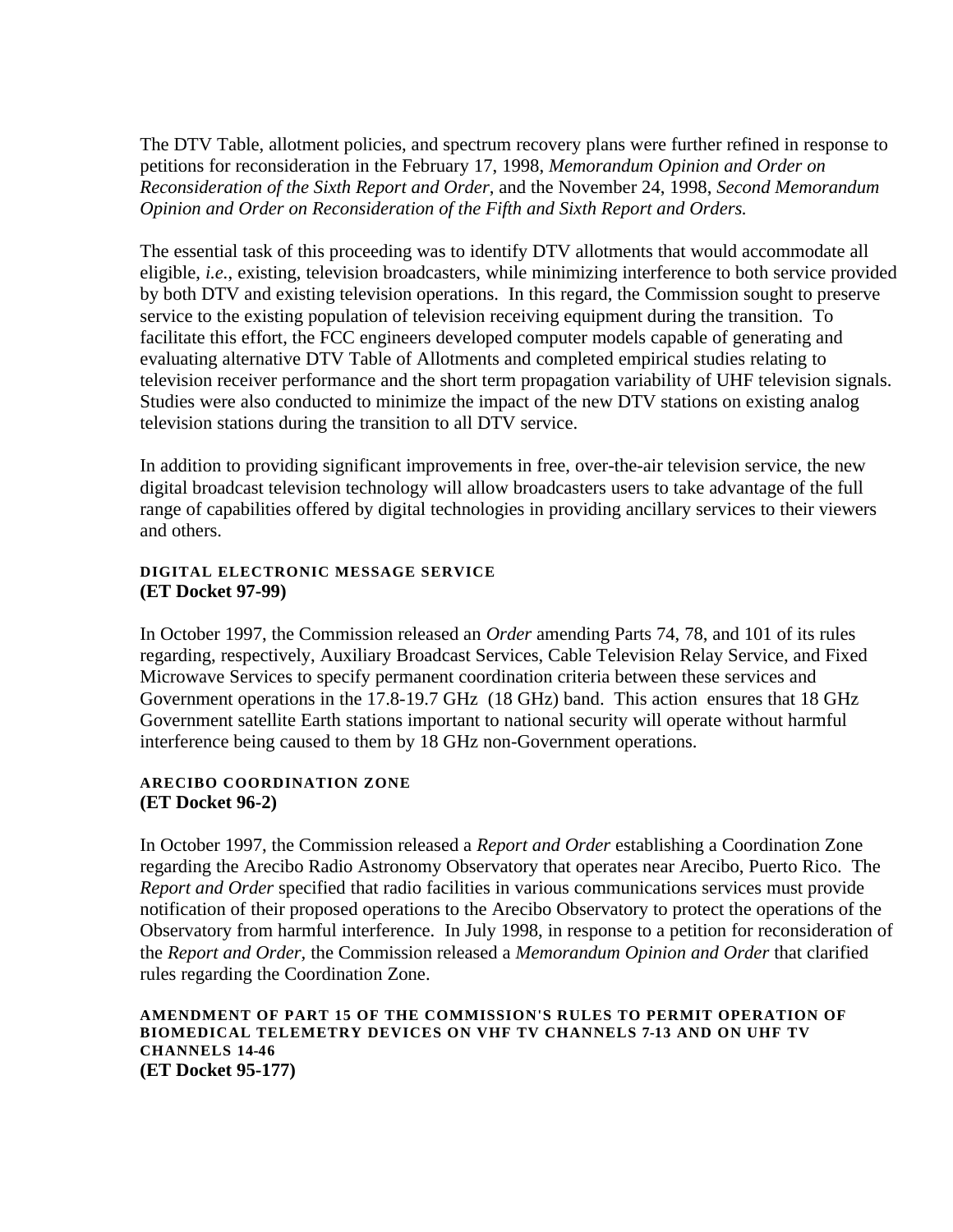This *Report and Order*, released in October 1997, established standards and operating frequencies for unlicensed biomedical telemetry transmitters used in health care facilities for such purposes as remote monitoring of hearth, blood pressure and respiration monitors. Previously, Part 15 only permitted operation on TV channels 7-13 and at a lower power level. The rule change would expand significantly the number of channels available for unlicensed biomedical telemetry.

### **REVIEW OF THE PIONEER'S PREFERENCE RULES (ET Docket 93-266)**

In April 1998, the Commission released a *Memorandum Opinion and Order* denying a petition for reconsideration of the August 1997 *Order* that terminated the Commission's pioneer's preference program. The *Order* followed enactment of the Balanced Budget Act of 1997, which specified an expiration date for the pioneer's preference program of August 5, 1997. In its petition for reconsideration, Qualcomm, Incorporated contended that the *Order* constituted retroactive rulemaking with respect to Qualcomm's pioneer's preference request because that request had been remanded from the United States Court of Appeals to the Commission for further proceedings, and was still pending before the Commission as of August 1997. In the *Memorandum Opinion and Order* the Commission found that from August 5, 1997, it lacked Congressional authority to consider the merits of any pioneer's preference request.

#### **AMENDMENT OF PARTS 2, 15, 18 AND OTHER PARTS OF THE COMMISSION'S RULES TO SIMPLIFY AND STREAMLINE THE EQUIPMENT AUTHORIZATION PROCESS FOR RADIO FREQUENCY EQUIPMENT. (ET Docket 97-94)**

This *Report and Order*, released in April 1998, reduced the burden of the authorization program on manufacturers and on Commission staff. It simplified the equipment authorization process by creating a single authorization procedure and made many types of equipment subject to manufacturers' self-approval, thereby reducing by half the number of applications required to be filed with the Commission. This item also provided for the electronic filing of applications and thus reduced the processing time by eliminating delays in the old paper system.

#### **IN THE MATTER OF 1998 BIENNIAL REGULATORY REVIEW -- CONDUCTED EMISSIONS LIMITS BELOW 30 MHZ FOR EQUIPMENT REGULATED UNDER PARTS 15 AND 18 OF THE COMMISSION'S RULES (ET Docket 98-42)**

In April 1998 the Commission began its review of the conducted emission limits in Parts 15 and 18 of the Commission's rules as part of an ongoing program of regulatory reassessment. It seeks to examine whether these regulations continue to be necessary, and if so, whether any changes to the limits may be appropriate.

#### **REVISION OF PART 2 RELATING TO THE MARKETING AND AUTHORIZATION OF RF DEVICES (ET Docket 94-45)**

In May 1998 the Commission released a *Memorandum Opinion and Order* concerning its marketing rules. In response to petitions for reconsideration, the Commission amended its importation rules to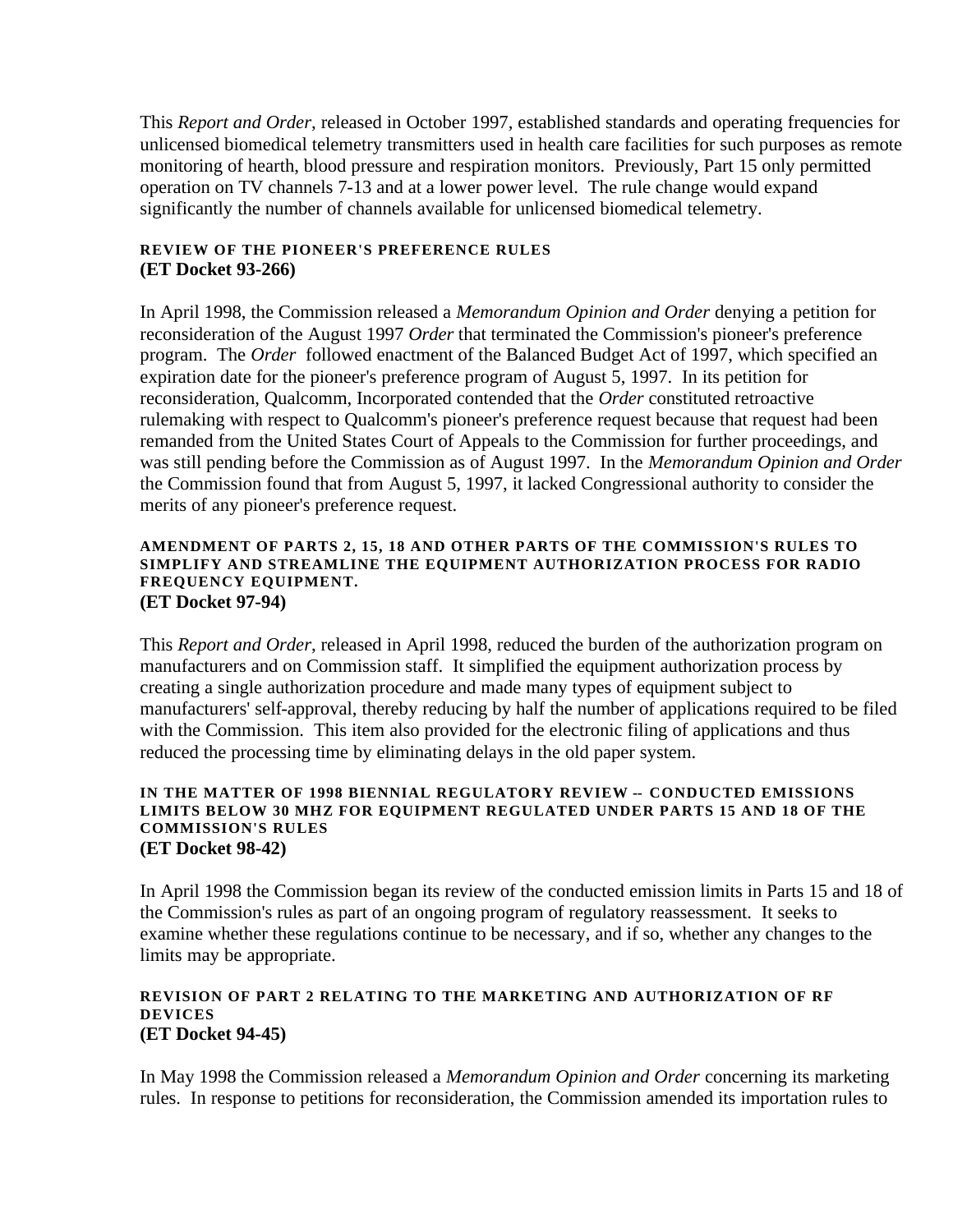permit manufacturers of transmitters for which a license is required to operate to import greater product numbers prior to testing or authorization provided the equipment is used for testing, evaluation or demonstration purposes. It also permits a manufacturer operating such equipment to do so under the authority of a local licensee.

### **IN THE MATTER OF 1998 BIENNIAL REGULATORY REVIEW -- AMENDMENT OF PARTS 2, 25 AND 68 OF THE COMMISSION'S RULES TO FURTHER STREAMLINE THE EQUIPMENT AUTHORIZATION PROCESS FOR RADIO FREQUENCY EQUIPMENT,** *ET AL***. (GEN Docket 98-68)**

In May 1998 the Commission released this *Notice of Proposed Rule Making*, which speeds up the certification process by allowing designated private parties in the U.S. to issue equipment authorizations in place of the Commission. In addition, it implements Mutual Recognition Agreements (MRAs) by allowing designated parties in other countries to issue equipment authorizations in place of the Commission. This action will ensure market access in other countries and promote competition in the provision of telecommunications products and electronic equipment.

#### **IN THE MATTER OF 1998 BIENNIAL REGULATORY REVIEW -- AMENDMENT OF PART 18 OF THE COMMISSION'S RULES TO UPDATE REGULATIONS FOR RF LIGHTING DEVICES (ET Docket 98-80)**

The Commission adopted a *Notice of Proposed Rulemaking* on April 1, 1998, proposing to amend Part 18 of its rules to update the regulations for radio frequency (RF) lighting devices. Recent developments and advances in RF lighting technology offer potential economic and environmental benefits for consumers and industry. The current FCC rules, however, may not easily accommodate these technological advancements and may thus hinder the further development and implementation of these new products.

In June 1998, the Commission proposed to update the regulations for RF lighting devices that offer potential economic and environmental benefits for consumers and industry. This action seeks to reduce unnecessary regulatory burden and to support the introduction of new and beneficial products while ensuring that spectrum-based communications services continue to be protected from interference. Specifically, the Commission proposed to relax the line-conducted emission limits and to adopt radiated emission limits above 1 GHz for RF lighting devices.

### **REVISION OF PART 15 REGARDING ULTRA-WIDEBAND TRANSMISSION SYSTEMS (ET Docket 98-153)**

In September 1998, the Commission released a *Notice of Inquiry* into the regulation of ultrawideband transmission systems. This inquiry seeks to determine the standards and measurement procedures that should be applied to ultra-wideband transmission systems in order to ensure a low probability that the operation of these systems will result in harmful interference to other users of the radio spectrum.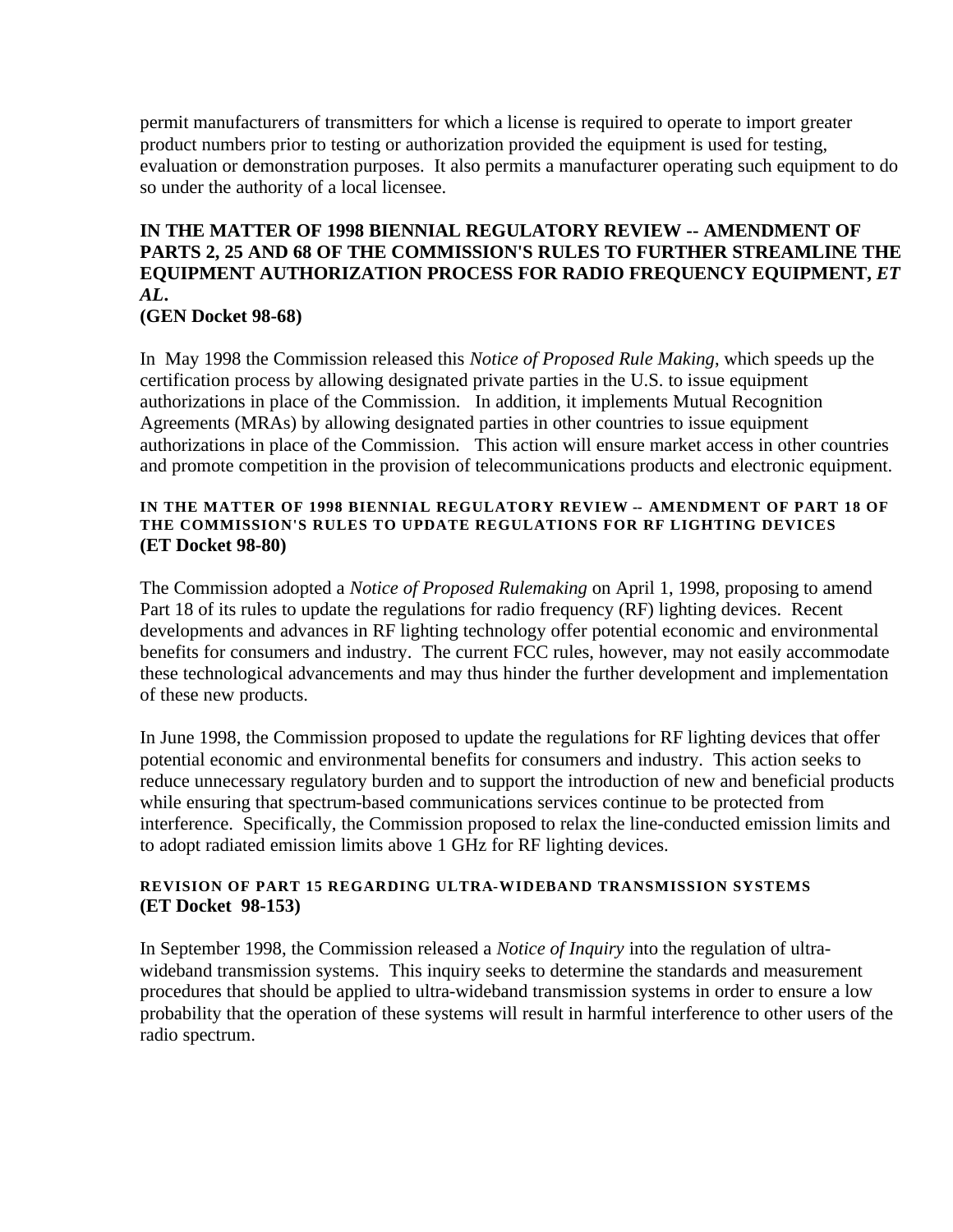#### **ALLOCATION OF SPECTRUM WITHIN THE 5.850-5.925 GHZ BAND FOR USE BY DEDICATED SHORT RANGE COMMUNICATIONS (DSRC) FOR INTELLIGENT TRANSPORTATION SYSTEMS (ITS) (ET Docket 98-95)**

On June 11, 1998, the Commission released the *Notice of Proposed Rulemaking* which proposes to allocate the 5.875-5.925 GHz band on a primary basis to the mobile service for the provision of Dedicated Short Range Communications (DSRC) for Intelligent Transportation Services (ITS). The Intermodal Surface Transportation Efficiency Act of 1991 (ISTEA) established a national program within the U.S. Department of Transportation (DOT) to develop ITS within the United States.

DOT, in cooperation with public and private partners throughout the United States, has sought to foster the development of ITS through the creation of a "National ITS Program Plan" and "National ITS Architecture." The National ITS Program Plan and Architecture identify 30 "user services" or applications that comprise the collaborative public/private vision of ITS. These ITS applications rely upon the integration of advanced communications systems and highway infrastructure systems. While many ITS communications requirements are being met within the framework of existing telecommunications systems, the National ITS Architecture identifies a need for a dedicated block of spectrum for reliable short-range wireless communications links between vehicles traveling at highway speeds and roadside systems, *i.e.,* DSRC.

#### **UNLICENSED NII DEVICES AT 5 GHZ (U-NII), (FORMERLY KNOWN AS WINFORUM AND APPLE PETITIONS) (ET Doc. 96-102)**

A *Memorandum Opinion and Order* was released in June 1998, addressing two Petitions for Reconsideration and a Petition for Clarification. The MO&O amends Part 15 of the rules to permit fixed, point-to-point Unlicensed National Information Infrastructure ("U-NII") devices in the 5.725- 5.825 GHz band to operate with one watt ("W") maximum transmitter output power and directional antennas of up to 23 dBi gain. The Commission also amended its rules to specify transmit power limits in the form of a logarithmic equation as a function of channel bandwidth. The Commission also clarified its rules regarding unwanted emissions and specified these limits in terms of absolute radiated power levels. Further, this action clarified and addressed other issues raised in the petitions regarding the operation of, and regulations governing, U-NII devices.

# **Office Of Plans And Policy**

### **Overview**

The Office of Plans and Policy (OPP) serves as the principal economic, technical and policy advisor to the Commission. OPP assists, advises, and makes recommendations to the Commission with respect to the development and implementation of communications policies in all areas of Commission authority and responsibility, particularly those that cross traditional industry and institutional boundaries.

The Office is composed of a small group of multidisciplinary staff members, including economists, engineers, attorneys, MBAs, and social scientists. OPP is particularly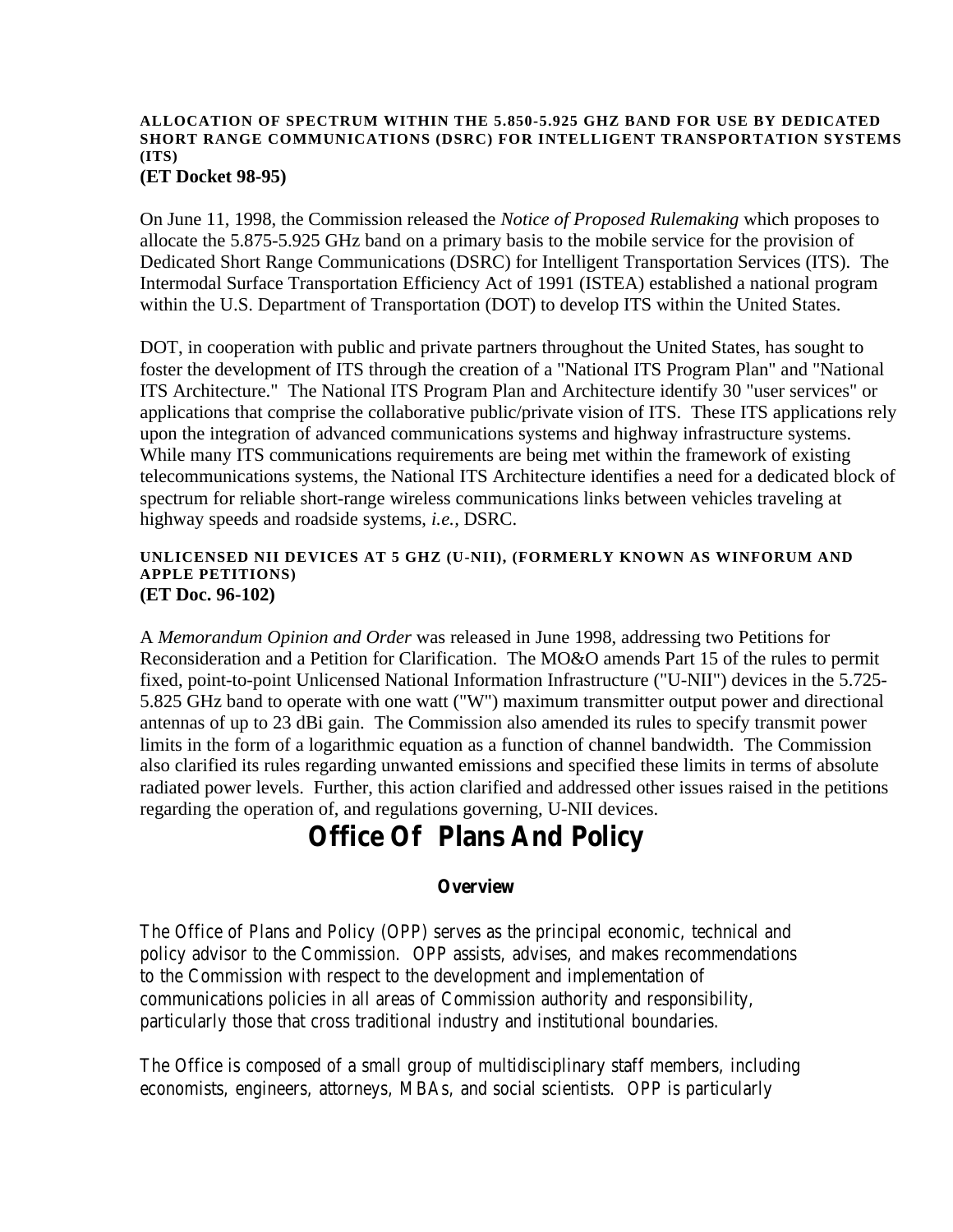active in assisting the Commission in ensuring that broadband services are deployed and accessible to all Americans.

A principal function of the Office is to conduct independent economic and policy analyses of programs and responsibilities of other bureaus and offices and to recommend appropriate Commission action. OPP staff work to assess the long term effects of alternative Commission policies on domestic and international communications industries and services. These analyses often take the form of working papers or staff reports. The Office is also responsible for evaluating government, academic, and industry sponsored research affecting Commission policy issues.

During FY98 OPP continued to analyze current agenda items while developing longterm policy on issues that affect the entire communications industry. The Office sought to encourage economic growth in the communications industry with an increased focus on new communications technology and the availability of advanced telecommunications facilities. OPP continually seeks to stimulate innovation in new products and services, provide a sound economic basis allowing greater competition among providers, and promote market-oriented approaches to spectrum management.

## **Major Accomplishments in FY 98**

**Broadband Technology and Advanced Services**. OPP helped to develop and coordinate the Commission's policies to promote the deployment of advanced services, in accordance with the Telecommunications Act of 1996. OPP helped to co-manage and staff the inter-Bureau Broadband Task Force, which, among other things, identified and prioritized all the proceedings at the Commission affecting broadband access. OPP also helped to organize a Commission *En Banc* on Broadband Technology. In FY98 OPP worked closely with the Common Carrier Bureau and the Office of Engineering and Technology on drafting the *Advanced Services Notice of Proposed Rulemaking* and *Notice of Inquiry*.

**Industry Analysis**. In FY98 OPP assisted the Bureaus in conducting competitive analysis of industry consolidation and evaluating the long-term implications and economic bases of domestic and international telecommunications mergers. OPP facilitated discussion of industry consolidation by helping to organize academic forums and Commission *en bancs* on these issues.

**Spectrum Policy.** In FY98 OPP continued to provide leadership and analysis in support of economically efficient spectrum allocation and licensing policies for a wide range of rulemakings over the year dealing with different portions of the radio spectrum. It also continued its support of research in efficient spectrum management policies. OPP co-chairs the FCC's internal Spectrum Coordinating Committee that coordinates spectrum management activities across the Bureaus and Offices. In FY98, among other things, OPP collaborated with the Bureaus on the 36.0-51/4 GHz band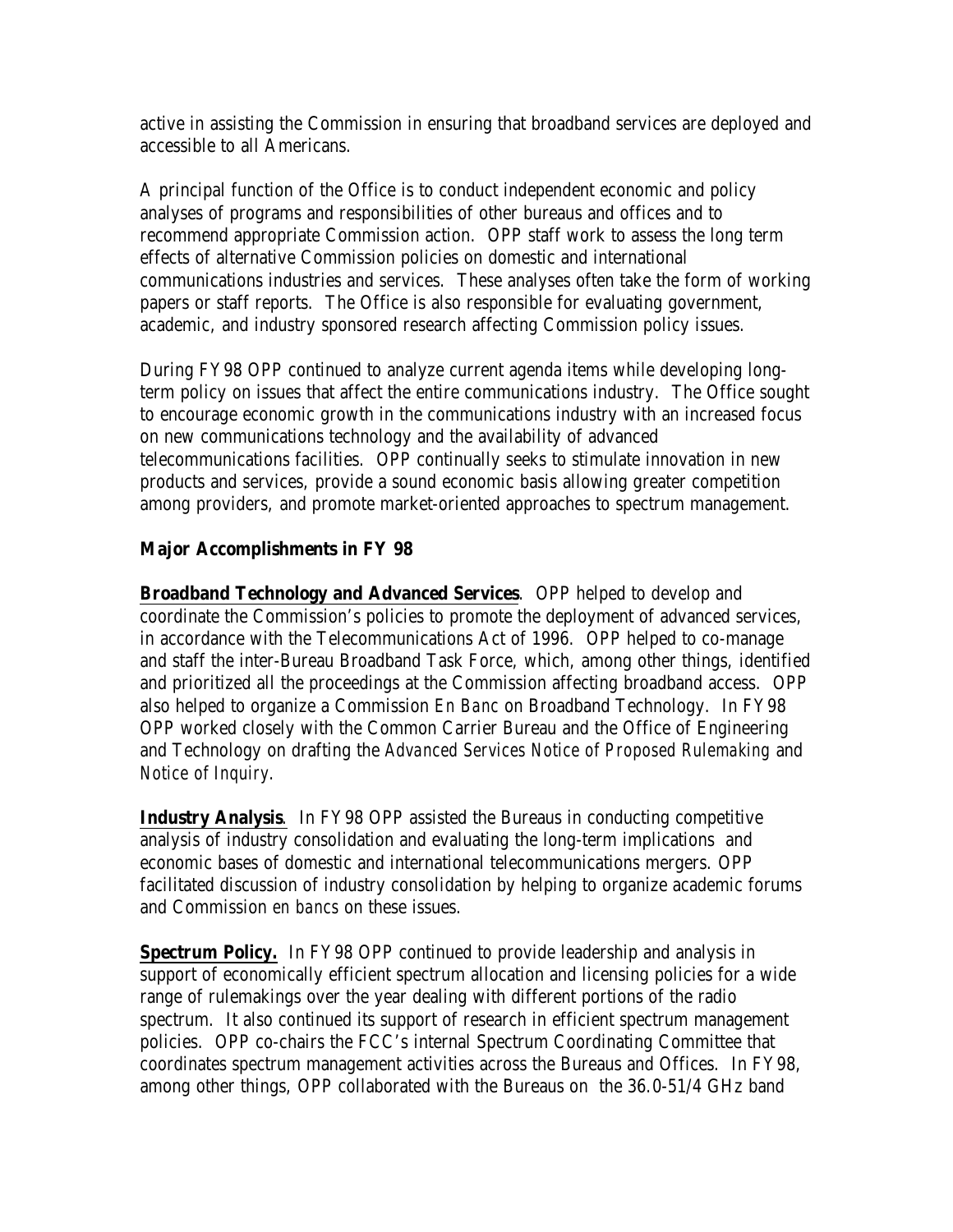plan *Report and Order* to partition spectrum between satellite and terrestrial uses, and worked on designing a combinatorial bidding system, as required by the 1997 Budget Act.

**Disabilities Issues**. OPP staff co-chairs the FCC's inter-Bureau Disabilities Issues Task Force (DITF). The DITF helps to develop Commission policy on all proceedings directly or indirectly affecting the disabilities community. The DITF also helps respond to inquiries from the public on disabilities issues relating to communications. In FY98, the DITF worked closely with the Bureaus on several proposed rulemakings that would ensure that telecommunications services and equipment are accessible by persons with disabilities (Section 255), would improve the quality of Telecommunications Relay Service (Section 225), and on amended rules on closed captioning requirements for video programming providers (Section 713) in accordance with the Telecommunications Act of 1996. The DITF also worked extensively with an industry-consumer forum examining solutions to make TTY's and digital wireless handsets compatible.

**Communications Policy Issues.** In FY98 OPP provided critical support to the Bureaus on a wide range of issues including: high cost, access reform and universal service proceedings; economic models regarding local and broadband competition; reviewing the DTV fees draft Report and Order; analyzing set-top box and digital convergence issues including digital must carry; reviewing the cable programming costs report; reviewing the *Satellite Home Viewer Act NPRM*; helping to draft the annual Cable Competition Report; assisting with the review of mass media cross-ownership rules; and assisting with inquiries about the entry of utilities into telecommunications.

**Internet Issues**. During FY98, OPP continued to lead the Commission's Internet policy efforts. OPP staff worked closely with the Common Carrier Bureau on several major items that considered the legal status of Internet services under the Communications Act. In particular, OPP helped develop the portion of the April 8, 1998 Report to Congress on Universal Service addressing whether Internet services should be subject to universal service rules. OPP also heads the Internet Coordinating Committee, staffed by representatives of all the major Bureaus and Offices. OPP continues to monitor the relationship between communications and Internet services.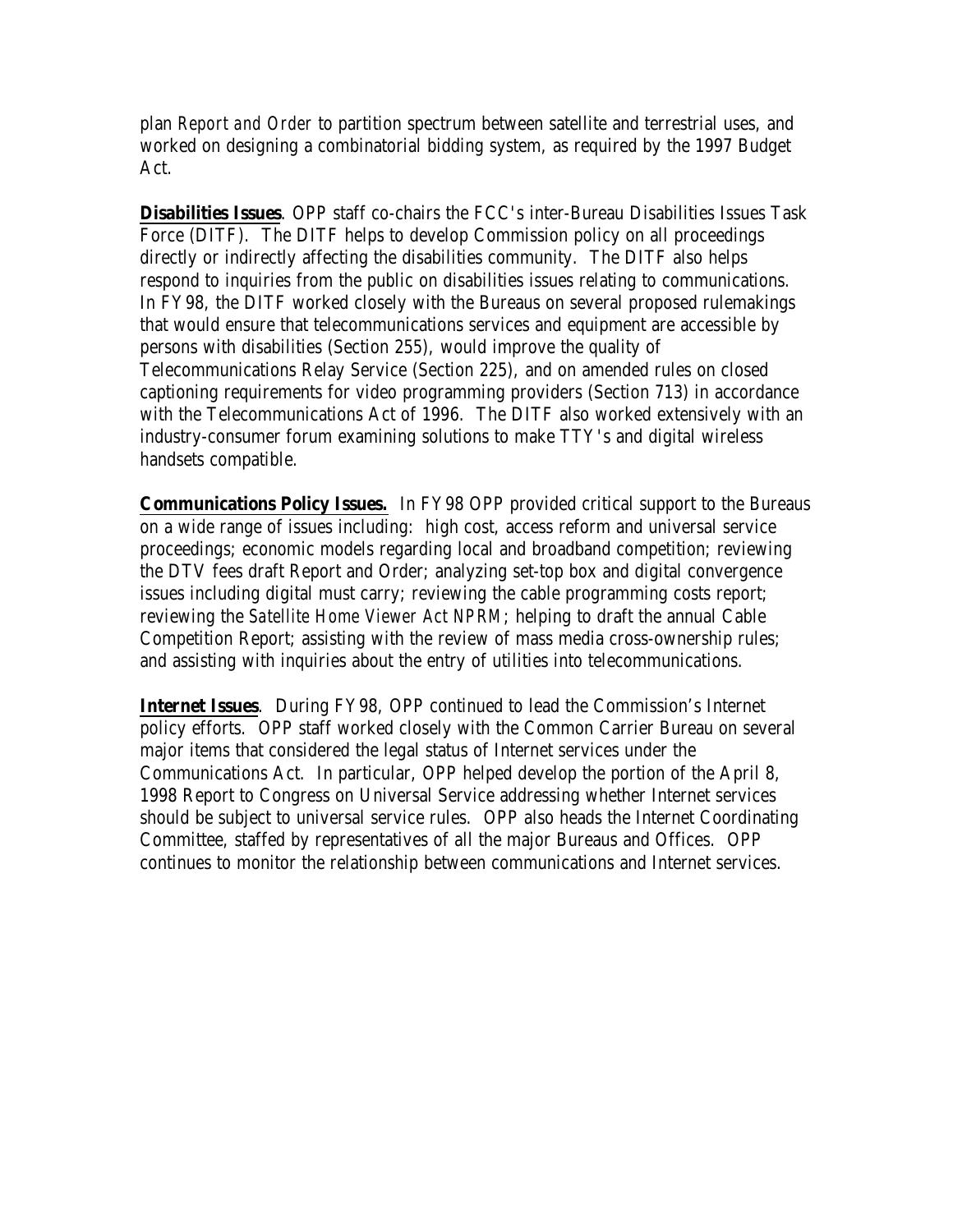# **Office of General Counsel**

#### **Overview**

The Office of General Counsel (OGC) serves as the chief legal advisor to the Commission and to its various bureaus and offices. The Office of General Counsel also represents the Commission in litigation in federal courts, recommends decisions in adjudicatory hearing matters before the Commission, assists the Commission in its decision-making capacity, and performs a variety of legal functions regarding internal and other administrative matters.

In the past year OGC reviewed over 375 draft decision documents presented to the Commission by bureaus and offices. OGC prepared and submitted for Commission consideration 32 hearing, rulemaking, FOIA and other draft decision documents. OGC participated on behalf of the Commission in more than 300 federal appeals and Supreme Court proceedings, and 100 federal district court cases. OGC drafted 45 appellate briefs and participated in 35 oral arguments, and assisted the Department of Justice in numerous cases pending before federal district courts and the Supreme Court.

The Office of General Counsel has two Divisions:

The **ADMINISTRATIVE LAW DIVISION** provides the Commissioners and the agency's bureaus and offices with legal advice on a broad range of communications and general administrative law issues. Its attorneys and paralegals also provide the public with legal information on such matters. The division reviews all draft Commission decisions for legal sufficiency. Division staff provides legal advice to the Commission concerning a wide array of statutes, regulations, and procedures, including, for example, the Communications Act of 1934, as amended by the Telecommunications Act of 1996, the Administrative Procedure Act, the Freedom of Information Act, the Privacy Act, the Regulatory Flexibility Act, the Paperwork Reduction Act of 1995, the Government in the Sunshine Act, the Contract with America Advancement Act of 1996, negotiated rulemaking, alternative dispute resolution, the Commission's procedural rules, procurement issues, and the agency's ex parte and ethics rules. The Division staff is available to answer inquiries from the public concerning these matters. The Division also drafts all Commission decisions involving matters on review from Administrative Law Judges, Freedom of Information Act applications for review, and regulatory and filing fee applications for review.

The **LITIGATION DIVISION** represents the Commission in Federal courts of appeals when parties challenge Commission actions, and, in conjunction with the United States Department of Justice and United States Attorneys offices, represents the Commission in litigation in Federal district courts. In addition, Litigation Division attorneys work with the Solicitor General of the United States in representing the Commission in actions in the United States Supreme Court.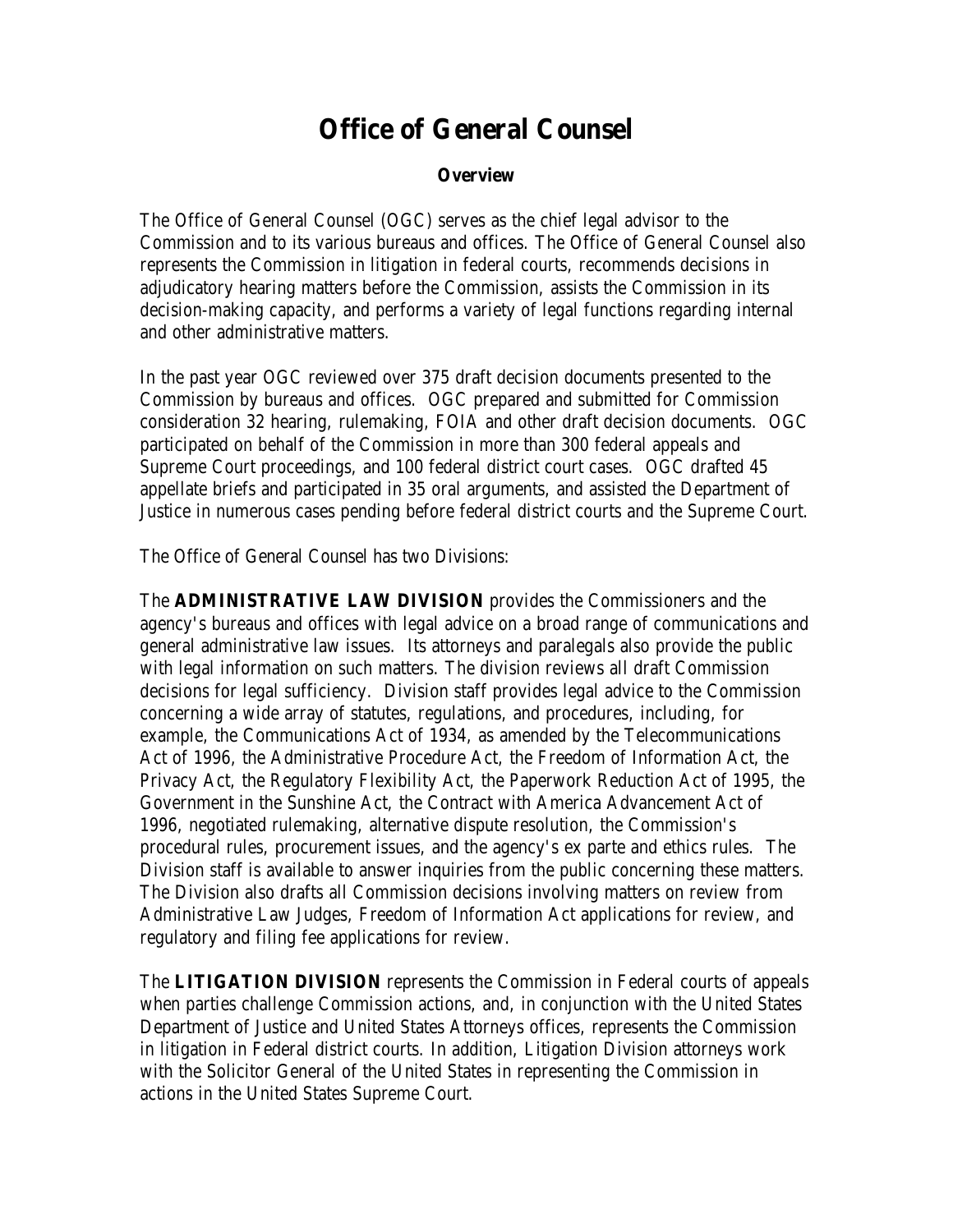## **Major Proceedings**

Among the significant Commission documents submitted by the Office of General Counsel during FY 1998 were the following:

## **TREATMENT OF CONFIDENTIAL INFORMATION**

 The Commission adopted a Report and Order addressing its general policies governing the handling of competitively sensitive information that has been provided to the Commission and amending its rules to set out more clearly what should be contained in a request that information not be routinely available for public disclosure, to provide that audit information and programming contracts will be presumed to be exempt from public disclosure, and to codify the Commission's practice of sometimes deferring action on a request for confidentiality until a request for inspection is made. The Report and Order also adopted a Model Protective Order.

## **COMPETITIVE BIDDING PROCEDURES FOR COMMERCIAL BROADCAST AND INSTRUCTIONAL FIXED TV SERVICES LICENSES**

The Commission adopted a Report and Order implementing provisions of the Balanced Budget Act of 1997, which expanded the Commission's competitive bidding authority to utilize auctions for broadcast services; established a "new entrant" bidding credit to ensure that small business, rural telephone companies, and businesses owned by members of minority groups and women are given the opportunity to participate in the provision of spectrum-based services; and concluded that certain mutually exclusive commercial broadcast applications filed before July 1, 1997 should be resolved by competitive bidding procedures.

## **Among the significant court decisions during fiscal year 1998 involving cases that the Office of General Counsel briefed and argued, or assisted the Department of Justice in briefing, were the following:**

Arkansas Educational Television Comm'n v. Forbes, 118 S.Ct. 1663 (1998).

The Supreme Court held that the Arkansas Educational Television Commission, a state agency, did not violate the First Amendment when it organized and broadcast, on stations licensed to the Arkansas Commission, a political candidate debate that excluded a particular candidate because, the Arkansas Commission determined, he had not generated appreciable public interest. The FCC filed a brief supporting the Arkansas Commission.

BellSouth Corp. v. FCC, 144 F.3d 58 (D.C. Cir. 1998). Petitions for Writ of Certiorari pending in BellSouth Corp. v. FCC, No. 98-1046 (Sup. Ct.) and U S WEST, Inc. v. FCC, No. 98-1153 (Sup. Ct.).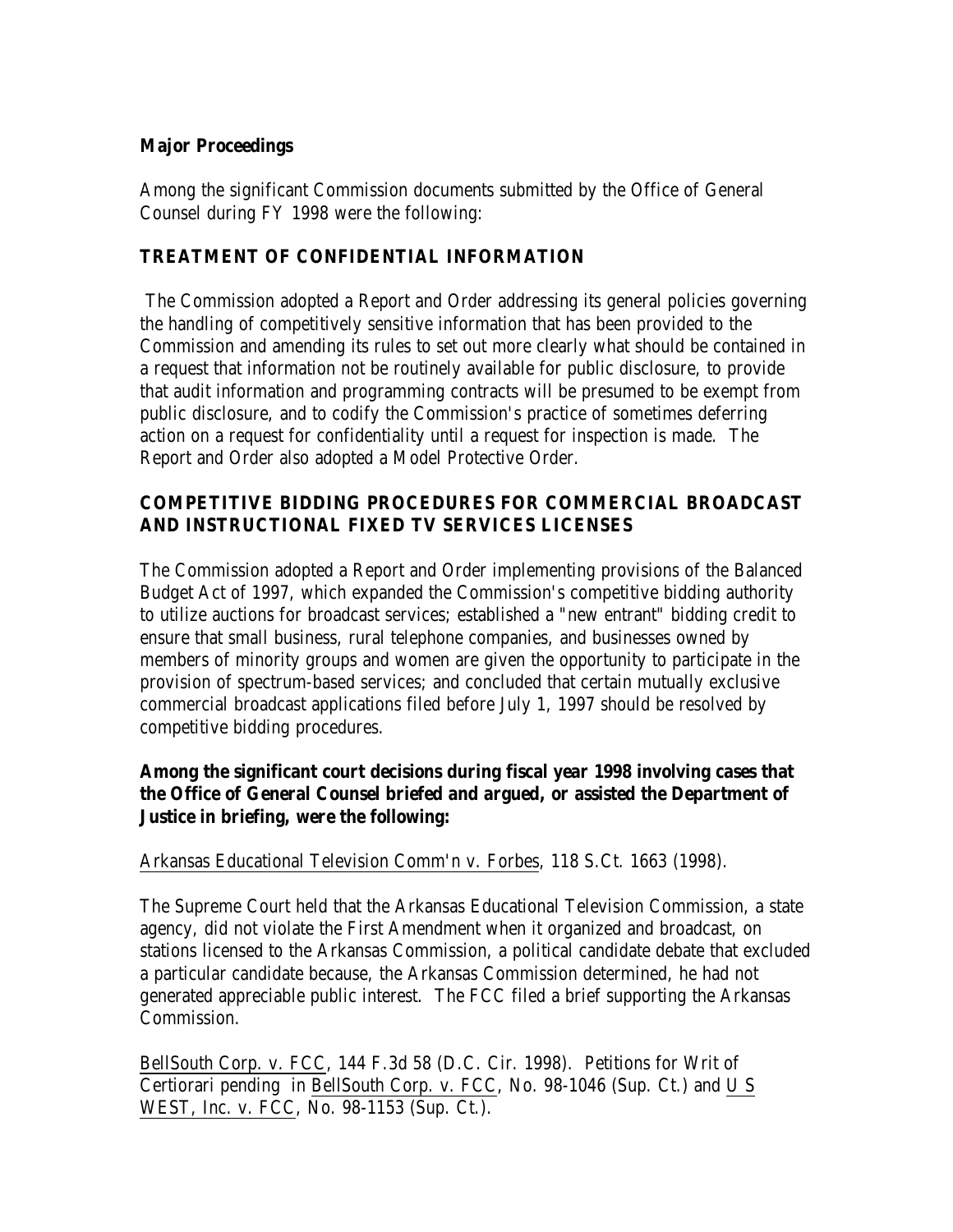The Court affirmed the FCC's order adopting rules to implement Section 274 of the Act, which restricts the participation of the Bell Operating Companies in electronic publishing services over their own networks for four years from the adoption of the 1996 Act. The Court rejected arguments that the restrictions, which apply only to the BOCs, were an unconstitutional bill of attainder and that they violated the BOCs' First Amendment rights.

Lutheran Church-Missouri Synod v. FCC, 141 F.3d 344, rehearing denied, 154 F.3d 494 (D.C. Cir. 1998).

A panel of the court of appeals held that the FCC's regulation, which required radio and television stations to maintain a positive effort to ensure equal opportunity in employment by recruiting new employees from a wide variety of sources that are likely to include women and minorities and by regular self-evaluation, was a racial classification that should be subjected to strict scrutiny under the equal protection provision of the Constitution. Although the FCC had explicitly stated that the rule did not impose any hiring requirements, the panel said that the regulation necessarily pressured stations to engage in race-conscious hiring. The panel concluded that the regulation did not meet the strict scrutiny requirement because the interest in producing program diversity was not compelling and because the regulation was not narrowly tailored since it applied to all station employees without regard to whether they were likely to influence the station's programming. The court denied a subsequent petition for rehearing filed by the Commission, with four judges dissenting.

MCI Telecommunications Corp. v. FCC, 143 F.3d 606 (D.C. Cir. 1998).

The Court reversed and remanded the FCC's order adopting rules to govern the compensation to be paid to payphone operators for coinless calls placed from their phones. The Court held that the Commission had failed to explain adequately its derivation of the compensation amount.

SBC Communications, Inc. v. FCC, 154 F.3d 226 (5th Cir. 1998), cert. denied, 119 S.Ct. 889 (1999).

The Court reversed a district court ruling and held that sections 271-275 of the Act, which restrict certain activities of the Bell Operating Companies, were nonpunitive in character and thus did not violate the constitutional prohibition against bills of attainder.

SBC Communications, Inc. v. FCC, 138 F.3d 410 (D.C. Cir. 1998).

The Court affirmed the Commission's order denying the application of Southwestern Bell, pursuant to section 271 of the Act, for authorization to provide long distance service in Oklahoma.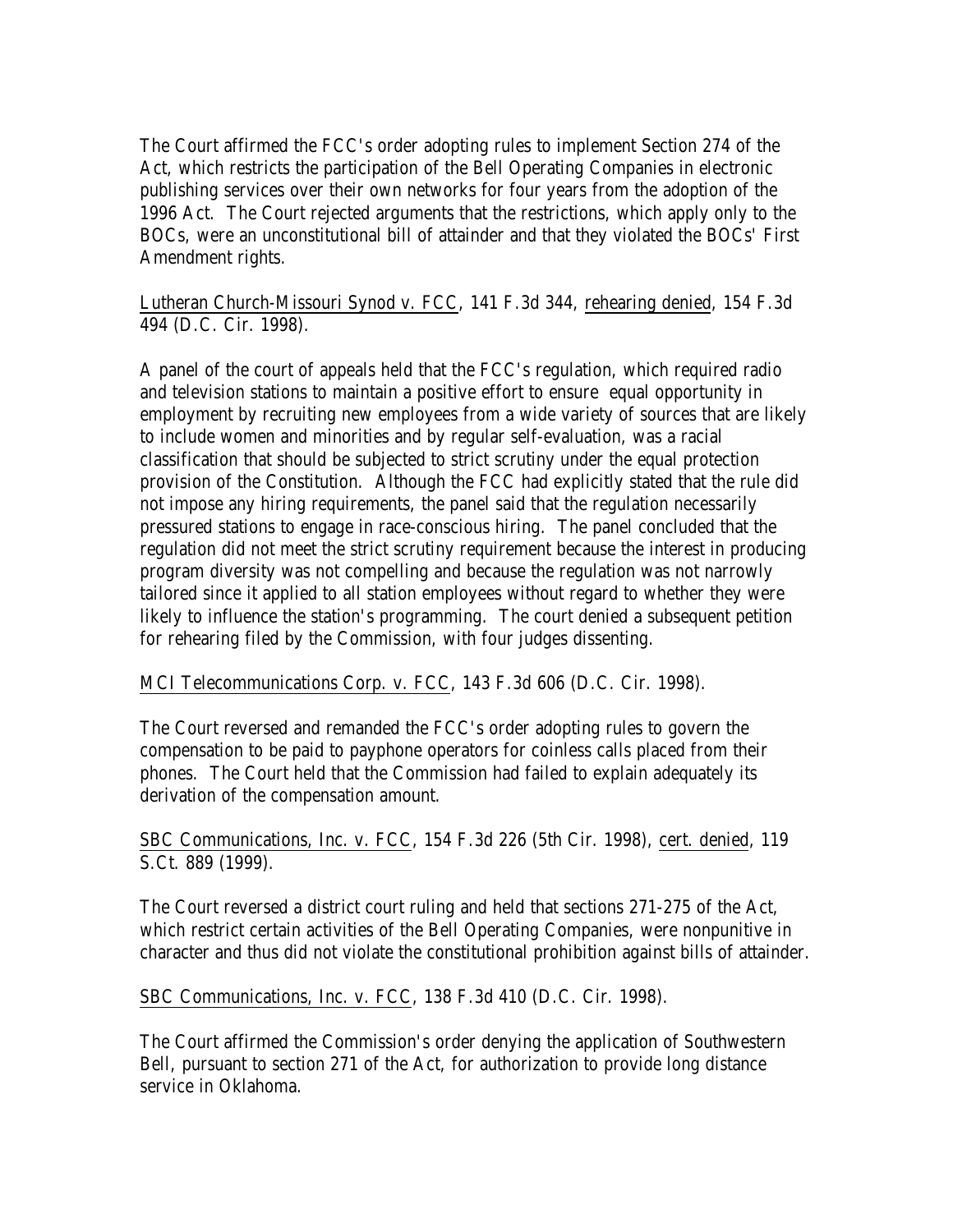Alexander J. Serafyn, et al. v. FCC, 149 F.3d 1213 (D.C. Cir. 1998).

Alexander J. Serafyn appealed a Commission grant of an application by CBS to acquire a Detroit television station on the ground that a segment of a CBS Network "60 Minutes" broadcast about modern Ukraine had distorted the news in violation of FCC policies against news distortion. The court held that the Commission had applied its own news distortion standard incorrectly in addressing Serafyn's complaints about the factual inaccuracies in the broadcast. The court recognized the sensitive First Amendment issues that arise in government review of whether news broadcasts have been distorted but remanded the appeal for further explanation by the Commission of the application of its news distortion policy in this case.

Southwestern Bell Telephone Co. v. FCC, 153 F.3d 523 (8th Cir. 1998).

The Court affirmed in all respects an order and rules of the FCC modifying and reforming the rate structure for the access charges that long distance carriers pay local exchange telephone companies for the use of their local networks in initiating and terminating long distance calls.

Southwestern Bell Telephone Co. v. FCC, 153 F.3d 597 (8th Cir. 1998). Petition for Writ of Certiorari pending in Ameritech Corporation, et al. v. FCC, No. 98-1381 (Sup.  $C_{t.}$ ).

The Court affirmed the Commission's order clarifying that the obligation of local exchange carriers to provide "unbundled network elements" to requesting competitors included the obligation to provide "shared transport" facilities.

United States v. Dunifer, 997 F.Supp. 1235 (N.D.Cal. 1998), appeal pending, No. 99- 15035 (9th Cir. docketed Jan. 5, 1999).

The United States District Court for the Northern District of California issued a permanent injunction against unlicensed radio broadcaster Stephen Dunifer, who operated "Free Radio Berkeley" in Berkeley, California. The decision reaffirms the FCC's authority to require a license before any person can broadcast on the public airwaves.

## **Office of Legislative and Intergovernmental Affairs**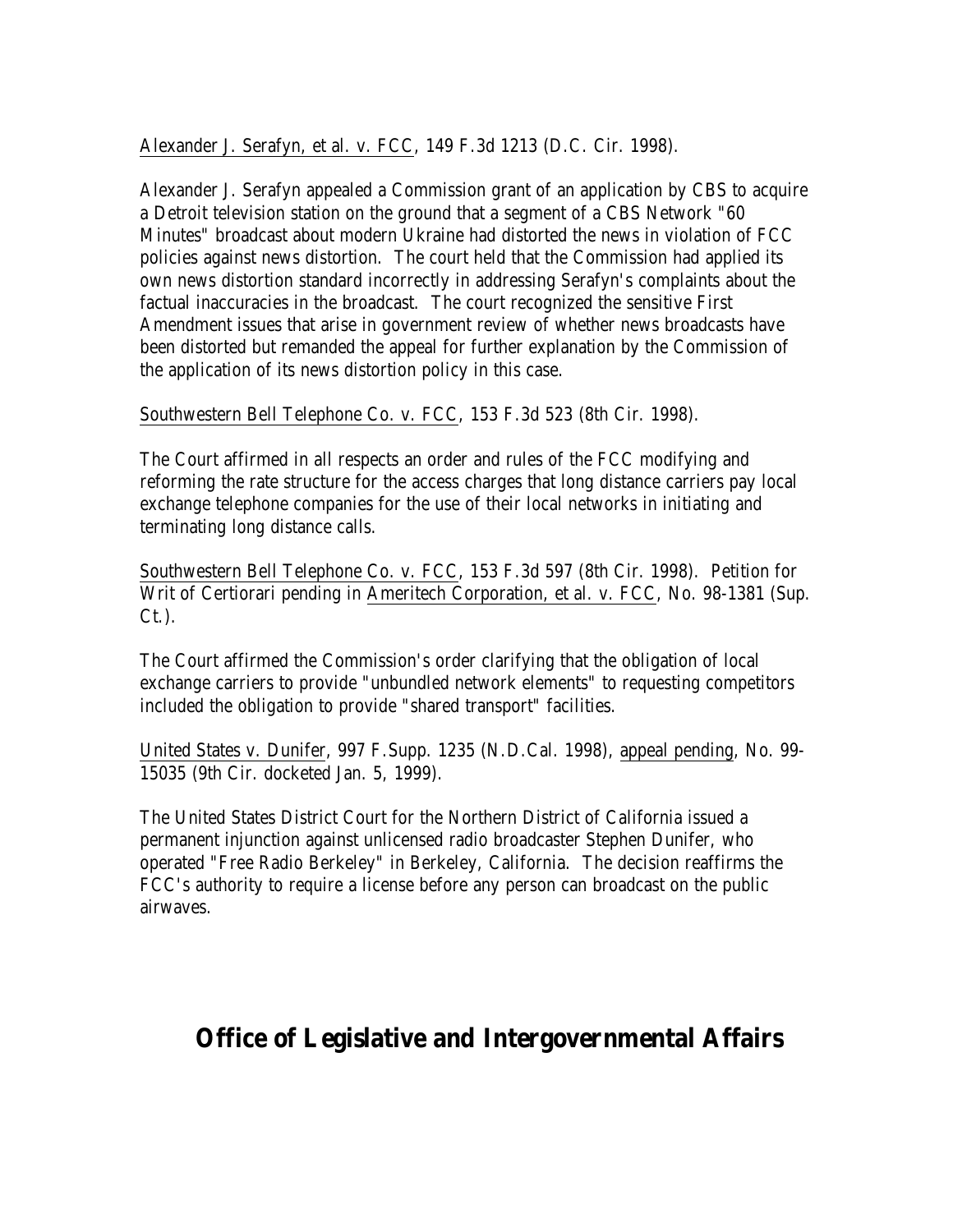## **Overview**

The Office of Legislative and Intergovernmental Affairs (OLIA) informs the Congress of the Commission's decisions, prepares Commission witnesses for congressional hearings, coordinates responses to congressional inquiries, drafts Commission legislative proposals, analyzes and comments on other proposed legislation, assists in the coordination of the Commission's annual budget and appropriations legislation, and acts as liaison between the Commission and other Federal, state and local government agencies.

### **Enacted Laws**

During Fiscal Year 1998 (October 1, 1997-September 30, 1998), the Congress enacted 10 laws directly affecting, or of interest to, the Commission. These 10 laws: (1) continued appropriations for the Commission and other Federal agencies by means of a series of six, separate "Continuing Resolutions"; (2) appropriated funds to the Commission for FY 1998; (3) provided for the designation of common carriers not subject to the jurisdiction of a State commission as "eligible" telecommunications carriers for purposes of receiving Federal universal service support; (4) criminalized the possession and/or use of scanning receivers or software used for modifying or copying cellular phone electronic serial numbers; and (5) required the FCC to complete a rulemaking on the allocation of spectrum for "intelligent" transportation systems. A more detailed, chronological listing follows:

## **1. PL 105-64 (HJRes 97), 105-68 (HJRes 101), 105-69 (HJRes 104), 105-71 (HJRes 105), 105-84 (HJRes 106), and 105-240 (HJRes 128):**

**"Continuing Resolution"** Approved continuing appropriations for the Commission and other related agencies in the Commerce, Justice, State appropriations bill for fiscal year 1998. These Continuing Resolutions were signed into law on October 24, 1997, November 7, 1997, November 9, 1997, November 10, 1997, November 13, 1997, and September 25, 1998.

### **2. PL 105-119 (HR 2267):**

**"An Act Making Appropriations for Fiscal Year 1998"** Appropriated the FCC \$186,514,000 for FY 1998, of which amount only \$23,991,000 was to come from a direct appropriation and the balance of \$162,523,000 from the collection of regulatory fees. Required the Commission to review and report to the Congress no later than April 10, 1998 regarding implementation of the universal service provisions of the Telecommunications Act of 1996. Repealed a provision of law regarding the withholding of payments to the Universal Service Fund. Requested the General Accounting Office to review the FCC's then proposed move to the new Portals building including concerns about the Portals lease. This bill was signed into law on November 26, 1997.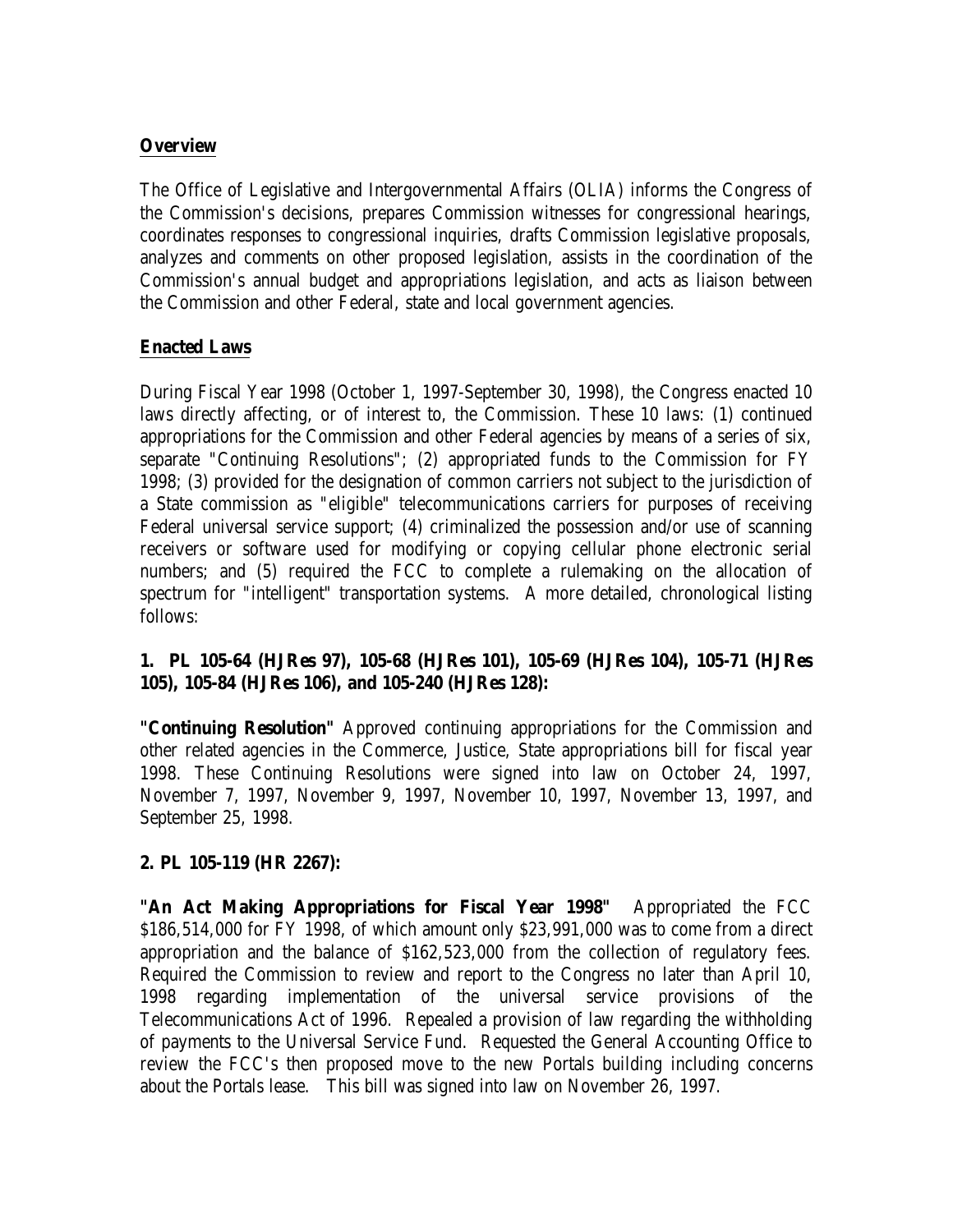#### **3. PL 105-125 (S. 1354):**

**The "Eligible Telecommunications Carriers Act of 1997"** Amended Section 214(e) of the Communications Act of 1934 to provide for the designation of common carriers not subject to the jurisdiction of a State public service commission such as common carriers owned or controlled by Native Americans as telecommunications carriers "eligible" to receive Federal universal service support. This bill was signed into law on December 1, 1997.

#### **4. PL 105-172 (S. 493):**

**"The Wireless Telephone Protection Act"** Amended 18 U.S.C. Sec. 1029 of the Criminal Law Code with respect to cellular telephone cloning paraphernalia. Made criminal the possession and/or use of scanning receivers or software used for modifying or copying cellular phone electronic serial numbers, with an exemption provided for certain telecommunication service providers. This bill was signed into on April 24, 1998.

#### **5. PL 105-178 (H.R. 2400):**

**"Transportation Equity Act for the 21st Century"** Directed the FCC "to consider, in consultation with the Secretary of Transportation, the spectrum needs of intelligent transportation systems," and "to complete a rulemaking considering the allocation of spectrum for intelligent transportation systems by January 1, 2000." This bill was signed into law on June 9, 1998.

#### **Liaison Activities**

A chief mission of OLIA is to ensure, to the maximum extent possible, good working relationships between the Commission, Members of Congress and their staffs. A primary means of meeting this mission is consistent, conscientious and effective communication with congressional offices. OLIA seeks to maintain the highest standards for responsiveness to congressional and public legislative inquiries, both oral and written.

For example, in FY 1998, OLIA provided considerable assistance to congressional offices in responding to their requests for information, public documents, status reports, and issue briefings. The majority of these requests were made on behalf of individual constituents. OLIA handled approximately 20,000 telephone calls, approximately 10% or 2000 of which were directly from the public on such topics as FCC appropriations and reauthorization legislation, amateur radio matters, broadcast indecency, cable TV rates and regulation, children's TV, telecommunications reform and regulation, implementation of the Telecommunications Act of 1996, reform of the Satellite Home Viewer Act, as well as countless calls and letters from the public concerned about two non-existent matters: the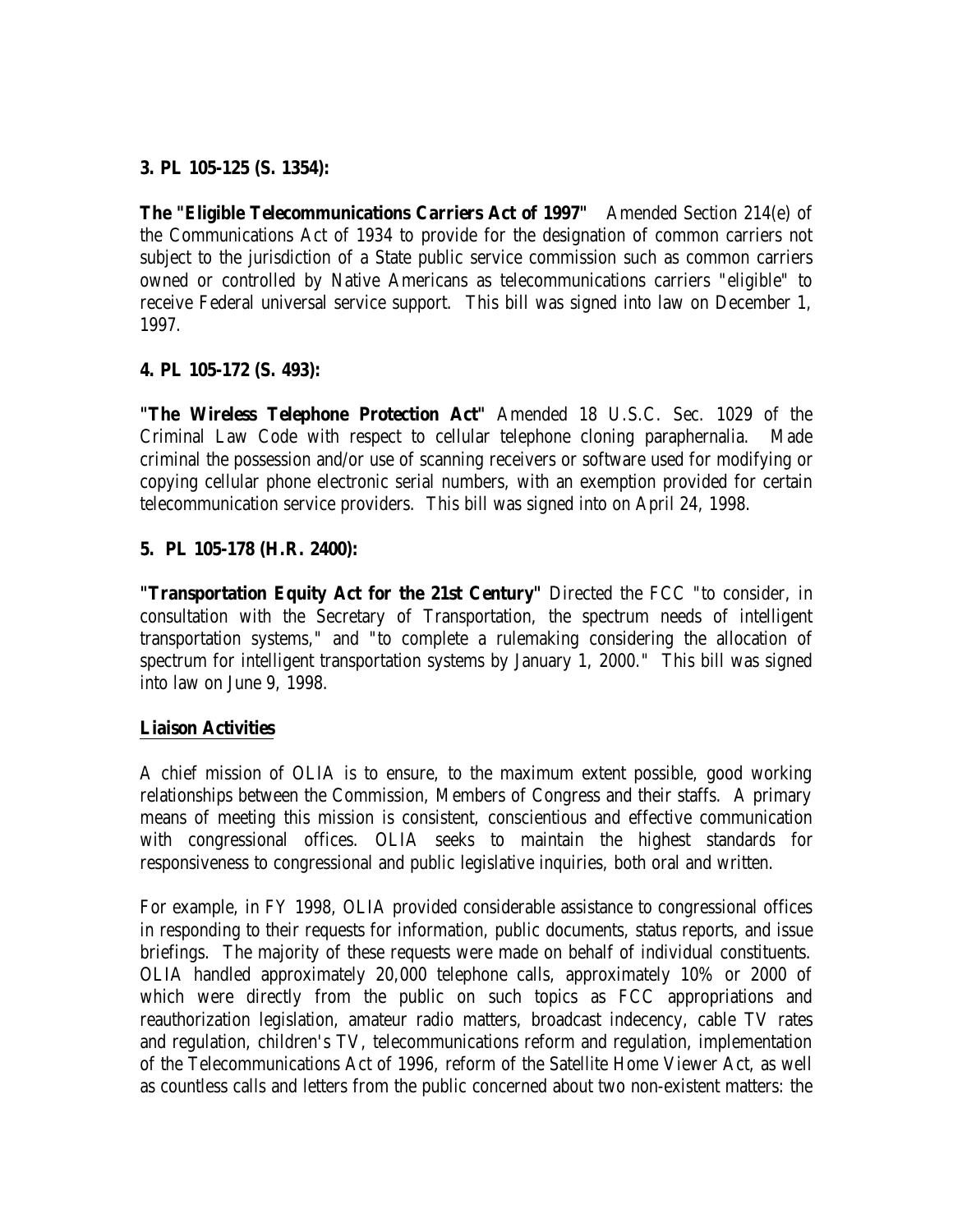FCC imposing a telephone surcharge on each computer modem, and the FCC granting a petition allegedly (but not actually) filed by famous atheist Madalyn Murray O'Hair to ban religious broadcasting.

## **Congressional Correspondence**

In FY 1998, OLIA coordinated FCC responses to over 9000 congressional letters on major pending FCC policy matters. The entire OLIA staff shares responsibility for responding to congressional and public inquiries. However, four Congressional Liaison Specialists within OLIA currently have chief responsibility for tracking Commission responses to written congressional inquiries. This responsibility includes:

ß Operation of an automated congressional correspondence tracking system, including the development of a new Y2K compliant system with automated reporting capability;

**Establishment of written procedures for management of congressional inquiries, as well** as coordinating with designated Bureau and Office Liaisons for congressional correspondence;

ß Monitoring a revised and streamlined congressional correspondence package for presentation to the Chairman and eventual submission to the Hill; and

ß Assuring compliance with tight response deadlines, *i.e.,* 10 workdays for both the Bureaus/Offices and the Chairman's Office.

## **Other Responsibilities**

OLIA works with staff from other Federal, state and local governments to respond to their inquiries and to assist in coordinating or facilitating contact within the agency. Such contacts have included not only arms of Congress such as Congressional Research Services, but also the Office of Management and Budget, the Department of Justice, the Department of State, the General Services Administration, the Federal Trade Commission and the Federal Aviation Administration. OLIA also works with Federal Advisory Committees such as the Local State Government Advisory Committee and the Public Safety Advisory Committee.

OLIA also works with staff of the House Committee on Commerce and the House Office of Legislative Counsel to add newly enacted amendments to the Communications Act of 1934 for publication in the biennial Compilation of the Communications Act of 1934 and Related Provisions of Law.

On request, OLIA staff speak to various FCC, industry, state and local governments and public groups about the relationship between the Commission and the Congress and pending legislative matters.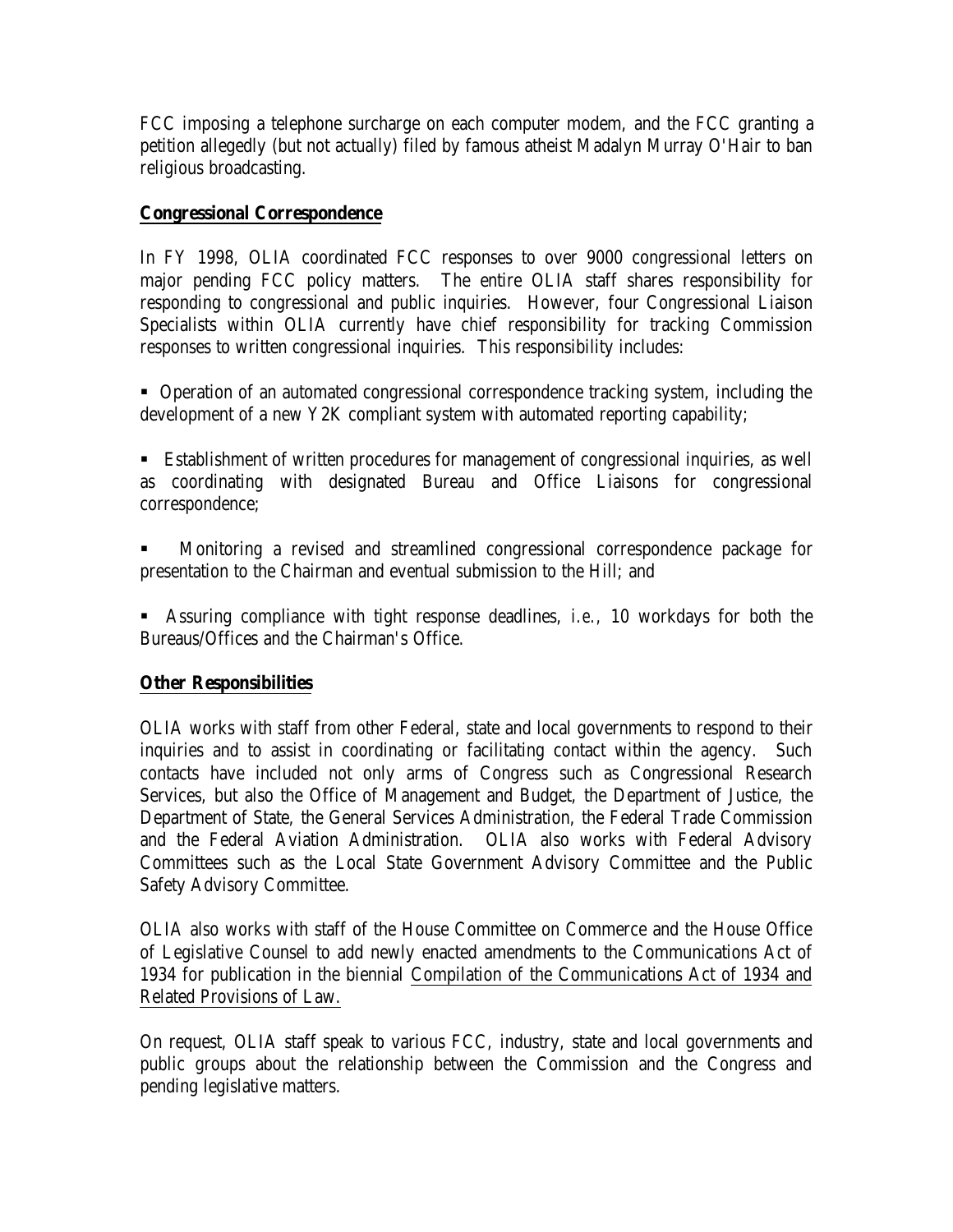In addition, OLIA responds promptly to periodic FOIA requests for legislative information.

#### **Accomplishments**

In Fiscal Year 1998, OLIA accomplished the following:

#### ß **Hearings**

Coordinated preparation of testimony, briefing material, and responses to followup questions for 23 congressional oversight and legislative hearings requiring FCC witnesses.

#### ß **Congressional Correspondence and Inquiries**

Coordinated FCC responses to 9274 written congressional inquiries and approximately 20,000 oral inquiries.

#### ß **Congressional Monitoring**

Monitored over 100 congressional hearings, bill mark ups, and floor debates and votes on a wide variety of telecommunications issues.

#### **Example 3 Coversight Investigations**

Responded to requests from Congress for FCC documents as part of congressional oversight and investigation.

### ß **Legislative Comments**

Coordinated the preparation of over two dozen comments on pending communications legislation for both the Office of Management and Budget and the Congress.

#### ß **Legislative Program**

Worked on legislative proposals to deregulate and streamline the FCC as well as implement the Commission's policy objectives of expanding telecommunications competition, increasing telecommunications opportunities, and strengthening enforcement of remaining FCC rules and regulations.

#### ß **Congressional Briefings**